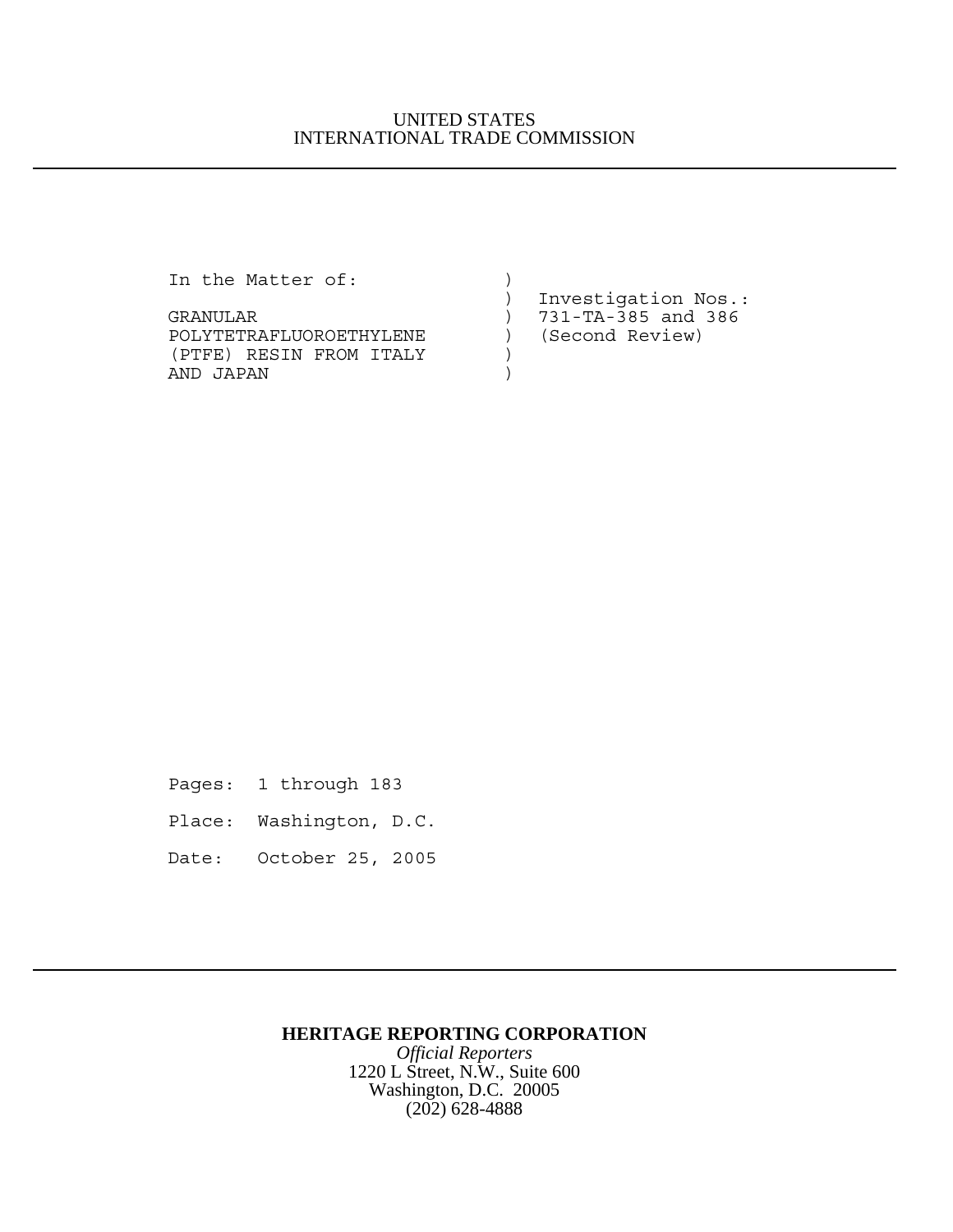## THE UNITED STATES INTERNATIONAL TRADE COMMISSION

| In the Matter of:       |                     |
|-------------------------|---------------------|
|                         | Investigation Nos.: |
| GRANULAR                | 731-TA-385 and 386  |
| POLYTETRAFLUOROETHYLENE | (Second Review)     |
| (PTFE) RESIN FROM ITALY |                     |
| AND JAPAN               |                     |

Tuesday, October 25, 2005

Room No. 101 U.S. International Trade Commission 500 E Street, S.W. Washington, D.C.

The hearing commenced, pursuant to notice, at 9:30 a.m., before the Commissioners of the United States International Trade Commission, the Honorable STEPHEN KOPLAN, Chairman, presiding.

APPEARANCES:

On behalf of the International Trade Commission:

Commissioners:

CHAIRMAN STEPHEN KOPLAN VICE CHAIRMAN DEANNA TANNER OKUN COMMISSIONER JENNIFER A. HILLMAN COMMISSIONER CHARLOTTE R. LANE COMMISSIONER DANIEL R. PEARSON COMMISSIONER SHARA L. ARANOFF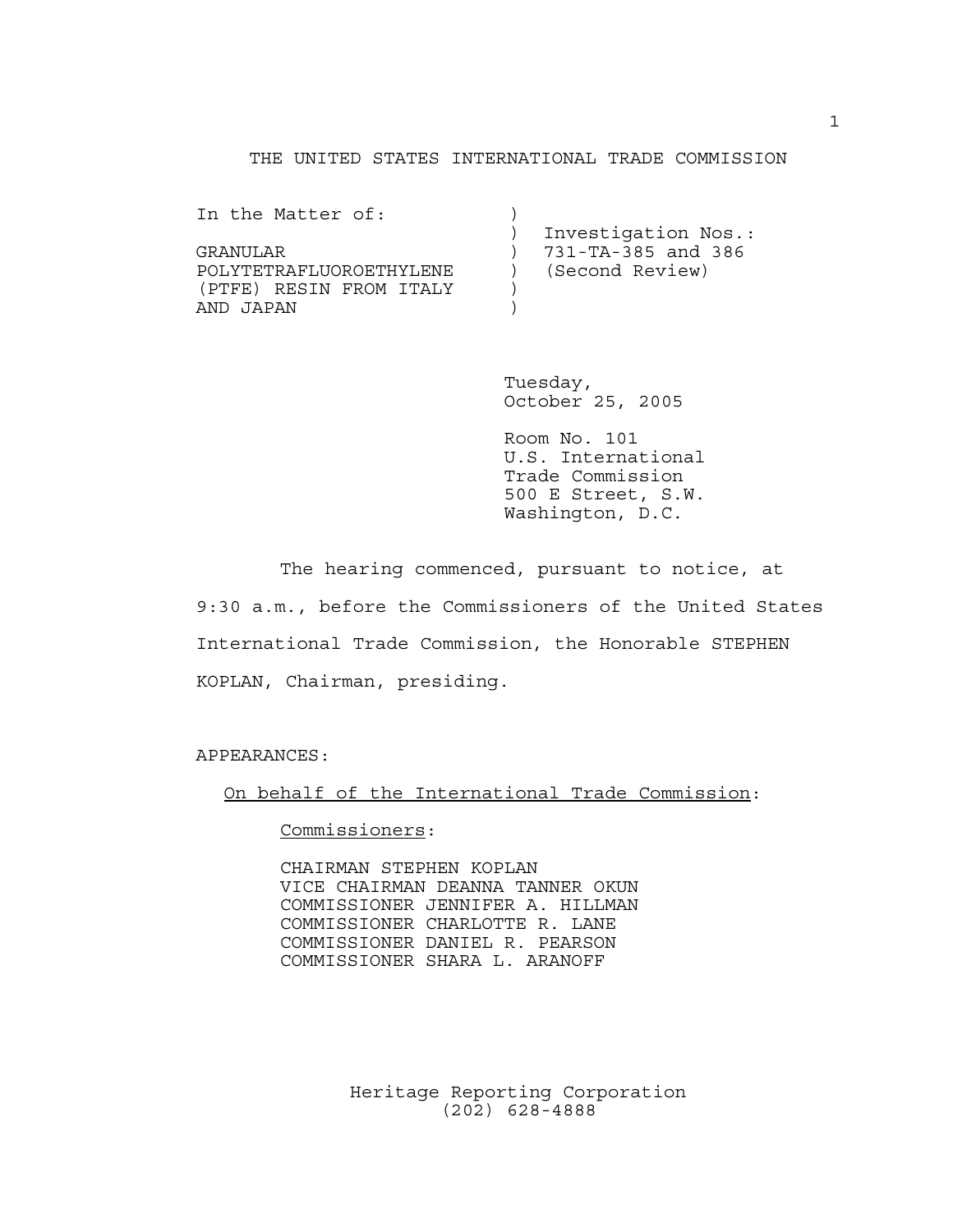APPEARANCES: (cont'd.)

Staff:

MARILYN R. ABBOTT, SECRETARY TO THE COMMISSION WILLIAM R. BISHOP, HEARINGS AND MEETINGS COORDINATOR SHARON BELLAMY, HEARINGS AND MEETINGS ASSISTANT FRED RUGGLES, INVESTIGATOR RAY CANTRELL, INDUSTRY ANALYST AMELIA PREECE, ECONOMIST MARY KLIR, ACCOUNTANT/AUDITOR GRACEMARY ROTH-ROFFY, ATTORNEY GEORGE DEYMAN, SUPERVISORY INVESTIGATOR

In Support of the Continuation of the Antidumping Duty Orders:

On behalf of E.I. Du pont de Nemours & Company (DuPont):

> JOHN COLVEN, Global Market Segment Manufacturing, Industrial Specialties, DuPont RICHARD L. BOYCE, President, Econometrica International, Inc.

RONALD I. MELTZER, Esquire TAMMY J. HORN, Esquire Wilmer Cutler Pickering Hale & Dorr, LLP Washington, D.C.

In Opposition to the Continuation of the Antidumping Duty Orders:

On behalf of Asahi Glass, Ltd. and AGC Chemicals America, Inc.:

> ADAM BROZETTI, Vice President, Sales and Marketing, AGC Chemicals America, Inc.

JEFFREY S. NEELEY, Esquire Greenberg Traurig, LLP Washington, D.C.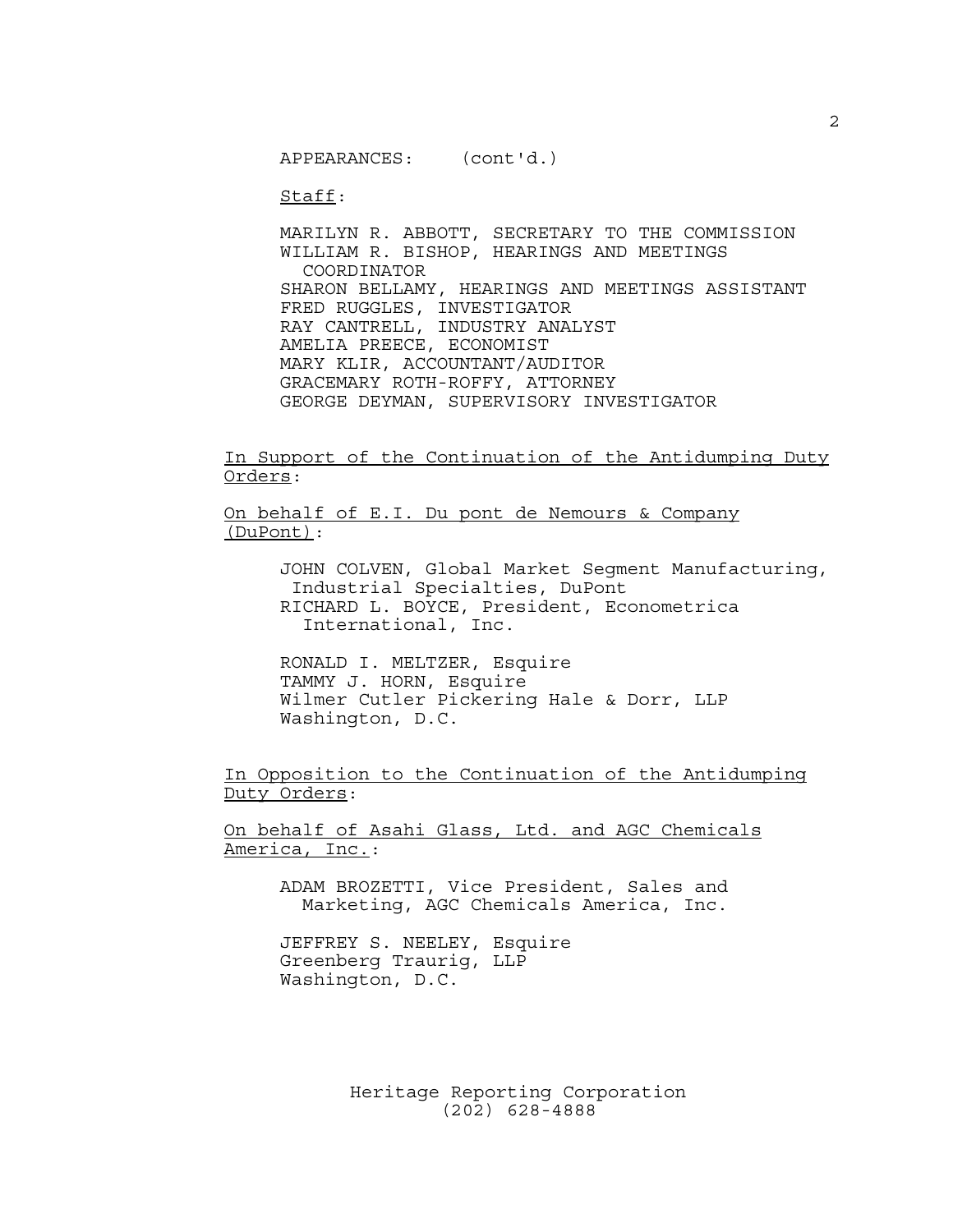## $\underline{\texttt{I}} \ \underline{\texttt{N}} \ \underline{\texttt{D}} \ \underline{\texttt{E}} \ \underline{\texttt{X}}$

3

| OPENING STATEMENT OF RONALD I. MELTZER, ESQUIRE,<br>WILMER CUTLER PICKERING HALE & DORR, LLP     | 5    |
|--------------------------------------------------------------------------------------------------|------|
| OPENING STATEMENT OF JEFFREY S. NEELEY, ESQUIRE,<br>GREENBERG TRAURIG, LLP                       | 9    |
| TESTIMONY OF JOHN COLVEN, GLOBAL MARKET SEGMENT<br>MANUFACTURING, INDUSTRIAL SPECIALTIES, DUPONT | 12   |
| TESTIMONY OF RONALD I. MELTZER, ESQUIRE,<br>WILMER CUTLER PICKERING HALE & DORR, LLP             | 2.2. |
| TESTIMONY OF RICHARD L. BOYCE, PRESIDENT,<br>ECONOMETRICA INTERNATIONAL, INC.                    | 41   |
| TESTIMONY OF ADAM BROZETTI, VICE PRESIDENT,<br>SALES AND MARKETING, AGC CHEMICALS AMERICA, INC.  | 112. |
| TESTIMONY OF JEFFREY S. NEELEY, ESQUIRE,<br>GREENBERG TRAURIG, LLP                               | 121  |
| CLOSING STATEMENT OF RONALD I. MELTZER, ESQUIRE,<br>WILMER CUTLER PICKERING HALE & DORR, LLP     | 173  |
| CLOSING STATEMENT OF JEFFREY S. NEELEY, ESQUIRE,<br>GREENBERG TRAURIG, LLP                       | 178  |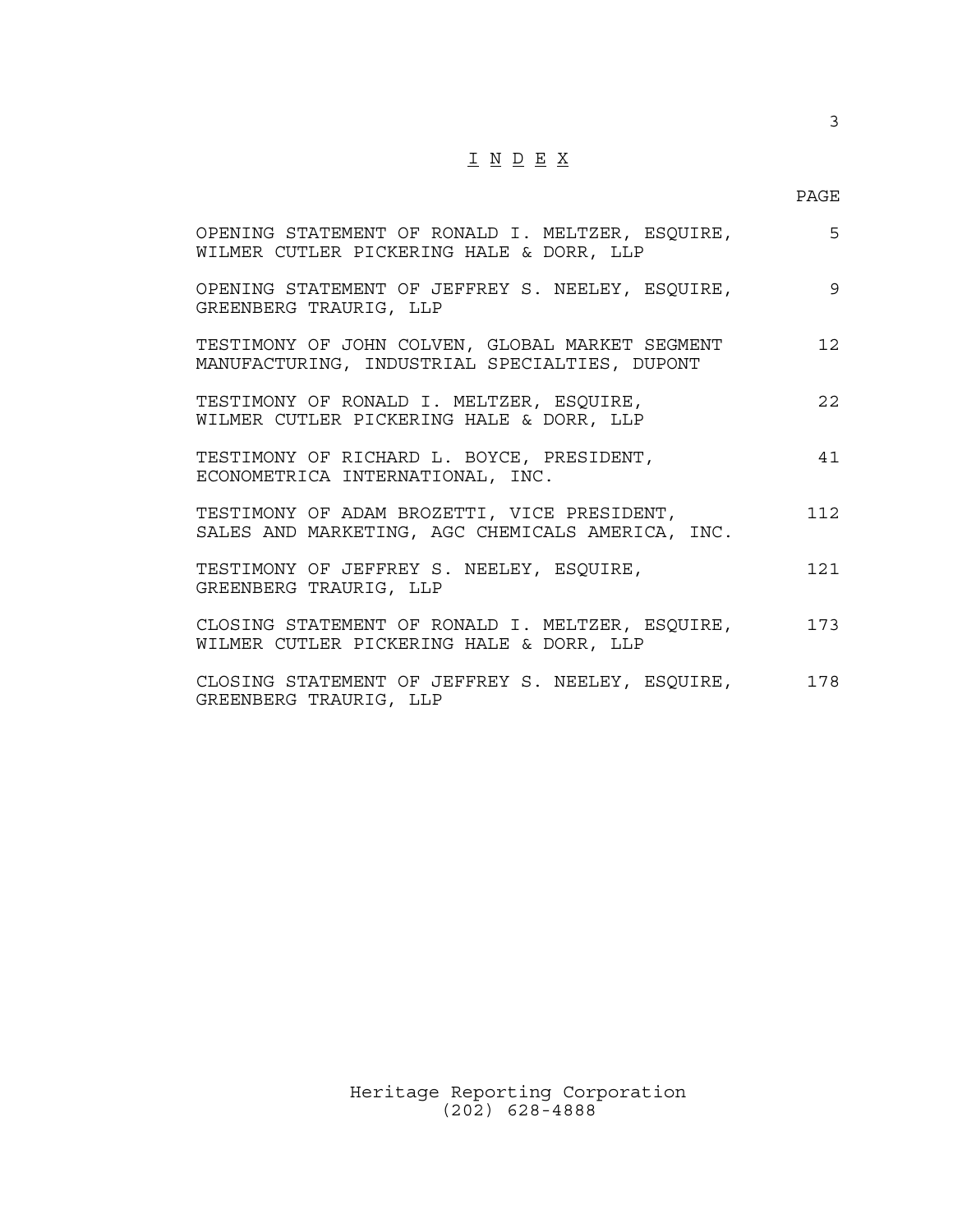P R O C E E D I N G S (9:30 a.m.) CHAIRMAN KOPLAN: Good morning. On behalf of the United States International Trade Commission I welcome you to this hearing on Investigation Nos. 731-TA-385 and 386 (Review) involving Granular PTFE Resin From Italy and Japan. The purpose of these five-year review investigations is to determine whether revocation of the antidumping duty orders on granular PTFE resin from Italy and Japan would be likely to lead to continuation or recurrence of material injury to an industry in the United States within a reasonably foreseeable time. Notice of investigation for this hearing, list of witnesses and transcript order forms are available at the Secretary's desk. I understand the parties are aware of the time allocations. Any questions regarding the time allocations should be directed to the Secretary. As all written material will be entered in full into the record it need not be read to us at this time. The witnesses are reminded to give any prepared testimony to the Secretary. Do not place testimony directly on the public distribution table. All

> Heritage Reporting Corporation (202) 628-4888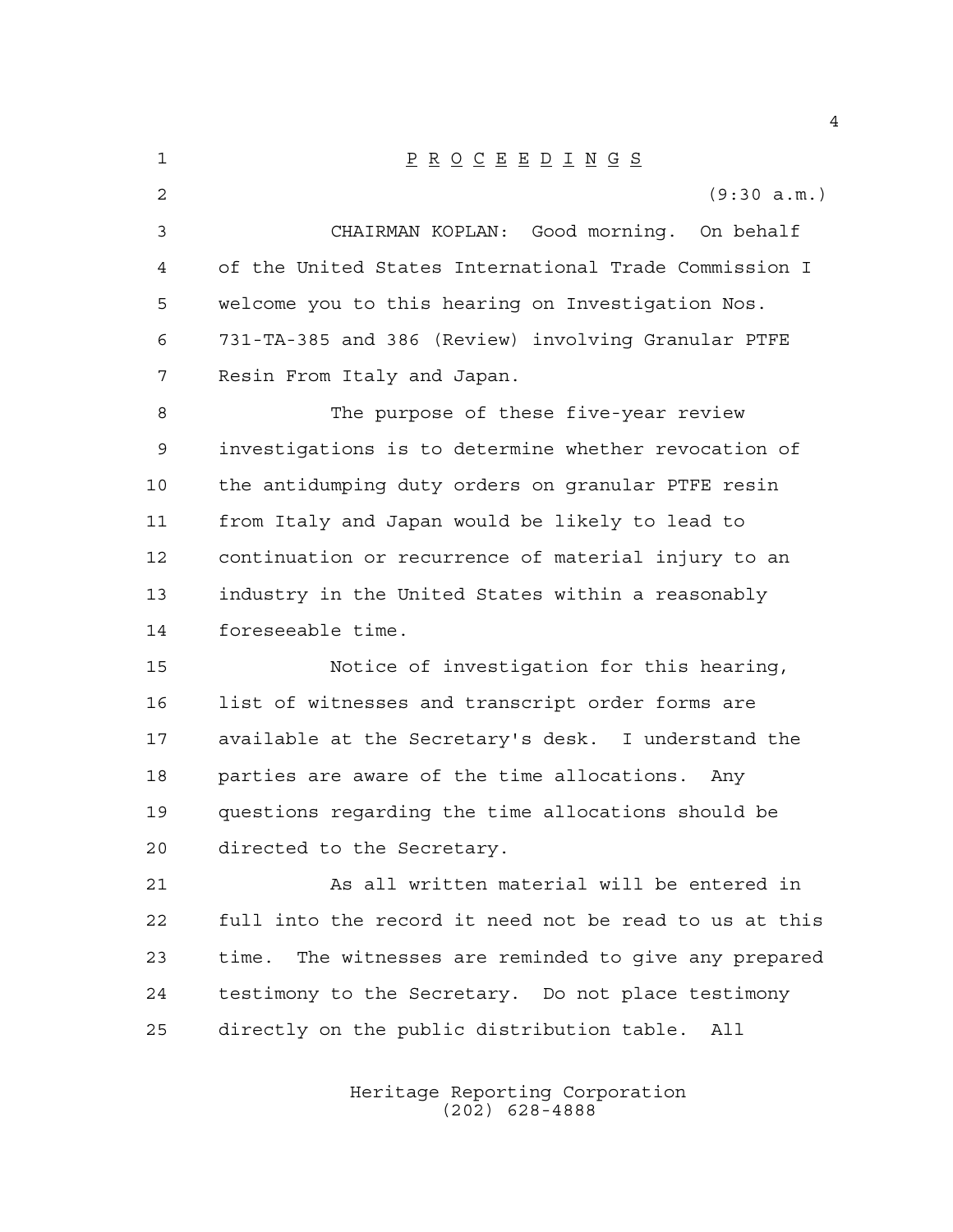witnesses must be sworn in by the Secretary before presenting testimony.

 Finally, if you will be submitting documents that contain information you wish classified as business confidential your requests should comply with Commission Rule 201.6.

 Madam Secretary, are there any preliminary matters?

MS. ABBOTT: No, Mr. Chairman.

 CHAIRMAN KOPLAN: Very well. Let's proceed with the opening remarks.

 MS. ABBOTT: Opening remarks in support of continuation of orders will be by Ronald I. Meltzer, Wilmer Cutler Pickering Hale & Dorr.

 CHAIRMAN KOPLAN: Good morning, Mr. Meltzer. MR. MELTZER: Good morning. My name for the record is Ron Meltzer from Wilmer Hale representing DuPont in support of continuing the orders in this case.

 We believe that the Commission's decision will effectively revolve around answers to a few basic questions, and we believe that based on the record and based on what you will hear today those answers will fully support DuPont's position that revocation will likely result in material injury to the domestic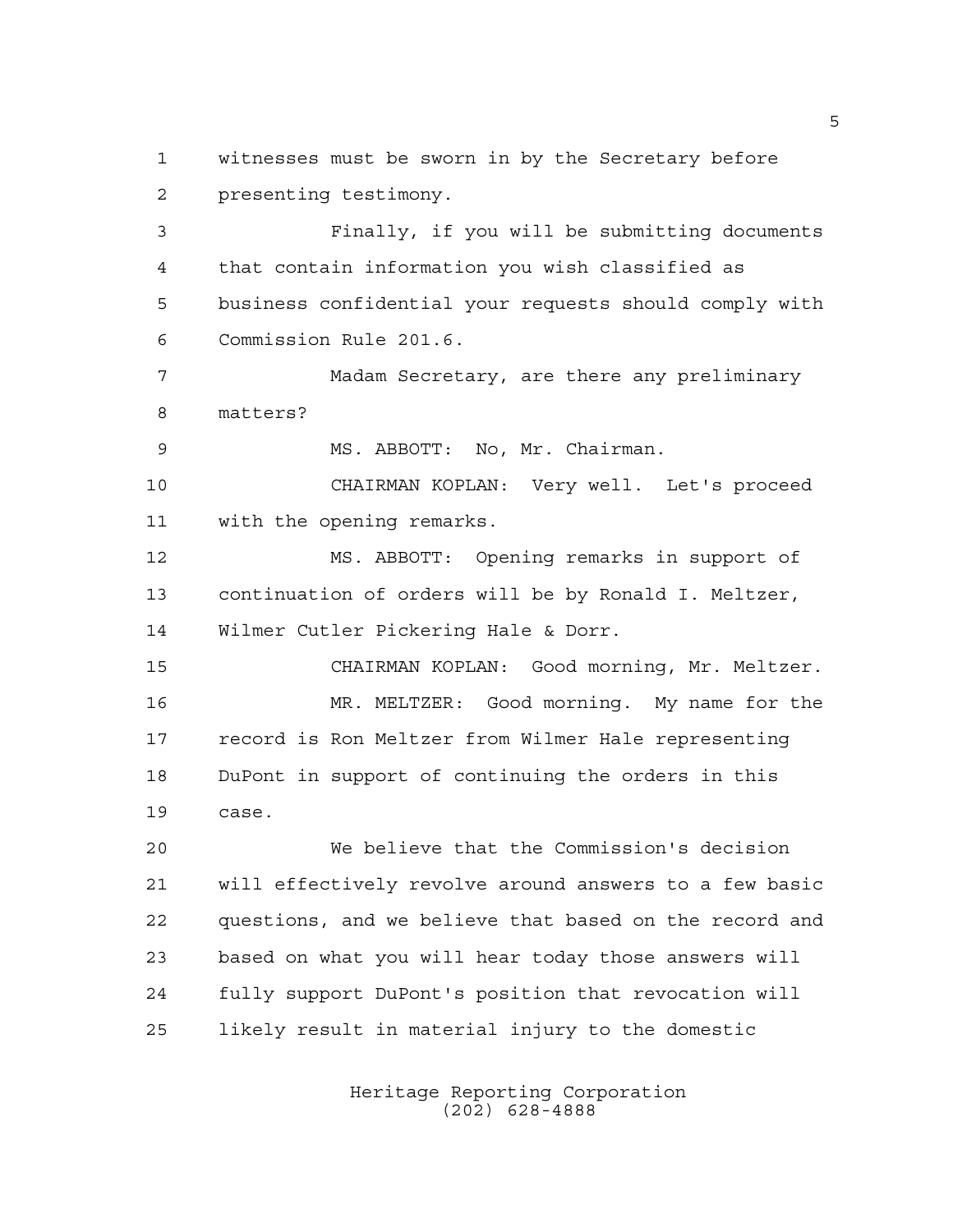industry within a reasonably foreseeable time.

 Let's go through a few of the basic questions that this case revolves around. First, do the Japanese and Italian producers have the wherewithal to shift increased volumes of subject imports to the U.S. if the orders are revoked? The record shows, and you will hear further today, that there is a significant excess capacity in both Japan and Italy, more than enough for the Japanese and Italian producers to shift very large amounts of subject imports to the U.S. if the orders are revoked. In fact, the excess supply is so great that even if a fraction of that surplus volume comes to the U.S. it will significantly displace DuPont's U.S. sales and reduce U.S. producer market shares at a loss. Second, are there sufficient incentives and reasons to make it likely that the Japanese and Italian producers would bring that excess capacity to the U.S. market if the orders are revoked? You will hear today that granular PTFE resin production has high fixed costs and requires all producers to have high operating rates. This imperative underlies the significant excess capacity

> Heritage Reporting Corporation (202) 628-4888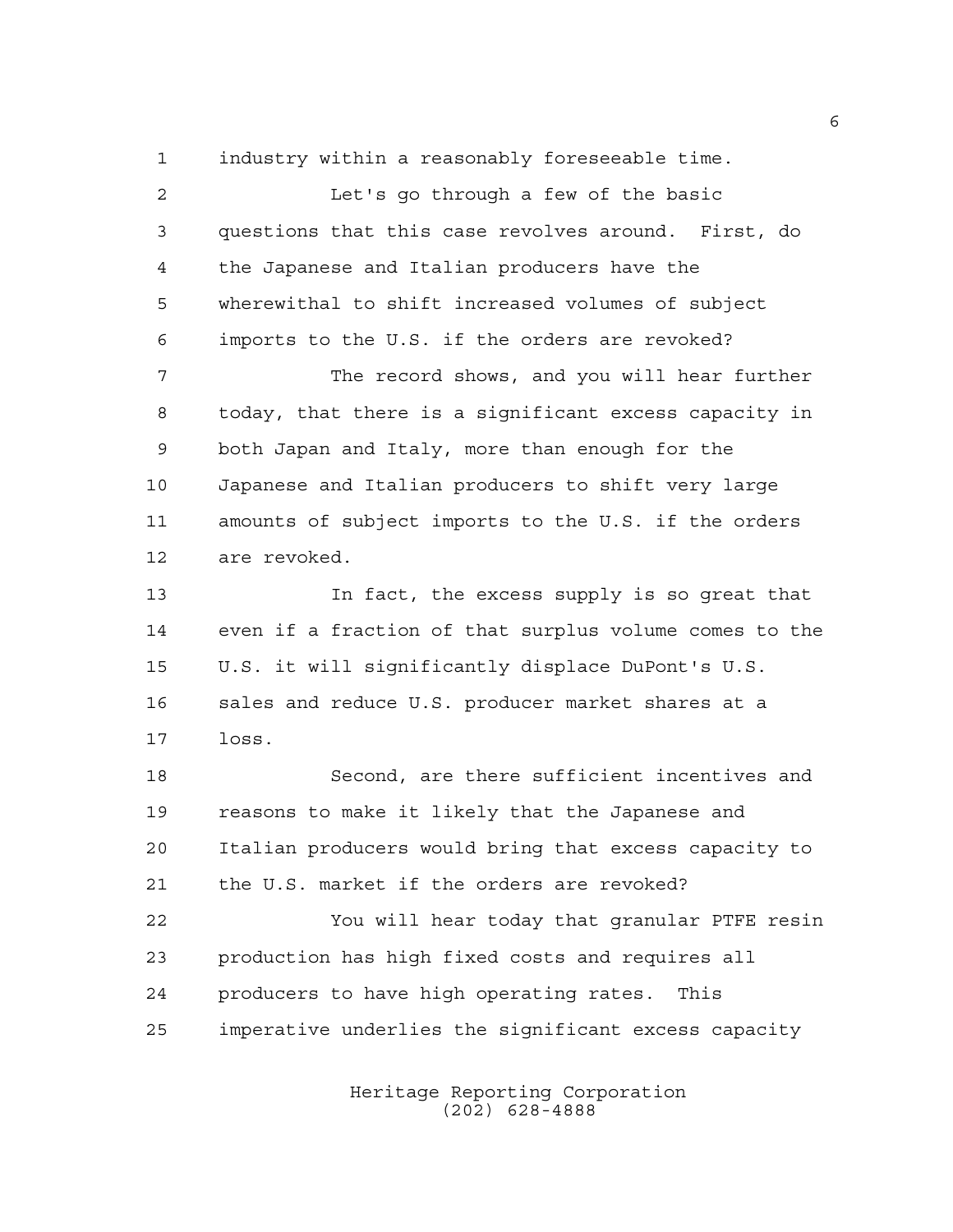that exists and that also forces the Japanese and Italian producers to find export markets as outlets for their oversupply.

 The U.S., as you will hear, is an attractive export market. It's the second largest in the world. It has higher prices than most markets in the world, higher prices than the Asian market where the Japanese producers have been very active in the past as major outlets for their excess supply.

 The U.S. market also becomes a more likely target because of what's going on in Asia and in particular the significant rise of Chinese production and export capacity which is creating shrinking opportunities for the Japanese and the Italians in that market.

 The record also shows that the domestic, Japanese and Italian products are highly substitutable, that Japanese and Italian product is already qualified in the U.S., that they have a significant customer base in the U.S. and that it is relatively easy for producers to shift supply from one market to another as they did, as you will hear, in the aftermath of the Daikin explosion in 2004 and that it is also easy for customers to shift from one supplier to another. In effect, all it takes is a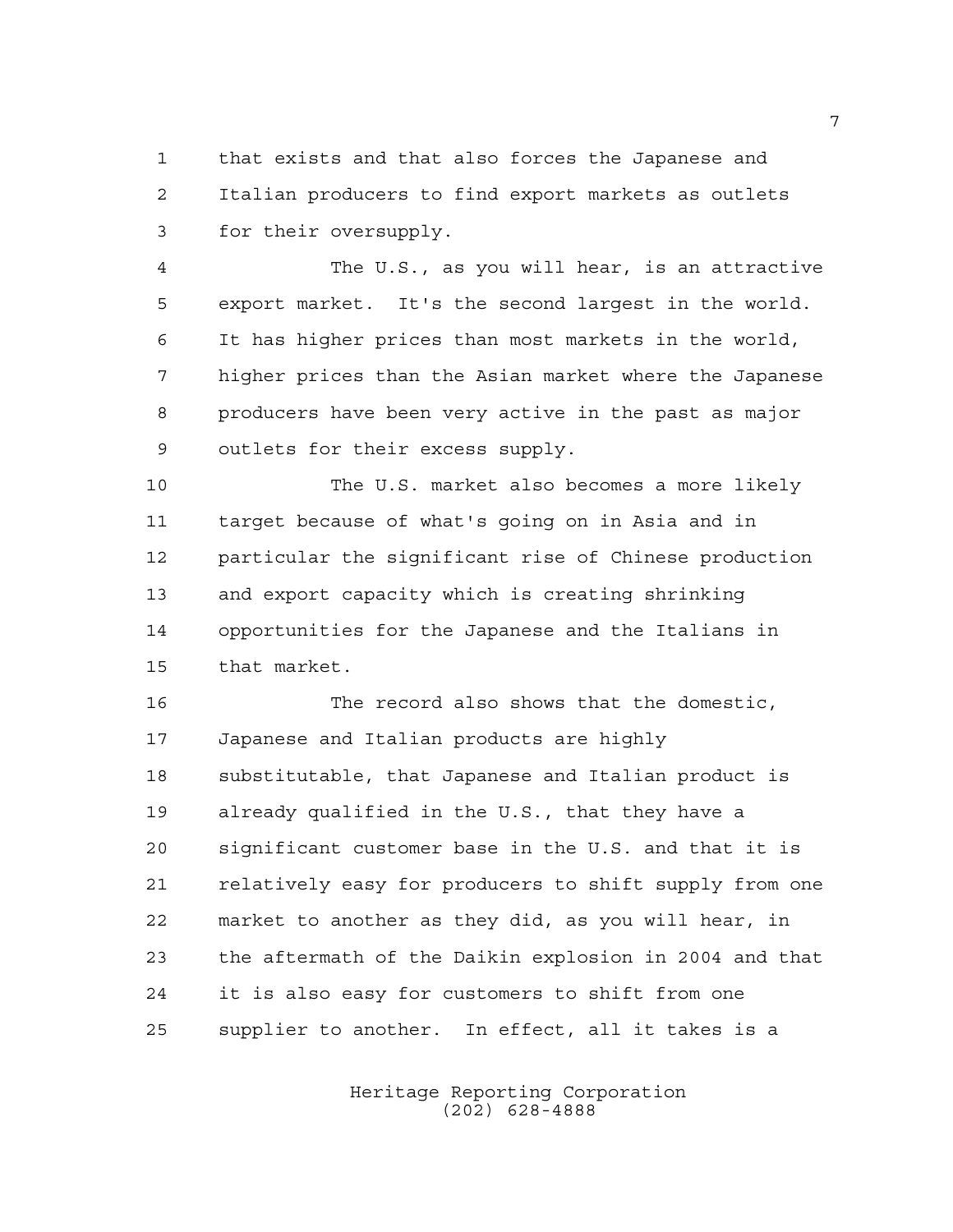better price.

| 2           | Another question is how likely is it that              |
|-------------|--------------------------------------------------------|
| 3           | there will be underselling and a further erosion of    |
| 4           | U.S. pricing? Well, in this review, as in the last     |
| 5           | review, there is not much in terms of comparative      |
| 6           | pricing data, and we believe that the Commission       |
| 7           | should do what it has done in the past, which is look  |
| 8           | to the original investigation as most probative of     |
| $\mathsf 9$ | that dynamic.                                          |
| 10          | The U.S. industry is facing difficult                  |
| 11          | pricing in the U.S., largely as the result of          |
| 12          | continued dumping by Solvay and the significant impact |
| 13          | of Chinese and Russian products sold in the U.S.<br>Ιf |
| 14          | the orders are revoked, Japanese and Italian producers |
| 15          | will have strong incentives to increase their presence |
| 16          | in the U.S. here, and to do so it will mean that they  |
| 17          | have to sell at low prices.                            |
| 18          | Is the industry vulnerable to material                 |
| 19          | injury if the orders are revoked? As DuPont will       |
| 20          | further explain today, the industry is having          |
| 21          | difficult times. They are struggling with the          |
| 22          | continued dumping by Solvay and the sharp rise in low- |
| 23          | priced Chinese and Russian imports. If the orders are  |
| 24          | revoked, it will basically push DuPont over the edge.  |
| 25          | They'll have no choice but to reconsider their         |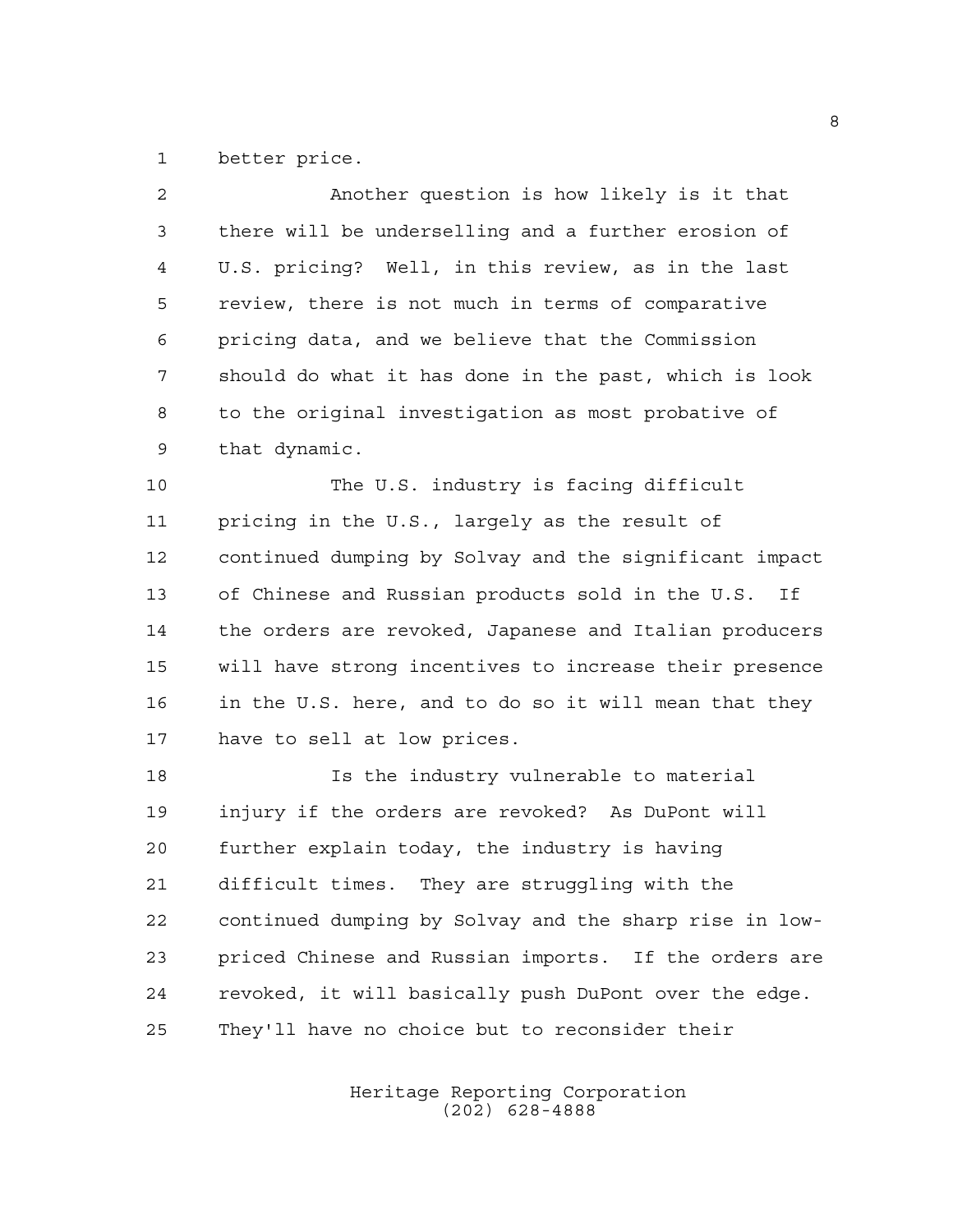continuation of the U.S. operations.

| $\overline{a}$ | Now, Asahi has said that there's no real               |
|----------------|--------------------------------------------------------|
| 3              | likelihood that revocation is going to result in       |
| 4              | increased Japanese shipments because they have a U.S.  |
| 5              | presence here. Well, we ask you to look at how         |
| 6              | credible this assertion is, given the flexibility that |
| 7              | the revocation of the orders will have and given the   |
| 8              | situation facing the U.S. industry.                    |
| 9              | CHAIRMAN KOPLAN: Excuse me, but your time              |
| 10             | has expired.                                           |
| 11             | MR. MELTZER: Okay. Thank you very much.                |
| 12             | We'll continue to explore these points in our          |
| 13             | testimony.                                             |
| 14             | CHAIRMAN KOPLAN: I'm sure.                             |
| 15             | MS. ABBOTT: Opening remarks in opposition              |
| 16             | to continuation of orders will be by Jeffrey S.        |
| 17             | Neeley, Greenberg Traurig.                             |
| 18             | CHAIRMAN KOPLAN: Good morning, Mr. Neeley.             |
| 19             | MR. NEELEY: Good morning, Mr. Chairman.                |
| 20             | For the record I am Jeffrey Neeley from Greenberg      |
| 21             | Traurig. I'm here today on behalf of Asahi Glass,      |
| 22             | which is a Japanese producer of granular PTFE resin,   |
| 23             | and its U.S. subsidiary which is called AGC Chemicals, |
| 24             | which is located in New Jersey and Pennsylvania.       |
| 25             | This is a little bit of an unusual case,               |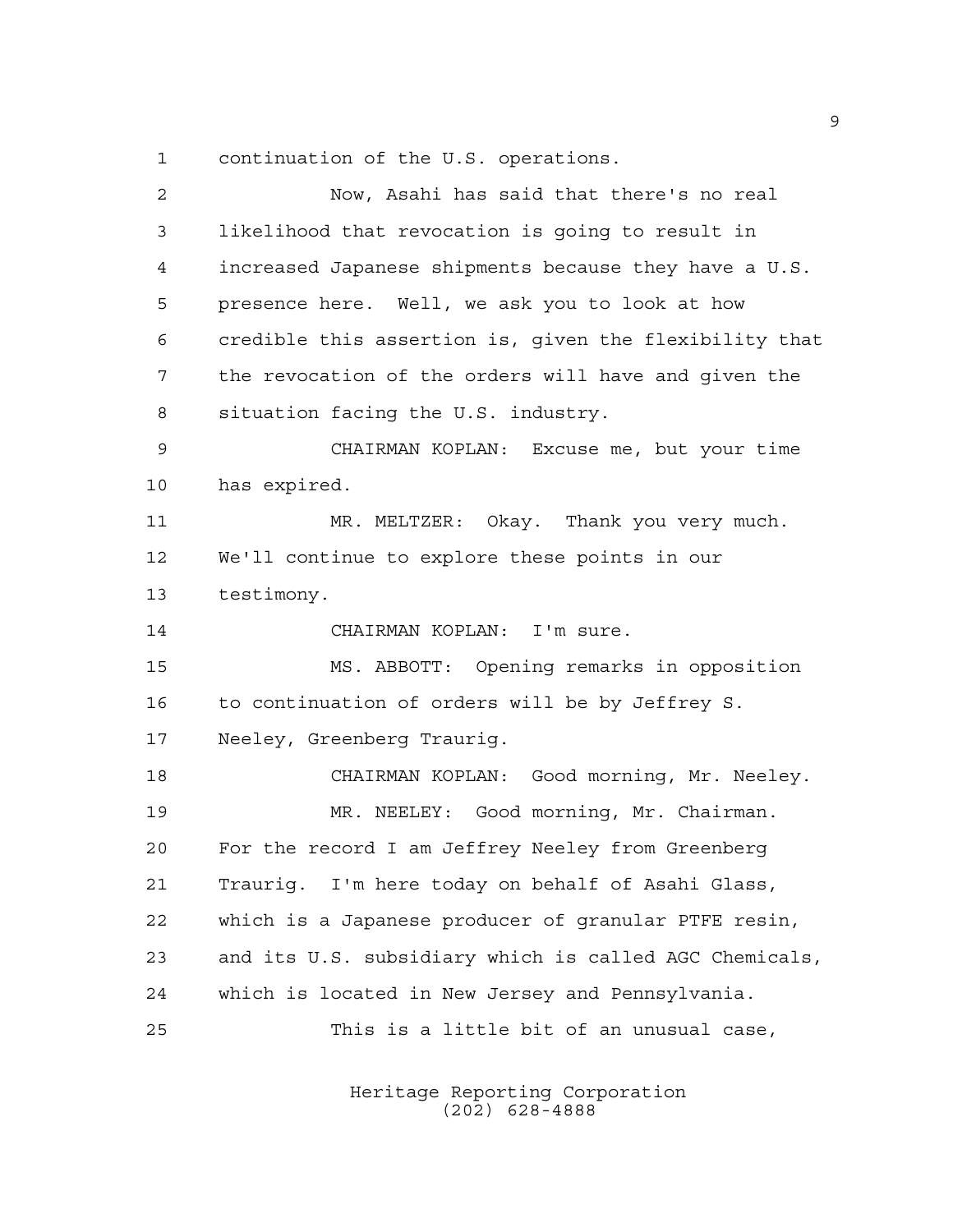While we're here on the opposition side, in fact we're sort of in the middle I guess. Usually I come before you, and everybody on one side says white and the other side says black. That's not quite the case here. We in fact agree with DuPont on many things. We agree with DuPont on the vulnerability of the U.S. industry. We agree with DuPont on the situation with regard to Italy.

 We do have obviously a disagreement with regard to Japan. This case is 17 years old, so we come before the Commission at a time where we think it's a good time for it to look at what's changed and what hasn't changed in those 17 years.

 What hasn't changed, and we agree with DuPont on this fully, is the situation with regard to Italy. We believe that if there's a revocation of this order the Italian imports are likely to increase substantially, and at low prices there's no reason to think that they would not. The Italians have every incentive to do that.

 On the other hand, with regard to Japan we think the situation, if looked at objectively, is quite different. The fact is, and Mr. Brozetti will testify about this and will provide the Commission with other information. We don't believe that there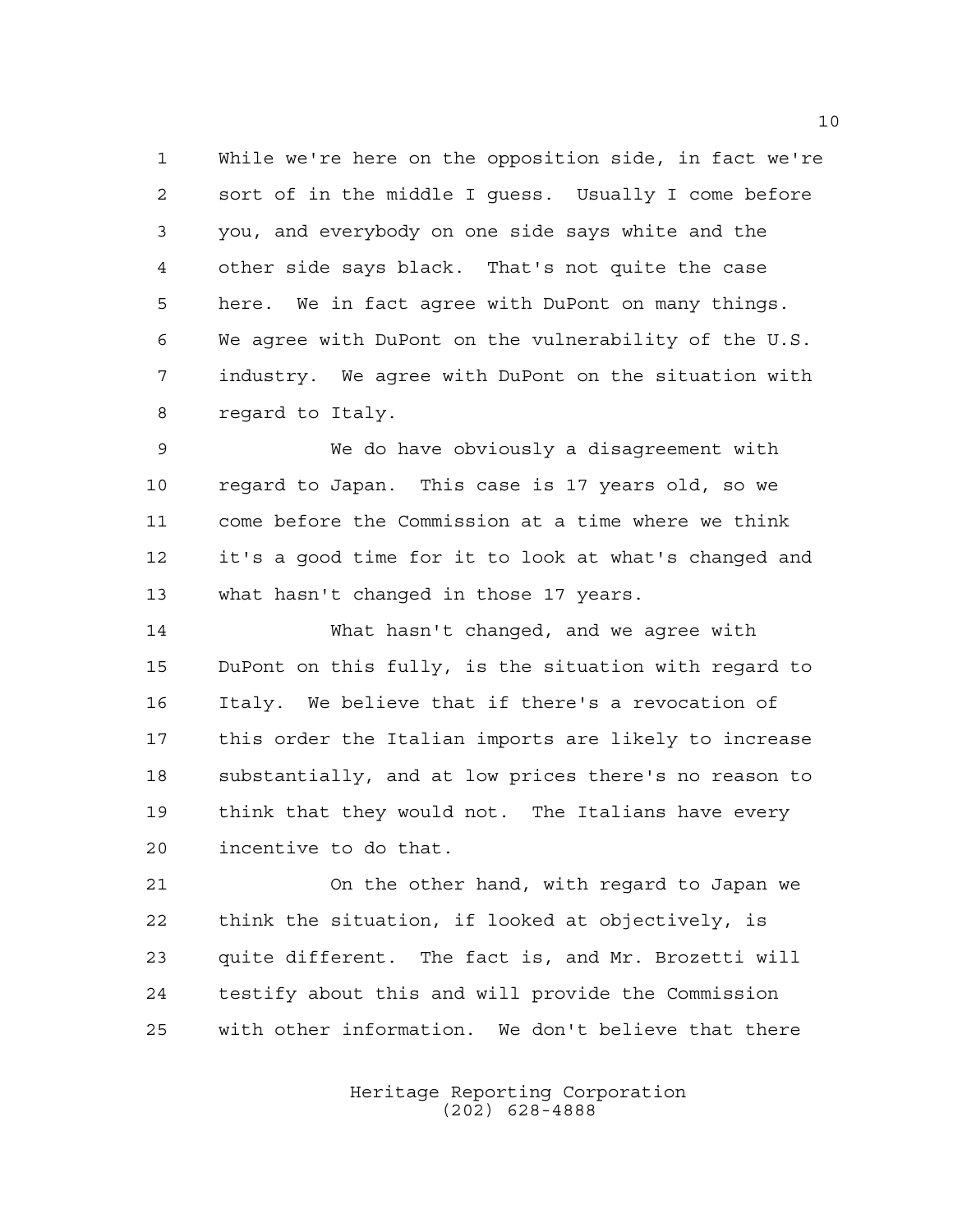is excess capacity in Japan. We think that what DuPont has explained in its brief with regard to excess capacity is not credible.

 Secondly, we believe that there are in fact major incentives not to bring low-priced imported granular PTFE resin into the United States from Japan for the simple reason that it's going to be suicidal. The fact is that it would undermine an already vulnerable U.S. industry which is composed largely of Japanese companies, U.S. subsidiaries, and we just don't see any way that that could happen.

 Finally, you will hear that while, as Mr. Meltzer says, in some markets prices are lower than in the United States, that certainly is not the case in Japan. Japanese prices are in fact generally higher than in the United States. Japanese producers sell most of their production not in "Asia" but rather in the Japanese home market. Japan, as the Commission is well aware, is a high cost and high priced market for virtually every product, and that's the case with granular PTFE resin.

 I think when you take all of that together we would hope that the Commission would find that it should continue the order with regard to Italy, but revoke it with regard to Japan.

> Heritage Reporting Corporation (202) 628-4888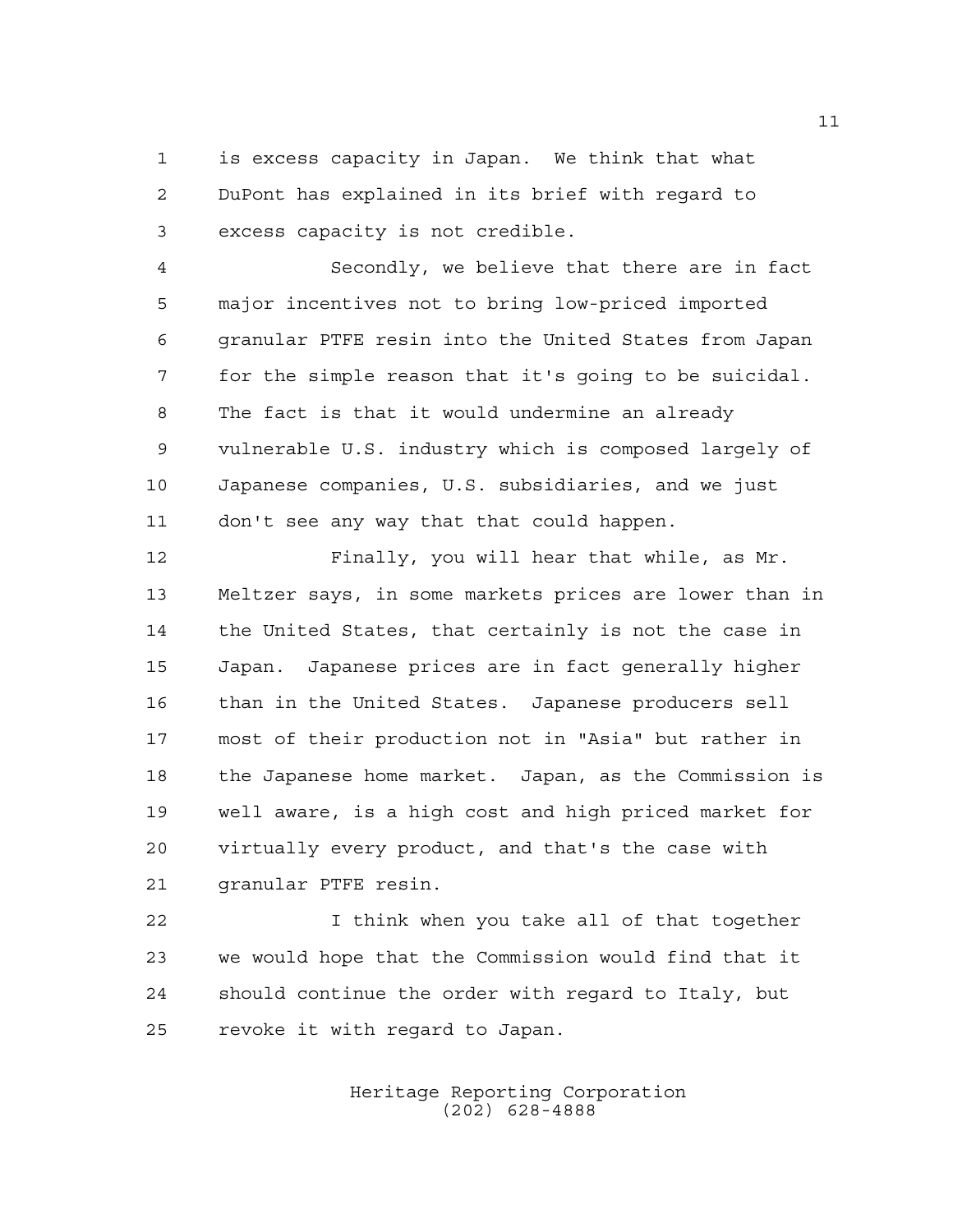1 Thank you.

CHAIRMAN KOPLAN: Thank you.

Madam Secretary?

 MS. ABBOTT: The first panel in support of the continuation of the antidumping duty orders, please come forward.

All witnesses have been sworn.

(Witnesses sworn.)

CHAIRMAN KOPLAN: Thank you, Madam

Secretary.

You may proceed.

 MR. COLVEN: Good morning. For the record my name is John Colven with DuPont. I'm the Global Market Segment Manager for our Industrial Specialties business in the fluoropolymer business.

 The subject material that we're talking about today is PTFE granular resin, a very highly engineered fluoropolymer used in numerous applications across many industries, including automotive and chemical processing.

 A large part of our overall sales of PTFE granular resin in applications in our Industrial Specialties Segment -- excuse me. A large part of our overall granular resins are sold in the Industrial Specialties Segment, so it's fair to say that the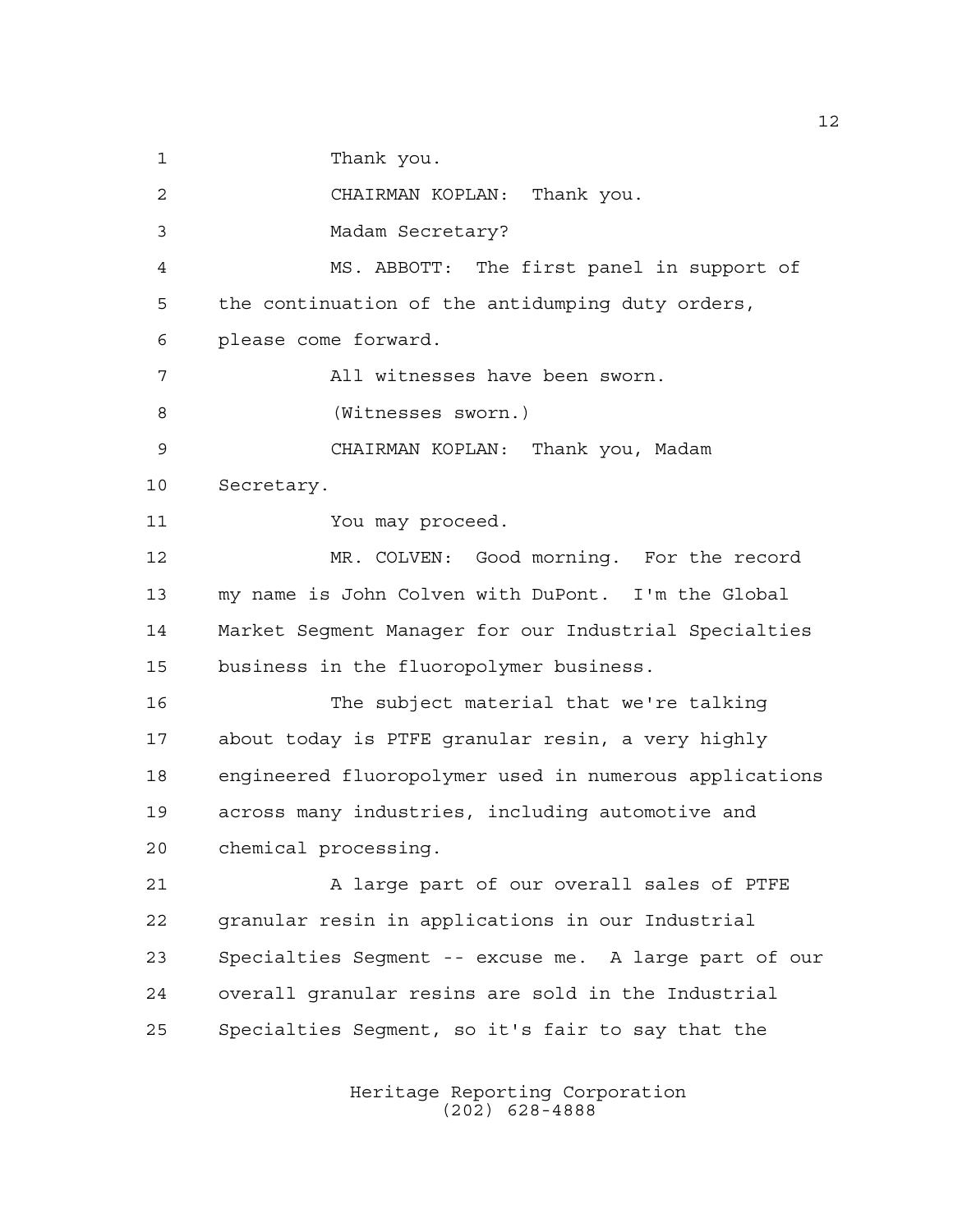subject we're discussing today is critical to the viability of my market segment. I've been with DuPont for over 25 years and have spent the last 10 years in various fluoropolymer business units.

 DuPont invented PTFE, and we sell it under our worldwide trade name of Teflon. The process is called suspension polymerization. To make the resin is very capital intensive. It has very high fixed costs to ensure safe operation and so profitability is only achieved through high capacity utilization.

 The first thing I'd like to do today is talk about the granular industry in the United States, which, as Mr. Meltzer said, is second only to the European market. These are statements that we believe to be true about the market in the U.S.

 The granular PTFE market is nominally about 20 million pounds and again second only to Europe as far as markets and regions for the subject product. It's our belief that there's six million excess pounds of capacity in Italy and nine million pounds of excess capacity in Japan.

 As the ITC prehearing brief correctly identified, the state of the U.S. industry is dismal. We agree with other producers here today and also other producers that have gone on the record to this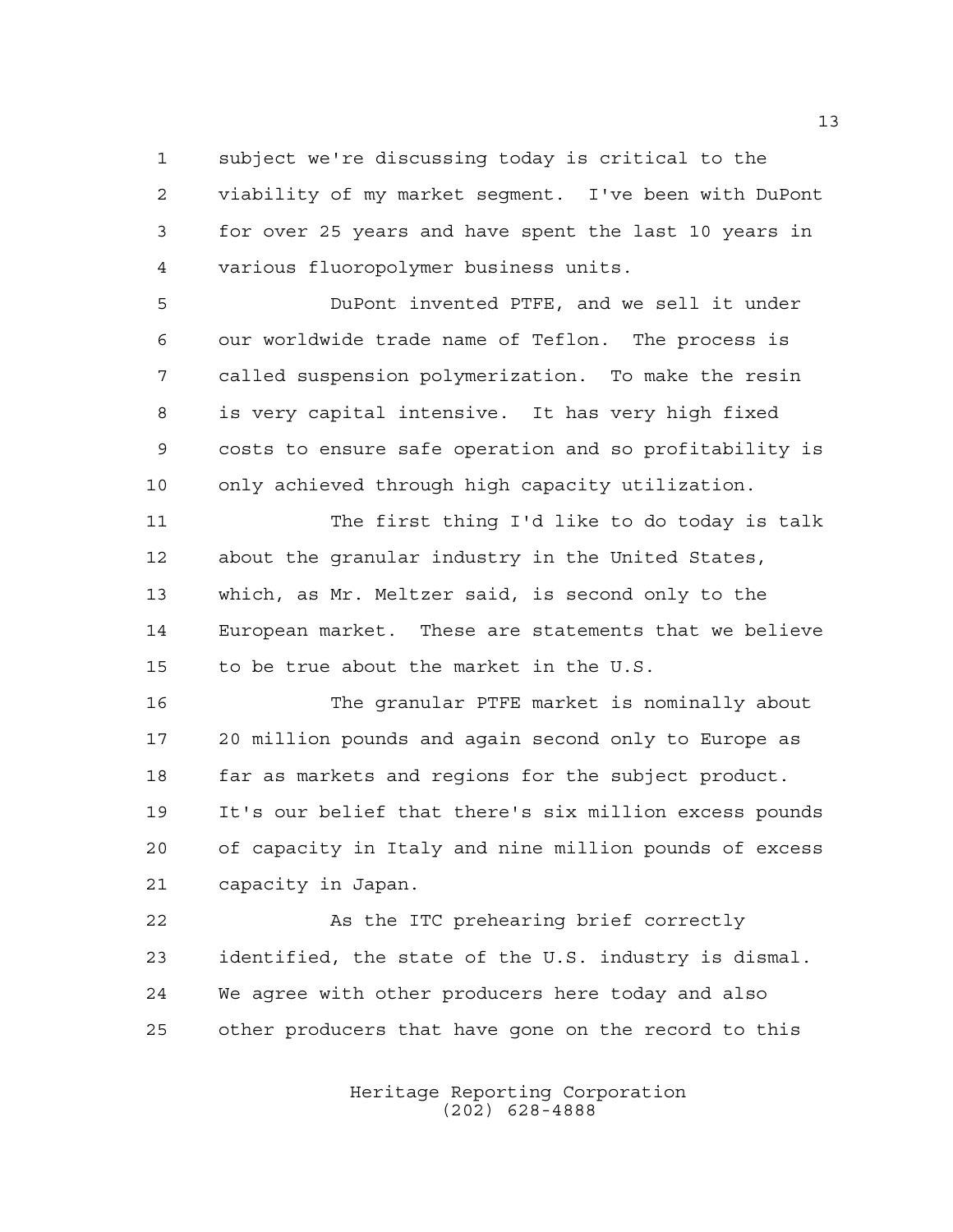fact in other matters.

| $\overline{2}$ | Two of the producers have already gone on               |
|----------------|---------------------------------------------------------|
| 3              | the public record recently that their PTFE granular     |
| $\overline{4}$ | business is losing money, and DuPont is one of those    |
| 5              | that has gone on the record saying that. This is        |
| 6              | despite numerous efforts that we all are undertaking    |
| 7              | to improve our efficiency and productivity in cutting   |
| 8              | costs, and we still are, as you see in our prehearing   |
| 9              | questionnaire, losing money in this business.           |
| 10             | As Mr. Meltzer pointed out, also                        |
| 11             | contributing to the poor financial condition of the     |
| 12             | domestic industry is the significant rise in imports    |
| 13             | from China and Russia that have occurred at a rapid     |
| 14             | rate over recent years.                                 |
| 15             | Back in 1987, producers of PTFE granular                |
| 16             | resin from Italy and Japan were found to have dumped    |
| 17             | subject products, significantly injuring the domestic   |
| 18             | industry, and antidumping measures were imposed.<br>The |
| 19             | orders have clearly helped the domestic industry        |
| 20             | remain viable today.                                    |
| 21             | As was first clear in the sunset review in              |
| 22             | 1999 and is even more compelling now, revocation of     |
| 23             | the duties against Italy and Japan would significantly  |
| 24             | harm what is already a very fragile industry today.     |
| 25             | The Department of Commerce has already determined this  |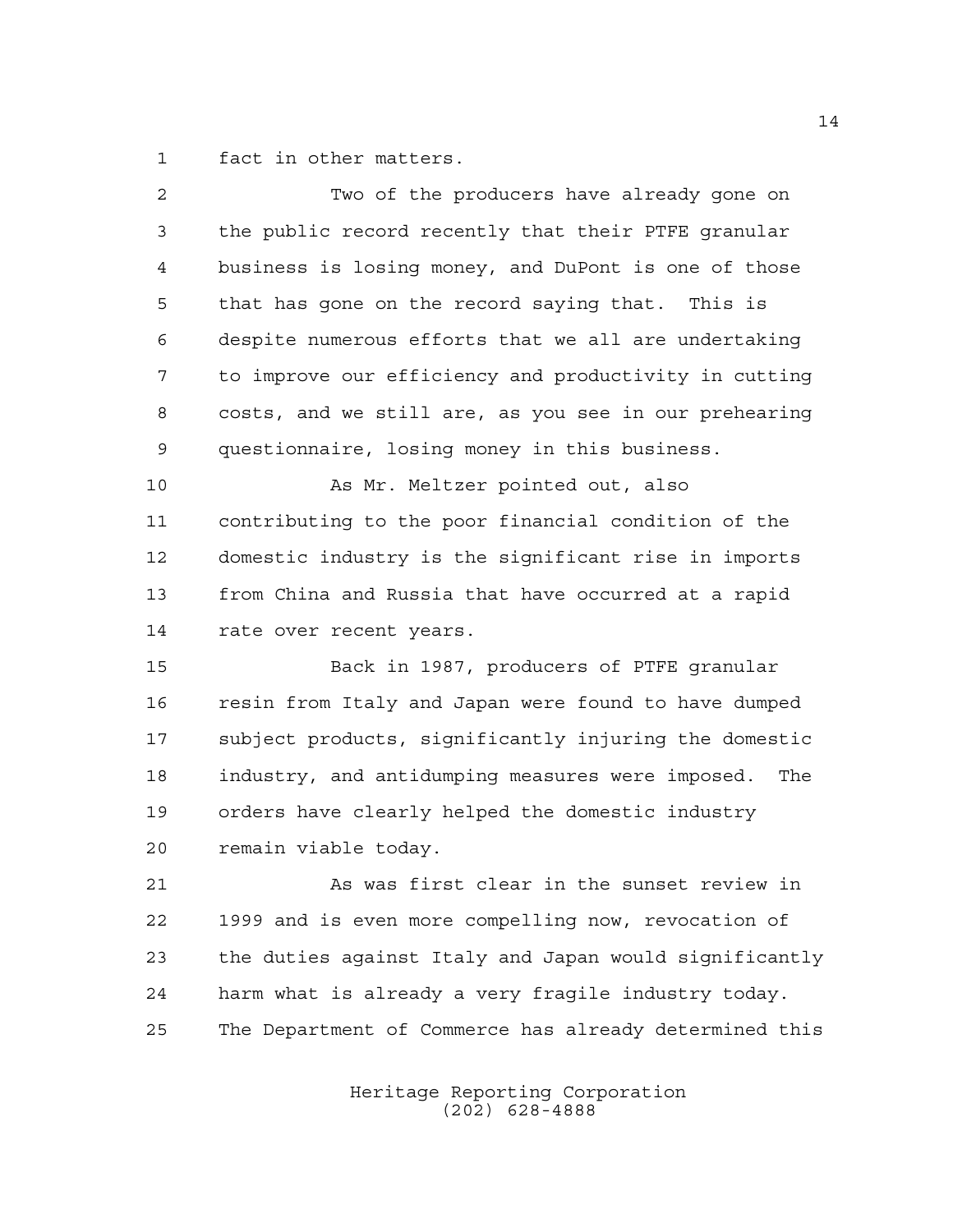would occur in their June 2005 review of the case.

 Our belief is that including DuPont, none of the domestic producers are committing any significant R&D or capital resources to grow the PTFE granular business in the U.S. DuPont has gone on record that we would cease operations and/or look elsewhere in the world to manufacture PTFE granular resin if the economics did not improve.

 Revocation of the order would likely make this a reality and at the same time give the Japanese producers who are also domestic producers ultimate flexibility to rationalize their strategic sourcing of the subject products in the U.S. market at the expense of the domestic industry.

 History shows that the granular business in the U.S. can shift from supplier to supplier almost instantaneously. A recent case in point is the accident and shutdown of the Daikin Kashima Japan facility that was down for the majority of the year 2004.

 They were unable to fill their overall customer requirements for FEP and the subject PTFE granular, so other suppliers quickly converted this share, especially in the U.S. where we believe Daikin used most of their monomer capability to produce FEP,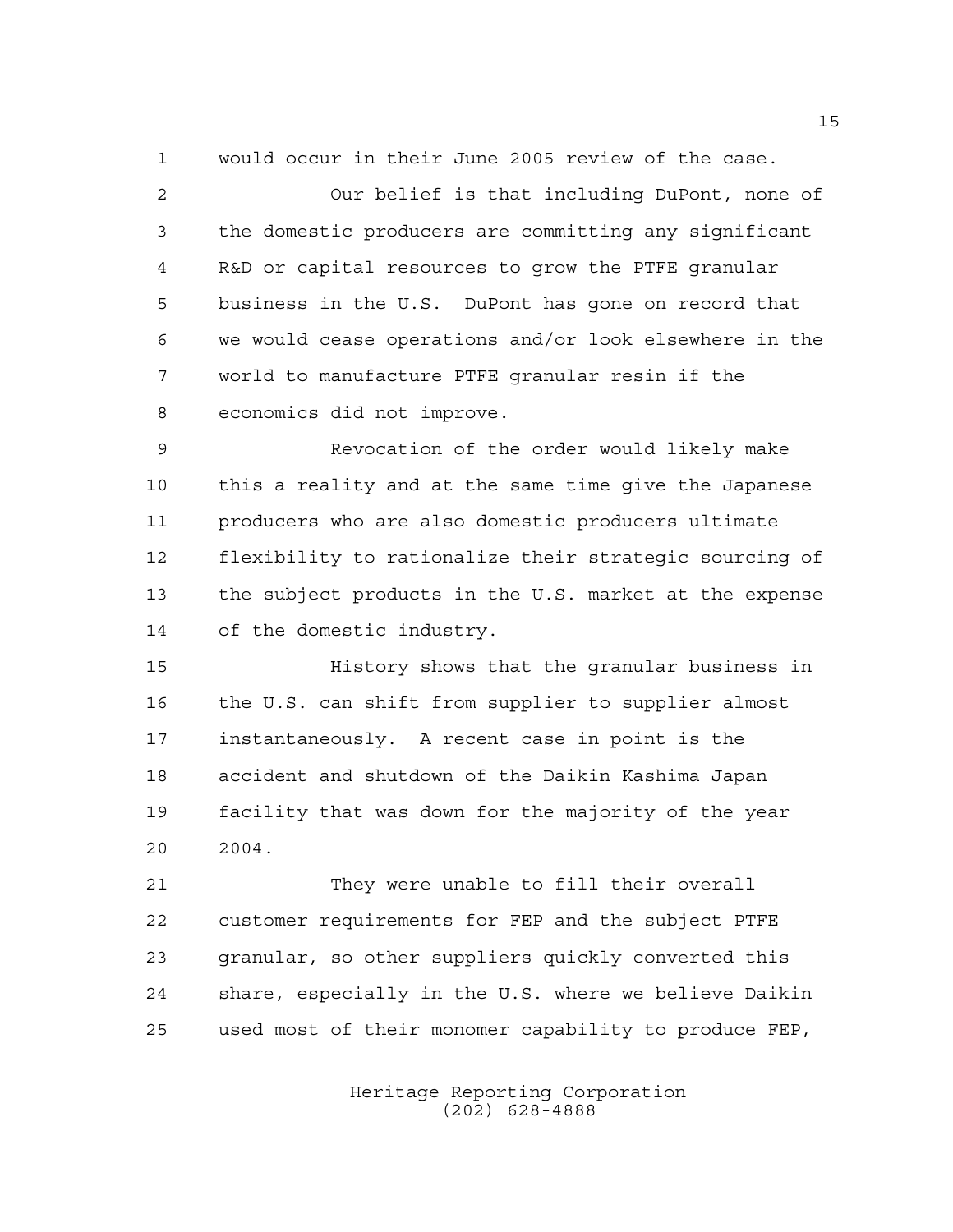which is a higher value fluoropolymer co-polymer made from the same monomer as PTFE.

 Next I would like to talk about the clear incentives for the producers in Italy and Japan to import more PTFE granular resin into the U.S. further damaging the domestic industry.

 Number one, the sheer size of the market in the U.S., nominally 20 million pounds, is second in the world as far as size.

 We believe again that the overall capacity utilization in the world is relatively low, and they would obviously prefer to utilize that existing global capacity to produce more granular PTFE resins.

 We have shown in our questionnaire that the U.S. has higher average market prices than most other regions of the world.

 Number four, their products are completely fungible with domestic products meeting the common ASTM standards in the industry.

 The available markets in Asia outside of Japan that were typically export markets for Japanese producers are now being supplied by other producers. The emergence of the Chinese domestic producers in China, our count is over six domestically, and Russian producers who have a presence in Asia have now taken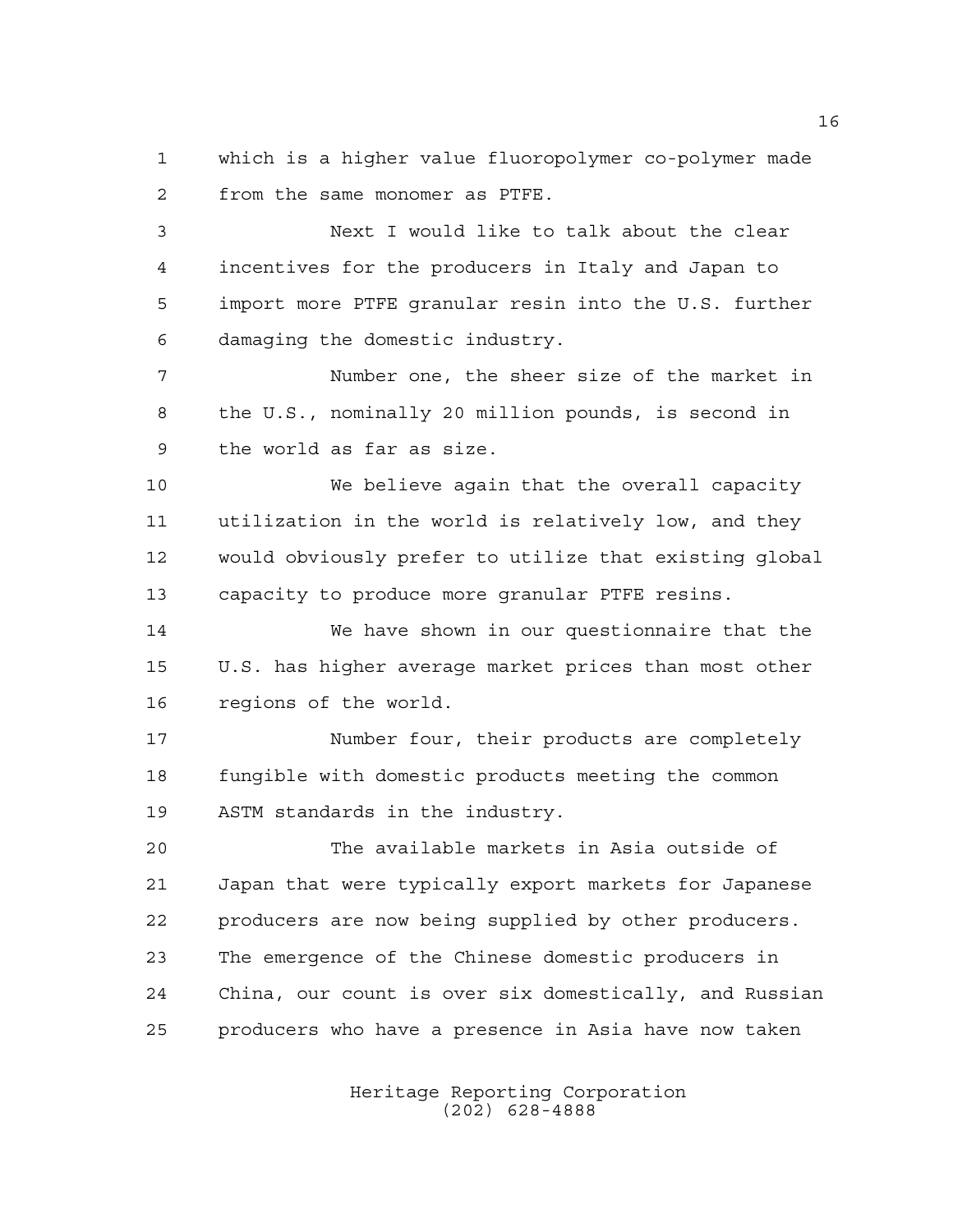over a large part of that Asia Pacific ex-Japan market making the United States now the most attractive market to export to of their excess capacity.

 Add to that fact that the Italian producer has demonstrated an almost totally opportunistic view of the U.S. market, first trying to circumvent the duties that were imposed by importing wet, raw polymer into the local market and now even today undersell the U.S. domestic producers even with a 12 percent antidumping duty in place based on the last review by the Commission.

 The fact that they have not cooperated in any way with the Commission is a further indication of their total disregard for a fair trade in the U.S. market.

 Another key point specific to Japanese producers, Daikin and Asahi Glass. We agree both have established local manufacturing facilities in the U.S. since the antidumping order was put in place which shows to us that the process is partially working. However, we strongly disagree with the contention that they have no incentive to import PTFE granular resin because it would undermine their domestic sales.

24 A key asset that has not been brought out yet today in making fluoropolymers is the TFE monomer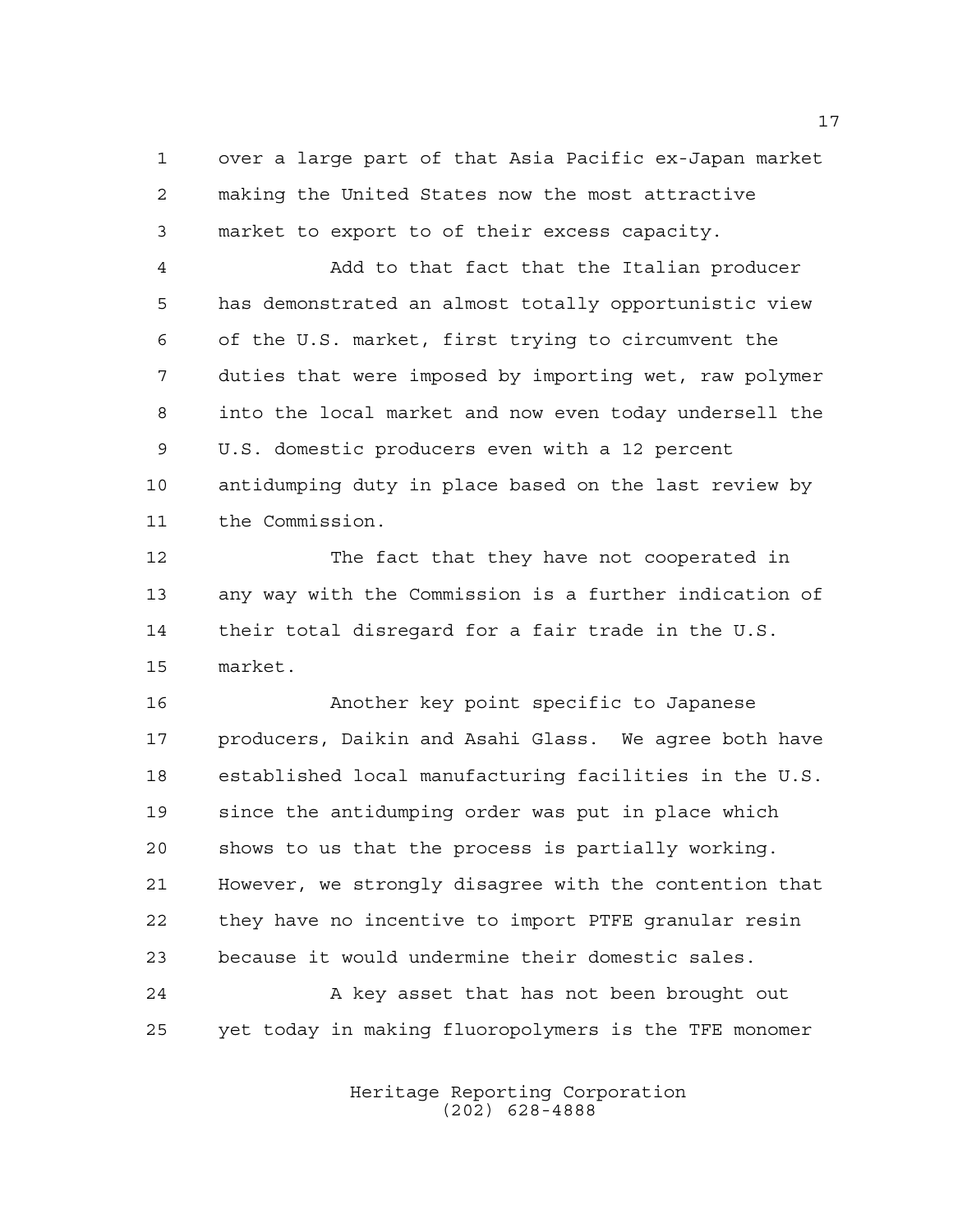facility. This is a key feedstock for making PTFE and other polymers, and because monomer is a very hazardous substance to transport it's very difficult and rarely done internationally. In essence, what you have in local monomer capability dictates what you have the ability to make in polymer.

 Both Japanese producers can readily allocate their U.S. monomer capacity away from PTFE granular resin into non-subject PTFE and/or co-polymers of higher value and then begin importing granular needs from excess capacity in Japan immediately.

 Moreover, Asahi Glass has said in their prehearing brief and repeated again today that there would be no impact from revocation of the order. We know for a fact of a situation involving hundreds of thousands of pounds of subject resin in the U.S. that they control and would prefer to import from Japan, but they cannot do so because of the existence of the order.

 This business could be imported from the Japan source immediately if the order is revoked, and we believe it is directly related to their request for administrative review from the Commission. We'll be happy to give you confidential details in our posthearing brief.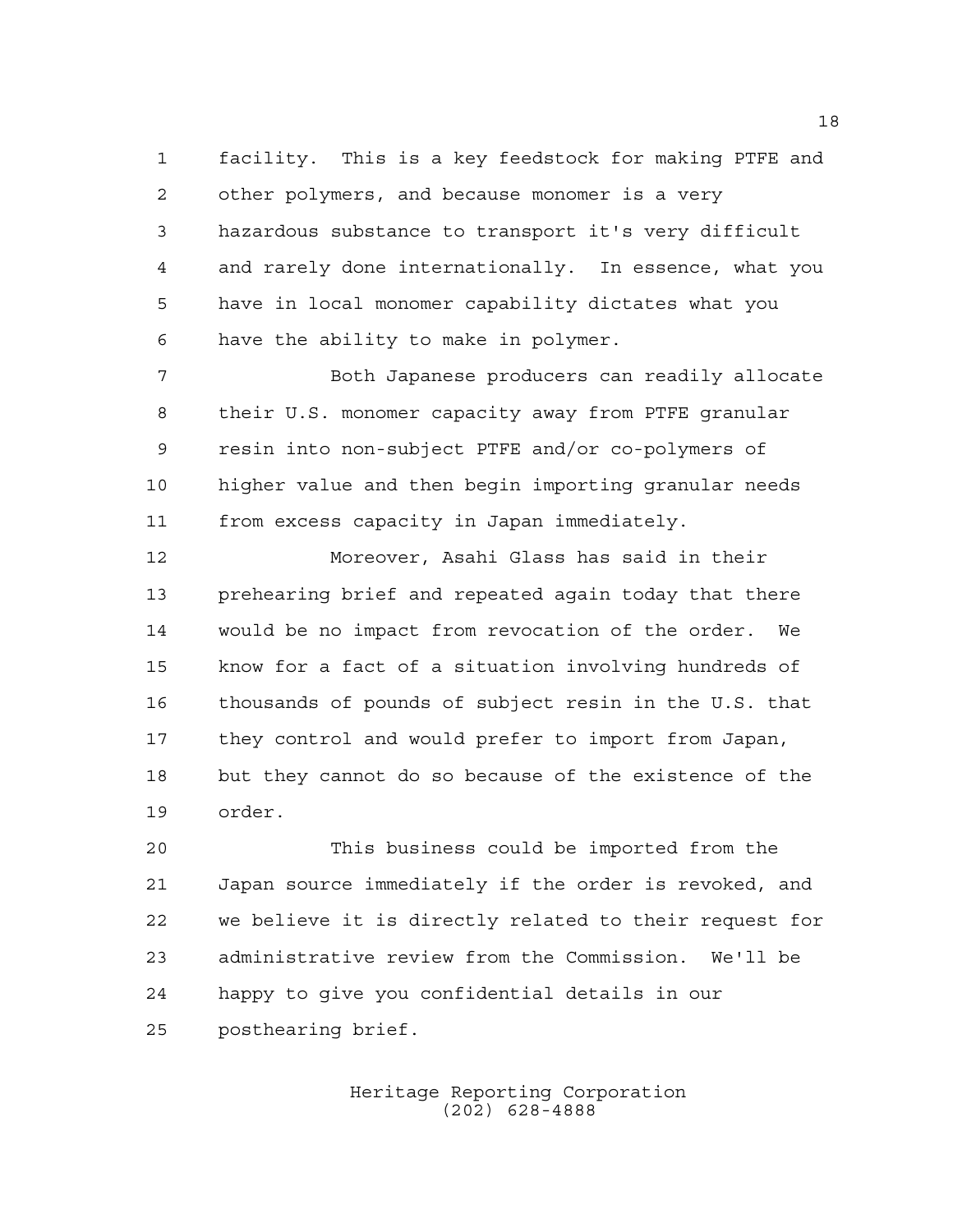Aside from world class quality and the largest U.S. production facility of the subject resin, DuPont's main value differentiation for PTFE granular resin is the Teflon brand. Without investment in R&D for development of new products -- we've reduced related technical service staffing which was a key value addition for DuPont's offering -- price now becomes the primary decision factor.

 Even the equity of the Teflon brand has eroded significantly with the current state of the industry, and at best it is a tiebreaker in the business decision today from customers only if we match a competitive price.

 In summary, the PTFE granular resin market is very fragile at this point in time, and no one is certain whether this product will be manufactured in the U.S. in the future. DuPont invented Teflon, and it's our intention to continue to make it in the United States as long as the market is maintained as a level playing field.

 Today we do not meet our corporate metrics for reinvestment economics. The case to continue with the antidumping orders against Japan and Italy keeps us from returning to the conditions that existed prior to 1988 and is one effective tool to ensure that the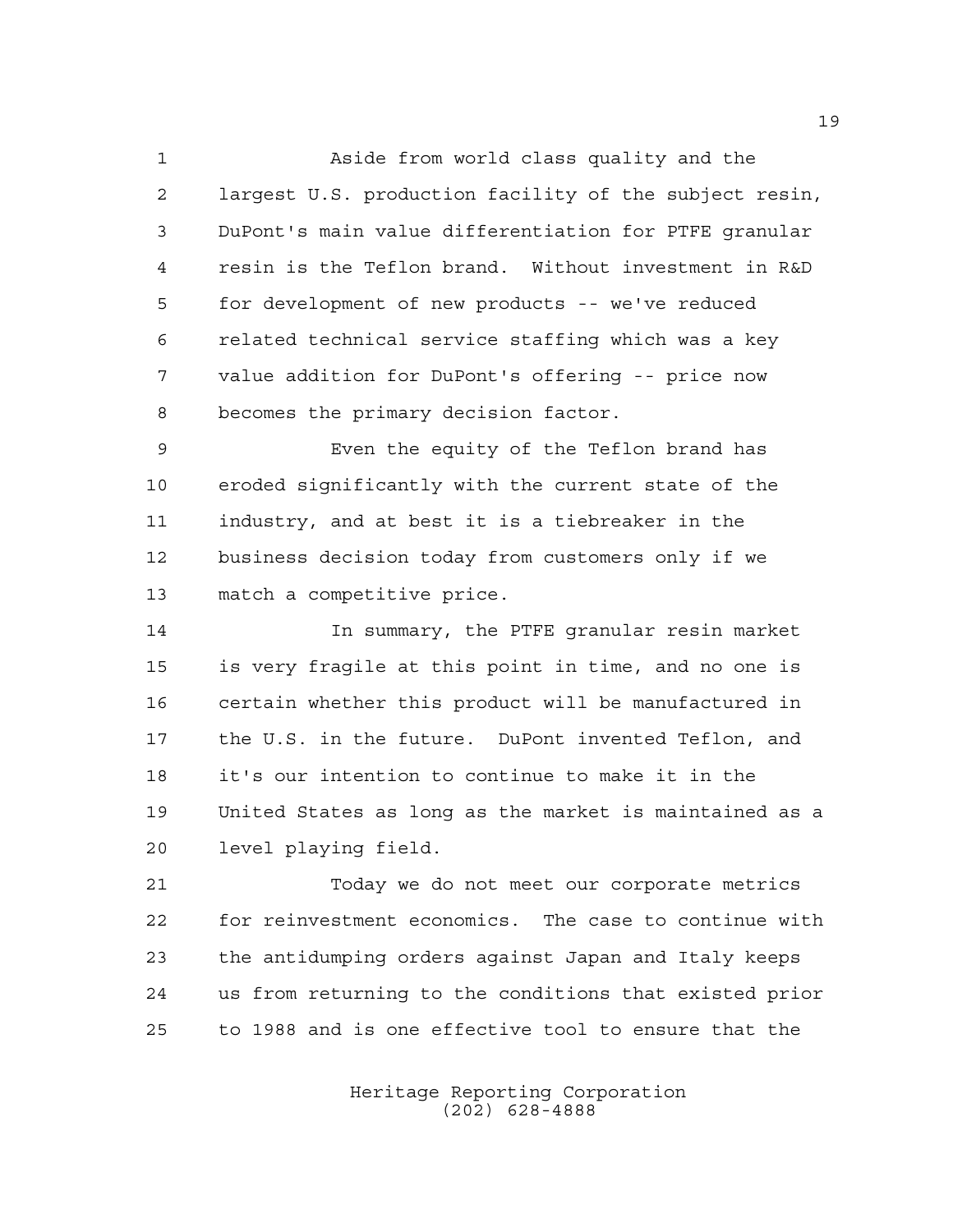right market balance is maintained.

| 2  | This is especially critical even more so               |
|----|--------------------------------------------------------|
| 3  | today in the face of the Chinese and Russian imports.  |
| 4  | In fact, the case is even stronger now than in the     |
| 5  | first review if you look at the key factors that the   |
| 6  | Commission considered in continuing the order back in  |
| 7  | 1999.                                                  |
| 8  | This includes the increased vulnerability of           |
| 9  | the domestic industry, the higher substitutability of  |
| 10 | the subject products and the continuing decline in     |
| 11 | pricing trends and the inability to continue to invest |
| 12 | in this business.                                      |
| 13 | I thank you on behalf of DuPont for the                |
| 14 | opportunity to address you today on this very          |
| 15 | important matter and will be happy to answer any       |
| 16 | questions that you have.                               |
| 17 | CHAIRMAN KOPLAN: Thank you, Mr. Colven.                |
| 18 | MR. MELTZER: We have no further testimony              |
| 19 | and would be glad to answer any questions you have.    |
| 20 | CHAIRMAN KOPLAN:<br>Thank you for that, Mr.            |
| 21 | Meltzer.                                               |
| 22 | I appreciate your testimony, Mr. Colven.               |
| 23 | We'll begin the questioning with                       |
| 24 | Commissioner Hillman.                                  |
| 25 | Thank you very much,<br>COMMISSIONER HILLMAN:          |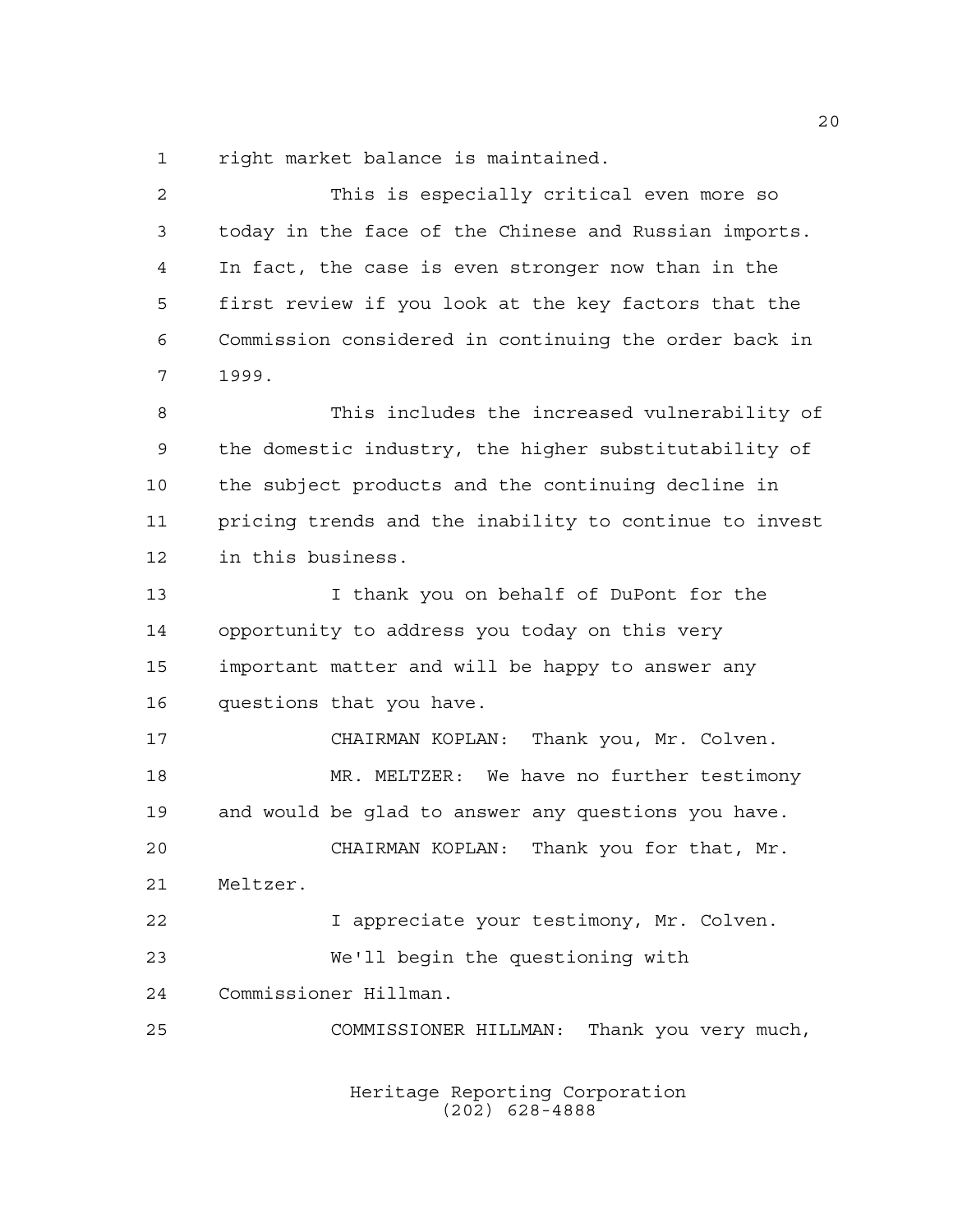time and appearance before us this morning. Let me start first with some data questions because obviously we are missing a fair amount of data in terms of questionnaires that have not come in, and I'm just trying to make sure I understand it. First, it is my understanding that DuPont has a joint venture facility in Japan. MR. COLVEN: That's correct. We have a 50/50 joint venture with Mitsui Fluorochemicals in Japan. COMMISSIONER HILLMAN: And can you tell me why it is that the Commission did not receive a foreign producer questionnaire response from that facility? MR. COLVEN: As best as I can recall, I think we asked that question since the joint venture is not a U.S. producer. COMMISSIONER HILLMAN: But we would have sent the questionnaire to all foreign producers in a subject country, so since you are a foreign producer in Japan I'm trying to understand why we have not

and welcome to the Commission. We thank you for your

 MR. COLVEN: I apologize. I think the guidance we received was that it wasn't required.

received the questionnaire response.

Heritage Reporting Corporation (202) 628-4888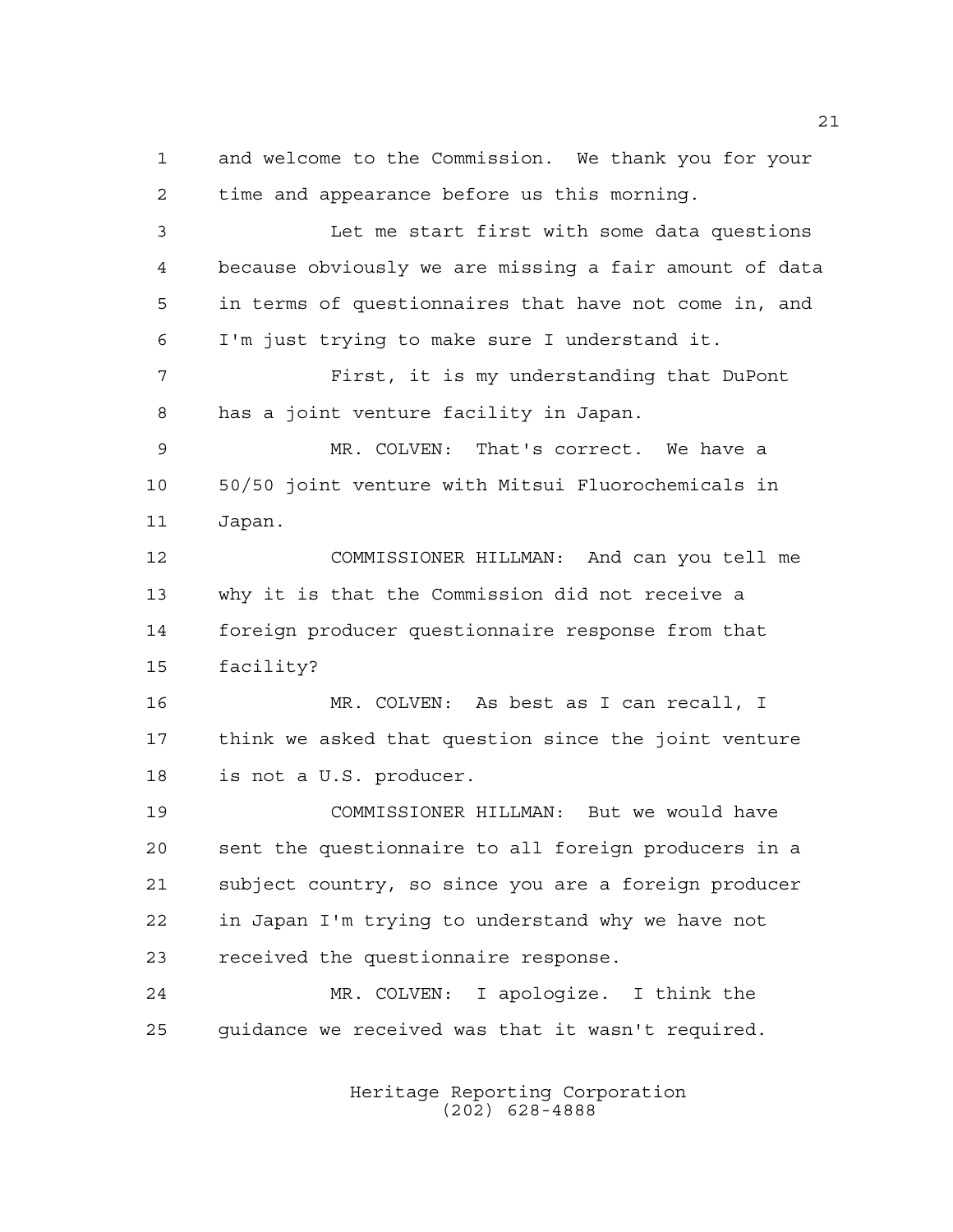COMMISSIONER HILLMAN: Mr. Meltzer, maybe you can help us on this. MR. MELTZER: Yes. COMMISSIONER HILLMAN: It is my understanding from staff that again all foreign producers in Japan were sent a foreign producer questionnaire. I'm trying to understand. My understanding is we only received a foreign producer questionnaire from one foreign producer. 10 MR. MELTZER: Excuse me. CHAIRMAN KOPLAN: Could you move your microphone closer to you? MR. MELTZER: We can provide that as a result in our posthearing brief or find out how quickly we can get that to you. I apologize for that. I don't recall our seeing or receiving that. COMMISSIONER HILLMAN: Okay. All right. I mean, obviously if you can work with staff. 19 MR. MELTZER: Sure. COMMISSIONER HILLMAN: Again, it is my understanding that all foreign producers in Japan and Italy were sent a questionnaire. MR. MELTZER: Yes. Yes. Also, I think we need to point out that DuPont doesn't have controlling interest in the joint venture.

> Heritage Reporting Corporation (202) 628-4888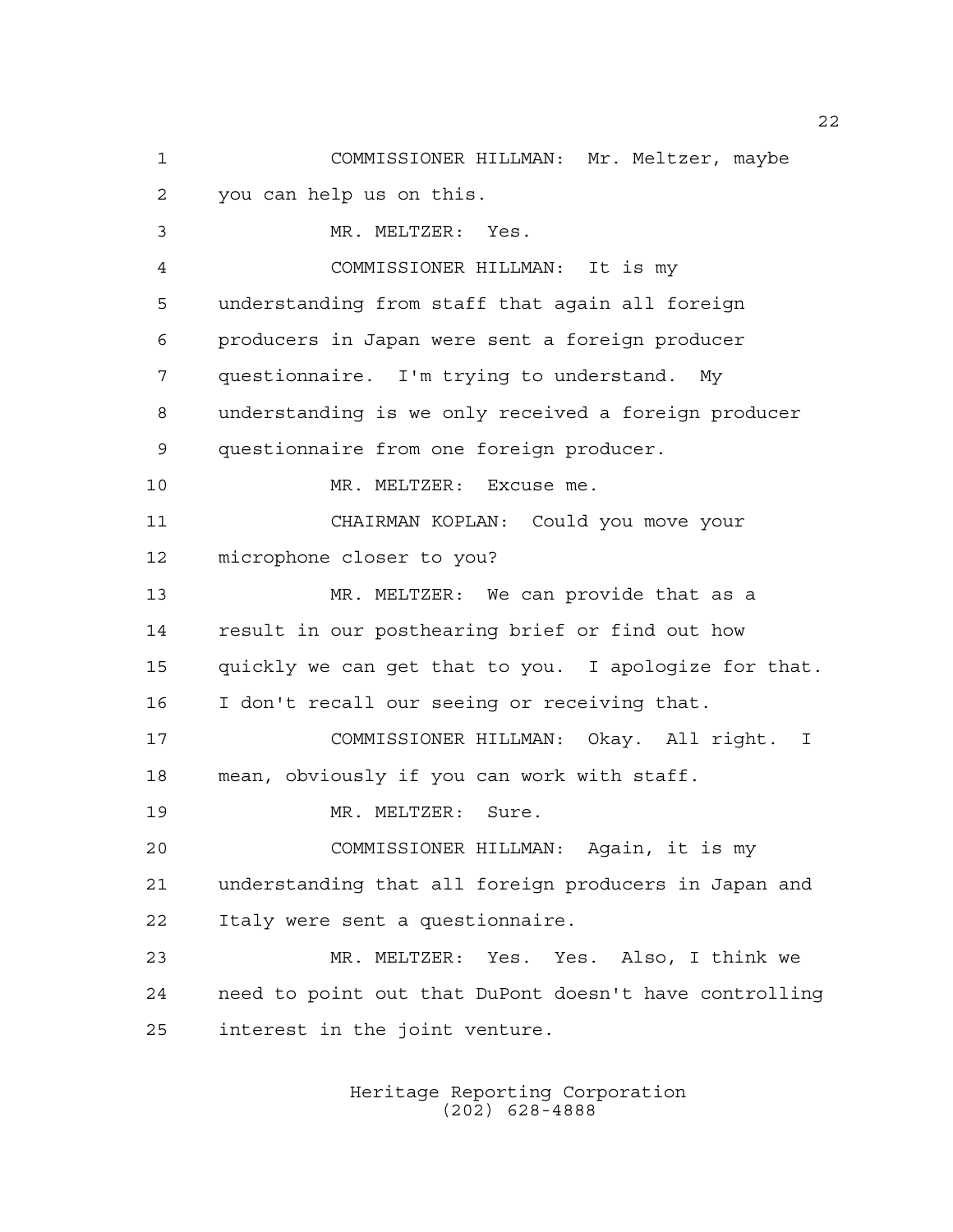COMMISSIONER HILLMAN: I understand.

MR. MELTZER: Yes.

 COMMISSIONER HILLMAN: But I would assume that you will do what you can to make sure that we get the questionnaire response.

 MR. MELTZER: We will do what we can to report that information.

 COMMISSIONER HILLMAN: Okay. Secondly then just to make sure I understand the data, you've a number of places in your brief and particularly in your Attachment 1 a whole series of data that relate to production capacities and total capacity and total production in a number of markets.

 What is the source of that data? I'm trying to understand whether there's sort of an independent 16 set of data out there or whether this is entirely internal DuPont data.

 MR. COLVEN: We have available to us some data that we participate in a subscription service for the European market, Cefic, which is a trade association where we collect some data, SRI International, and then a large majority of the capacity related data is based on our own internal process for collecting competitive intelligence. There is no published capacity data that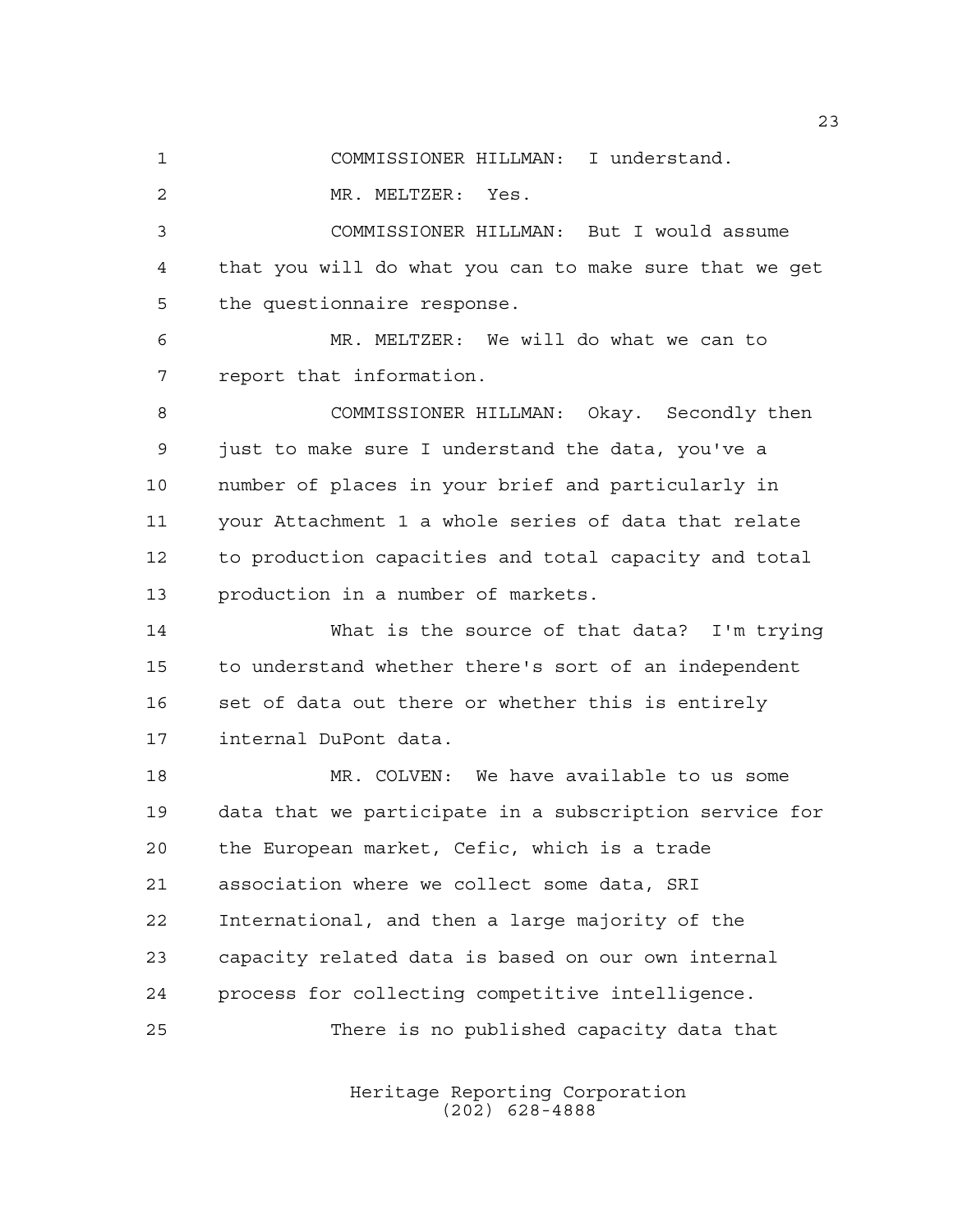we're aware of, so we have to do our own process of networking and competitive intelligence. COMMISSIONER HILLMAN: All right. Fair enough. And generally the information that is in that Attachment 1 to your brief is an amalgam of the data that Mr. Colven has just described? MR. COLVEN: That's correct. MR. MELTZER: That's correct. COMMISSIONER HILLMAN: All right. Thank you. 11 If I can then go to the issue of one of the things that's striking in this record is the issue of the decline in prices and unit values over the last couple of years. Help me understand what is going on in the market. We don't see other things that would necessarily be driving those prices down, so from your perspective what's happening that we've seen this price reduction in the U.S. market? MR. COLVEN: I think the best answer to that question is a combination of Chinese and Russian low- priced imports that have come into the market if you're talking about the recent three years. I think if you look at the Department of Commerce import data you'll see a dramatic rise in

> Heritage Reporting Corporation (202) 628-4888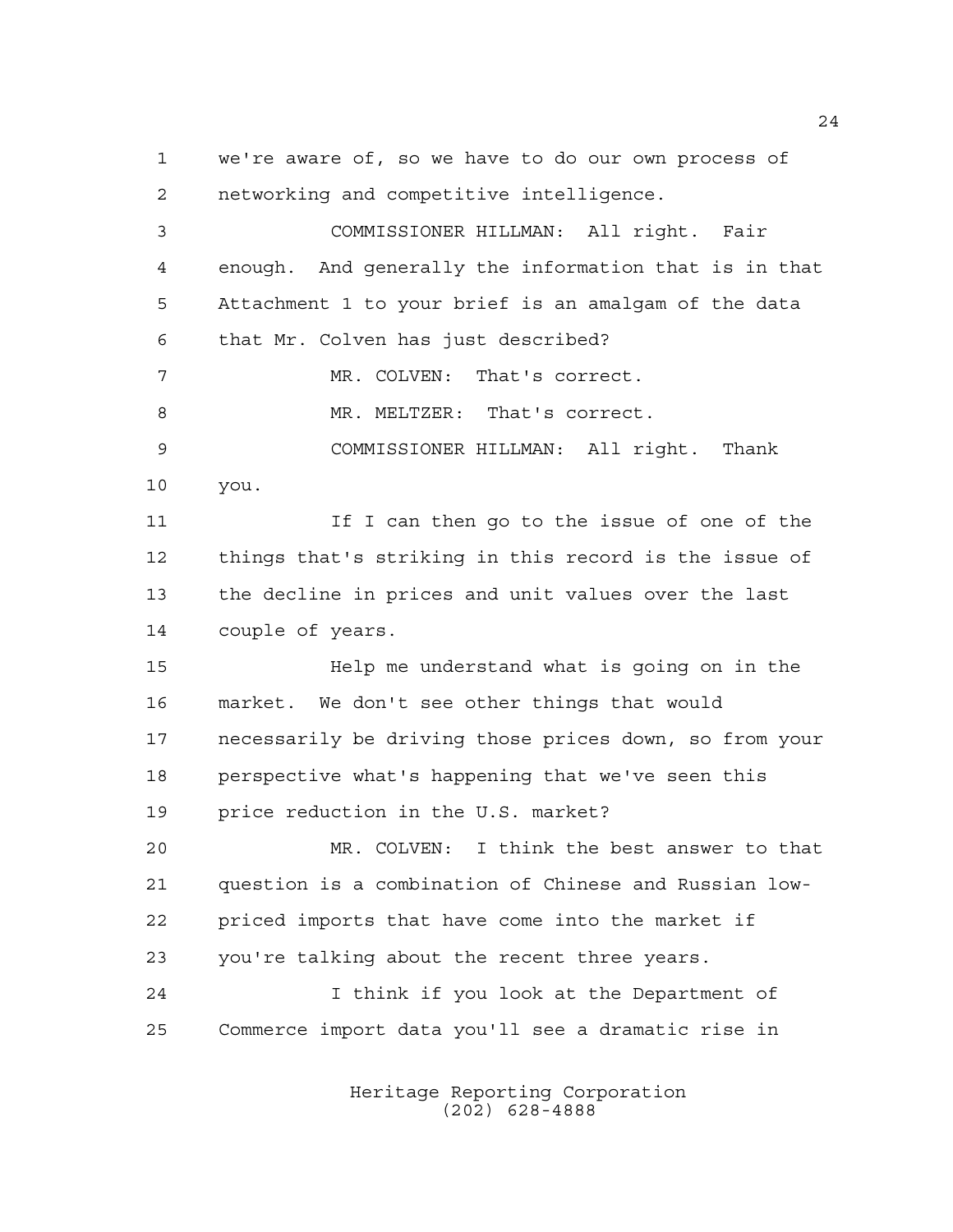those imports of PTFE. Now, granted those are not 100 percent PTFE granular because the HTS code is a combination. However, our belief is that the majority of that is granular because we're aware of the manufacturing capability of the Russians and Chinese.

 In addition to those two, if you'll look at the fairly stable amount of imports from Italy during the same period you'll see that there's millions of pounds of PTFE coming from Italy.

 A large part of that is wet, raw polymer that's further finished in the U.S. and then sold at below market prices in the U.S., so there's continuous pressure from at least those three sources, and I'd say those are the primary drivers for the price decline. It's simply overcapacity in the world.

 COMMISSIONER HILLMAN: Okay. Now tell me a little bit about the quality of the Chinese and the Russian product. I mean, you mentioned that your products sell under a brand name, Teflon, very well known, presumably very well promoted by DuPont throughout the years.

 It's my understanding that most of the Japanese producers similarly have a brand name attached to their product that would -- I'm trying to understand -- convey what level of sort of quality or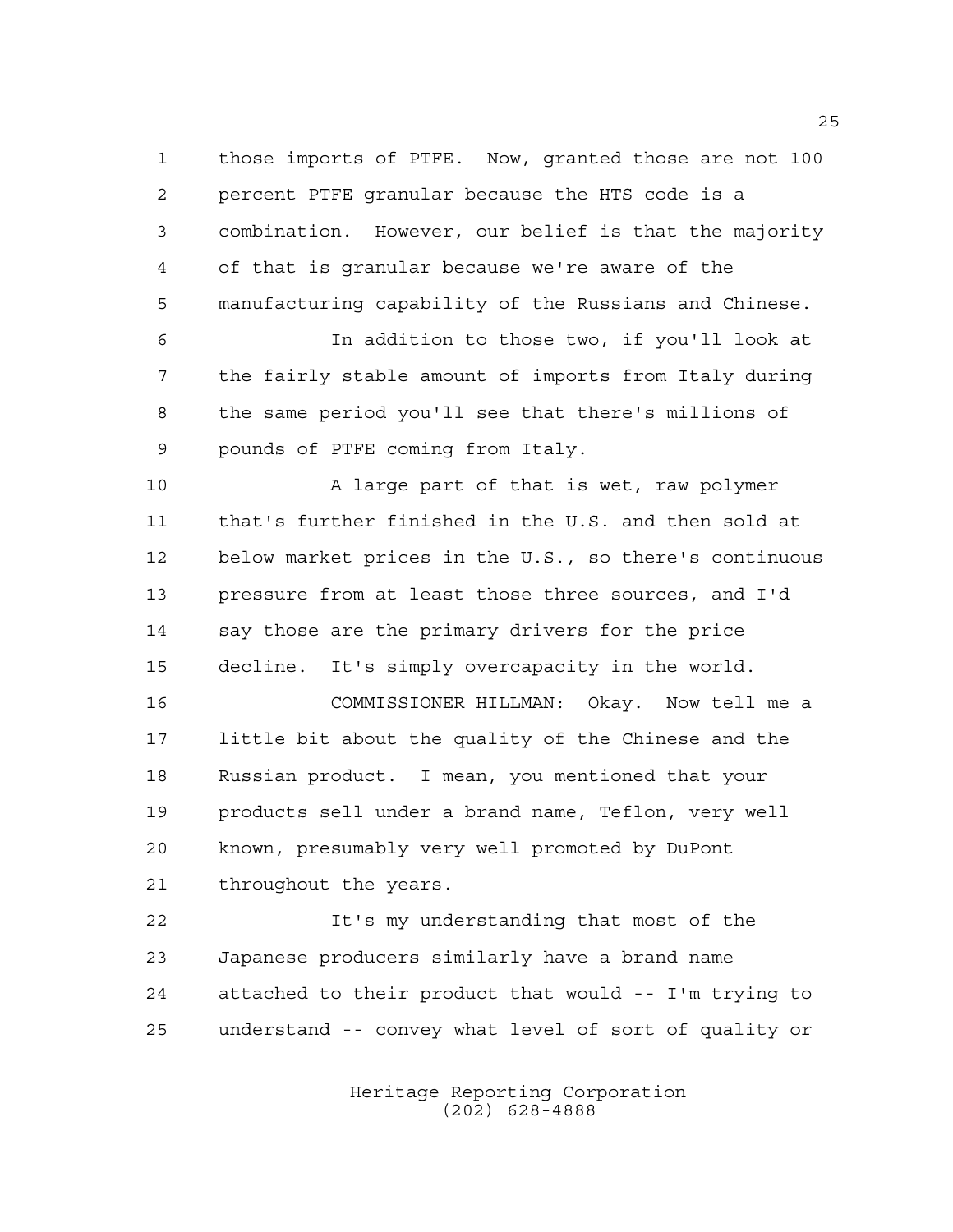cache in the market? Are the Japanese brands

considered equivalent to Teflon?

 MR. COLVEN: I think based on the amount of investment we made on the consumer side of our Teflon business primarily in the housewares and non-stick coating and electric appliances has a lot to do with the overall brand awareness of Teflon. We have also invested in the industrial side, but not near the same level as on the consumer side.

 My short answer to your question is I don't think anyone else markets products of subject products under any brand name, although they all have a brand name of some type that they use.

 COMMISSIONER HILLMAN: Do the Chinese and the Russians have a brand name?

 MR. COLVEN: I don't know that all of them do, but I wanted to come back to the Chinese and Russians and your question about quality.

 We have internally determined that they meet ASTM standards, and independently in an action in Europe by the European Commission in an antidumping case for the subject resin against China and Russia the European Commission also made a determination that the quality was equivalent.

COMMISSIONER HILLMAN: And typically if an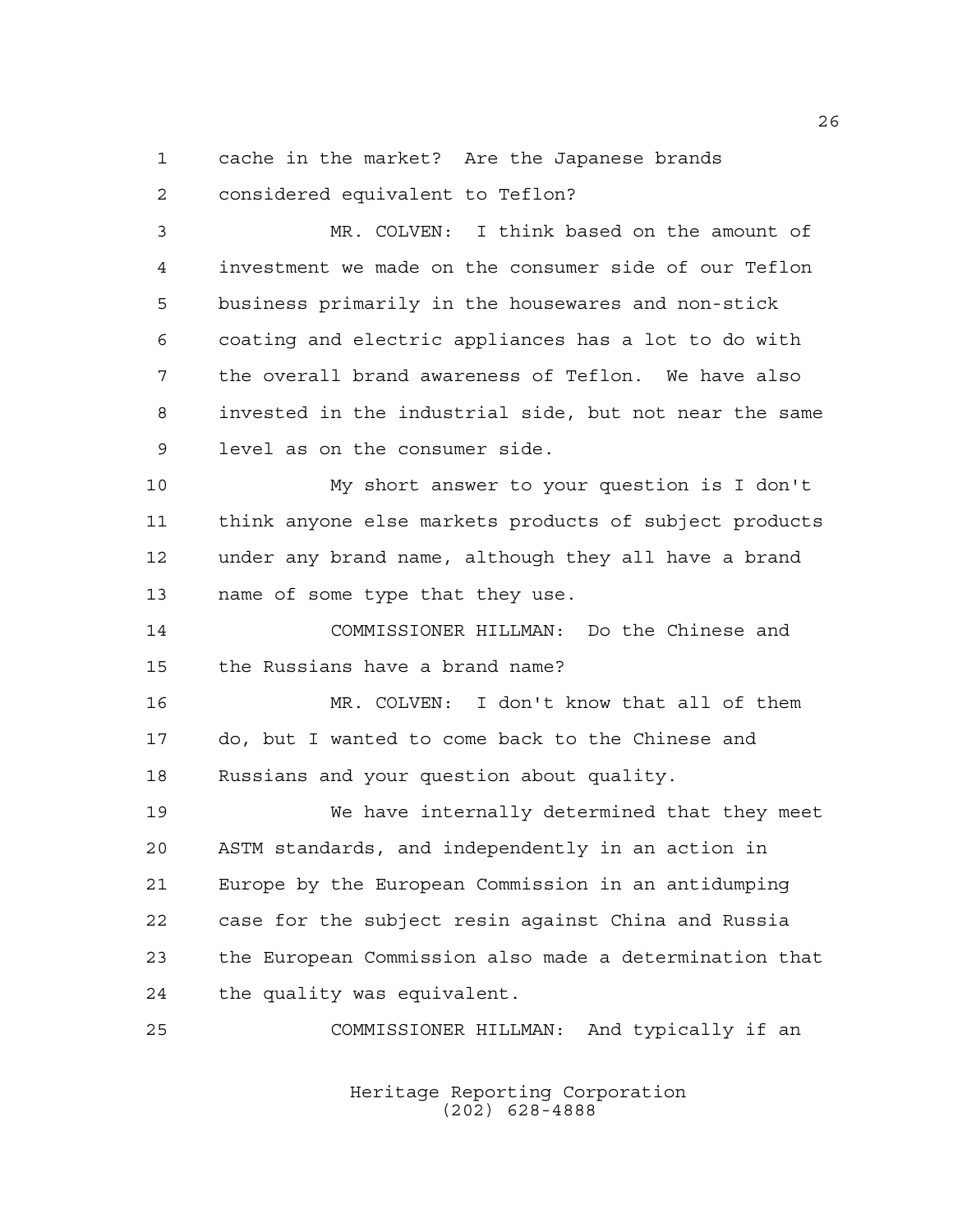industrial user is switching from using your Teflon product to switching to using either the Russian or the Chinese product, what is the qualification process that they would go through, and how long does it typically take?

 MR. COLVEN: It can usually take one to three months.

 Generally they'll mold generally a stock shape from the resin and then machine or cut the parts that they may be particularly making, which could be a gasket, a seal, some other part made from the stock shape, and do basic plastic mechanical performance testing, elongation, critical cracking thickness, tensile strength, typical mechanical properties that are done to plastic materials. That's basically it. COMMISSIONER HILLMAN: And each individual end user would go through this qualification process? MR. COLVEN: In similar levels depending on the end use. There are some end uses -- for example, automotive -- that may require longer lead time because the automotive industry tends to be a little more rigorous, but there are numbers of applications in fact that are even already qualified, so it's not even required to do any testing. It's just a matter of price being the decision factor.

> Heritage Reporting Corporation (202) 628-4888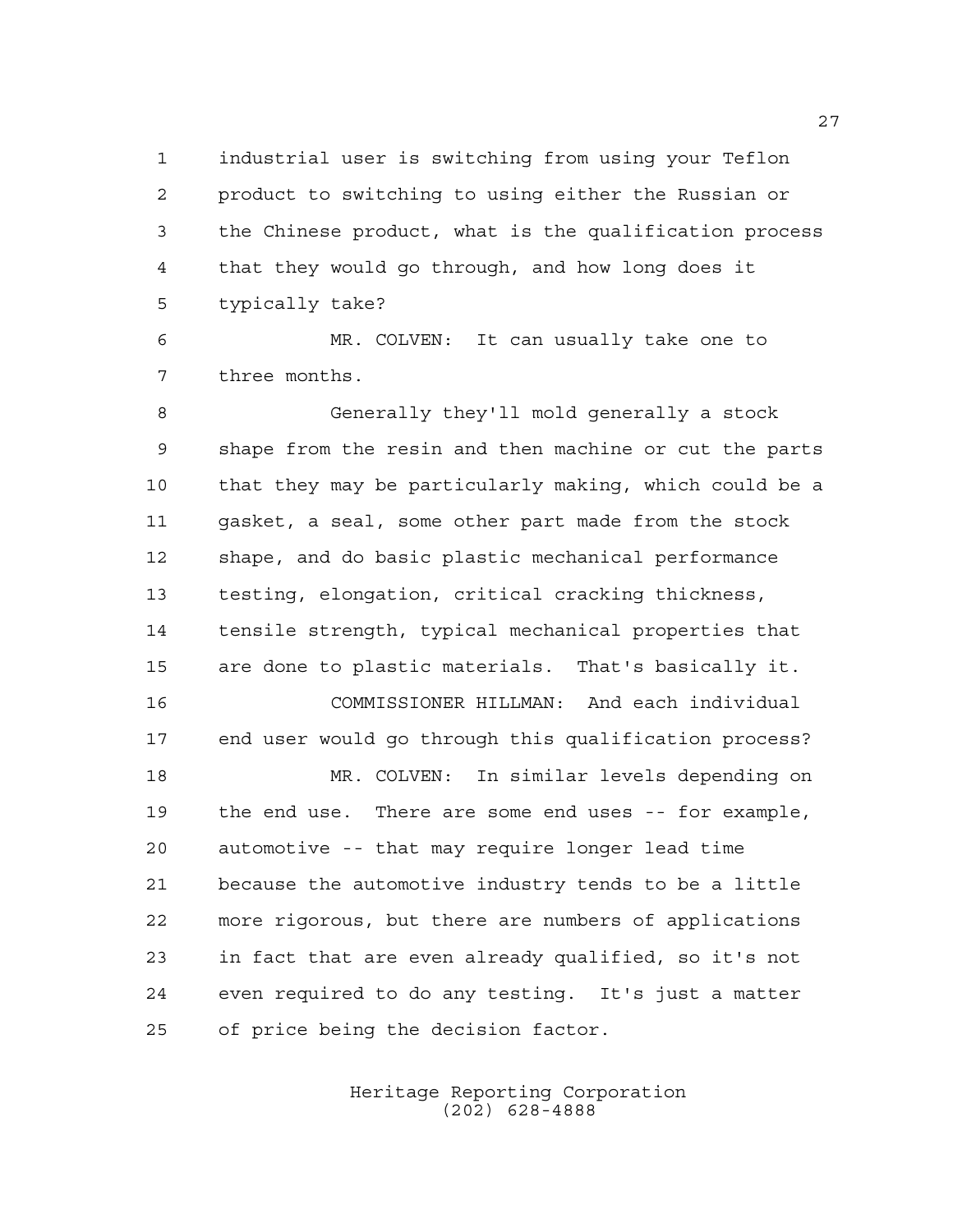COMMISSIONER HILLMAN: Tell me a little bit more about that. It's my understanding that there's a fairly extensive use of long-term contracts in this industry. MR. COLVEN: In our record we indicated -- is that public, the percentage? 7 MR. MELTZER: The particular percentage may not be public, but I think there are long-term contracts, but that has sort of a nominal position in the marketplace because I believe most, if not all, of them would have meet or release kinds of provisions which would enable somebody to switch rather easily. MR. COLVEN: Even our long-term contracts generally have that. COMMISSIONER HILLMAN: Okay. And how does it work? Meet or release? Meet what? 17 MR. COLVEN: If they show us -- COMMISSIONER HILLMAN: Exactly what do they have to show you? MR. COLVEN: They show us a bona fide offer, a competitive offer, and we have to match it or we relieve them of the contract. COMMISSIONER HILLMAN: Okay. Do you have a sense of over the last couple years as we've seen these price declines in the market how often those

> Heritage Reporting Corporation (202) 628-4888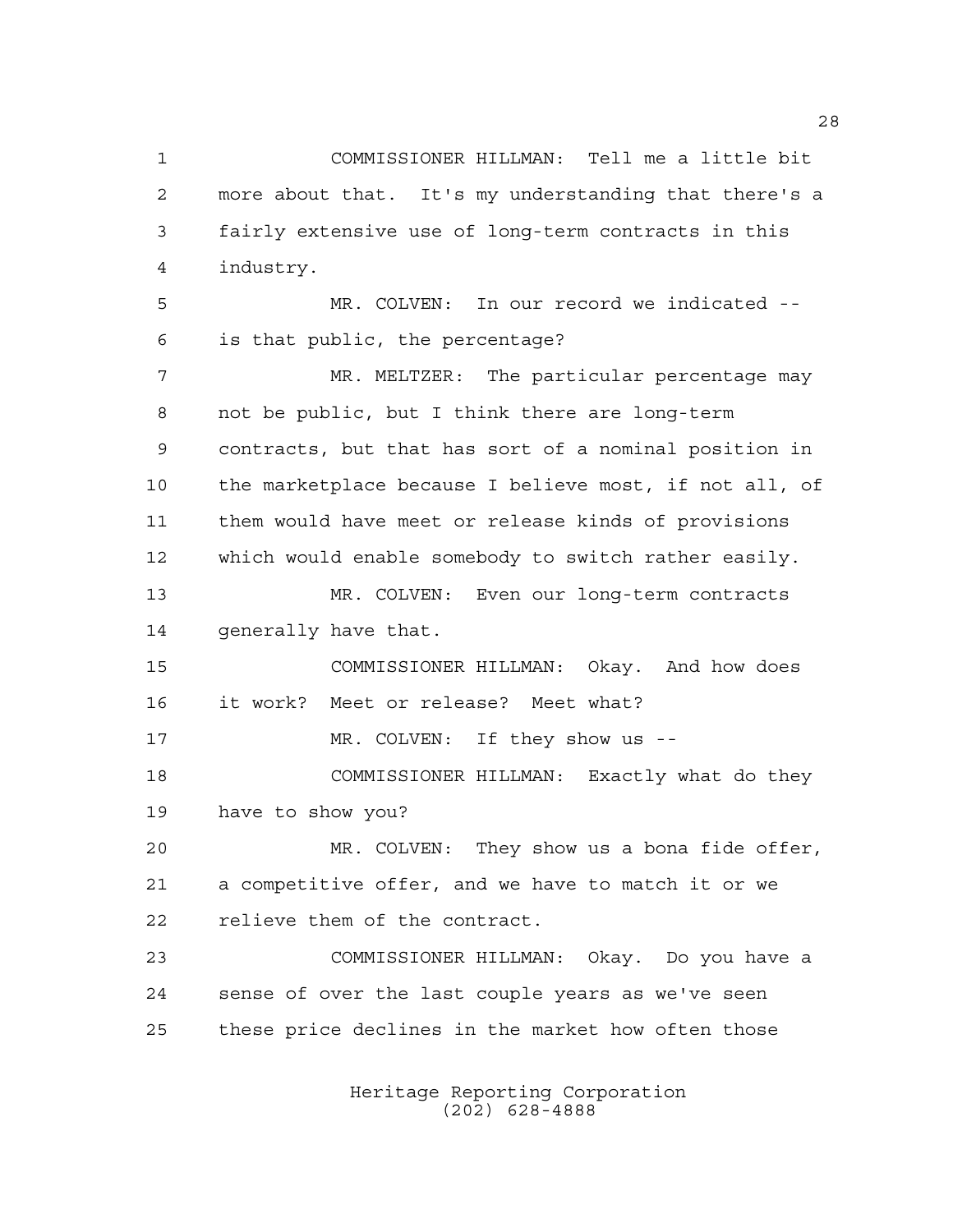clauses have in fact been invoked in your contracts? MR. COLVEN: Almost 100 percent. I can assure you that that happens very routinely. COMMISSIONER HILLMAN: Okay. Notwithstanding these price declines that we've seen in the last couple years, would you still say that U.S. prices are higher than markets other than we heard testimony that Japan still has prices higher than the U.S.? Would you agree with that that Japan is currently the highest priced market followed by the U.S.? MR. COLVEN: I'd say they're close, and depending on which exchange rate your economics are done in -- you know, we do it on the U.S. dollar. The Japanese producers do it on the yen, you know, on the euro exchange rate in Europe. Yes, they're in the top two. There's no question. Western Europe, Japan and the U.S. are going to be the higher priced markets any given year based on exchange rates and your home economics accounting method. Those would be the top three in any given year. COMMISSIONER HILLMAN: The price declines that we've seen in the U.S. market, have they also

> Heritage Reporting Corporation (202) 628-4888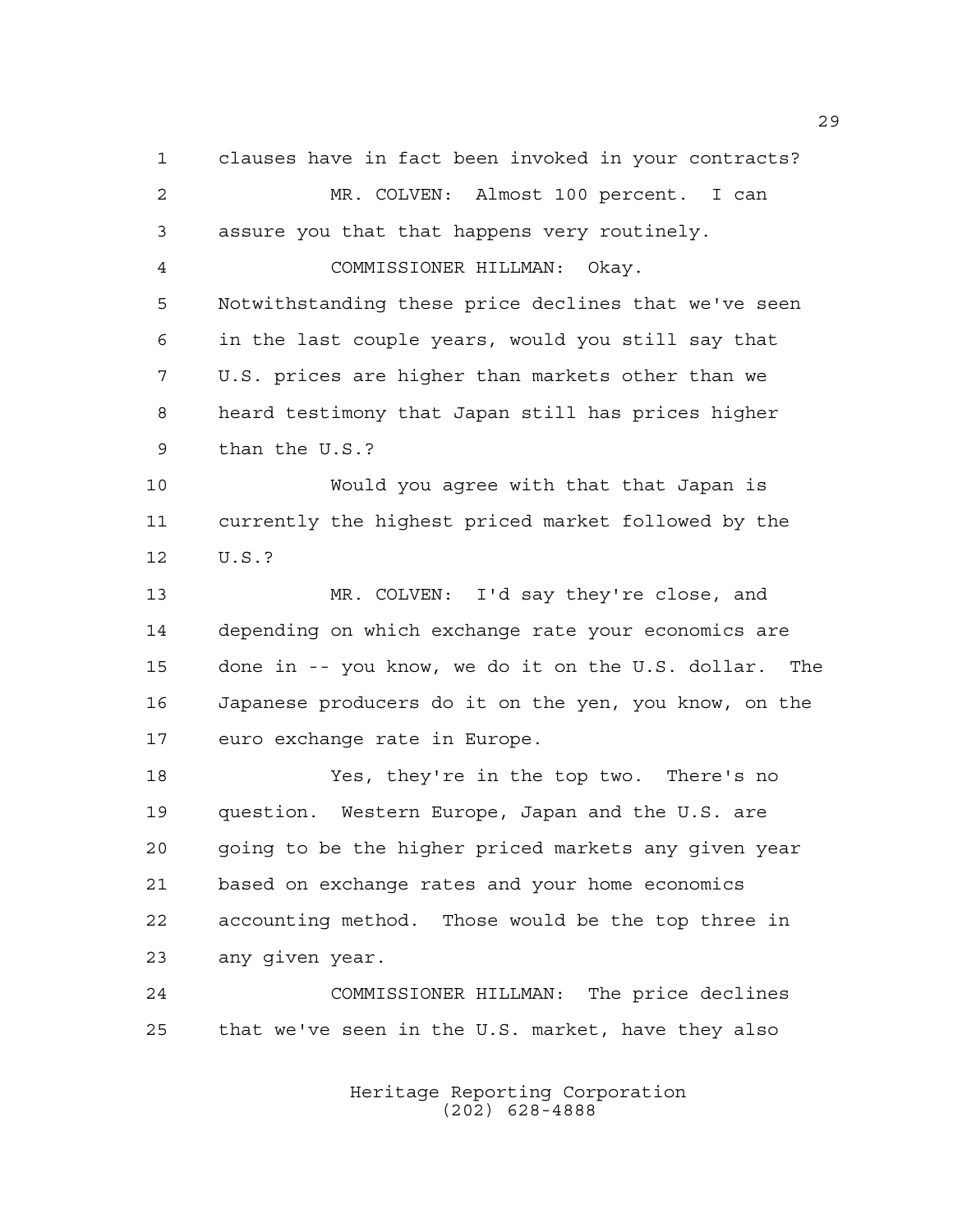been seen in Europe and Japan as well?

 MR. COLVEN: Yes, I'd say so. I don't have the data to support it, but my opinion is that they would have. Sure. MR. MELTZER: Well, we know that there was a case  $-$  CHAIRMAN KOPLAN: I think your microphone just went off. MR. MELTZER: I'm sorry. CHAIRMAN KOPLAN: There you go. MR. MELTZER: We know that there was a case that was brought in the EU where pricing was an issue so I believe the difficult pricing trends that we are seeing here were also evident in Europe. COMMISSIONER HILLMAN: I apologize. If the EU action resulted in an actual order being issued, if the details of that could be put on the record for the posthearing that would be helpful. Thank you. MR. COLVEN: They've actually already put provisional measures in place, and there's a vote to put those in for five years that's imminent. COMMISSIONER HILLMAN: All right. If any details of exactly what the EU has done -- MR. COLVEN: Sure. COMMISSIONER HILLMAN: -- could be added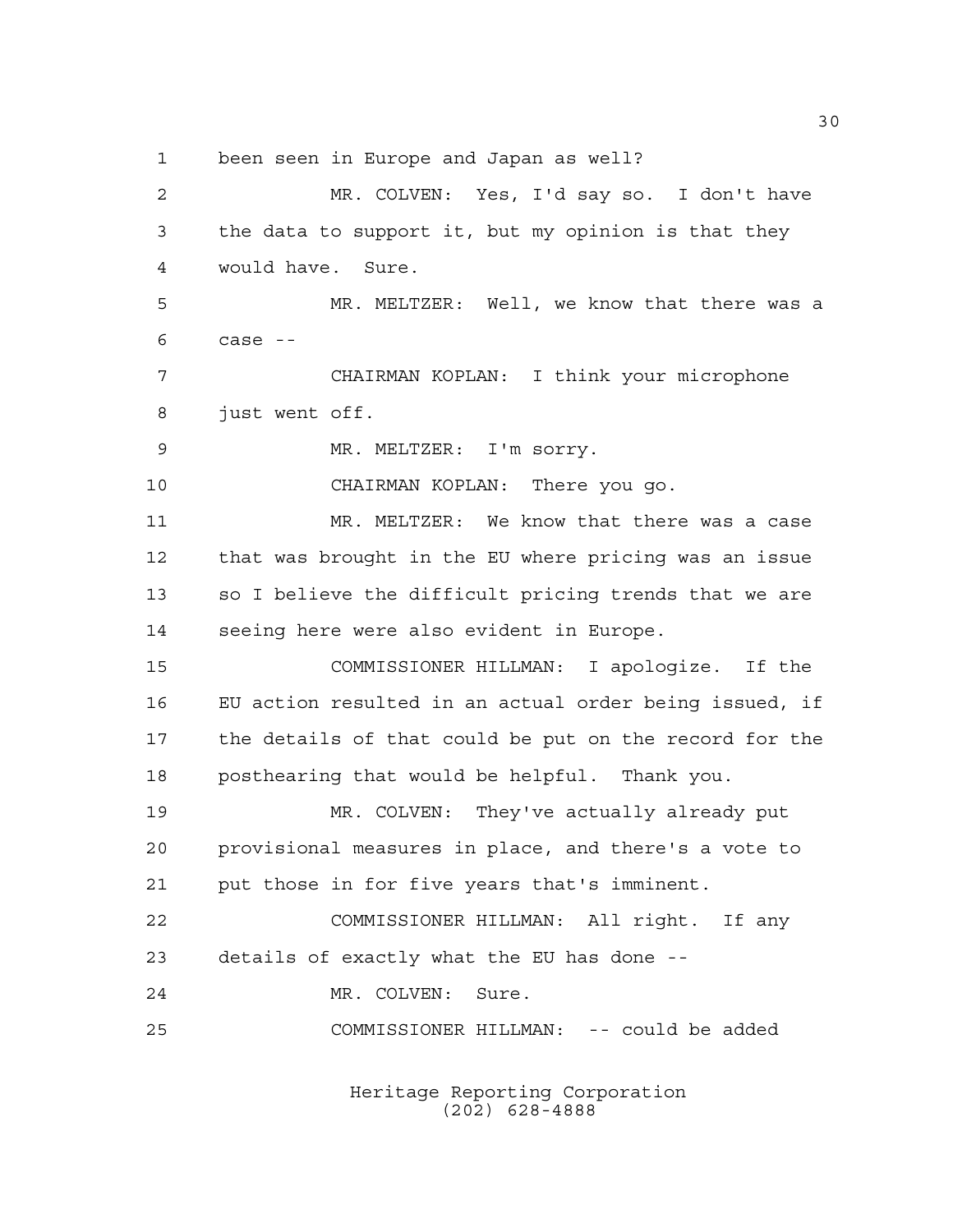that would be helpful. Thank you.

 CHAIRMAN KOPLAN: Thank you, Commissioner. Commissioner Lane? COMMISSIONER LANE: Good morning. I think we welcome back Mr. Colven. Is that correct? MR. COLVEN: Yes, ma'am. COMMISSIONER LANE: Okay. Welcome back. I have a few questions about your operations. Is natural gas a raw material for your product? MR. COLVEN: I don't believe so. I think the primary raw materials are fluorospar, which is a mineral, and chloroform. Natural gas is probably related to other producers in making chloroform, but I don't know that as a direct raw material. COMMISSIONER LANE: My followup question is then has the volatility in the energy market affected your operations? MR. COLVEN: The primary effect of the energy costs have affected transportation. The mineral comes primarily from China, so in the transportation of raw materials it's had an impact, but the impact of energy in our particular facility has not been as significant as other chemical product.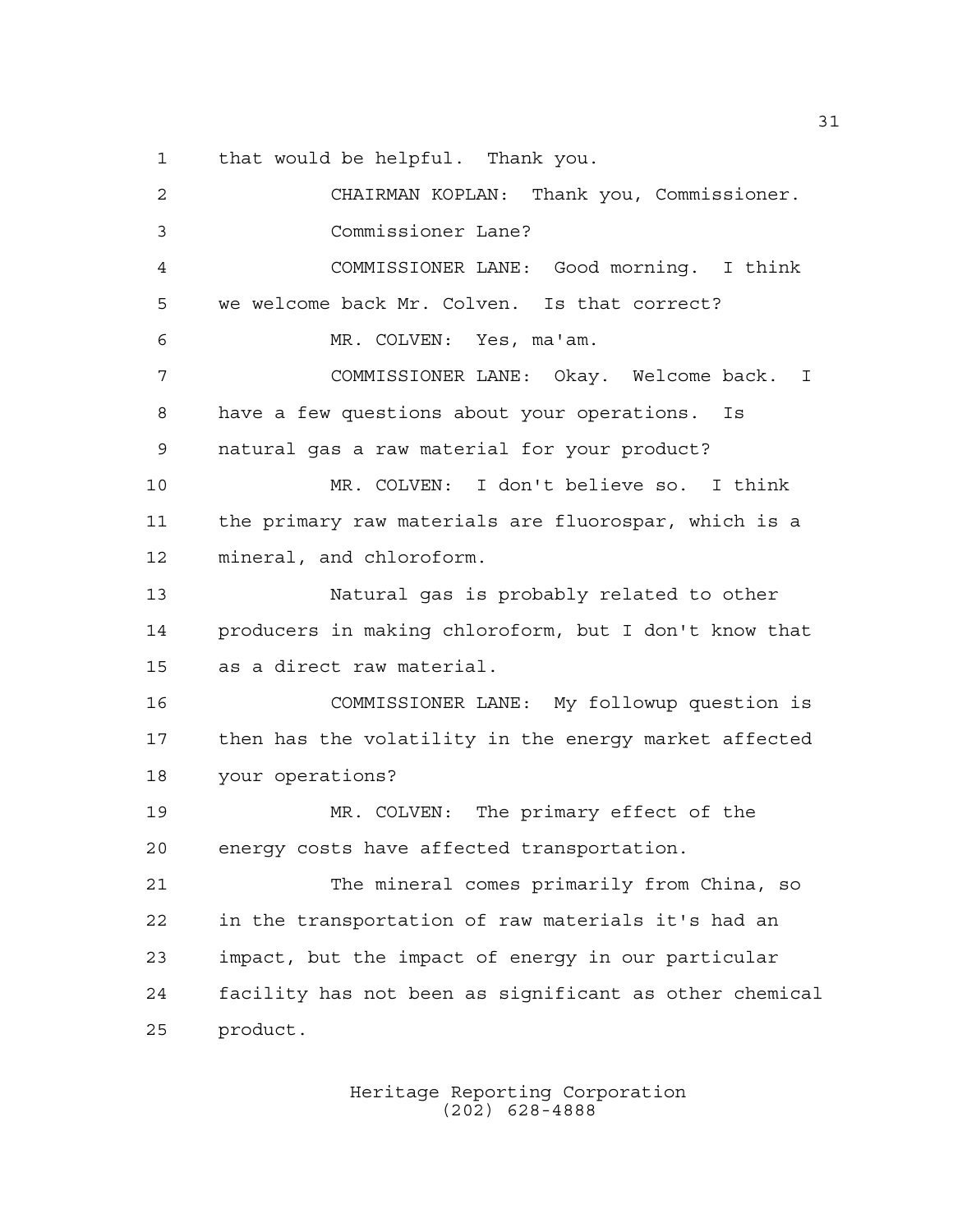There's been an impact because obviously the power consumption is now at a higher price, but I'm not aware of a significant change in our manufacturing cost as a result of that. COMMISSIONER LANE: Okay. Thank you. A followup question from Commissioner Hillman. The prices in Japan are higher than the prices in the U.S. How do the Chinese and the Russian prices for the product compare to the U.S. prices? MR. COLVEN: In the U.S. market? COMMISSIONER LANE: Yes. MR. COLVEN: Their starting prices are generally 20 to 40 percent below what we consider the market price in the U.S. That's overall price. That's a conglomerate price. MR. MELTZER: I think it's fair to say that Chinese and Russian imports have used aggressive pricing to gain sales here and so they have tended to cause erosion among other factors in the U.S. market. MR. COLVEN: If I can add to that, you can see in our testimony the average price in the U.S. being around \$9 a pound, and if you look at the Department of Commerce data the Russian and Chinese imports are coming in nominally at \$3 a pound, so add some distribution and distributor profit, and you can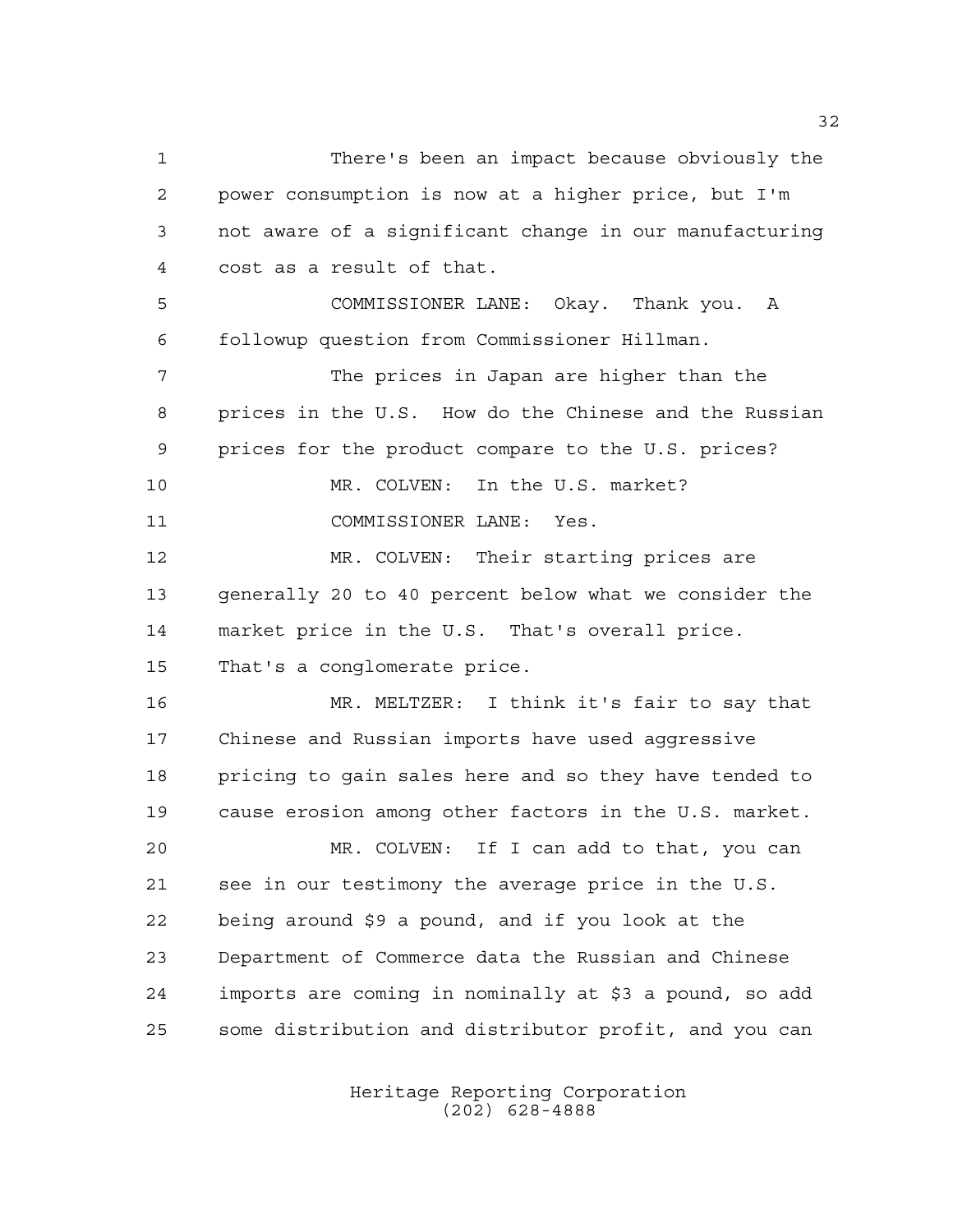easily see where it's sold at almost half the average U.S. price.

 COMMISSIONER LANE: In the previous review the Commission found both the filled and unfilled product to be part of a single domestic like product. As you know, this is my first review of this matter, and when looking at domestic like product I'm curious to learn just how much value is added when the subject product goes from an unfilled to a filled product. 11 I would also like to know if you believe that the filled and unfilled products are interchangeable and, if so, to what degree. MR. COLVEN: Basically the reason for filling PTFE is aside from all the very nice benefits that PTFE has like electrical properties, slip/ friction resistance, chemical resistance, those are all the good things about PTFE. The one downside is that it's a plastic, and

 its mechanical properties need to be improved for high mechanical strength applications, so typically you add fiberglass filler or carbon for conductivity or other types of materials to improve the mechanical properties of the PTFE.

The second half of your question regarding

Heritage Reporting Corporation (202) 628-4888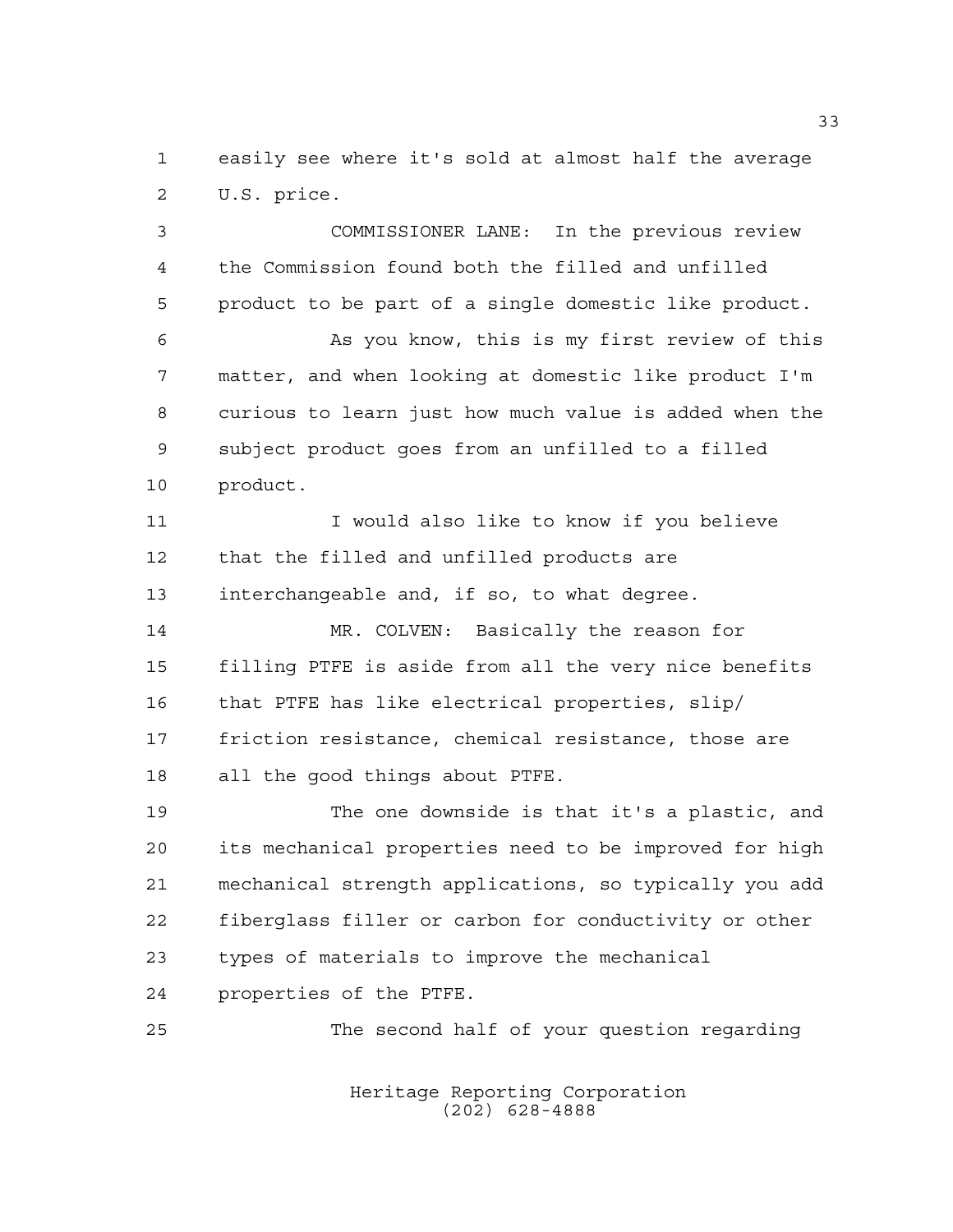interchangeability, the base resin in a filled and unfilled compound is basically the same. It's used unfilled for certain applications that don't require the extra mechanical strength properties, and then you add anywhere from five to 25 percent of the filler to give it mechanical properties.

 The best example I think I can give you is a seal or a gasket that is under a heavy load, a heavy torque or heavy load. Straight or unfilled PTFE would actually creep out of the form or out of the location of the seal, so if you put in fiberglass fibers or other fillers to give it mechanical strength you prevent it from creeping out of its location.

 That's an example of where the load imparted on the part is important and so the filling process 16 gives it the better mechanical properties.

 MR. MELTZER: Perhaps I can also add that as the Commission found in the original investigation and in the first sunset review, all of these products, filled and unfilled, share the same sense of physical and performance characteristics, and that's basically derived from the polymerization process.

 That all takes place way before the end point, which is the filling or unfilling of the product.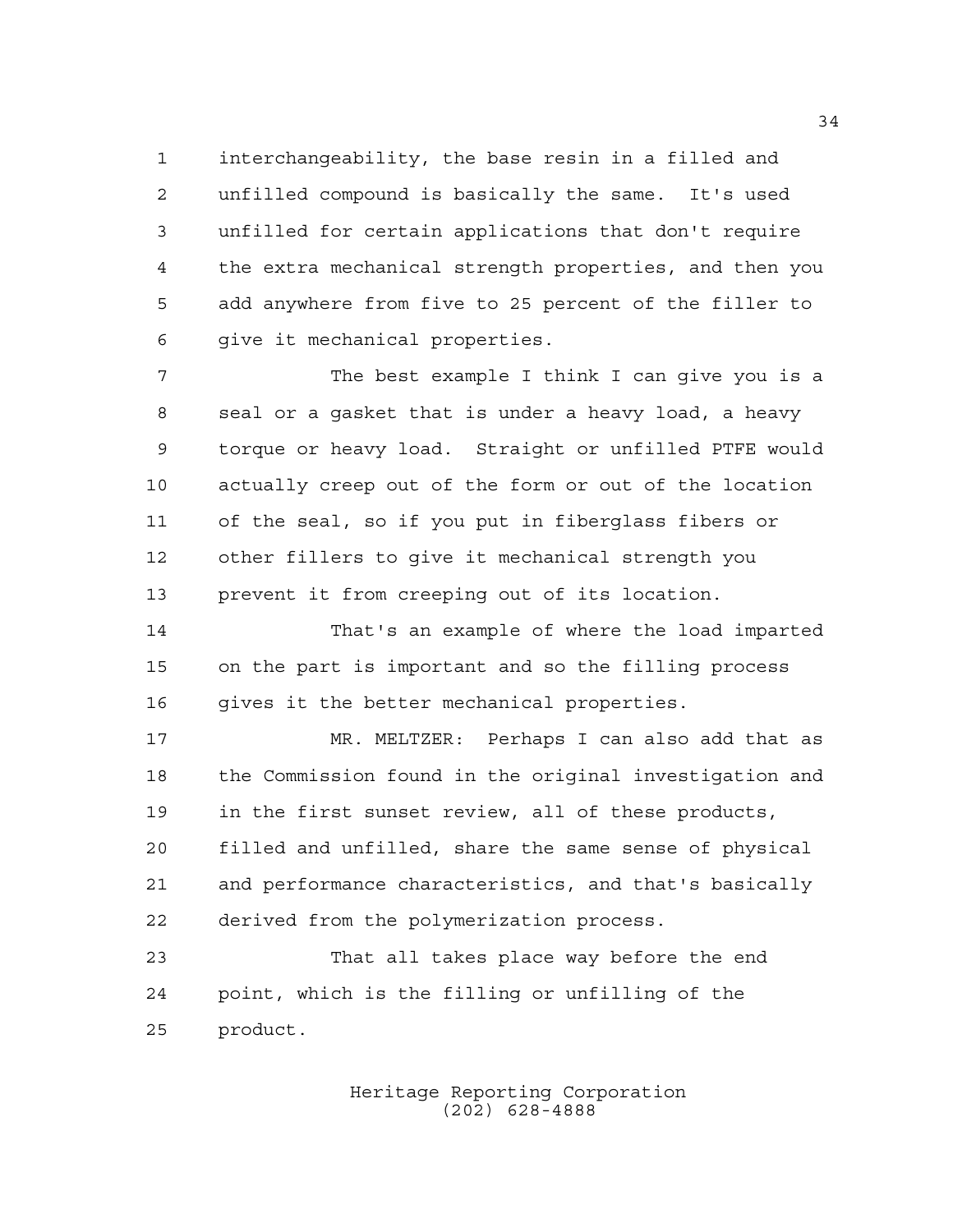COMMISSIONER LANE: Okay. Thank you. The staff report seems to show that the financial trends for the domestic granular PTFE resin industry have been declining over the past few years.

 Does this suggest that the orders are not having their desired effect, and in your opinion how would the removal of the antidumping orders affect the bottom line of the domestic industry?

Mr. Meltzer, we'll start with you.

 MR. MELTZER: Sure. I think things are relative really. I think that what you have to look at is the condition of the industry that improved significantly after the orders were first put in place, and then over time you had continuing dumping by Solvay, and over time the Japanese have found that they could not sell here without continuing to dump so their imports virtually ceased after the order was imposed.

 In more recent years, you have a situation where Solvay, because of its excess capacity, continues to ship a significant amount of material here and continues to undersell DuPont and the other domestic producers. That has a negative impact on their financial condition.

On top of that in the last few years we have

Heritage Reporting Corporation (202) 628-4888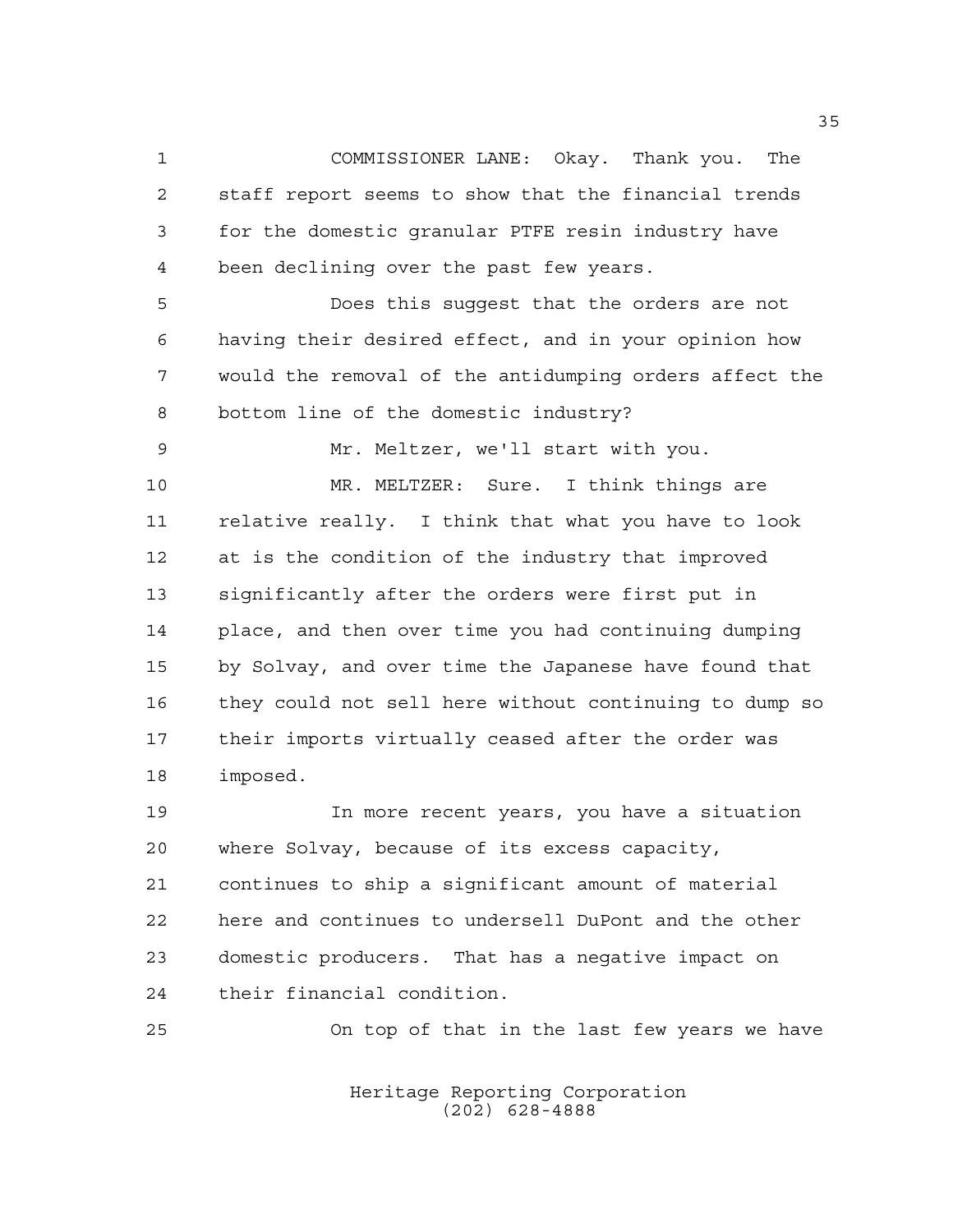this significant buildup of Russian and Chinese presence in the U.S. and the price eroding effect of that presence.

 If you look at the current situation and the current vulnerability of the U.S. industry and think about what the removal of the orders against Solvay and the Japanese producers would do, you would in effect have a situation where you would open the door to loss of excess capacity coming from Japan.

 You would open the door to increased flexibility for the Japanese to reorient their sourcing of material in the U.S., and you would have a likely increase of supply coming to the U.S., which would have to contribute to the low pricing trend. You would have more supply coming here exacerbating the current condition.

 Mr. Colven pointed out to a very specific example, which we can't talk about here, but which we will amplify in our posthearing brief, but I think DuPont has gone on record as saying that it is basically at the edge. If you add more supply, low prices, to the current situation you get pushed over the edge.

 COMMISSIONER LANE: Mr. Colven, at your Parkersburg facility what percentage of that facility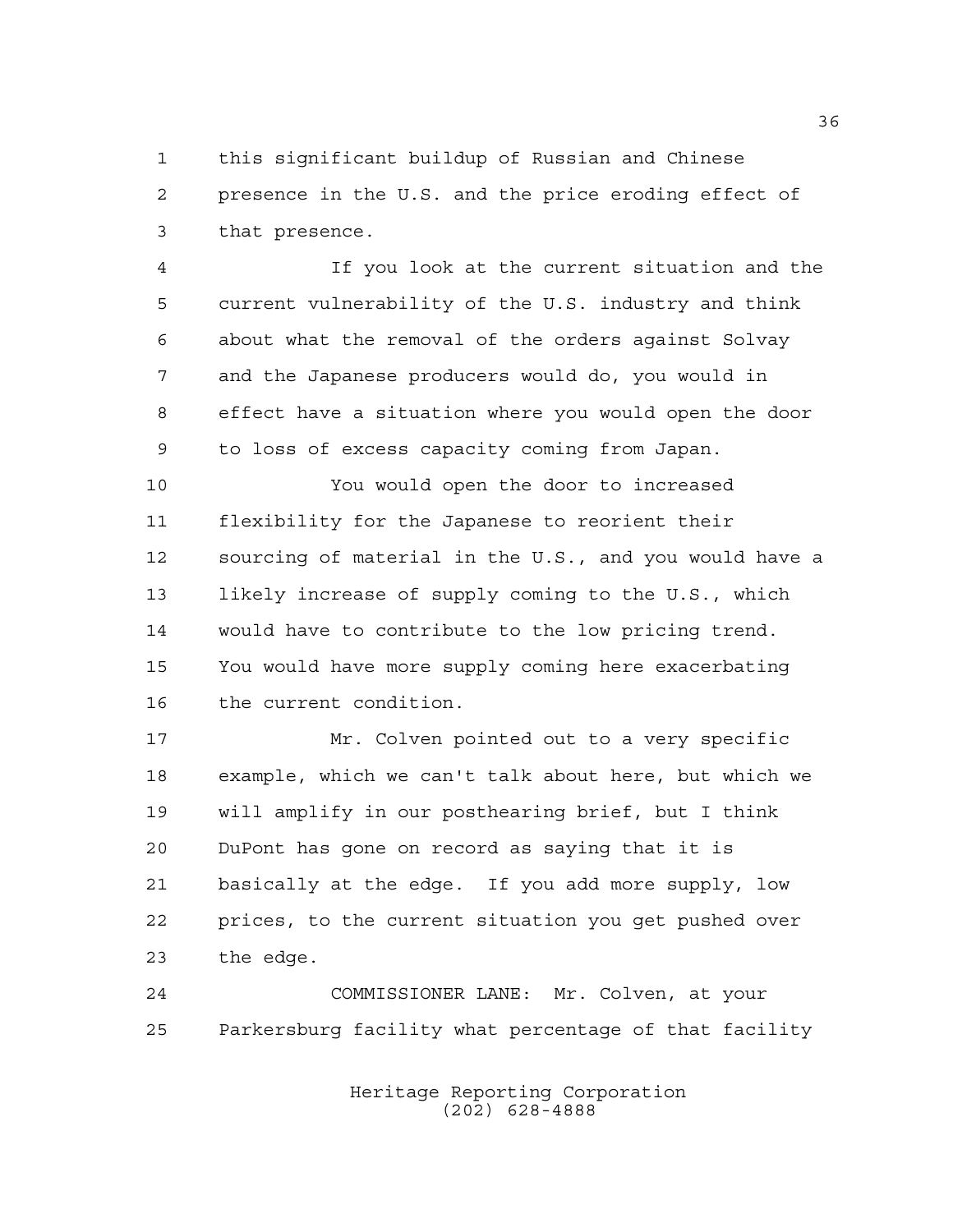produces or is used to produce the PTFE resin? MR. COLVEN: I don't know the exact percentage. I'm sorry. I assume you're talking about subject PTFE, not -- COMMISSIONER LANE: Yes. MR. COLVEN: -- overall. COMMISSIONER LANE: Yes. MR. COLVEN: We have two lines, two dedicated production lines, and I'd have to guess, so I'd rather answer that for you in our post-hearing brief, because I just don't know the exact percentage. COMMISSIONER LANE: Okay. Very close to the edge here of running out of time, but where do you see the demand for your Teflon going in the next -- in the future? MR. COLVEN: For the subject Teflon -- COMMISSIONER LANE: Yes. 18 MR. COLVEN: -- or overall? COMMISSIONER LANE: Subject. MR. COLVEN: I think the automotive industry will continue to be a strong base, chemical processing, which requires corrosion-resistant, you know, linings for pipes and valves and fittings. Those two industries are -- at least as long as they stay in the U.S. will be strong industries for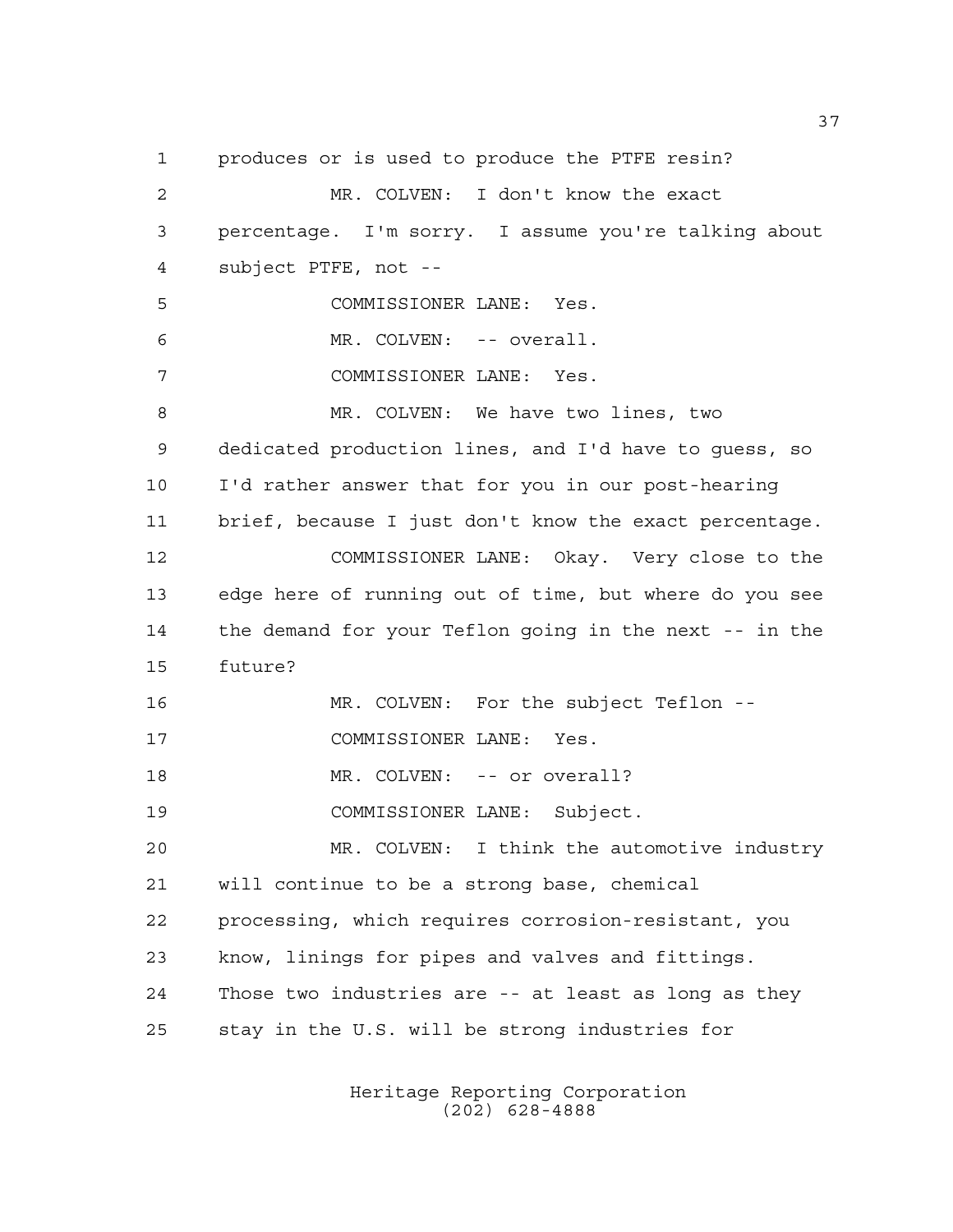granular.

| 2  | But frankly, I don't see any new unique                |
|----|--------------------------------------------------------|
| 3  | applications that's we're not aware of today for       |
| 4  | granular, and as I mentioned in my earlier testimony,  |
| 5  | we're not developing any new products for granular in  |
| 6  | the U.S. today.                                        |
| 7  | COMMISSIONER LANE: Okay. Thank you.                    |
| 8  | MR. MELTZER: May I just make one                       |
| 9  | clarification, please? And that is the Teflon brand    |
| 10 | applies to a wide range of fluoropolymer products, not |
| 11 | just the granular, and so the brand is important. But  |
| 12 | with respect to the granular product, that's just one  |
| 13 | piece of the overall fluoropolymer business.           |
| 14 | CHAIRMAN KOPLAN: Thank you, Commissioner.              |
| 15 | Commissioner Pearson.                                  |
| 16 | COMMISSIONER PEARSON: Thank you, Mr.                   |
| 17 | Chairman. I too would like to welcome this panel,      |
| 18 | especially you, Mr. Colven, because you've actually    |
| 19 | made a living in this business and know more about it  |
| 20 | than most of us in the room.                           |
| 21 | I find it interesting in an investigation              |
| 22 | like this where we're dealing with a product that most |
| 23 | of us know a little something about or at least even I |
| 24 | use it when I cook, which I do occasionally. And yet,  |
| 25 | I have no idea of how it gets from the fluorspar onto  |
|    |                                                        |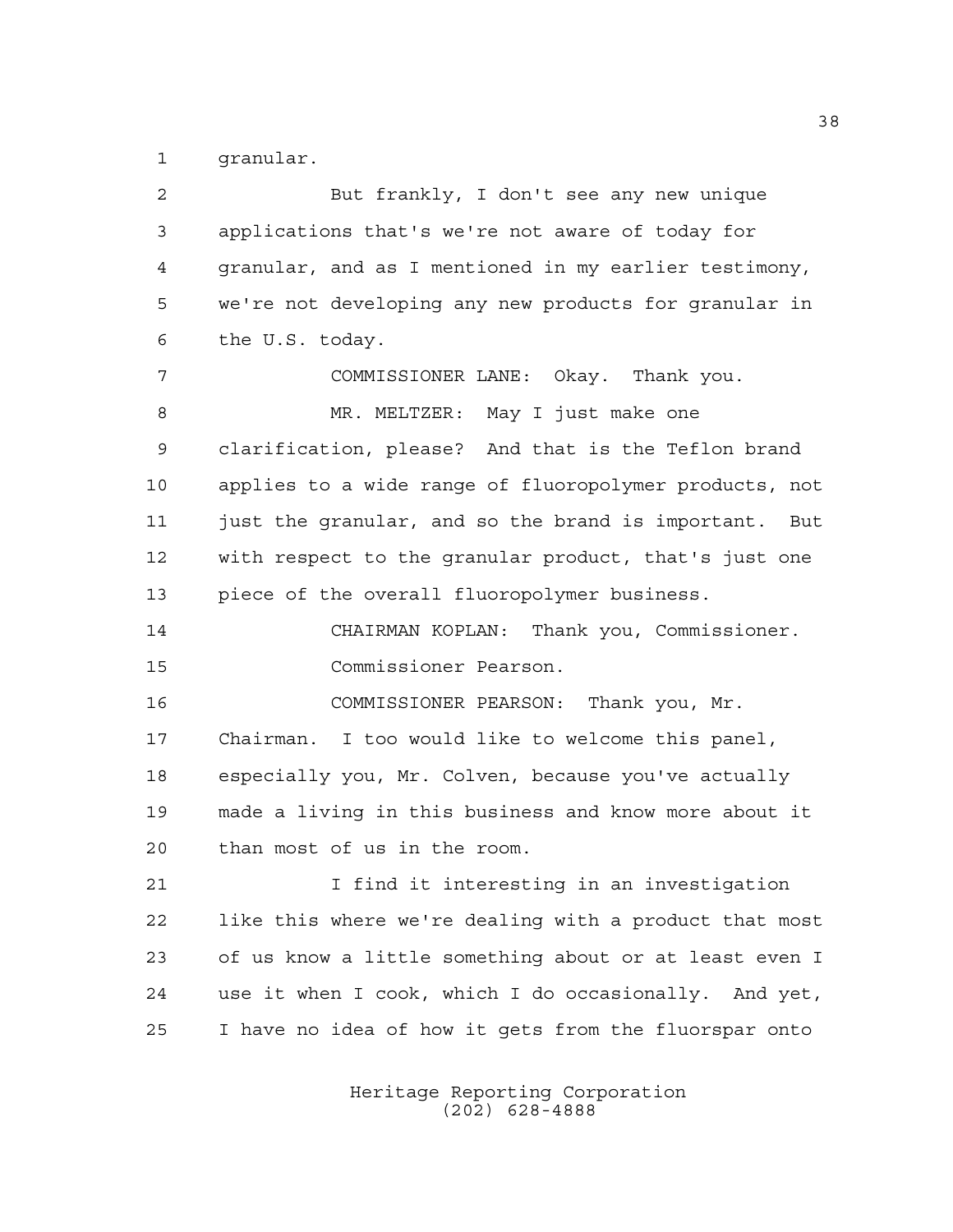the surface of my pan, so this investigation has allowed me to learn a little bit more.

 Going back to the basic issue that Commissioner Hillman started with, there are data issues here that are confusing to me still, and let me just describe to you the situation as I see it on the record with the data that we have, and I'll describe it in general terms because some of this delves into BPI.

 U.S. apparent consumption over this period of review has been relatively steady. U.S. production has been relatively steady and generally accounts for something over 90 percent of U.S. consumption. Subject imports appear to have been zero. Non-subject imports have been relatively steady, with a slight bump-up in 2000, but since then they've come down. 17 They've been steady.

 And so, if these data actually reflect what's going on in the marketplace, it's incongruous to me or at least difficult to understand why we're seeing the price weakness that also is reflected in the record and why we're seeing the financial stress on the domestic industry that's reflected in the record. So I'm looking at these data and I'm having a hard time putting it all together.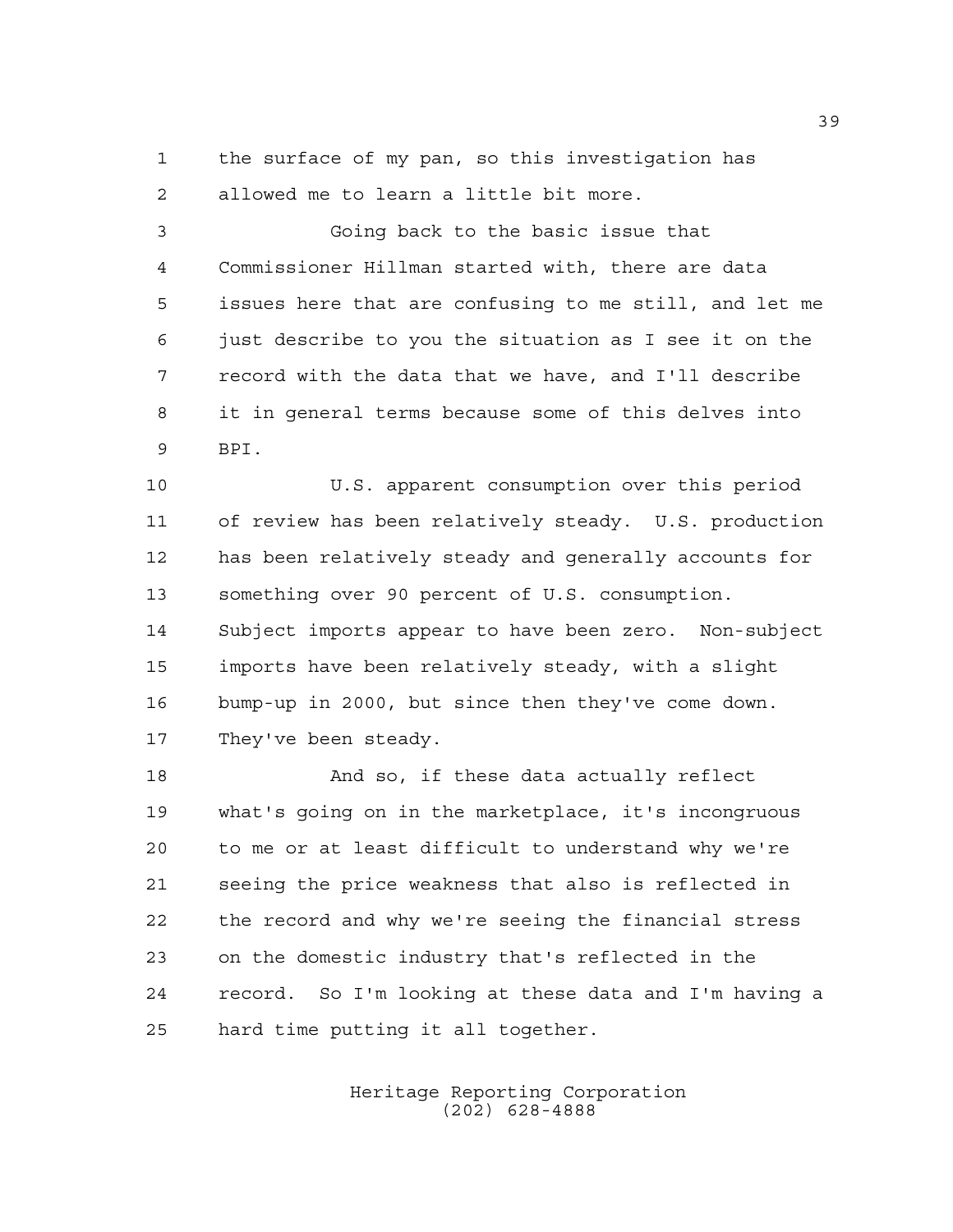MR. COLVEN: I believe I heard you say that the subject imports were zero. Did I hear that correctly?

 COMMISSIONER PEARSON: That's what we have reflected in the record at this time. And we have to look at --

7 MR. COLVEN: What about from Italy and China and Russia?

 MR. MELTZER: No. Well, what we have on the record is the result of an important missing player, and that is the Italian producer. The Italian producer has shipped a significant volume of subject imports here for many, many years including in the last few years, including currently. In fact, they are continuing to ship so much that they've asked for an administrative review at the Commerce Department regarding their products that they import here.

 So there is a very -- you are absolutely correct about the holes in the record with respect to the data regarding imports. But you should know as the Commission found in the original investigation and what was reflected in the first review and what is current now is that there is a significant amount of material coming in from Italy that is subject imports. And as to Japan, there is, as you know, not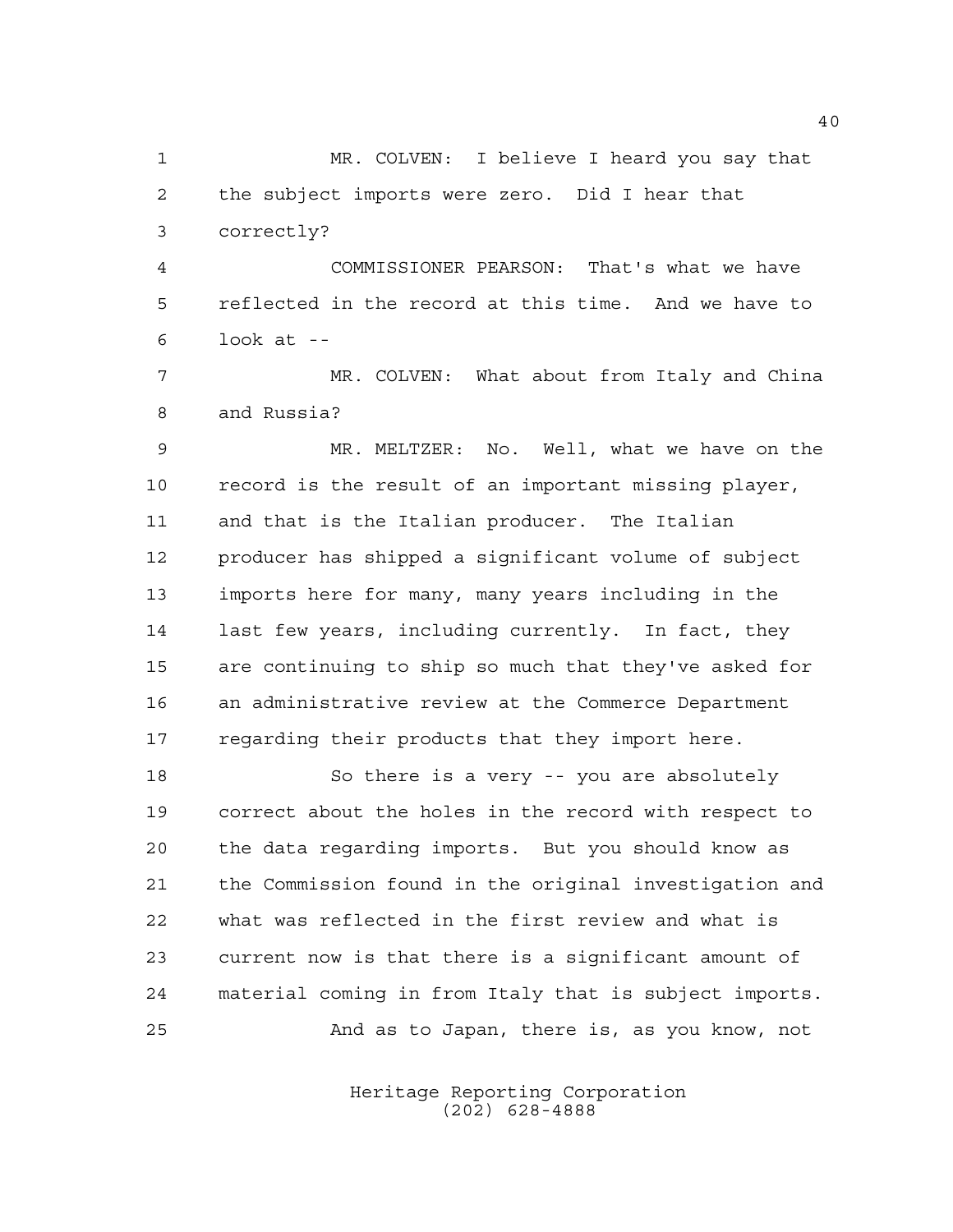very imports here from Japan, and that is precisely because the order exists. But you have to ask and I'm sure you will about what are the conditions that would make it likely or what are the conditions that would give the Japanese incentives to bring a significant amount of material if the orders are revoked.

 COMMISSIONER PEARSON: Okay. The -- oh, Mr. Boyce, did you want to add?

 MR. BOYCE: We assembled on page 29 of our brief what we view as a far more accurate record of the distribution of the domestic sales for commercial shipments than what the staff report with its missing data from key players.

 COMMISSIONER PEARSON: Okay. Well, let me go back and look at that. And if you have additional thoughts on how to augment the record, that would be useful, because, you know, we're required to decide this cased based on what we have on the record, and as it's reflected in the staff report, it remains confusing to me personally.

 MR. MELTZER: And it is confusing, but I think in light of the refusal by the Italian producer to participate as well as what DuPont believes to be the largest Japanese producer to participate, I think you need to look at other information that can be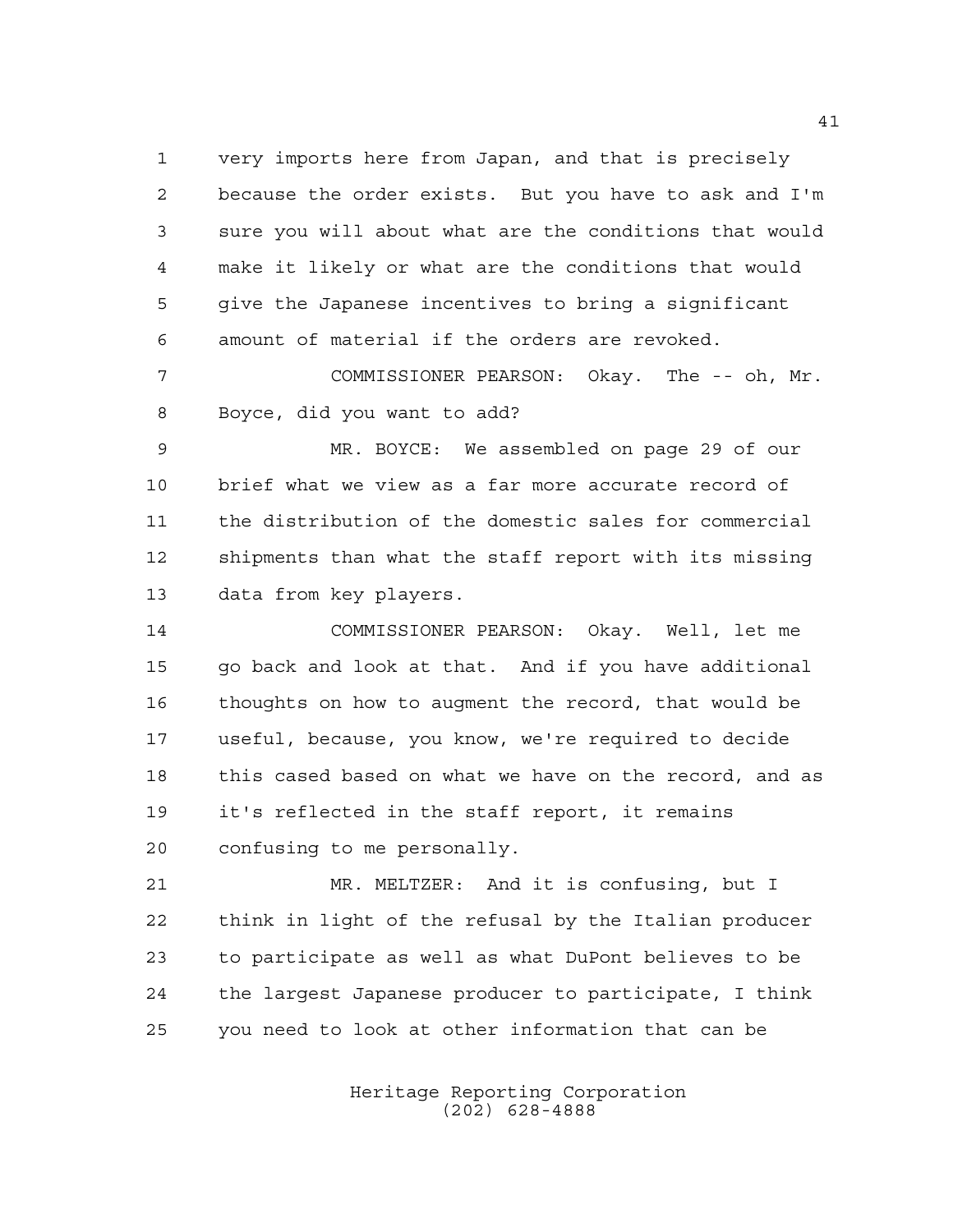applied and also apply adverse inferences with respect to the refusal of those participants to provide the data that you've asked.

 COMMISSIONER PEARSON: Okay. Then further on this point, you've indicated that imports from China and Russia are rising, and yet, of course, we don't pick that up yet in the staff report either. Do you have any way to flesh out, you know, to quantify what's going on with the Chinese and Russian trade? MR. COLVEN: Well, you can look in the Department of Commerce import data for PTFE, and the Russians are on pace to import about 5 million pounds this year and the Chinese about 3 million pounds. COMMISSIONER PEARSON: And is that of all evidence? MR. COLVEN: We believe -- COMMISSIONER PEARSON: That would be both subject and non-subject -- 19 MR. COLVEN: Right. COMMISSIONER PEARSON: -- product, but that you've indicated you think the large majority of that is subject product. MR. COLVEN: Correct. We have -- COMMISSIONER PEARSON: Or product that would be subject. Pardon me for using the terminology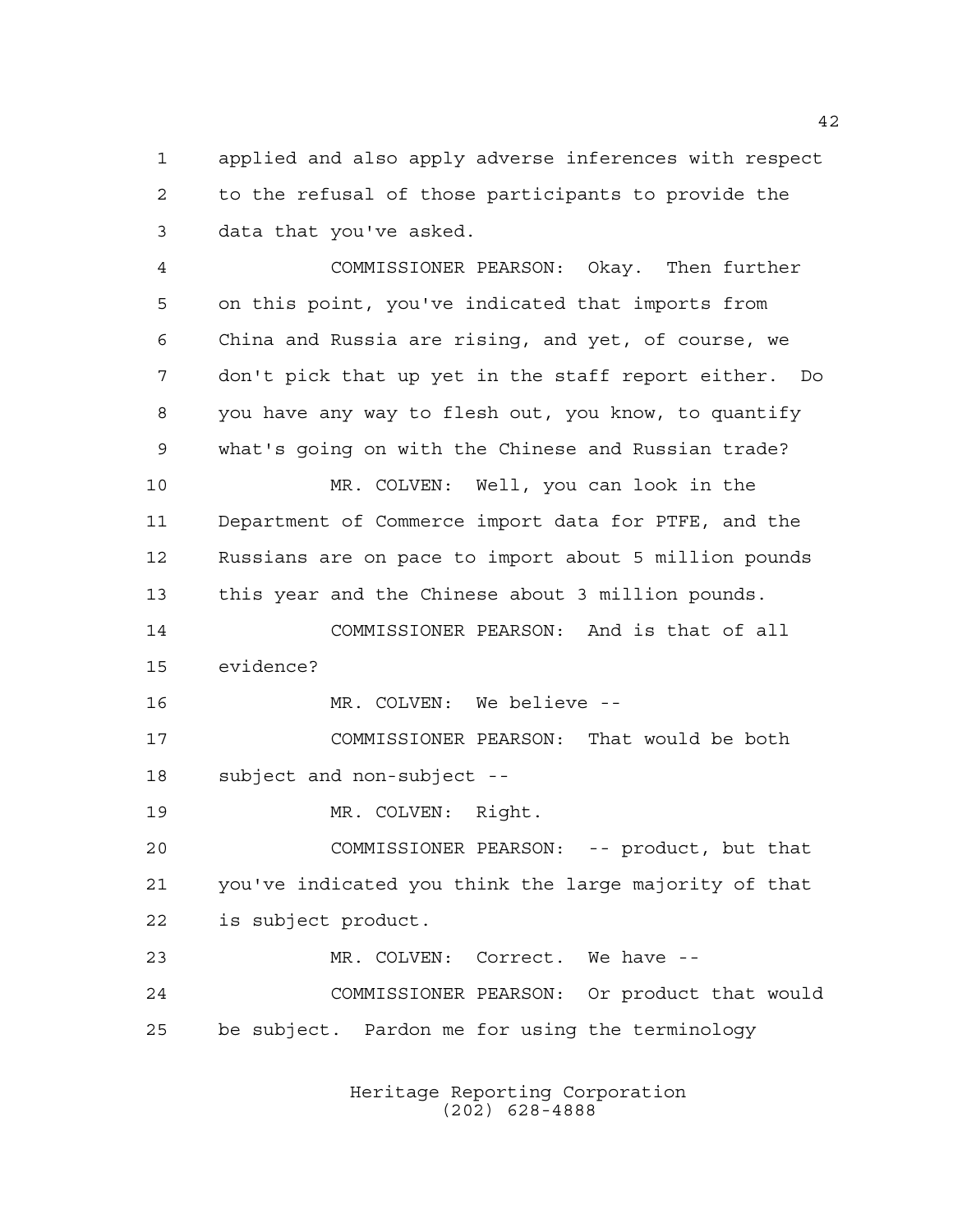poorly.

| $\overline{2}$ | MR. COLVEN: Yes. We have pretty good                   |
|----------------|--------------------------------------------------------|
| 3              | intelligence of the types of facilities that they've   |
| 4              | put in place. We visited them as a matter of fact,     |
| 5              | probably all of them, so we're fairly well aware of    |
| 6              | the capabilities that they have, particularly around   |
| 7              | because you need different facilities to make subject  |
| 8              | material and non-subject PTFE.                         |
| 9              | The non-subject PTFE is fine powder and                |
| 10             | dispersion and is done in a totally different emulsion |
| 11             | process, different reactors, different facilities, so  |
| 12             | we have very good belief that the majority of the      |
| 13             | Chinese and Russian material is subject material.      |
| 14             | COMMISSIONER PEARSON:<br>Okay.                         |
| 15             | MR. COLVEN: Mainly because we also see it              |
| 16             | in the market, as well could be.                       |
| 17             | COMMISSIONER PEARSON: Once the fixed                   |
| 18             | investment is made in the production, you're either    |
| 19             | producing the fine powder or you're producing the, you |
| 20             | know, granular, depending on what you've built.        |
| 21             | MR. COLVEN: That's correct. The monomer                |
| 22             | facility can feed both, but the reactor design for     |
| 23             | granular is quite different, and that overall reaction |
| 24             | polymerization process is quite different from how you |
| 25             | make fine powder dispersion.                           |
|                |                                                        |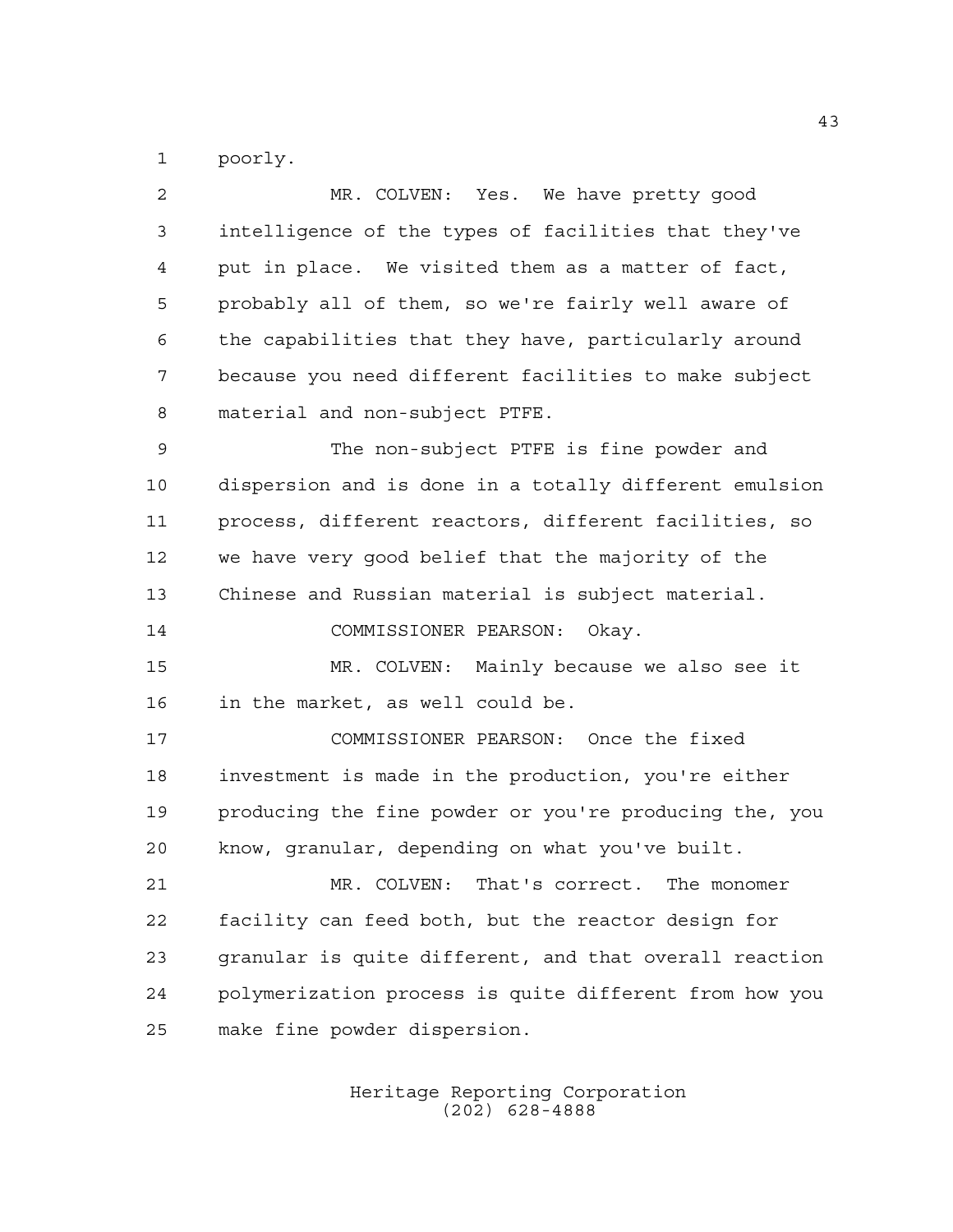COMMISSIONER PEARSON: Okay. Another data question, this one probably not as hard to deal with. The cost of goods sold for the domestic industry appears to have been really very stable over the period of review, and that's just a little bit of a surprise to me given the fluctuations we've had in energy costs. Is energy cost not a big factor in the production of PTFE?

 MR. COLVEN: Well, I think as Commissioner Lane delved into that question, the chloroform piece does get impacted by energy and other manufacturing costs, and in fact, recently there have been large increases in the chloroform market, which we don't make, so we've essentially been able to overcome cost increases of raw materials by efficiency, productivity and cost-cutting improvements, reducing R&D, reducing technical service, everything we can do to try to maintain a profitable business.

 MR. MELTZER: May I add a point there, please? And that is that the cost of goods sold is impacted by capacity utilization.

 And you will note in 2004 that there was across the board without getting into confidential information an improvement or at least a steadiness in those factors, and that had to do with the fact that

> Heritage Reporting Corporation (202) 628-4888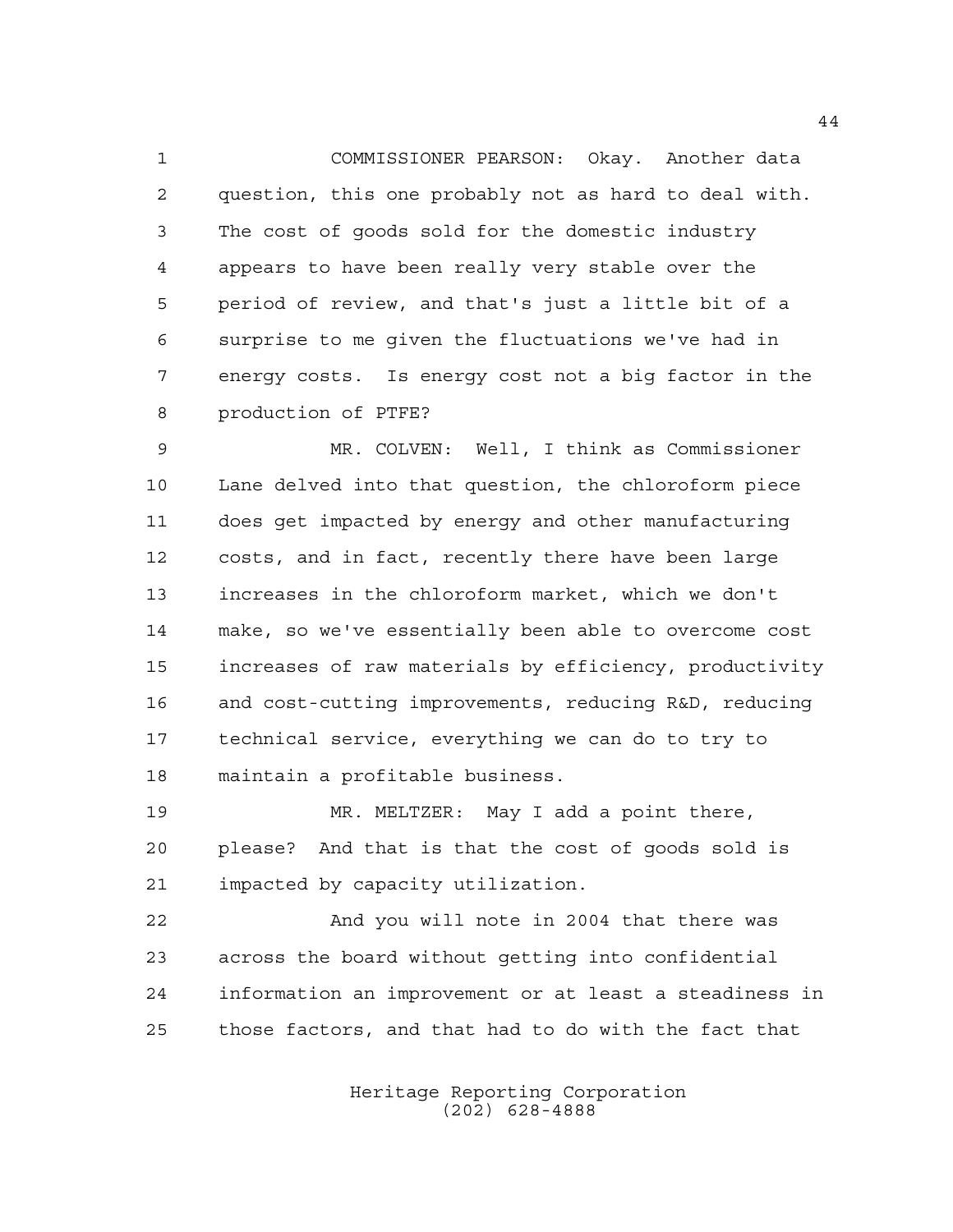there was an explosion in the Daikin facility which led to having to source more and more of the supply for needs in Japan from the less.

 And so that affected capacity utilization and affected the cost of goods sold and also showed again how easy it is to shift supply from one market to the next when you had such a dramatic impact just in a year. It also raises the problem now that Daikin is back on line what are they going to do now with this excess capacity that they have.

 COMMISSIONER PEARSON: Just out of curiosity, is fluorspar mined in West Virginia? Is that one of the reasons that the plant is looking there?

 MR. COLVEN: No. Most of it is from China. There's now some sources being developed in the Middle East, Africa, and Mexico, but the majority of I think everybody that's buying it is -- I guess actually there's some in Europe as well, but the majority is from China.

 COMMISSIONER PEARSON: Okay. Well, West Virginia is a remarkable state for a number of reasons, not least because it produced Commissioner Lane, but --

MR. COLVEN: We actually have a bigger

Heritage Reporting Corporation (202) 628-4888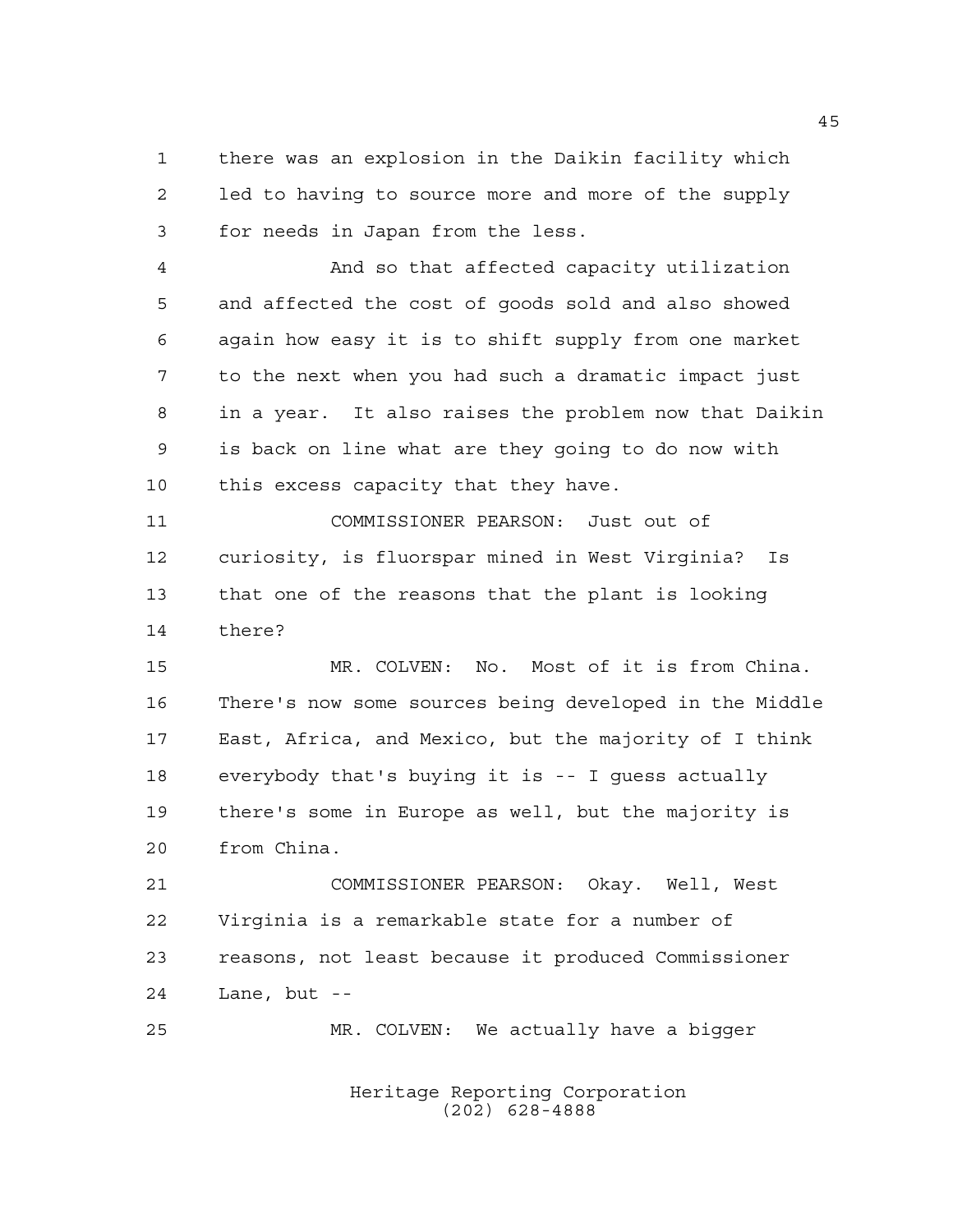facility that we're a tenant on that's an engineered plastics facility, and I'm not sure of the strategic nature other than being by a river; you generally have a large chemical plant by a river. But I don't -- there's no local raw material source that's critical to that site.

 COMMISSIONER PEARSON: Okay. Well, thank you for that clarification. It relates somewhat to cost of goods sold, and I was just curious.

 CHAIRMAN KOPLAN: Thank you, Commissioner. Commissioner Aranoff.

Mr. Chairman, my light's changing.

 COMMISSIONER ARANOFF: Thank you. And I want to join my colleagues in thanking the panel, and particularly Mr. Colven and Mr. Boyce for coming to town to help us out this morning.

 Mr. Colven, you testified that one of the things that your company does is basically intelligence work I think was the term that you used to figure out what the competition is up to. And based on that, I'm hoping that you'll be able to share with us some information about the Japanese producers who have invested in the U.S. market and the nature of their investments here, because our record is a little bit sketchy on that.

> Heritage Reporting Corporation (202) 628-4888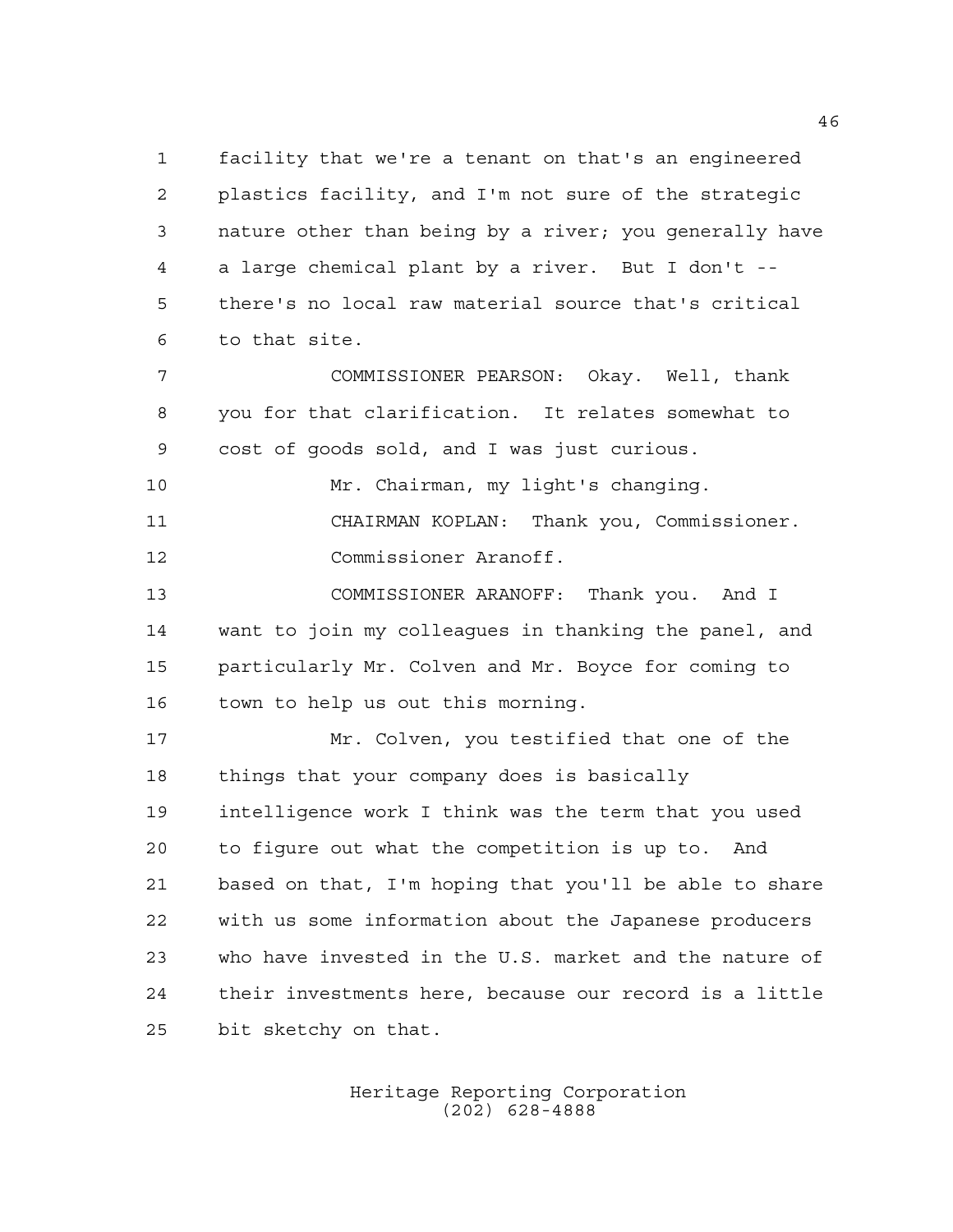And I'm interested in a few things. The timing of those investments, I know that AGC's -- Asahi's purchase was in '99, in fact, right around the time the Commission made its determination in the first reviews. But for the other producers who have invested here about when it took place, any idea you have of -- I mean, did they acquire existing U.S. facilities? Did anybody put up a new plant in the U.S.? I'm just trying to get a sense of the nature and scope of those investments.

 MR. COLVEN: Yes. Daikin's facility was a greenfield facility in Alabama, so that definitely occurred after the '88 duty orders were in place. I don't recall the exact year. I think it was mid- to early '90s, so it's about a 10-year-old plant. But I'm sorry I don't know the exact date. But that was definitely greenfield.

 The Asahi purchase of the former ICI facility in New Jersey as you mentioned was done around late '90s. Those are the only other two producers besides DuPont in the domestic industry. COMMISSIONER ARANOFF: Okay. And the Italian producer also has a facility in the U.S. What can you tell me about that facility? MR. COLVEN: Yes. Basically when the duties

> Heritage Reporting Corporation (202) 628-4888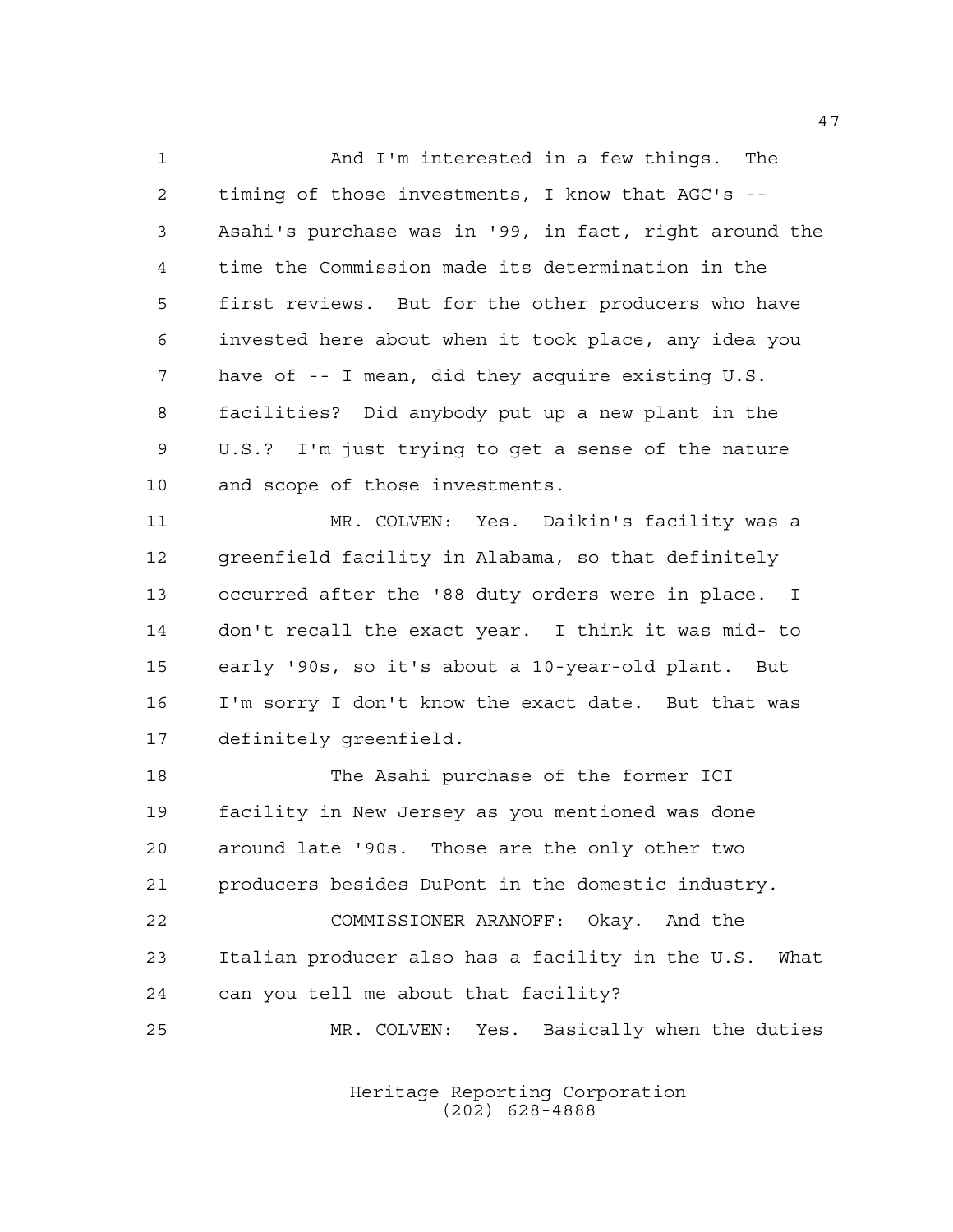were first put in place in the late '80s, they tried to bring in what we typically describe as wet raw polymer. Basically it's PTFE granular made in the reactor and then dumped out of the reactor and then shipped over here.

 And the primary steps that are done are what we call finishing. You basically cut it to size and dry it, which is, you know, minor finishing operations once the polymer has actually already been made in Italy.

 And so, once that situation occurred and the Commission found in a case and then an appeal that yes, that was in fact subject material they were trying to circumvent, so they imposed the duties on the wet raw polymer, in the meantime, they set up the finishing operation in Texas to -- and they still today bring in wet raw polymer, hopefully paying the duties and then finishing and then selling granular resin in the U.S. market.

 So it's, you know, the last two steps of the process, but there's no reactors. I mean, they're not making polymer. They're not manufacturing fluoropolymer. They have no monomer asset. They have polymerization assets. They're just doing finishing in the U.S.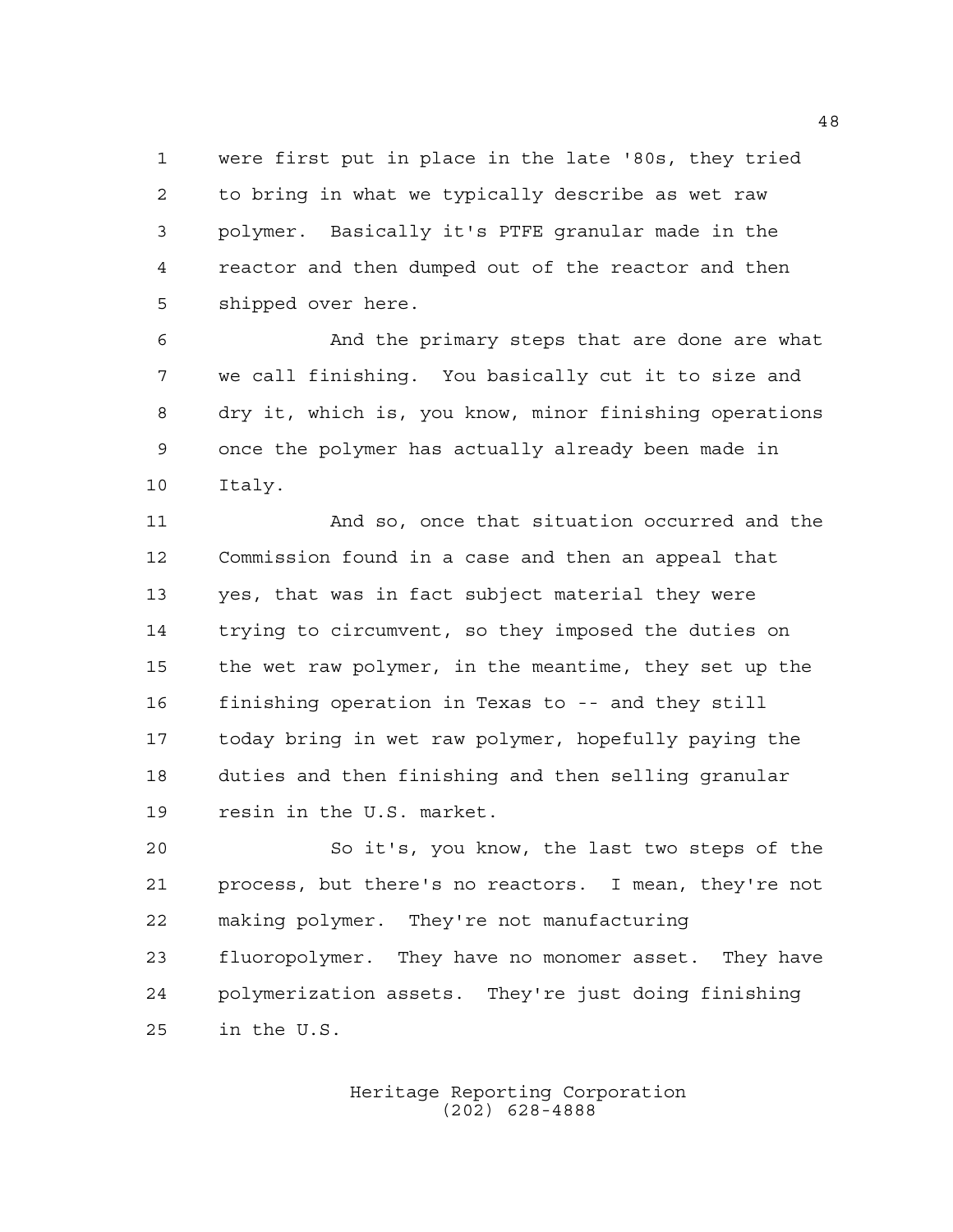COMMISSIONER ARANOFF: Well, let me ask you, because as my colleagues have noted, our data on the Italian industry is obviously sketchy, are there imports -- is it your understanding that they're importing only the amount of product that they can process through their finishing plant in the U.S.? Is that placing a limit on their imports? Or now that they're subject to the order either way, are they also shipping finished product from Italy?

 MR. COLVEN: Our belief is they do both. They may not make all the -- they may not finish all the products in their portfolio at the Texas facility. We think they bring in finished products of subject nature and they also have in their export data imports of non-subject PTFE.

 MR. MELTZER: Perhaps I can add one point, and that is that I don't think the finishing plant in Orange, Texas has a significant limit as to what it can do which would retard the flow of imports coming in from Italy. It is a simple finishing plant that operates by basically drying out material and chopping it up. So whatever the capacity of that finishing plant is pretty flexible and is not going to mean that they can't bring in more material because it's harder to finish. It's a simple process.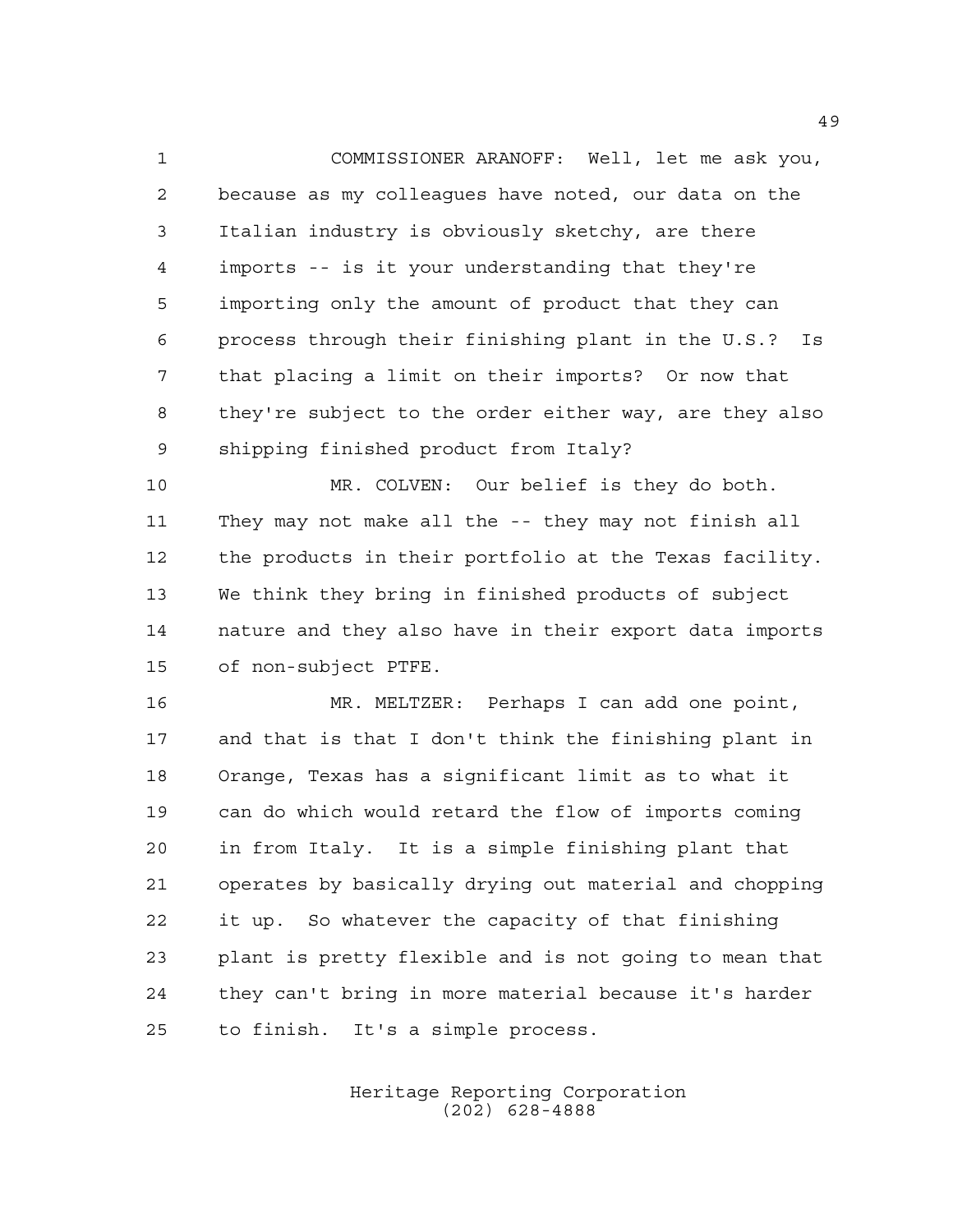COMMISSIONER ARANOFF: Right.

 MR. BOYCE: It is clear from the public record in the Department of Commerce and administrative reviews that they bring in both that raw polymer and finished product.

 COMMISSIONER ARANOFF: Okay. Thank you. MR. MELTZER: And there's actually a third source, which is compounders in Italy bring in filled the PTFE resin that they buy from Solvay. So beyond just Solvay itself, there are other Italian players who bring in the subject merchandise.

 COMMISSIONER ARANOFF: Okay. One of the things that I've been curious about is, I mean, I understand why it might have been cheaper to bring the wet raw product into the U.S. when it wasn't subject to the order, but given that now the finished product and the wet raw product are on an even playing field in that regard, which is cheaper to transport? Are there handling differences? Are there cost

differences?

 MR. MELTZER: I think it is slightly heavier to bring in the wet raw polymer because there is some moisture in the product that doesn't exist in the finished product, but John can correct me if I'm wrong. There's probably not a significant difference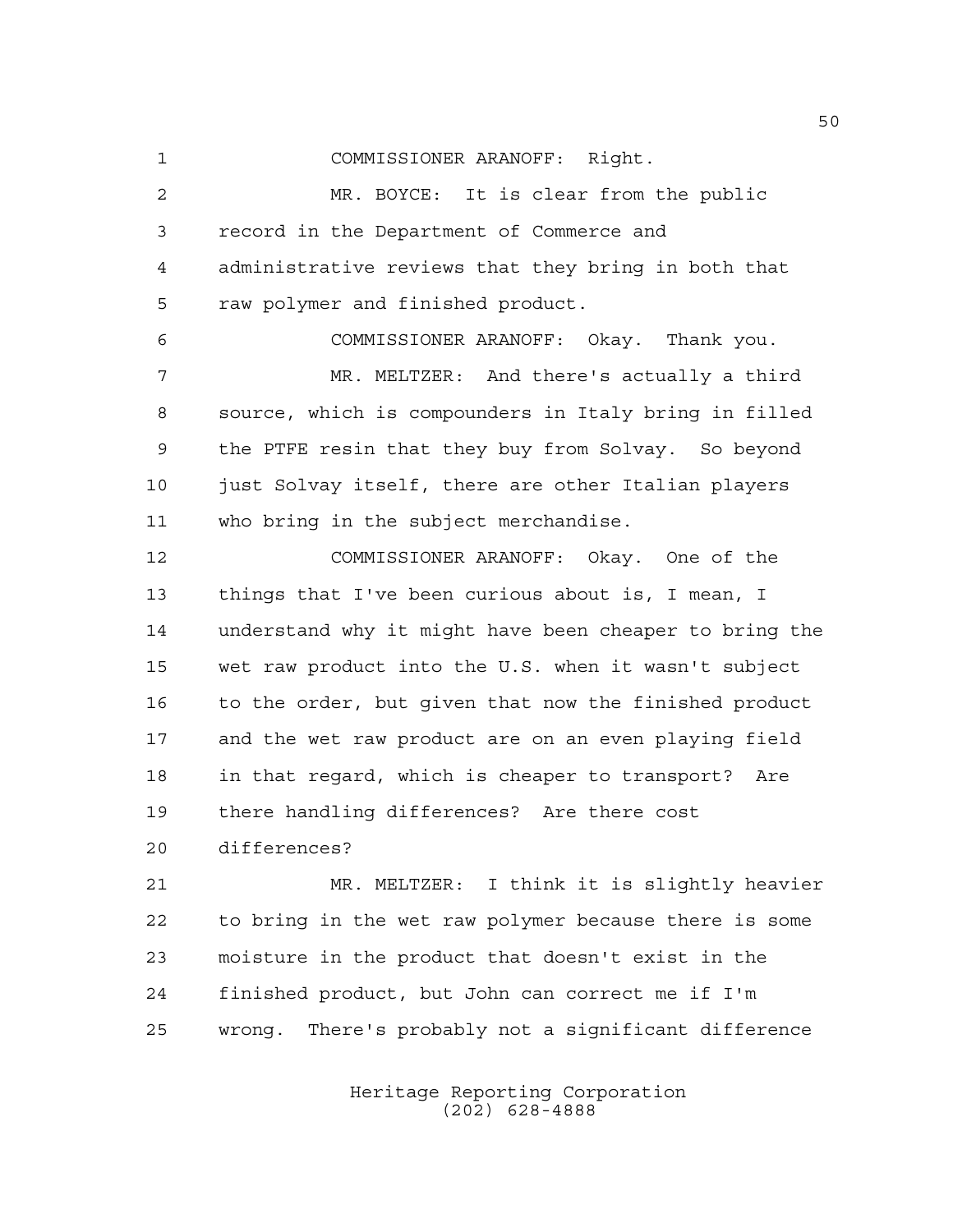in transportation costs because there's not that much moisture left in -- you know, there's not that much moisture that has to be dried out.

 MR. BOYCE: I think the difference coming from you can bring the wet raw polymer in the bulk and then dry it and finish it, whereas if you're bringing in finished product, it has to be in finished product packaging.

 MR. COLVEN: Yes, I would agree. And I think once the facility was set up post the order including wet raw polymer that the cost difference was neutral, so they continue to operate it.

 COMMISSIONER ARANOFF: Okay. Thank you. That's helpful. Just a couple of questions of conditions of competition. One thing I was curious about, I looked at our record in this investigation and compared it to some of the data from the original investigation, and one of the things that becomes obvious is that there's been a substantial increase in the domestic industry productivity in the last 17 to 20 years. What can you tell me about what accounts for that?

 MR. COLVEN: Well, productivity is generally related to your fixed costs and your production, that ratio, and frankly, we have done some what we call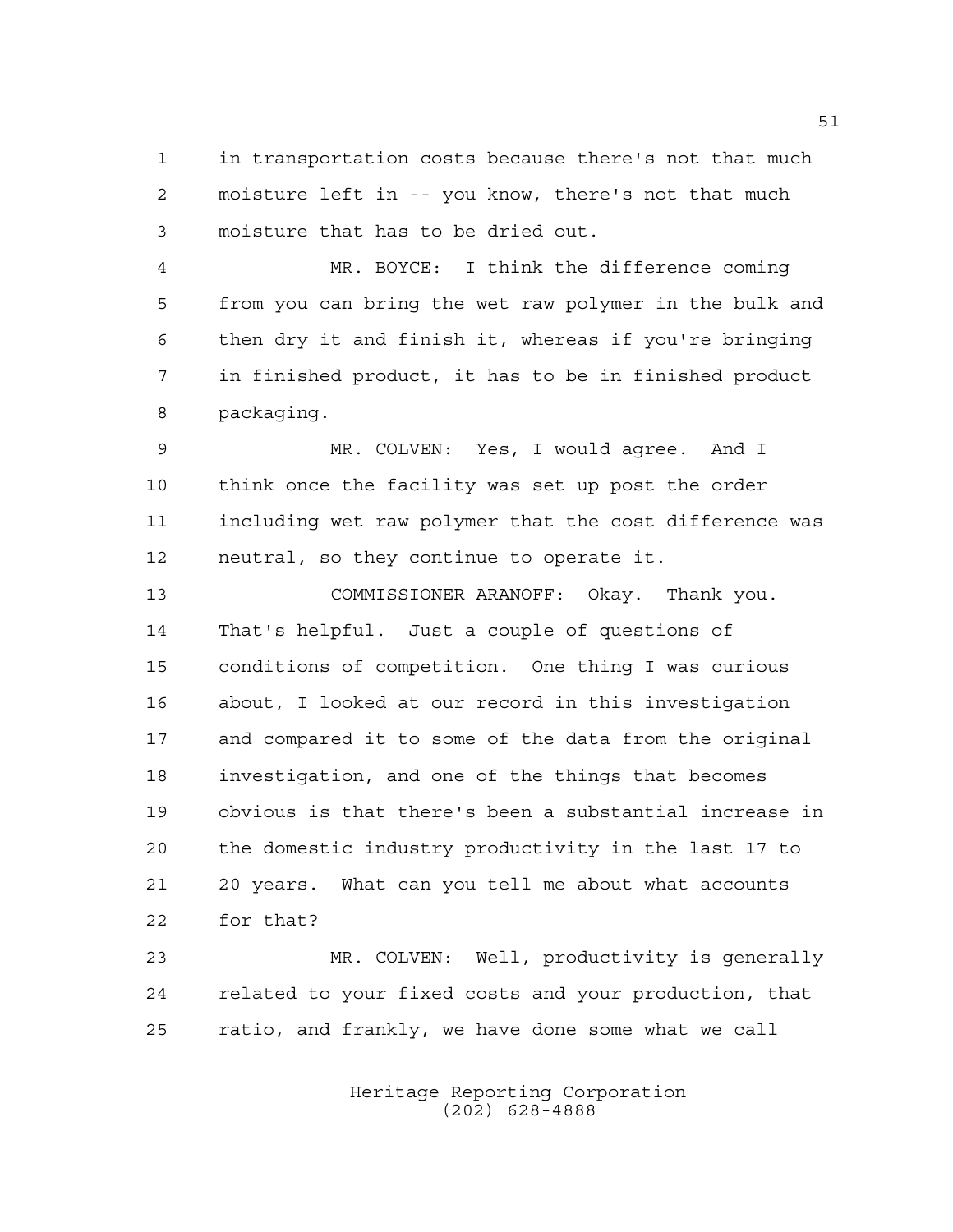ream out, which are facilities improvements to try to get more capacity out of the existing equipment.

 But frankly, as I testified earlier, a lot of our improvements were just basically reduction of personnel in operations, certainly in R&D, and also in technical service that we have provided historically at the customers' locations to help them use our materials, and that's always been historically one our key value contributions to the industry.

 But frankly, personnel cuts, we've shifted some permanent employees to contract employees, so I would say to you today that the majority is based on people fixed cost reduction versus real productivity changes in the facilities, although there has been some -- strides have been made in that area.

 COMMISSIONER ARANOFF: Well, I appreciate that answer, and I won't belabor the point, but I will ask you, in your brief after the hearing, if you would take a look at page I-5 of the staff report, and you compare the numbers from the mid-eighties to now, the productivity increases are really quite large in those data, and anything that you can add on helping to explain them would be very helpful.

 I'll ask you a more, sort of general question, and that is this: We've heard a lot in this

> Heritage Reporting Corporation (202) 628-4888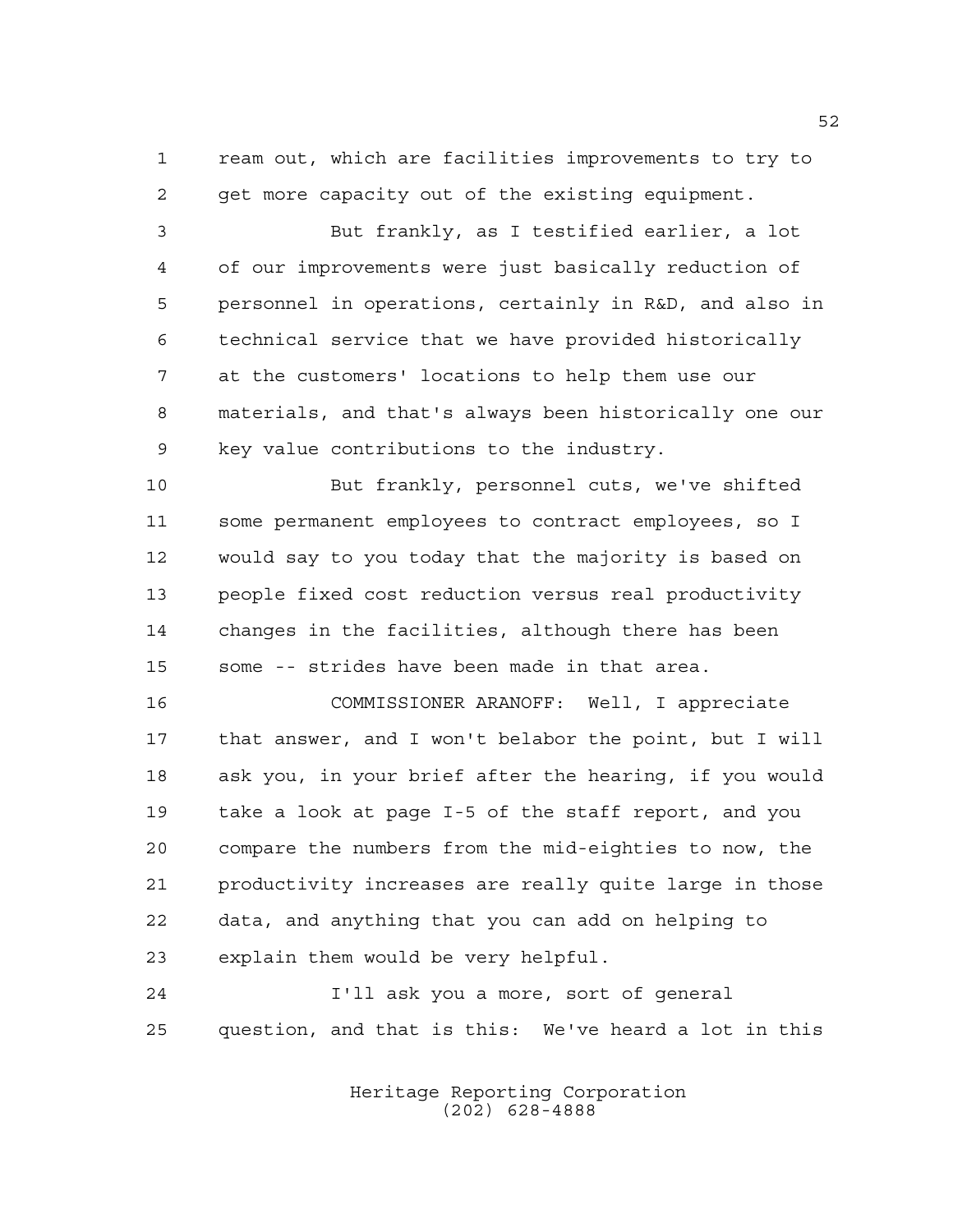investigation about how there is excess capacity almost everywhere in the world, and yet you've also testified, and the Commission has found in the past, that this is an industry that can really only afford to operate at very high levels of capacity utilization. If there is this chronic overcapacity and this imperative to operate at high levels of capacity utilization, why haven't we seen more global consolidation in this industry?

 MR. COLVEN: That's a good question, but I think you really have to look at the broader fluoropolymer manufacturing industry. As I touched on in my testimony, one of the key assets in the intensive part of making fluoropolymers is your monomer facility, and even if you only consume monomer for subject polymerization to cover your costs, it still helps your incremental cost of monomer to feed your other higher-value, PTFE, nonsubject and copolymer businesses. So you really have to look at capacity utilization of your reactors as well as your capacity utilization of your monomer facility because it feeds all of your different product lines. So even a loss situation in granular, as we have today, is still helping the monomer fixed costs that feed are other copolymers and PTFE. So we still manage overall

> Heritage Reporting Corporation (202) 628-4888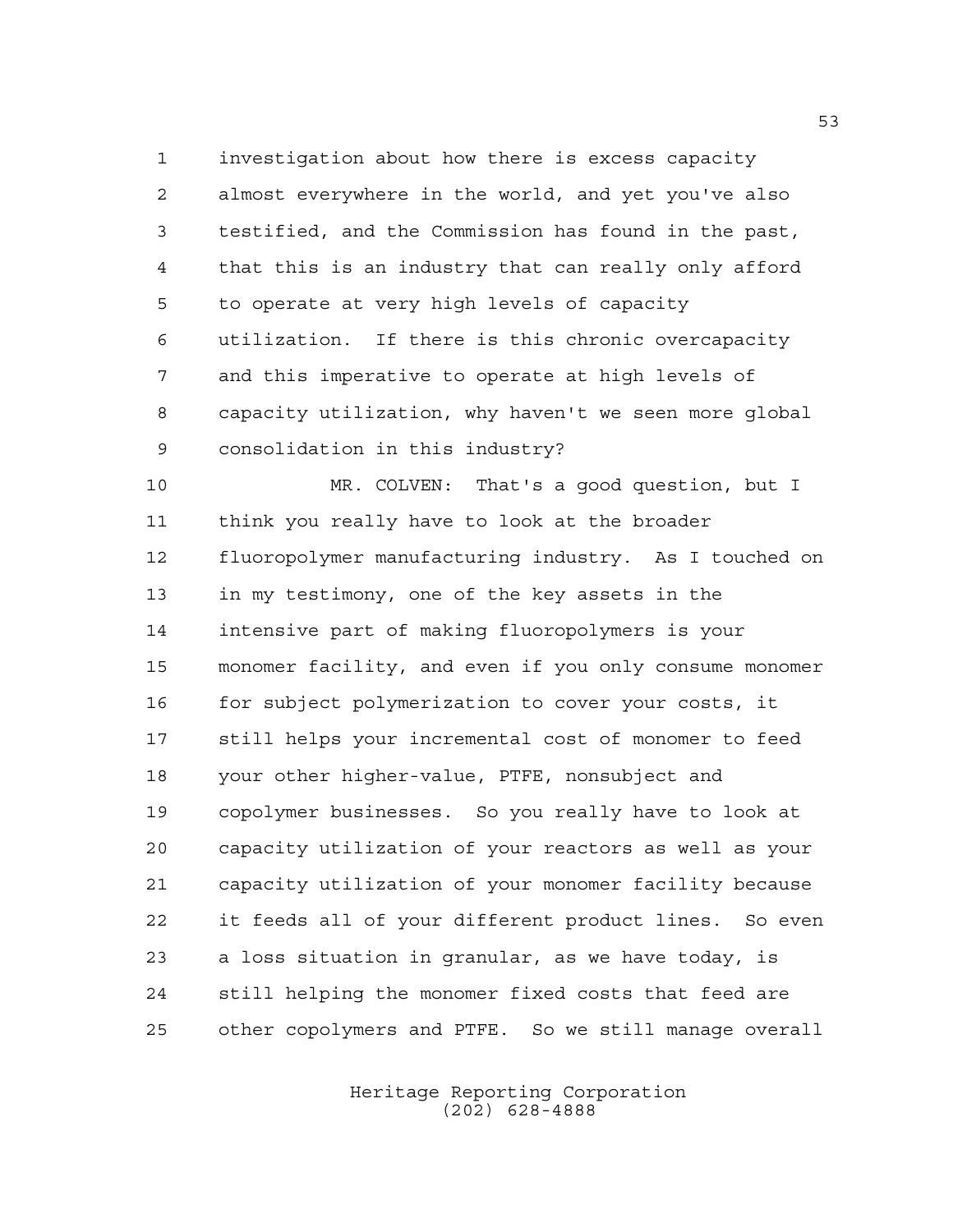profitability of all of our fluoropolymers but not granular.

 MS. ARANOFF: Thank you very much, Mr. Colven. That's a very helpful answer, and my time is up.

 CHAIRMAN KOPLAN: Thank you, Commissioner. Mr. Colven, at page 10 of AGC's prehearing brief, when arguing against cumulation, they claim that, and I quote, "in the case of AGC and, we believe, for other Japanese producers, the rational commercial approach is not to bring in fungible commodity products but, rather, to limit Japanese imports to specialty products which are not readily produced in the United States or by the Italian producer."

 On that same page, the claim is that "while the domestic industry sells nationwide, the AGC sales have been, and in the foreseeable future will be, limited to a few customers requiring specialized products that are not readily available from AGCCA's production. We will be the same situation applies to the other Japanese producers."

 Could you respond to those allegations by the AGCCA, and what specialty products, if any, fall into the category they are describing in their brief?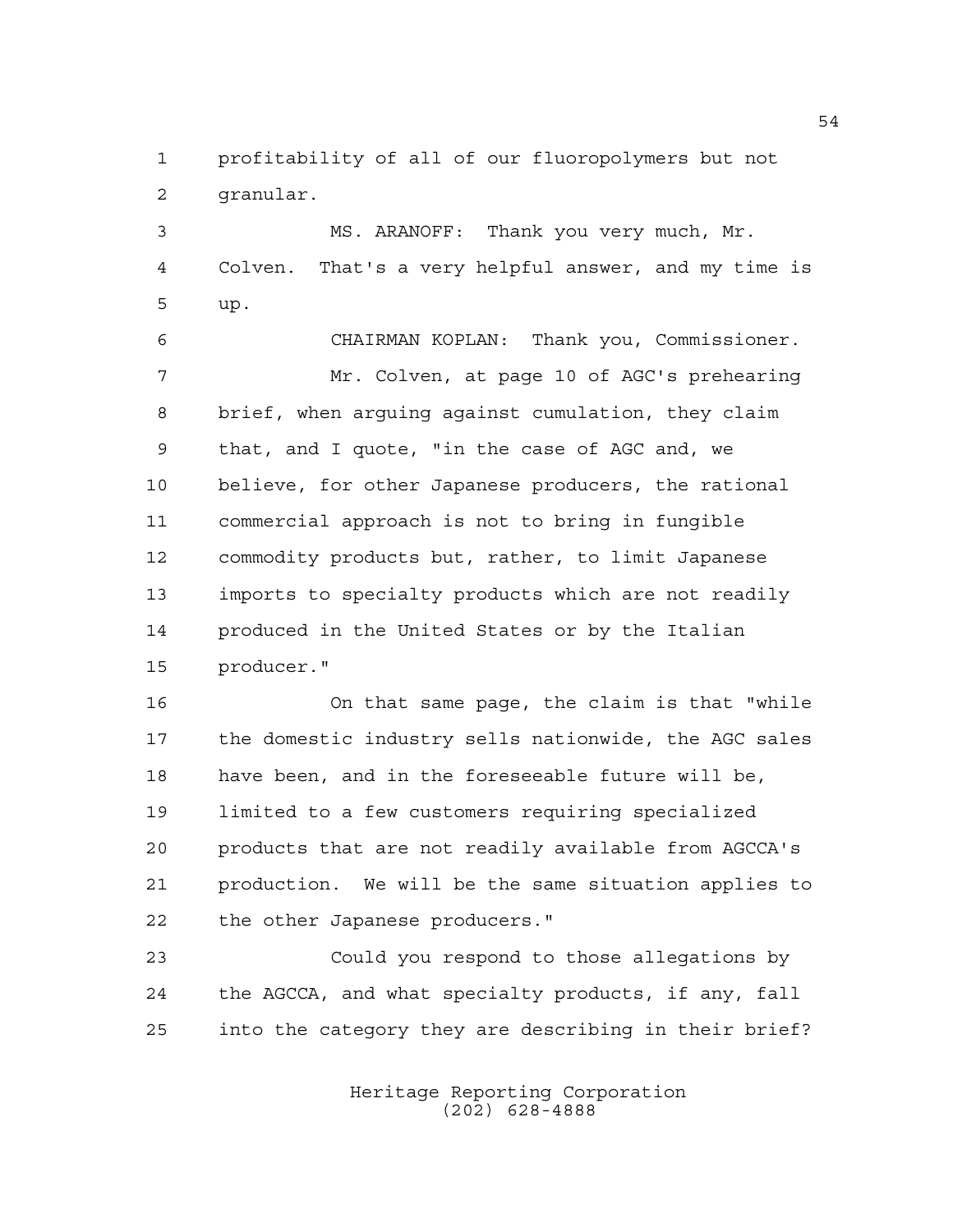MR. COLVEN: I think the way I can answer your question is we have given the Commission, in our questionnaire response, examples of competitive situations where DuPont faces head-to-head competition with Asahi at specific customers, and many of those are in the Gulf Coast that are supported in the chemical processing industry, fairly standard products, not specialty products. They make them here. They call sell them here. They do import some, but the majority of the situations that we face them head to head are with U.S.-made material. CHAIRMAN KOPLAN: So you cannot identify any specialty products that -- 14 MR. COLVEN: I'm not aware of any. CHAIRMAN KOPLAN: Okay. MR. COLVEN: They may have a modified granular that would be subject that's a specialty product that we also participate in, but I don't think any of our documentation of competitive situations involved our modified granulars. CHAIRMAN KOPLAN: Thank you for that. Mr. Boyce, if I could come to you, I want to follow up on Commissioner Hillman's discussion with you about Attachment 1, and also Commissioner Aranoff talked about the overcapacity issue.

> Heritage Reporting Corporation (202) 628-4888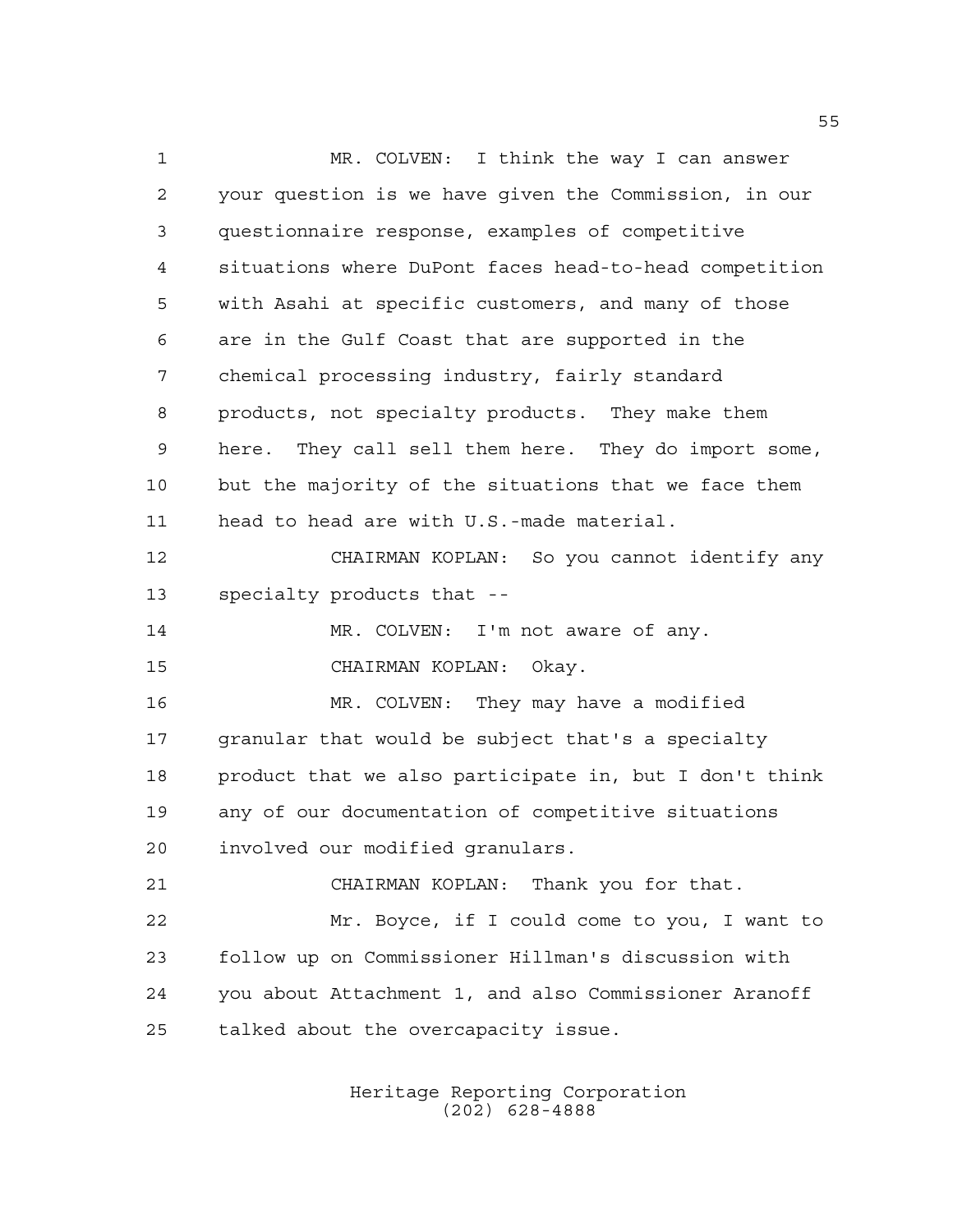This is a fairly lead-in to a question I'm going to ask you. On page 5 of your brief, you argue that, and I quote, "there is significant overcapacity of granular PTFE resin production globally and, notably, in Japan and Italy." You then provide a bracketed estimate of

 global capacity, and you drop to footnote 12, and you cite to DuPont's market analysis at Attachment 1, which you characterize in that footnote as follows: "This market analysis provides estimates for production capacity of major producing countries, including European countries, Japan, the United States, China, Russia, and India, and estimates for demand in major consuming countries, including European countries, Japan, the United States, China, Russia, APEJC countries --" and by the way, what is, that, "AP --"?

 MR. BOYCE: "Asia Pacific except Japan and China."

 CHAIRMAN KOPLAN: Okay. Thank you. I couldn't figure that out.

 MR. COLVEN: The "C" includes "except China." Everybody but Japan and China is JC. CHAIRMAN KOPLAN: Thank you. Let me finish that quote. "-- and South American countries." You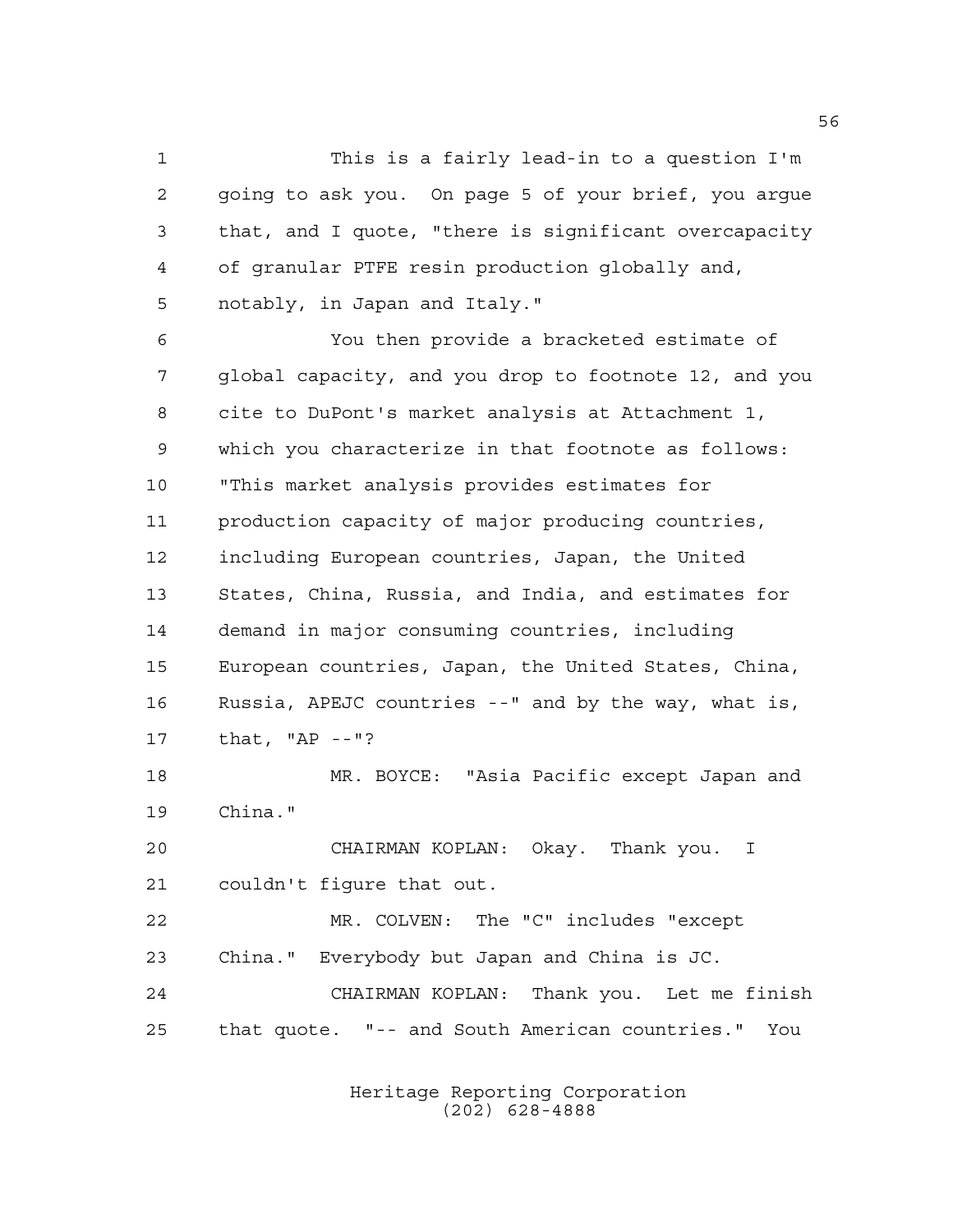go on and say, "These estimates are based on DuPont's own expert analysis of the granular PTFE resin market, as well as CEFIC data."

 First, I've reviewed Attachment 1, which is fully bracketed, and I don't understand how it validates your argument on that page.

 Second, I don't know what you mean by "overcapacity." Are you arguing that Japan and Italy are producing more than they can sell and that they have inordinately high inventories? I need your underlying documentation accompanied by the data upon which Attachment 1 is based.

 Now, I heard you say this morning in the direct testimony that there are no published capacity data that you all are aware of. By the way, when you do provide me the basis for the table for that attachment, would you please factor into your response the relevant information contained in Tables 4-4 and 4-5 of our confidential staff report? Those two tables contain bracketed data on filled and unfilled granular PTFE resin submitted by Asahi Glass, AGC's parent company. Can I count on you to submit this information with your post-hearing submission? MR. BOYCE: We will do the best we can. I don't want you to have excessively high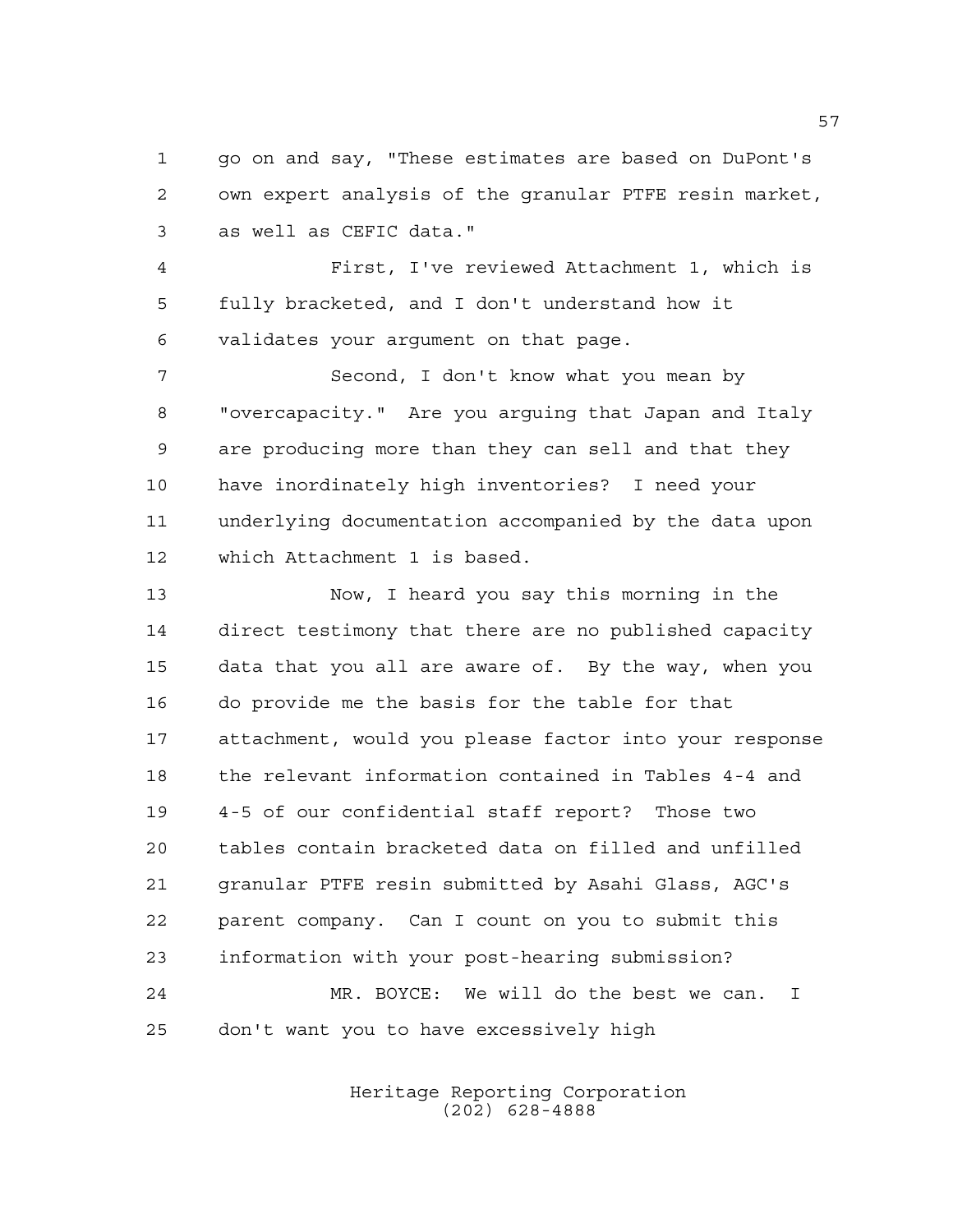expectations --

 CHAIRMAN KOPLAN: I don't. MR. BOYCE: -- about the amount of documentation available for capacities for particular producers in particular countries. CHAIRMAN KOPLAN: Well, when you refer to DuPont's own expert analysis, is there documentation on that, or are those just oral conversations? MR. COLVEN: We have documentation, but the source of our information is our process of competitive intelligence in the field, monitoring announcements made by competition, and just gathering competitive intelligence. So we have historical manuals, year by year, dating back probably 20 years, of each annual review of that competitive intelligence. CHAIRMAN KOPLAN: Okay. Coming back to the question of overcapacity, when you say that, are you arguing that the two subject countries are producing more than they can sell and that they have inordinately high inventories? MR. BOYCE: No. CHAIRMAN KOPLAN: You're not. MR. BOYCE: What we are saying is that, for example, Solexis sells, public record, Department of

> Heritage Reporting Corporation (202) 628-4888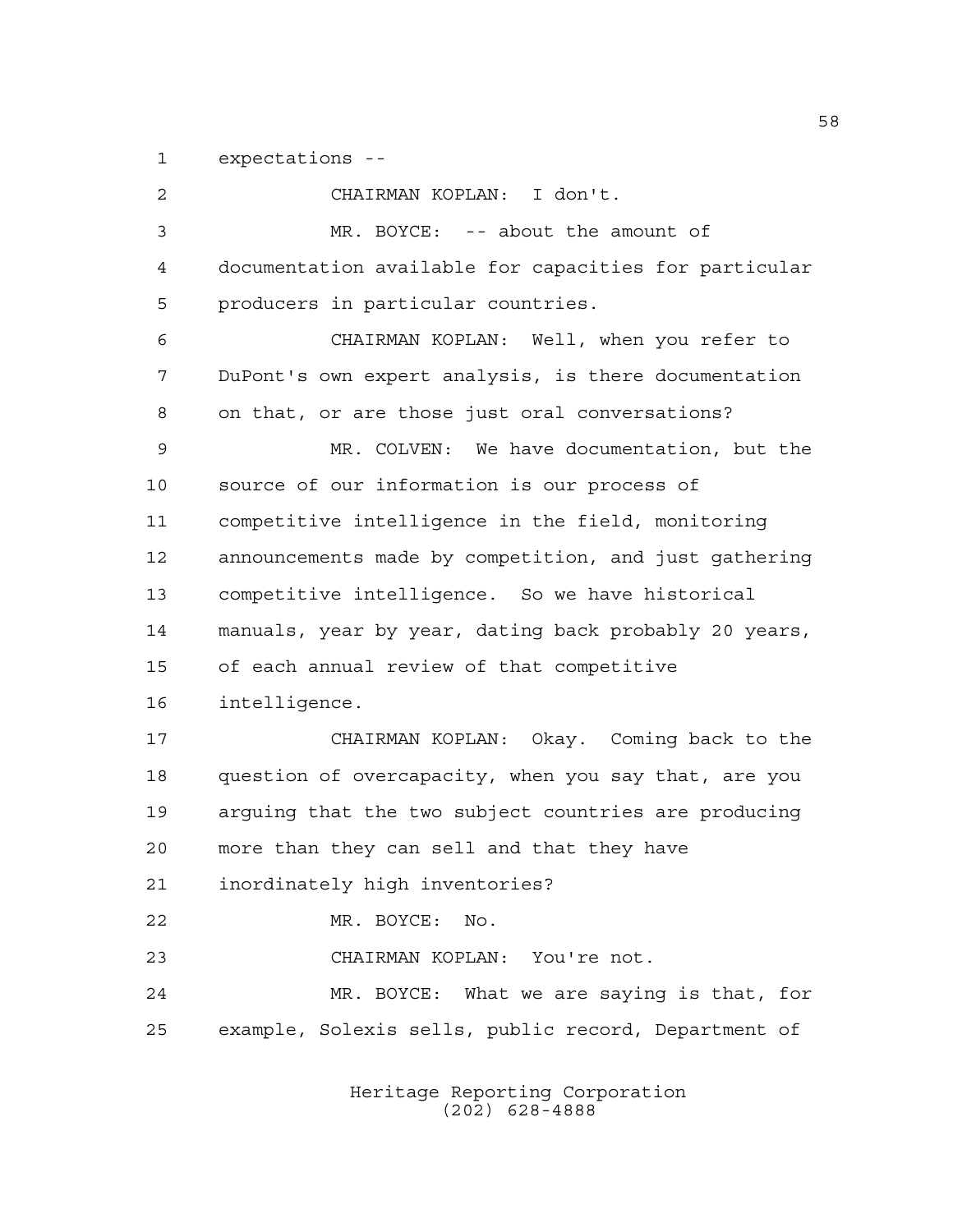Commerce most recently completed administrative review, about 2.7 million pounds in the home market. Their capacity estimate is about 8.8 million pounds. CHAIRMAN KOPLAN: I don't want you to get into anything that might be BPI here. This is public. MR. BOYCE: This is public. CHAIRMAN KOPLAN: Okay. 8 MR. BOYCE: The difference between their share of the Italian market and their capacity in Italy is what we are portraying as the excess capacity of Solvay Solexis in Italy. CHAIRMAN KOPLAN: You mean what's available to export. 14 MR. BOYCE: Yes. MR. MELTZER: Yes. If you're talking about meeting local demand versus exporting the output beyond local demand. CHAIRMAN KOPLAN: Anything above and beyond the home market. MR. MELTZER: Correct. CHAIRMAN KOPLAN: Okay. Thank you. Mr. Colven, if I can come back to you again, on page 26 of your prehearing brief, you claim that, and I quote, "DuPont already experiences aggressive pricing from Solvay Solexis, Asahi, and Daikin, even

> Heritage Reporting Corporation (202) 628-4888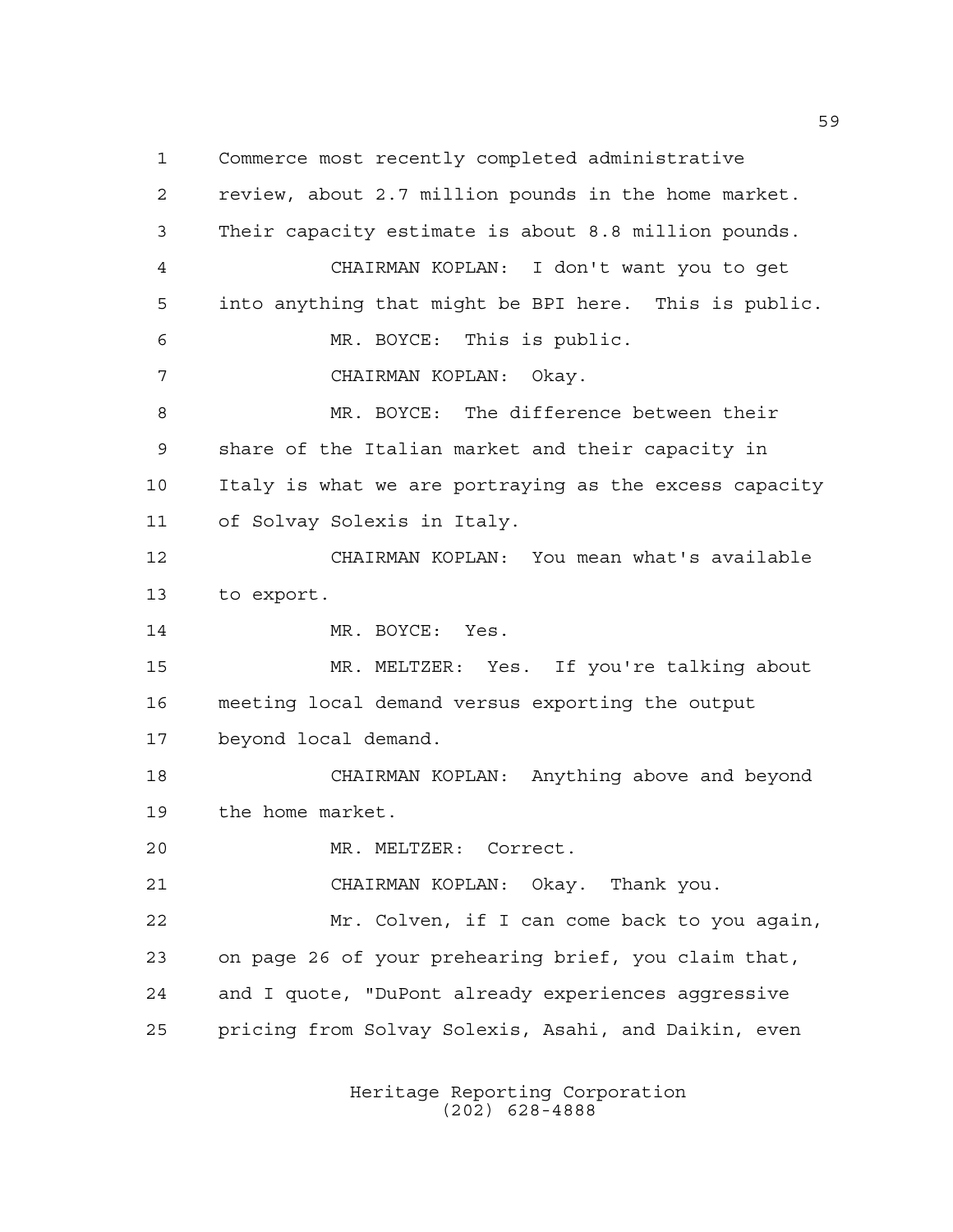with the orders in place," and you talked about that this morning. You then give what you term "some specific examples" of the underselling that you claim occurred in 2005. The examples are bracketed.

 Are you referring to competition that you are experiencing from Italy's and Japan's U.S. operations, or are you referring to subject imports from Italy and Japan? I know that when Mr. Galpin testified before USTR at the GSP hearing on March 24, 2005, he stated on page 82 of the transcript that, and I quote, "Daikin America does not import PTFE from our parent company in Japan or in China."

 You mentioned that your examples were taken from DuPont's internal records of competitive pricing. For the post-hearing, would you please provide the documentation from your internal records for these allegations and make that a comprehensive filing that covers the current period under review rather than, and I'm quoting, "just some examples"?

 MR. COLVEN: I think we retain those for four years, so I can go back four years and give you every CPA, which is the document that we document any competitive price situation of the subject product, so we can go back four years.

CHAIRMAN KOPLAN: I would really appreciate

Heritage Reporting Corporation (202) 628-4888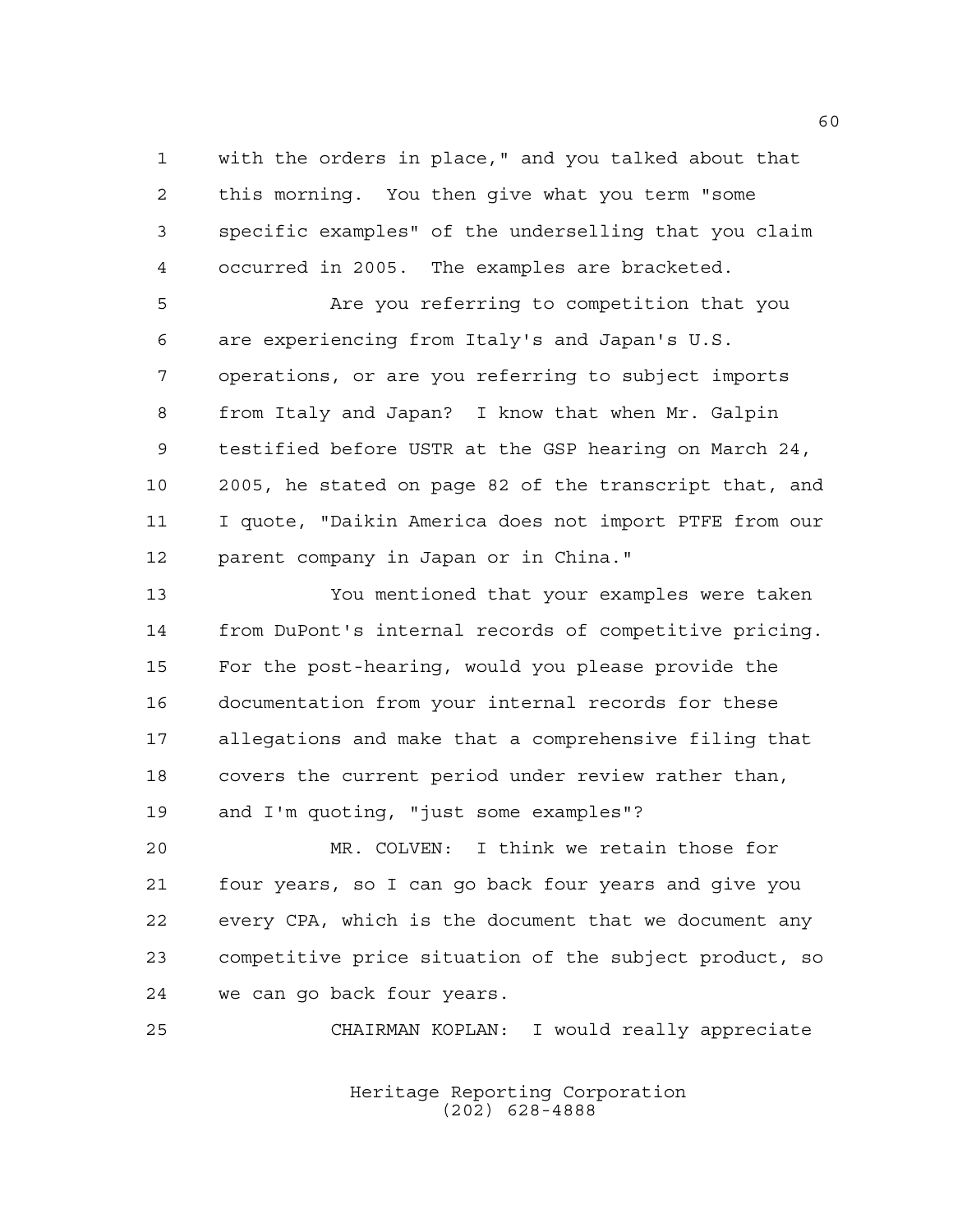that.

| $\overline{2}$ | Now, let me just come back to that other               |
|----------------|--------------------------------------------------------|
| 3              | question I had in here, and that is, when you're       |
| 4              | referring to competition that you're experiencing from |
| 5              | Italy and Japan, are you talking about their U.S.      |
| 6              | operations, or are you talking about the subject       |
| 7              | imports?                                               |
| 8              | MR. MELTZER: I think, with respect to                  |
| 9              | Italy, the Italian product, is imported product. It    |
| 10             | is either imported finished product, or it is imported |
| 11             | 85 percent product where the last 15 percent --        |
| 12             | CHAIRMAN KOPLAN: You're certain that's what            |
| 13             | the reference is to with respect to Italy.             |
| 14             | MR. MELTZER: They have no plant here.                  |
| 15             | CHAIRMAN KOPLAN: Okay.                                 |
| 16             | MR. COLVEN: When we document the                       |
| 17             | competitive situation, we generally do not include the |
| 18             | source location of the competitor. In other words, we  |
| 19             | don't always know if the competitive situation is from |
| 20             | imported material or domestically made. But in the     |
| 21             | case of Italy, since they don't produce anything here, |
| 22             | everything had to eventually come from their reactor   |
| 23             | in Italy. We're competing with their U.S. marketing    |
| 24             | organization.                                          |
| 25             | Okay. I appreciate that.<br>CHAIRMAN KOPLAN:           |

Heritage Reporting Corporation (202) 628-4888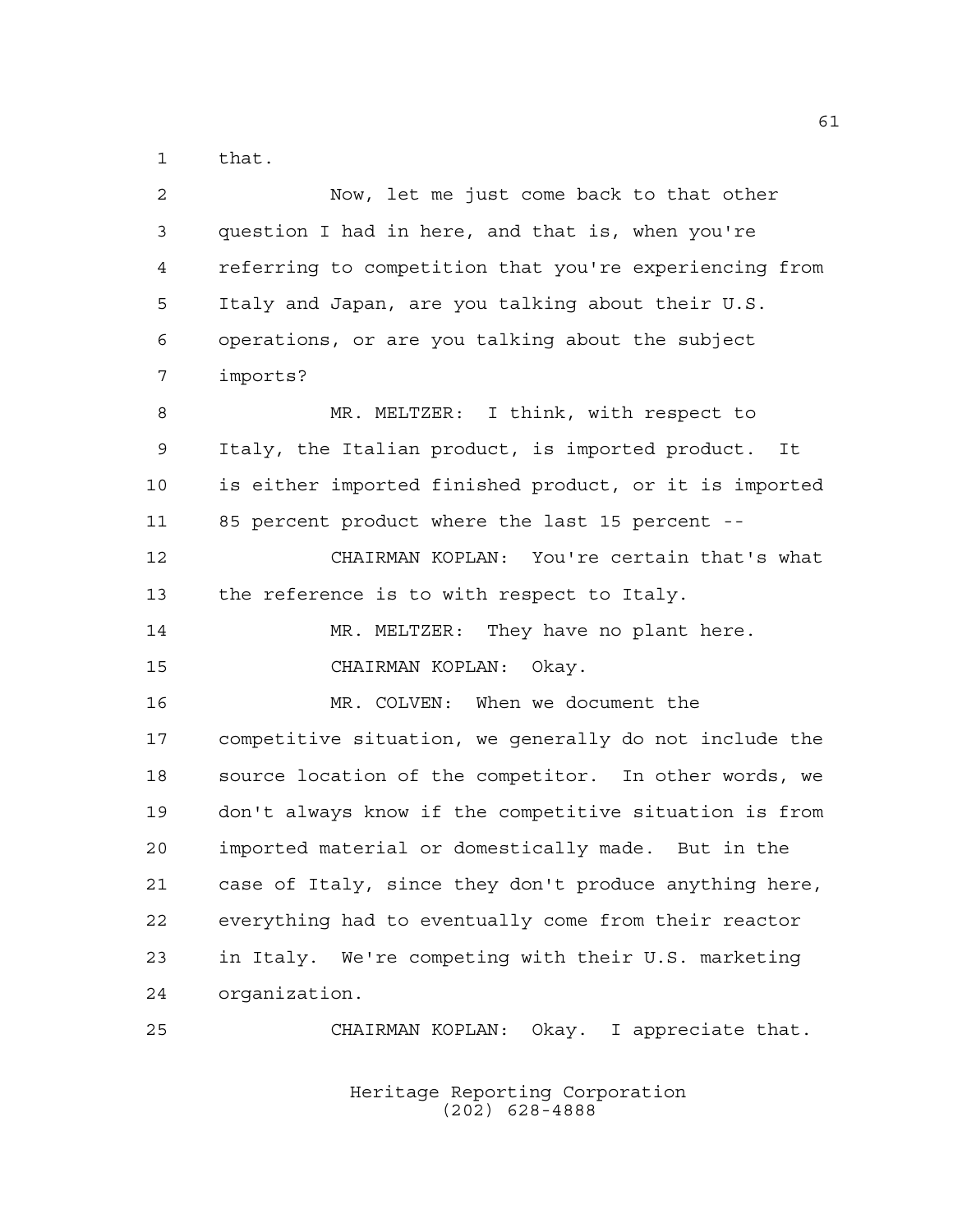For the post-hearing, though, will you submit as much of that documentation as you have? I need you to say it for the record. MR. COLVEN: Yes, we will. MR. MELTZER: Yes, we will. CHAIRMAN KOPLAN: Okay. Thank you. With that, my time has expired, and I'll turn to Vice Chairman Okun. Thank you very much. VICE CHAIRMAN OKUN: Thank you, Mr. Chairman, and let me join my colleagues in welcoming you here today. I appreciate your testimony and your willingness to answer our questions. Two follow-ups on the chairman's question, which is, when you talked earlier about the meet-or- release clauses, and you, Mr. Colven, indicated that, in most cases, you are meeting them, I wanted to make sure I understood that. In most cases, you are meeting a competitive bid as opposed to not meeting it and releasing a contract. MR. COLVEN: That's correct. I mentioned that it happens fairly routinely in a down trend in the market, and we need to utilize our capacity, so we have met in those situations. VICE CHAIRMAN OKUN: Okay. So in responding post-hearing to the chairman's question, you will be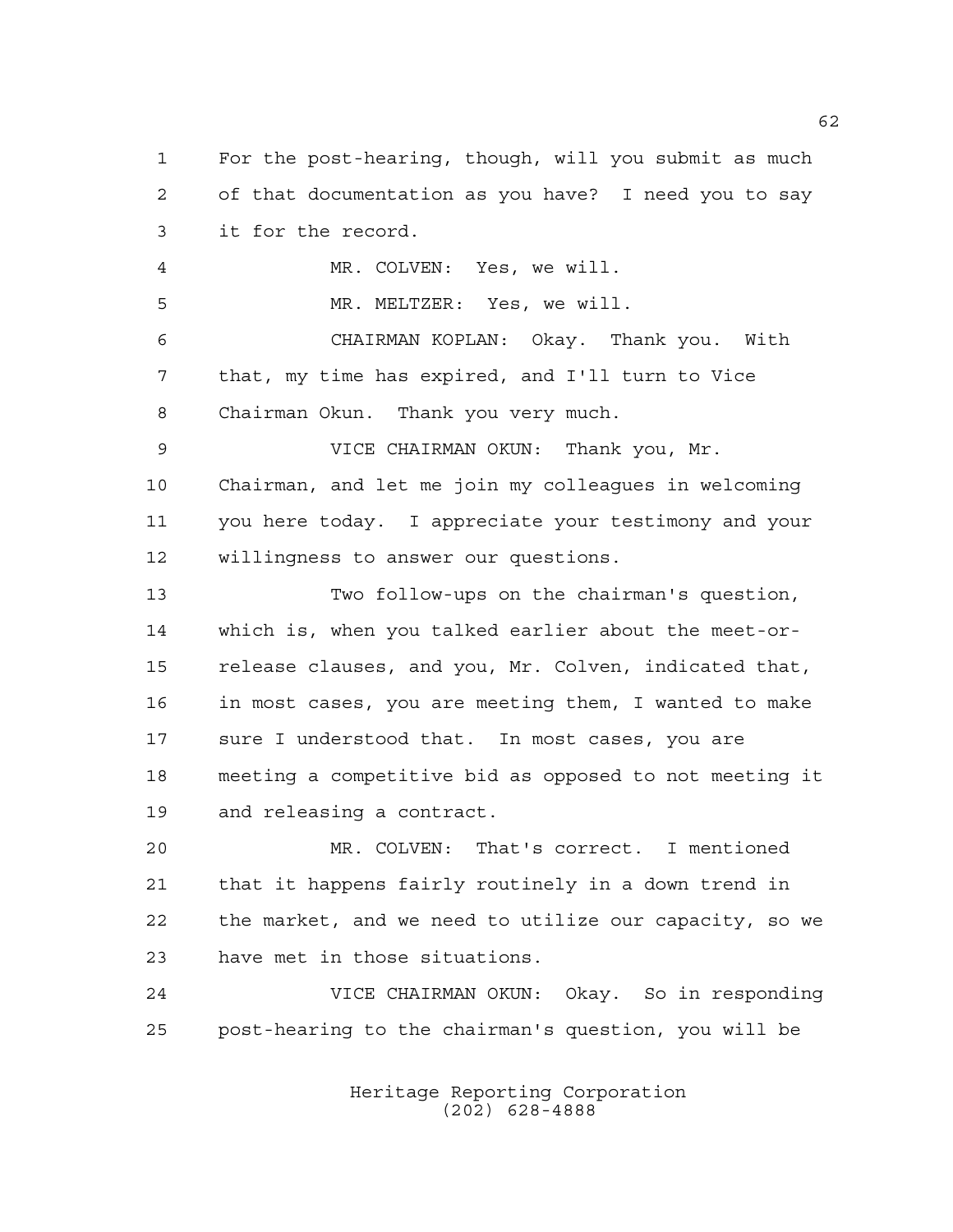that, when you have had a competitive bid from a subject, which I think you're describing now is the Italian product, where you've met their price, a bona fide offer from a subject product. MR. COLVEN: What I would be able to supply you is a copy of the contract that shows the nomenclature around the meet-or-release and then maybe a CPA documenting a lower price for that same customer. That would be the documentation we would have. VICE CHAIRMAN OKUN: When it says the lower price, it wouldn't necessarily refer to whether it was Italian, Russian, Chinese, or it would? MR. COLVEN: No, it would. VICE CHAIRMAN OKUN: It would. Okay. MR. COLVEN: The competitor is documented in our CPA. We have the product type, the price, competitive offer, who the competitive offer came

including in that, or I would like you to include in

 from, and was it written, verbal, et cetera? That's all in our CPAs.

 VICE CHAIRMAN OKUN: Okay. Great. Well, I'll appreciate seeing that post-hearing. And then just so I can also be clear on that, I understand from the record, and I don't think there is any

> Heritage Reporting Corporation (202) 628-4888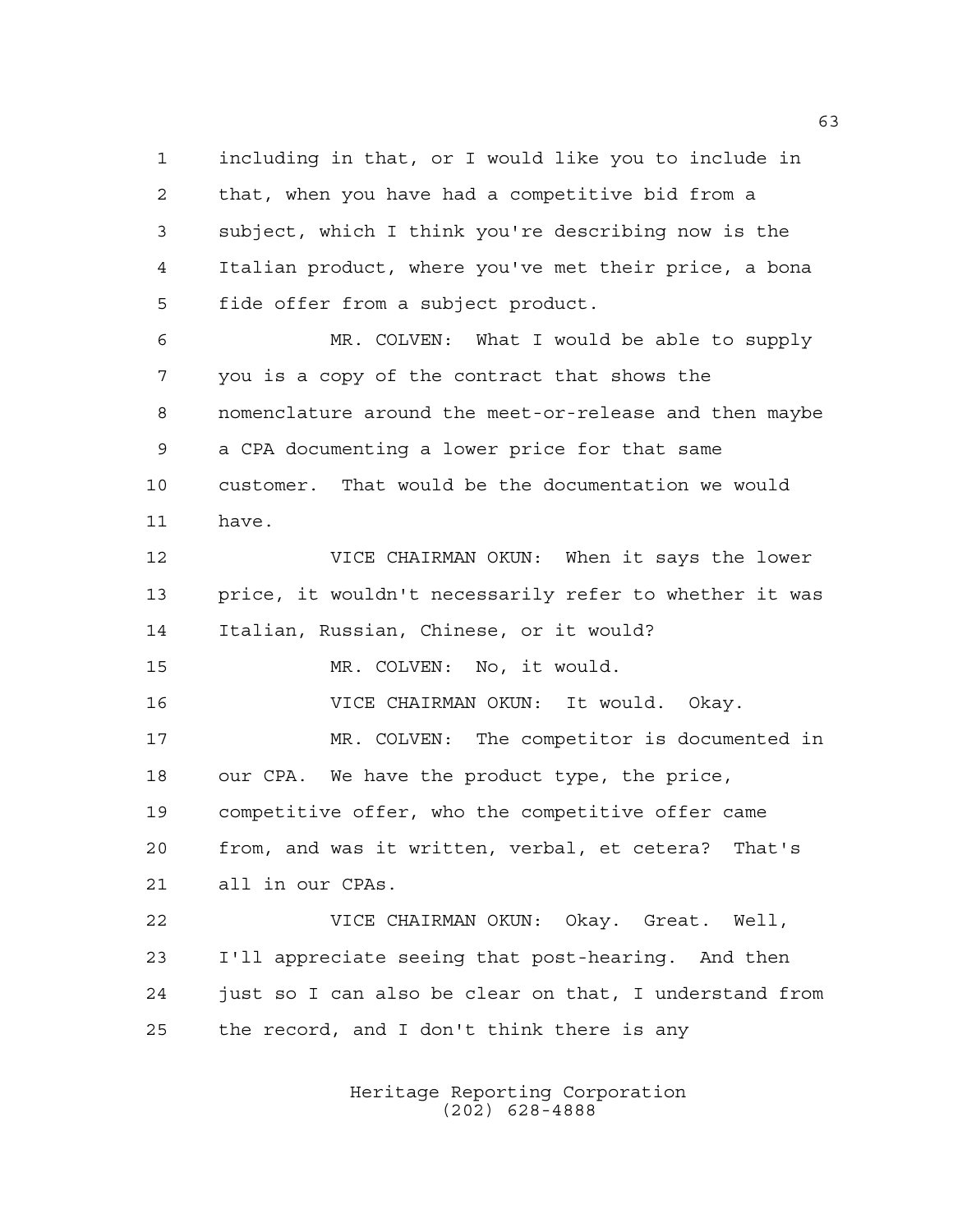disagreement with Asahi here today that there are Italian subject imports that our record right now doesn't reflect, but we will find a way to figure out the best way to put that on the record.

 But when we're talking about Japanese offerors, and your reference, again, that the chairman was asking you about, do you disagree that there are Japanese subject imports coming in that you're competing with that the record doesn't reflect?

 MR. COLVEN: No. We don't think that the competition from Japan today is from subject imports because, as we testified, they have established U.S. facilities when the orders were place, and they basically stopped importing from Japan when the orders were put in place, so the system worked.

 What we testified is that the incentives to reinstitute importing from Japan are definitely there if the orders would be revoked, and I listed several key incentives, one which we will follow up directly on in the post-hearing brief that's very compelling.

 VICE CHAIRMAN OKUN: I know you've referenced that a couple of times. Is that something that came to your attention after the prehearing briefs were filed, or was there a reason it wasn't included in the prehearing brief?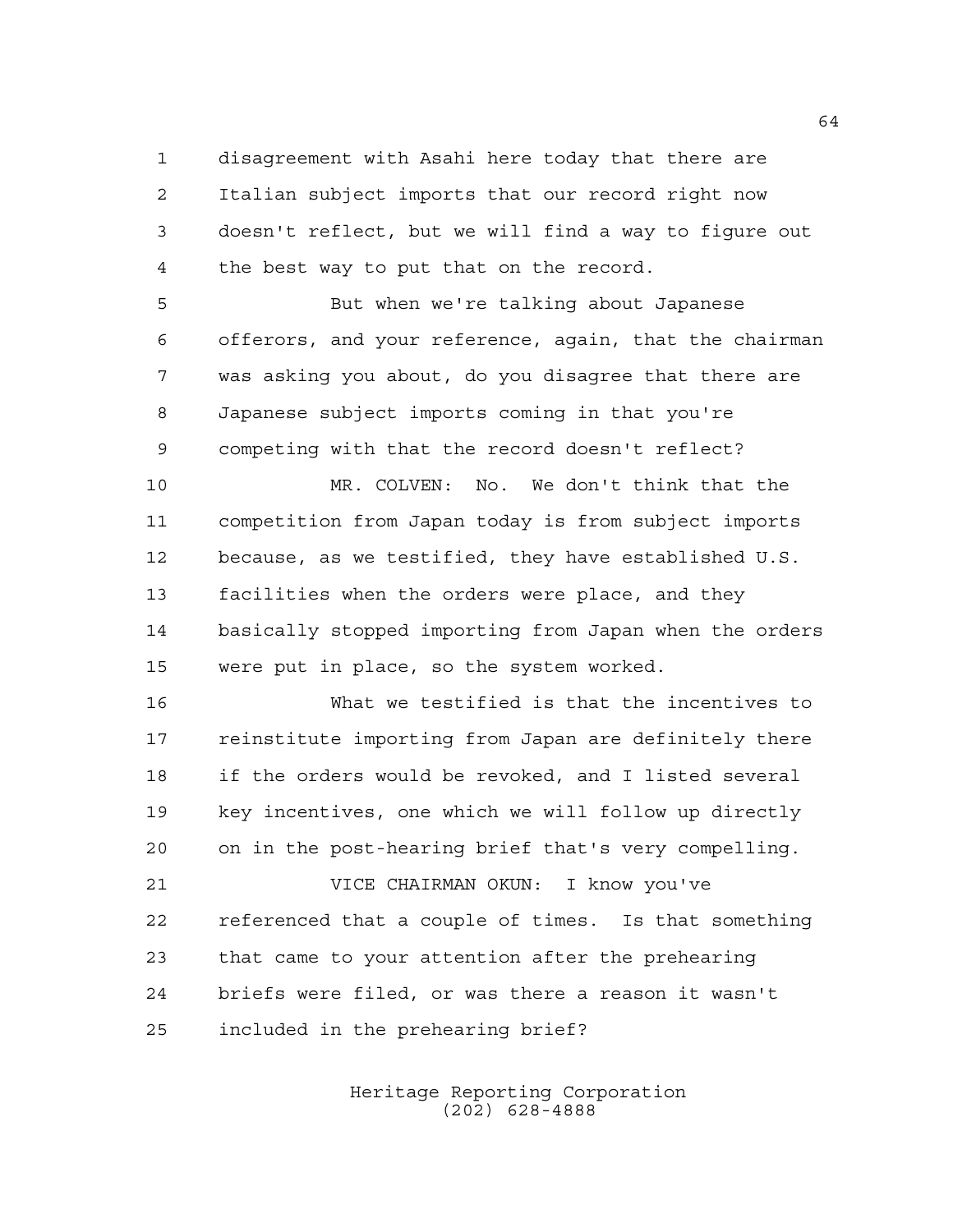MR. COLVEN: It's historical, and it's sensitive, and that's why we would prefer to not discuss it in the open forum. VICE CHAIRMAN OKUN: Okay. But it could have been included confidentially in the prehearing but was not. MR. COLVEN: Correct. I guess it's my fault for not advising our staff to include that. VICE CHAIRMAN OKUN: Okay. Well, I'll look forward to looking at that as well. In this -- Mr. Meltzer, I think I'll put it to you -- in terms of analysis, one of the things you have referenced with regard to the Japanese product, and we've noted it accurately, which is once the orders were put in place, what you saw was the Japanese establish facilities here. In response to Commissioner Aranoff, Mr. Coven, you had noted, as I thought was the case, with Daikin, it was a greenfield facility. I think it is somewhat unusual, while we often see subject imports cease when an order is put

 in place, we don't always see that subject country come in and establish greenfield facilities and production facilities in the United States. One way to look at that is to say that demonstrates that they

> Heritage Reporting Corporation (202) 628-4888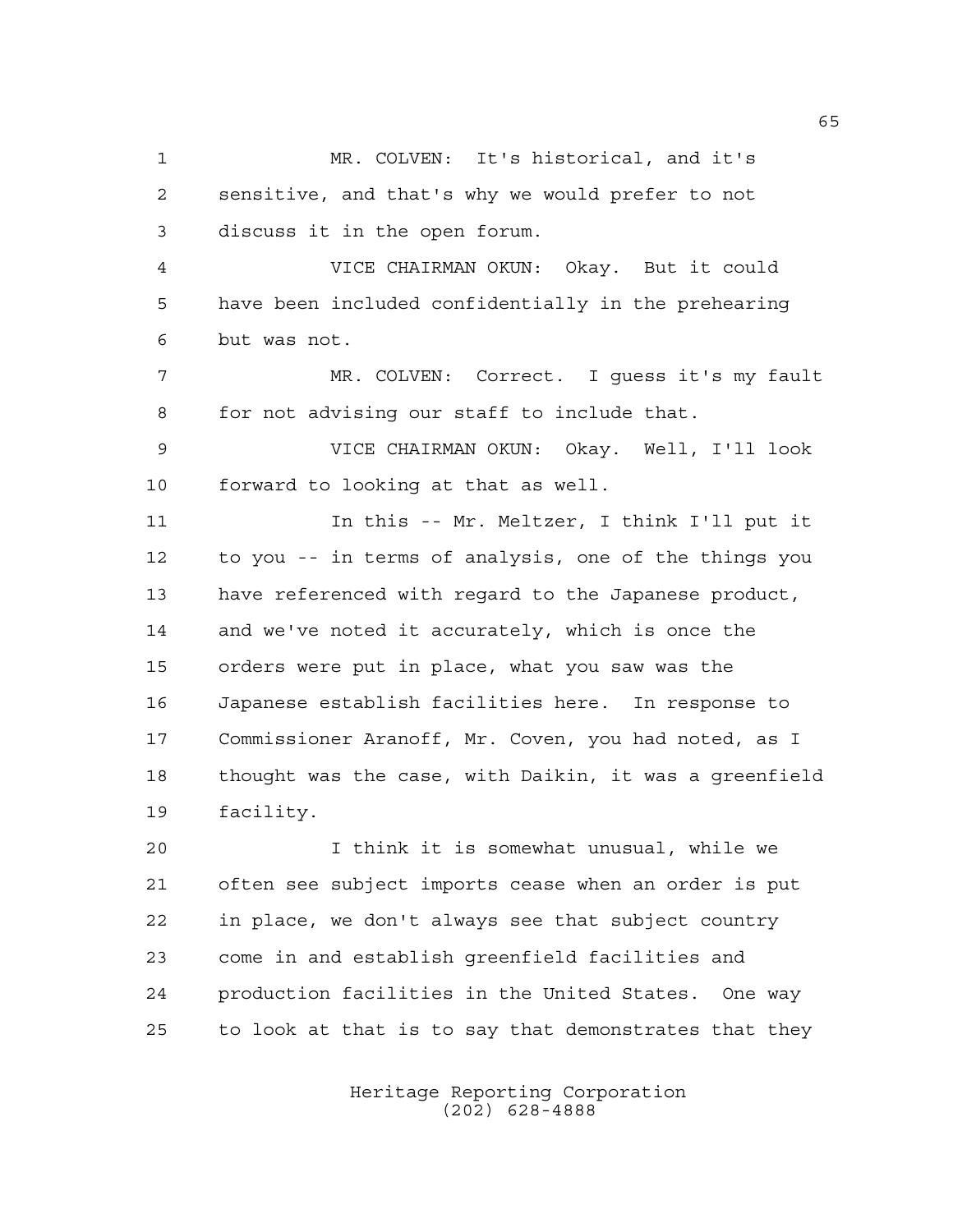are going to supply their U.S. customers through a U.S. production facility.

 So I'm trying to evaluate their incentive to come to the United States if the order is lifted vis- a-vis the Italian incentive, which seems to me different. In other words, it seems to me the Italians have acted differently post-order than the Japanese producers have, and I would like you to give me your analysis of that.

 MR. MELTZER: What you have to look at is what they invested in here. The core of what they put in place here is monomer, a monomer production facility. From that basic core, you can produce a range of products, including the granular product. And so with the flexibility that they would have to reorient the way in which they serve their granular customers in the U.S., they can use that monomer core to go into higher-value products, to go into copolymers, and they can use their excess capacity in Japan to bring imports here.

 And so one of the things that they did is they came to the United States, and they established a big facility here. They had to do so because of the order. They have been supplying granular from here, but they have also been supplying other products from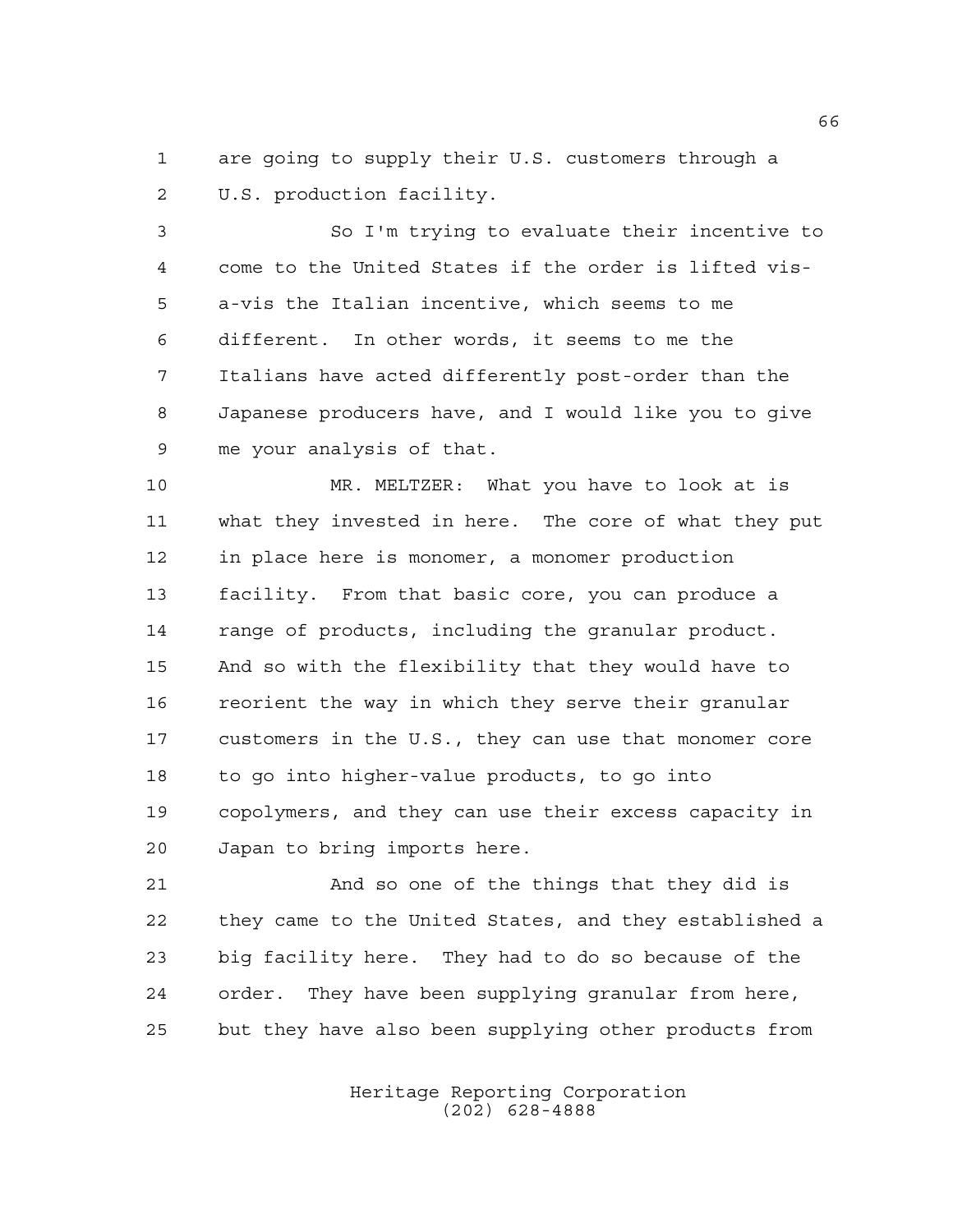here.

 VICE CHAIRMAN OKUN: Okay. In your view, though, do they have different incentives than the Italians at this point or the same incentives? If I'm looking at the competitive conditions in the U.S. market and the competitive conditions for the Japanese producers in Japan and Italy, do you think they have the same incentives to come into the U.S. if the order is lifted?

 MR. MELTZER: Basically, I think the basic incentive is to look at the U.S. as an important outlet for their excess supply. They might even have more incentive because the alternative export markets that they are facing, particularly in Asia, are becoming more problematic because of the rise in Chinese production. This, I think, impacts the Japanese more than it does the Italians.

 So they have, in a way, more incentive to bring their product here, as well as much more flexibility because if they have a facility here, which they do, that doesn't mean that they wouldn't bring a significant amount of granular here because it actually might help them rationalize their operations, deal with the losses that they are facing in their granular business here by reorienting the supply of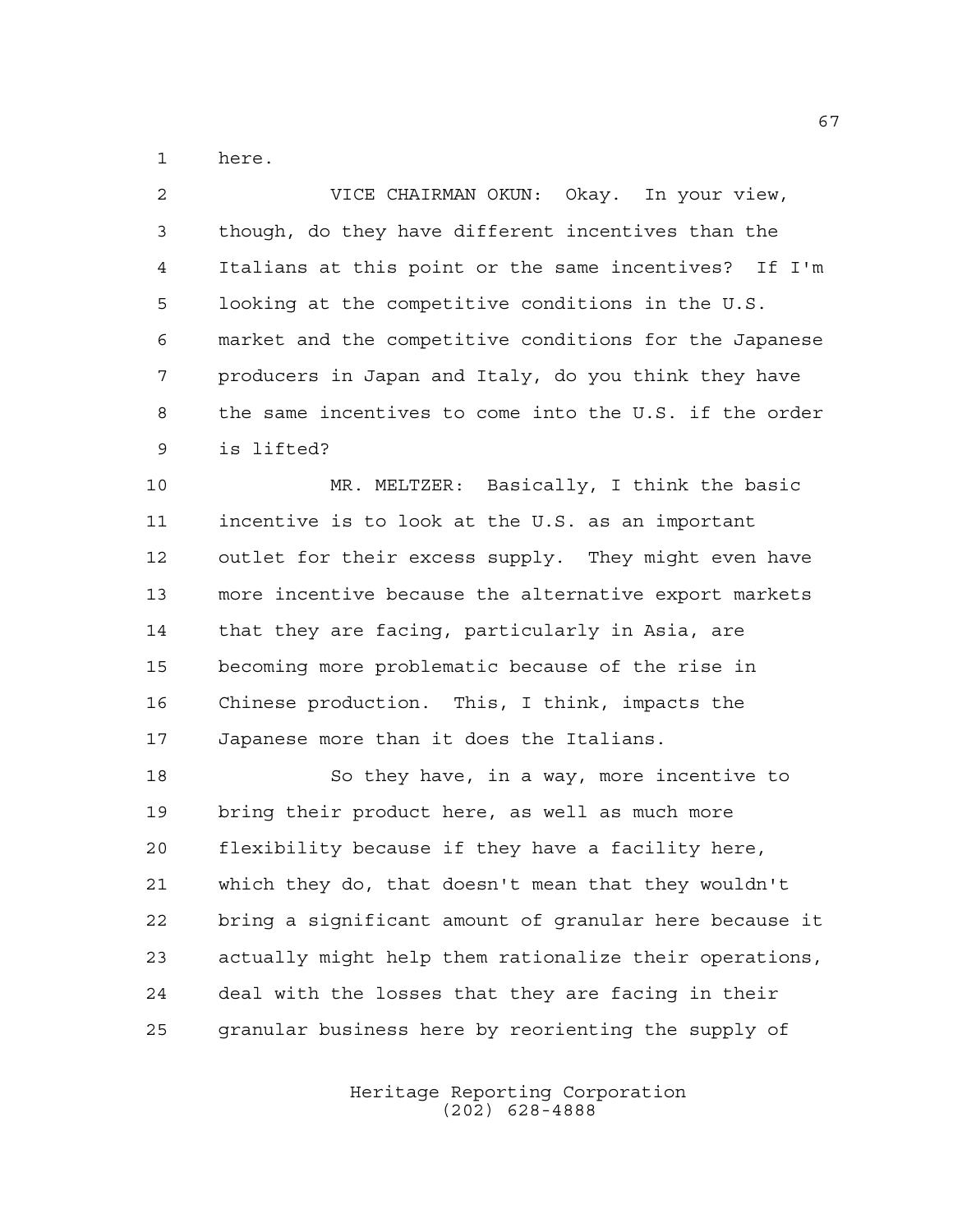their customers here and using their monomer

 facilities here for higher-value products. VICE CHAIRMAN OKUN: One of the things that I find interesting in this case, and, of course, I wasn't here for the first review, and it was an expedited review, so we didn't have as much information, and DuPont, obviously, a global player with operations in other countries. So maybe, Mr. Colven, you could help me just better understand the global nature of this market in describing DuPont's other facilities and how DuPont views the markets. In other words, you have a joint venture in Japan. That's on the record. I thought I saw reference to another facility. Anyway, I would like to hear about that and also whether those facilities are used to serve primarily the home market in which you are producing there or whether they are used as export platforms to other countries.

 MR. COLVEN: We're on the record having facilities in West Virginia; in Dordrecht, the Netherlands; and then the joint venture in Japan. We have also announced a fine power and dispersion nonsubject facility in China.

 Primarily, the regional facilities support the local markets. One exception to that case is PFA,

> Heritage Reporting Corporation (202) 628-4888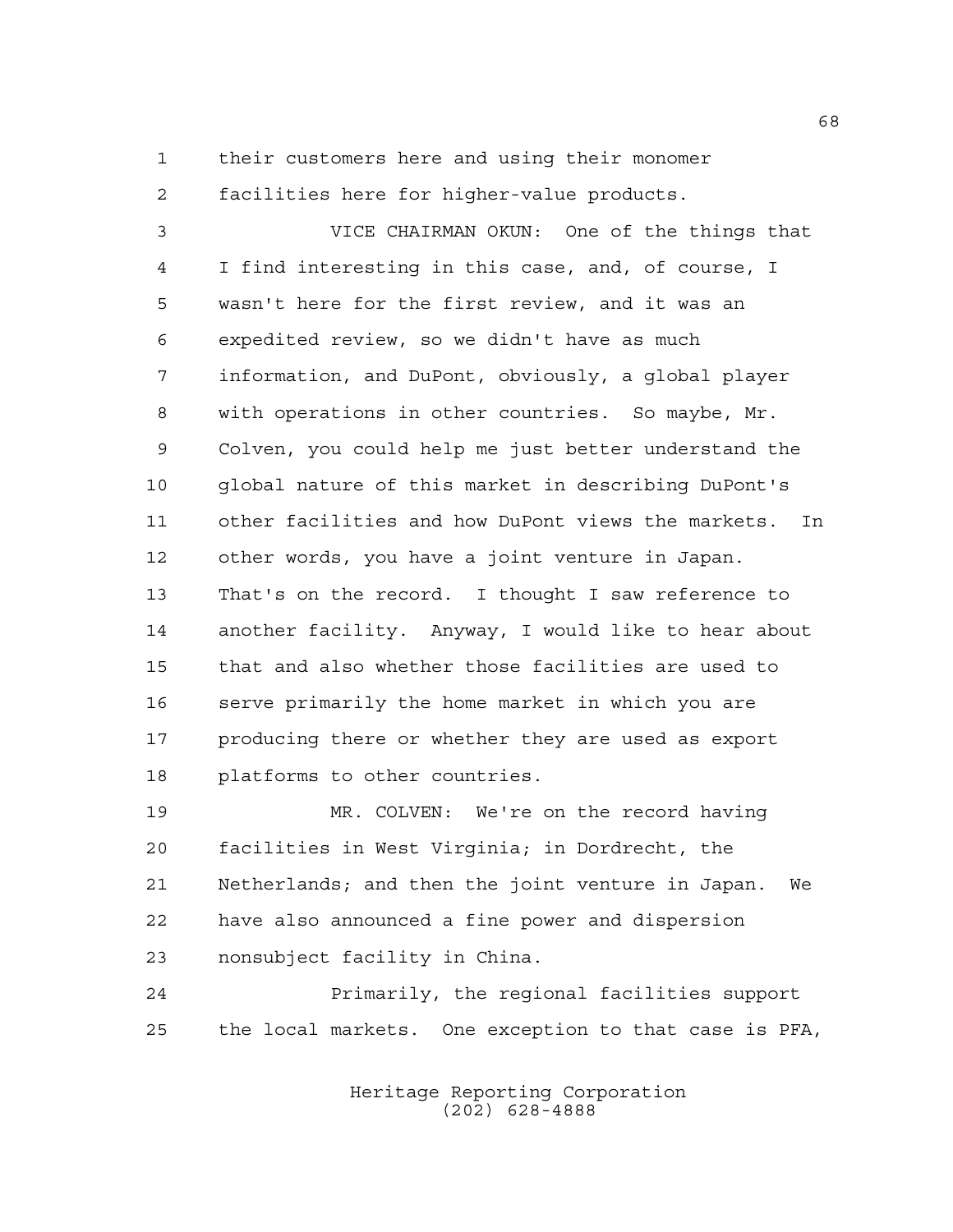which is a copolymer traditionally used in semicon., high-purity-fluid applications. We do not make that in Europe or APEJ, so any of the customer needs in those regions, we would supply primarily out of our West Virginia facility. But by and large, the majority of the other products typically supply the local markets.

 VICE CHAIRMAN OKUN: Okay. Then perhaps this is best on post-hearing, and I think some of it was part of the chairman's question, which is, you have talked about Japanese excess facility, and we've noted that we don't yet have the joint venture number, although you have some figures in your market analysis. We have Asahi's questionnaire, and we are missing Daikin's, but with regard to Asahi, as I understand it, you dispute their figure of their reported capacity, and I wondered if there is anything else you have, whether that will be in the information you're going to supply that's the basis for the Attachment 1, that will tell us how you come up with different numbers than what has been reported by Asahi.

 MR. MELTZER: Mr. Colven has not seen the reported, obviously, reported data from Asahi. We raised the point, which we hope you will question

> Heritage Reporting Corporation (202) 628-4888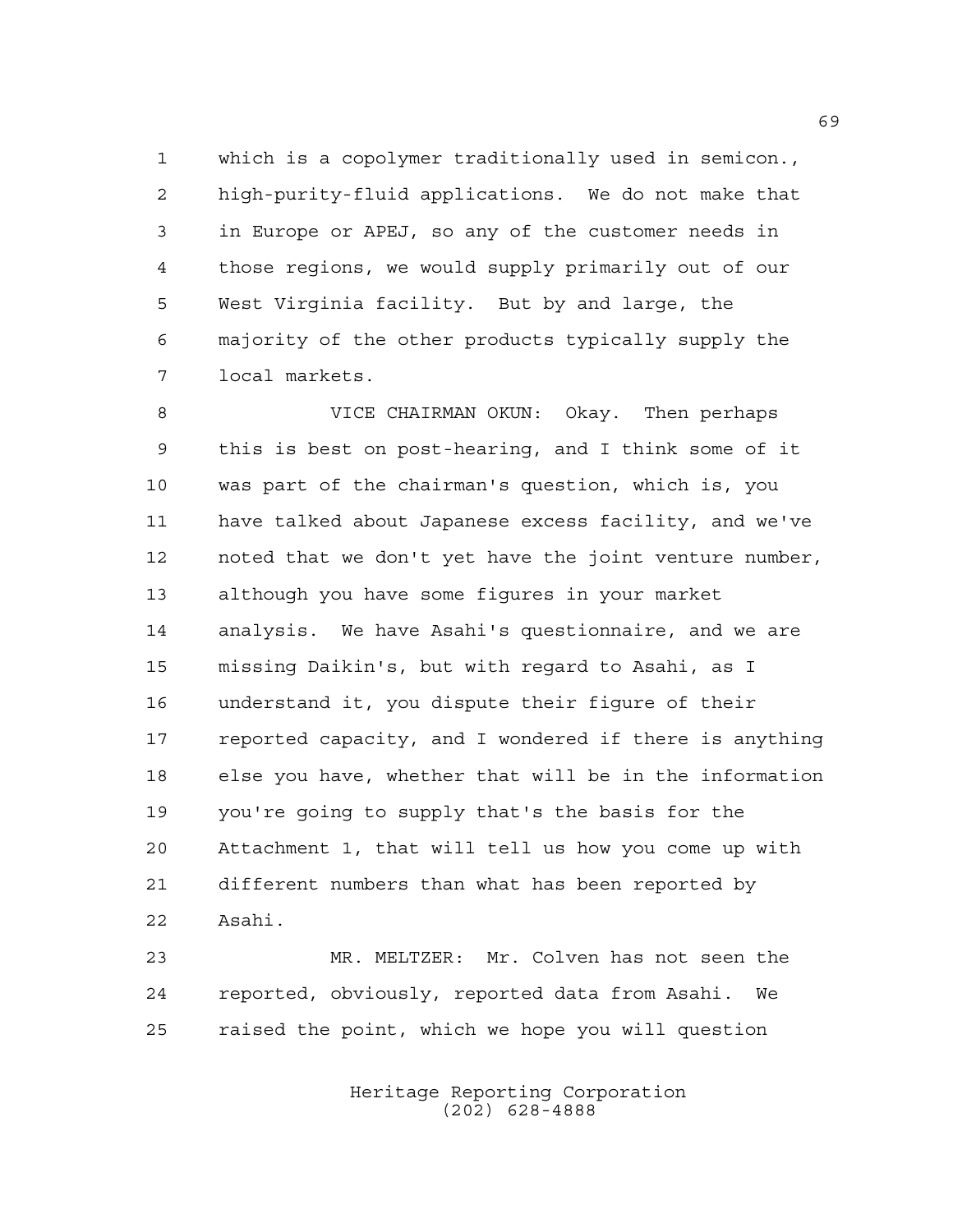Asahi on, as to how it derived its capacity figures. But you are correct that the data that DuPont has from its own intelligence and its watchful eye as to what's going on around the world is at odds with what was reported and also, importantly, includes data regarding Daikin's facility, which we don't have here, which significantly impacts the amount of capacity that exists in Japan. VICE CHAIRMAN OKUN: My light has come on. Thank you for those answers. CHAIRMAN KOPLAN: Thank you. Commissioner Hillman? COMMISSIONER HILLMAN: Thank you. I guess, if I could follow up a little bit on some of these data questions because, obviously, that is one of the struggles that we're going to have, and as was very clear in the exchanges, we don't have good import data because we traditionally would prefer, in a product like this where the HTS category is not a clean one, meaning it does not cover just the subject product, to rely on questionnaire data, whether that be foreign producer data or importer data, but we would prefer to rely on questionnaire data. I think it's pretty clear, we may not get it in this case, so the question then comes, what next?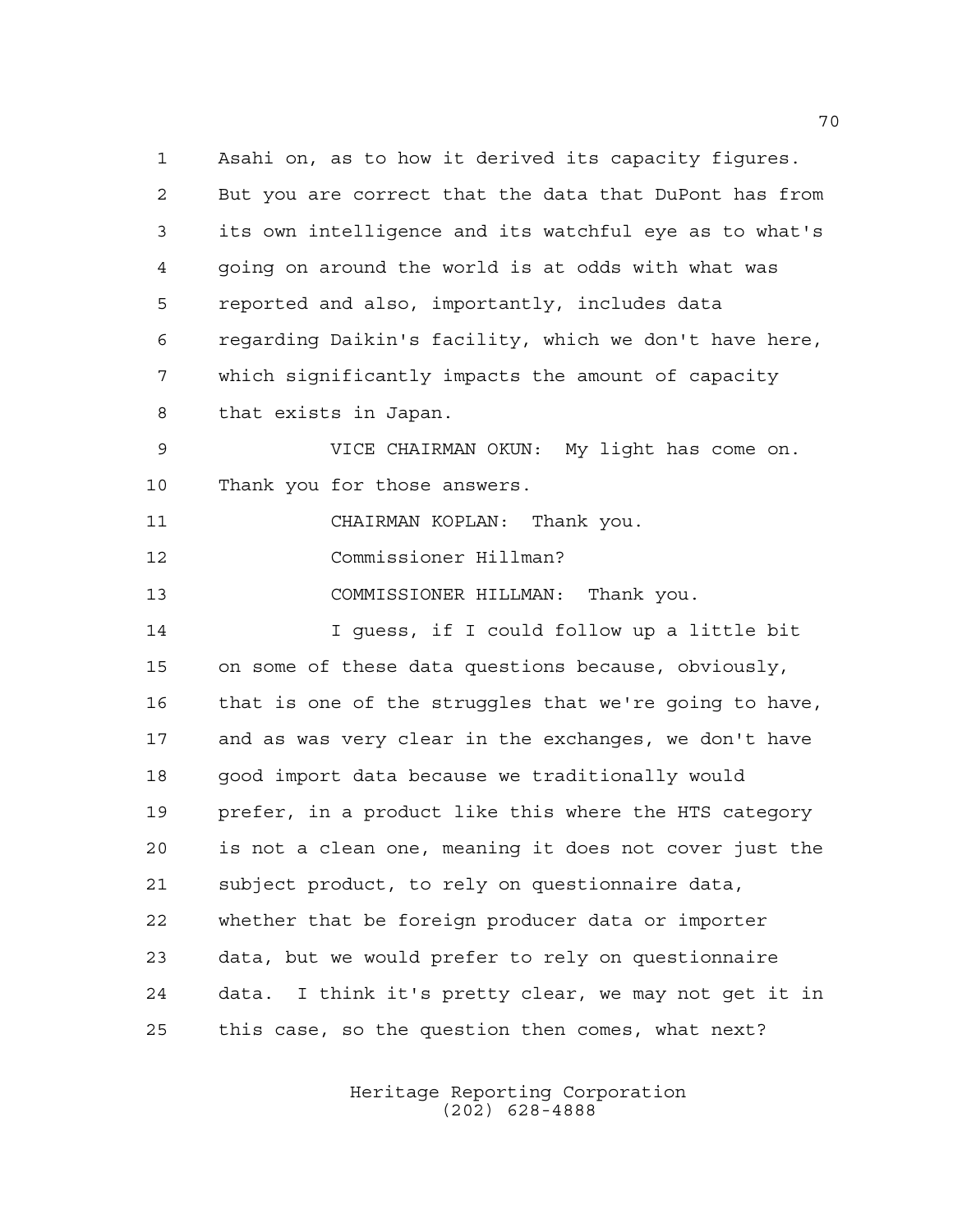So I would like to help you help us understand. If we, then, have to look to HTS data, whether you can tell us from your perspective what portion of the imports that would be shown under the HTS category came from Italy and then from each of the Japanese producers, because we do have import data showing relatively significant, on an HTS basis, significant volumes from Japan, and, again, if you have it from the nonsubjects, what portion would be granular, subject product versus what would be nonsubject?

 Mr. Colven, you seem to be indicating from your testimony that you have a pretty good sense that, again, if you've got a granular facility, you've got a granular facility. If you're making nonsubject product, it's on a different type of facility. I would presume you could put that together in a way that could help us understand from your perspective what portion of the product that would be coming in from Italy would be subject product versus non and then ditto for each of the three Japanese producers. MR. COLVEN: Okay. First of all, the imports of any type of PTFE from the Japanese

 producers, I think, is de minimis at this point in time compared to other importers.

> Heritage Reporting Corporation (202) 628-4888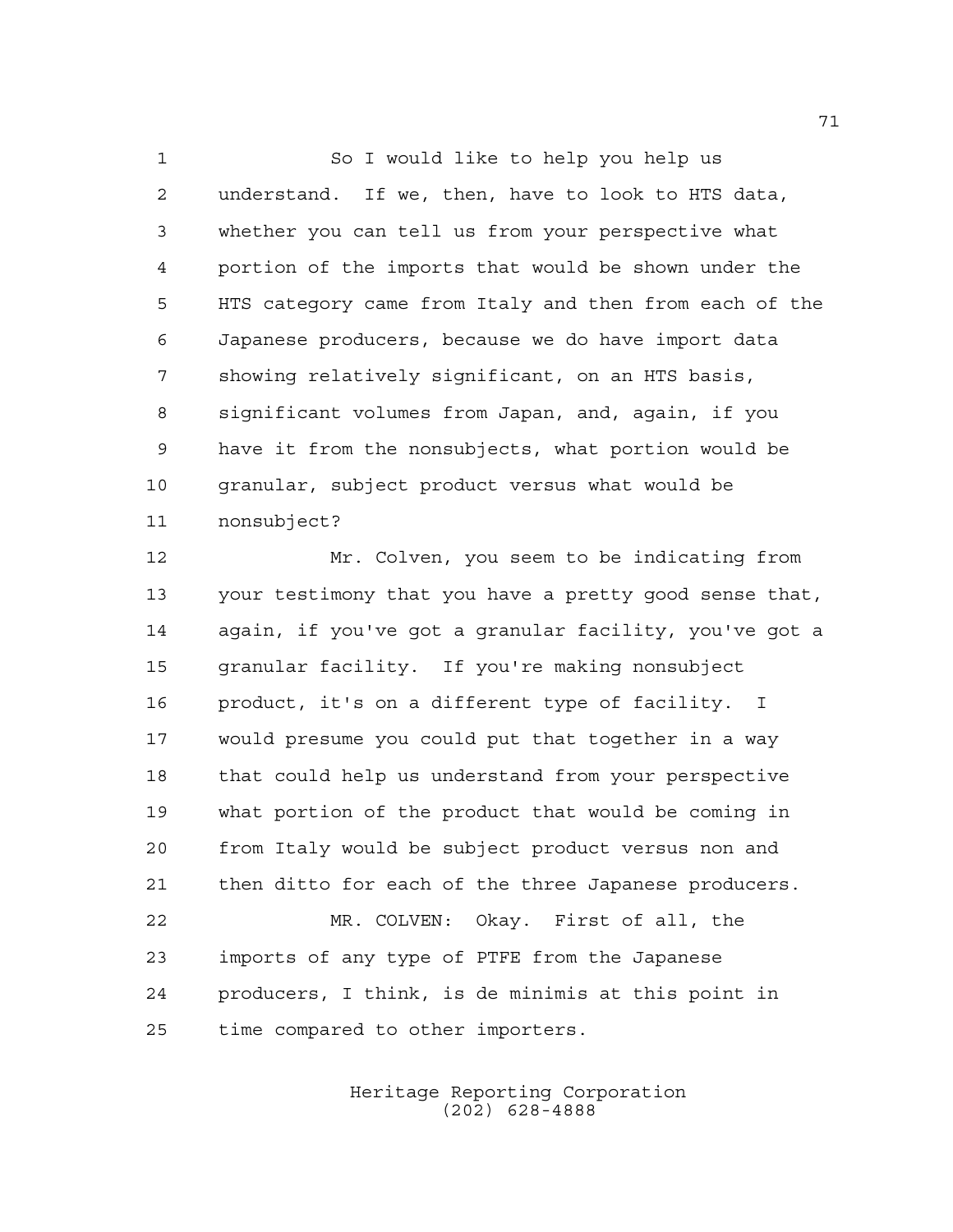COMMISSIONER HILLMAN: I think I have in front of me -- I'm not 100-percent sure of what I'm looking at, but I think I have in front of me, you know, up here this HTS number run that would have shown me -- again, I'm not going to say they are huge, but not insignificant numbers from Japan, which, again, I'm presuming a fair amount of that is nonsubject, not granular product. But again, when you say "a fair amount," I want to know what percentage you think we should apply and why. Why should I think that the numbers that I'm seeing from Japan are largely nonsubject product when I'm looking at the same HTS data from Italy, and you're telling me I should assume the majority of it is, in fact, subject product? I'm hearing you say the majority from Russia and China are subject product. I just want to make sure I have as much as I

 can get my hands on as to why you think that's right, and whatever we can document or put on the record as to if we have to look at HTS data, how do we then do any attempt at -- I don't want to say correcting it, but trying to figure out --

 MR. COLVEN: Understanding. COMMISSIONER HILLMAN: -- what portion of it, on an objective, fair basis that everybody can

> Heritage Reporting Corporation (202) 628-4888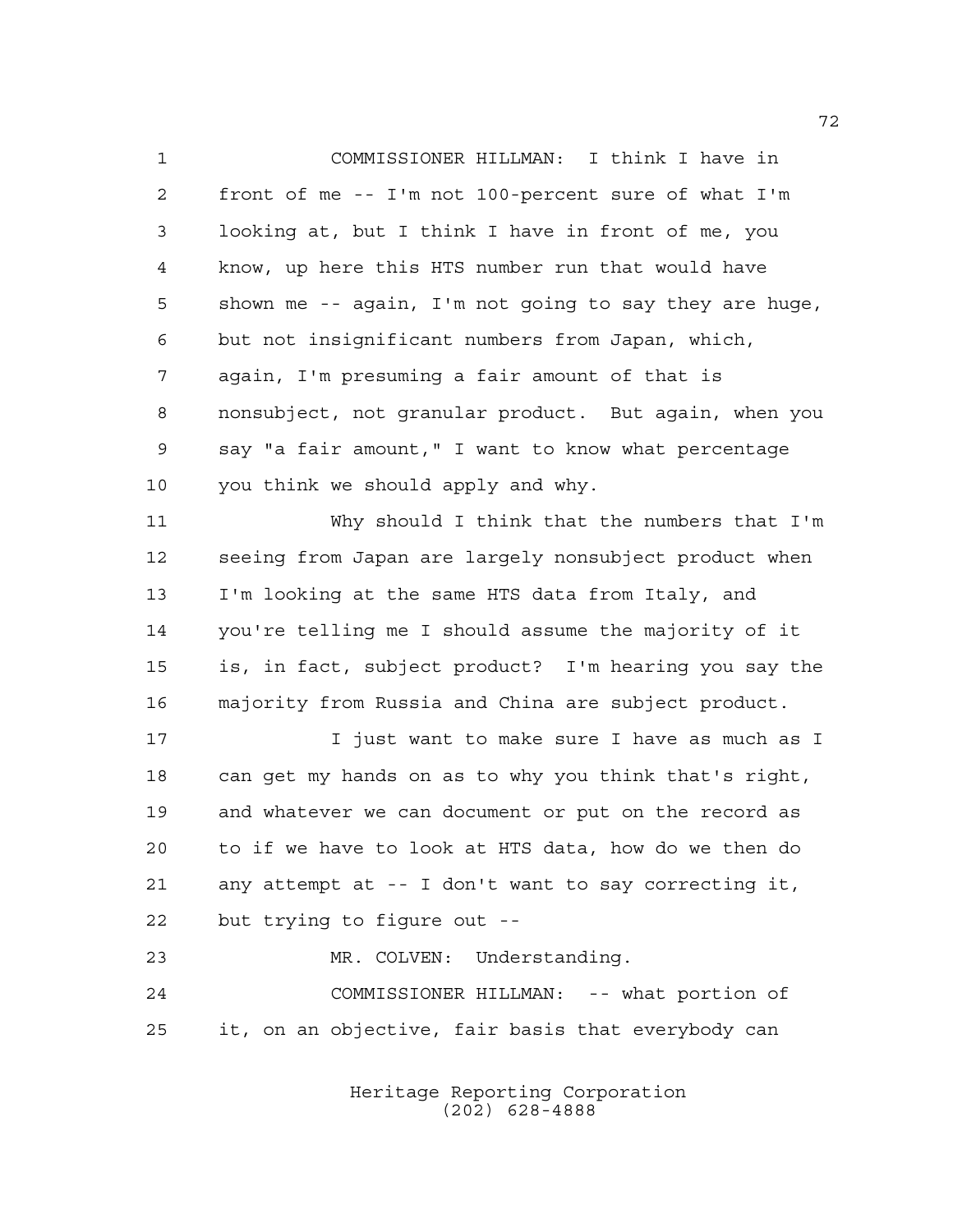understand, what portion of it is subject product versus nonsubject product.

 MR. COLVEN: One method that can be used that I don't know the accuracy, but I noticed that Asahi Glass made an attempt, was to look at the amount of duty deposits that were made subject to the order, and you can see that the duty deposits from Japan were extremely low would indicate that most of their imports were nonsubject. However, on the other side, there are significant duty deposits from Italy, so if we assume that everybody is playing fair and declaring the products correctly, the amount of duty deposited would be a reasonable indicator of what percentage of the material is actually subject material.

 COMMISSIONER HILLMAN: Okay. I've, obviously, heard that from the Respondents. I'm now hearing you say that you agree with that analysis as the appropriate way to look at it, in other words, take the amount of, if you will, Byrd Amendment, how much was collected under the antidumping order specific to this product and use that as a percentage proxy.

 MR. MELTZER: That is one of the ways that you can analyze it. I think what we will do is provide additional information in the post-hearing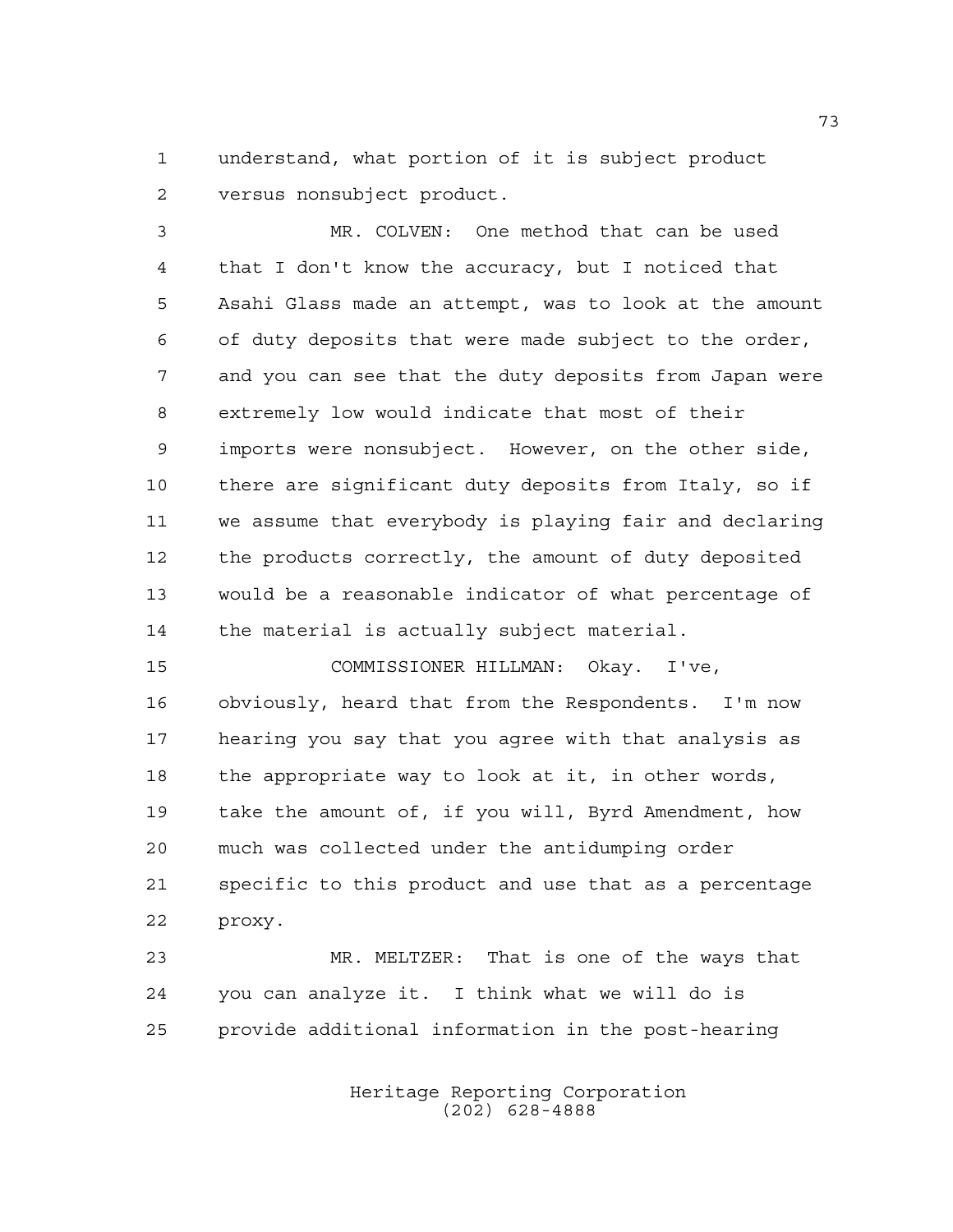that will try to fine tune that more. One of the problems with the Byrd distributions, particularly with Italy, is that we believe that there is a lot of unreported subject merchandise that would not be captured in the Byrd distributions, but I know that is one way to look at it.

 Another way is to look at what we have as the only public record information, which is a 2000- 2001 administrative review where Solvay provided, in its Section A, a ranged amount of the volume of shipments to the United States.

 COMMISSIONER HILLMAN: Okay. I, obviously, heard what I guess I thought was a third way of thinking about it, at least, which is this issue of Mr. Colven describing which companies and/or countries or facilities, if you will, are capable of producing granular as opposed to which ones are doing nonsubject fluoropolymers.

 MR. COLVEN: Unfortunately, due to the evolution of the facilities, it's the Chinese and the Russians that are predominantly subject material. The Italians and Japanese have capability to make all of the PTFE products, and so if I wasn't clear, I think what I was trying to say is we can safely say that the majority of the exports coming in from Russia and

> Heritage Reporting Corporation (202) 628-4888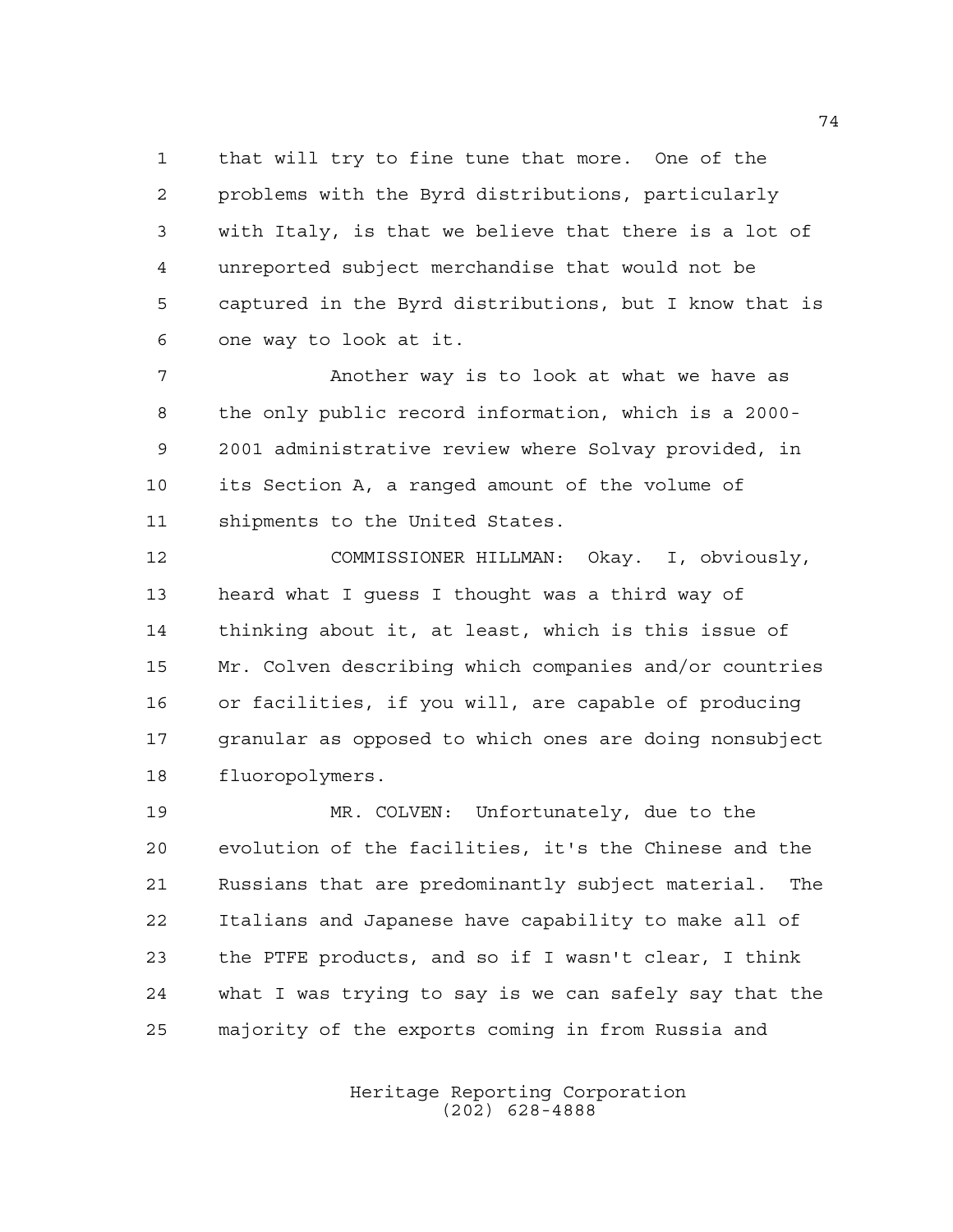China are subject, just based on what they have the ability to make.

 COMMISSIONER HILLMAN: One other data- related question. On, I believe it's page 29 of your brief, you provide this -- again, I'm not going to go into the numbers, but you provide this five-year average of what you think, in essence, commercial shipments and market shares are, divided by the various players. I'm wondering if you could, please, in your post-hearing, provide the actual annual data as opposed to the five-year average.

 MR. BOYCE: We would be happy to. COMMISSIONER HILLMAN: Okay. Then, next, with respect Italy, as I read your argument on Italy, among other things, it's arguing that Italian production is, again, a confidential number but X amount and that whole market consumption is much less than that, in other words, that the Italian producers are only supplying a limited amount of the total Italian demand, that, in fact, all of the rest of the Italian demand is being met by other European producers, and you're using that to argue that, therefore, this Italian production is, in essence, excess and could come here.

I have to say, in reading it, it strikes me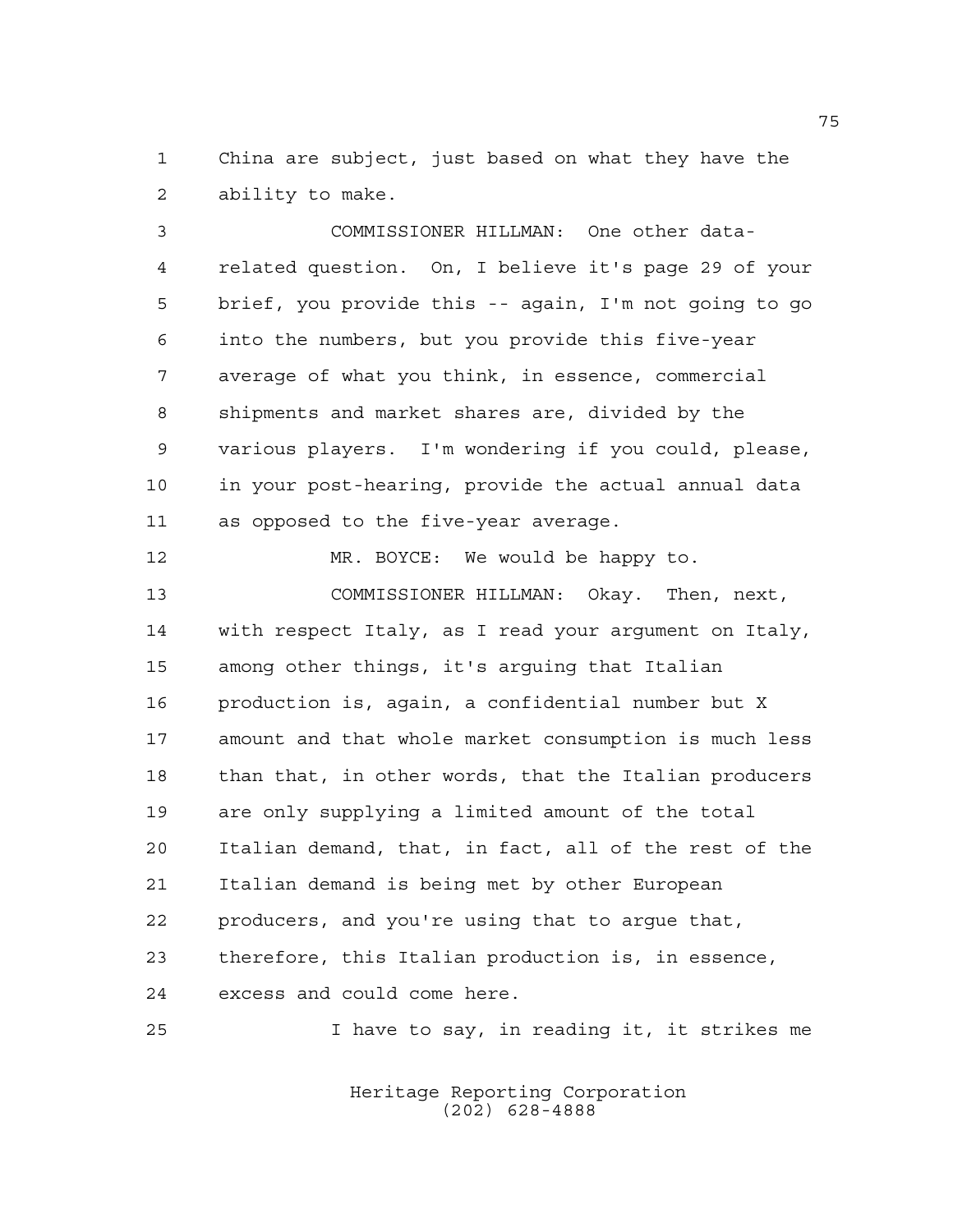that what it really is telling me is that the European market operates like the European market that we all know and have heard about, which means that yet Europe operates as one big market and that, in fact, the Italian demand is met by a lot of different European producers, including the Italians, and that presumably the Italians are supplying other places in Europe as well.

 So why should I assume that the Italian product will come here as opposed to Europe? I found this analysis with respect to Italy a little odd in the sense that it didn't make any sense to me that you would assume that it wouldn't operate as a part of the larger European Union.

 MR. MELTZER: Well, one of the things that's going on in Europe is that there is a significant penetration by Russian and Chinese product, and so 18 that has created a problem for the European producers. Also, another thing that's going on is that the Italians have a long-established presence here, a customer base here, a finishing plant here, and a history of bringing a significant amount of product here, and also the pricing levels here vis-a-vis other alternative markets are strong. All of these factors put together would indicate that if the order is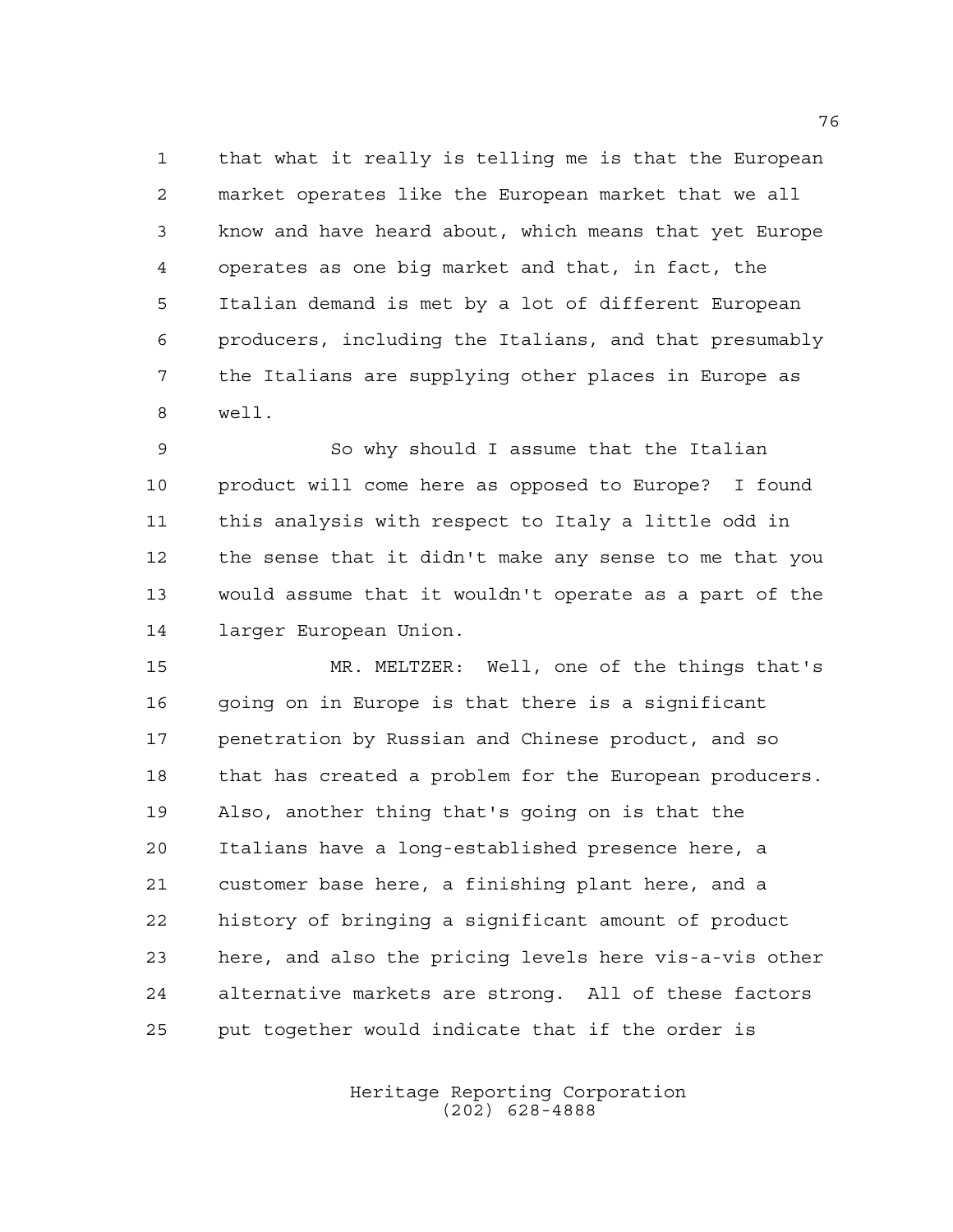revoked, it would enable the Italians to bring even more product here.

 COMMISSIONER HILLMAN: Okay. Your answer is reminding me to just also ask you, in giving us the details of what we understand or what we can know about what the European Union has done vis-a-vis it's both China and Russia that were subject to an antidumping case of some kind, if you could add in there anything that you can say about the implications of it. In other words, if there are provisional levels announced, whether you think they are high enough such that Russia and China will no longer be supplying the European market. How much does that mean is now available within Europe to be supplied by the Italians or others within Europe? So anything you can tell us about the implications of any potential order from the European Union would be helpful as well.

**I** see that that yellow light is on, so I will not start another line of questioning. Thank you. CHAIRMAN KOPLAN: Thank you, Commissioner. Commissioner Lane?

 COMMISSIONER LANE: In looking at the staff report, and, of course, it's all confidential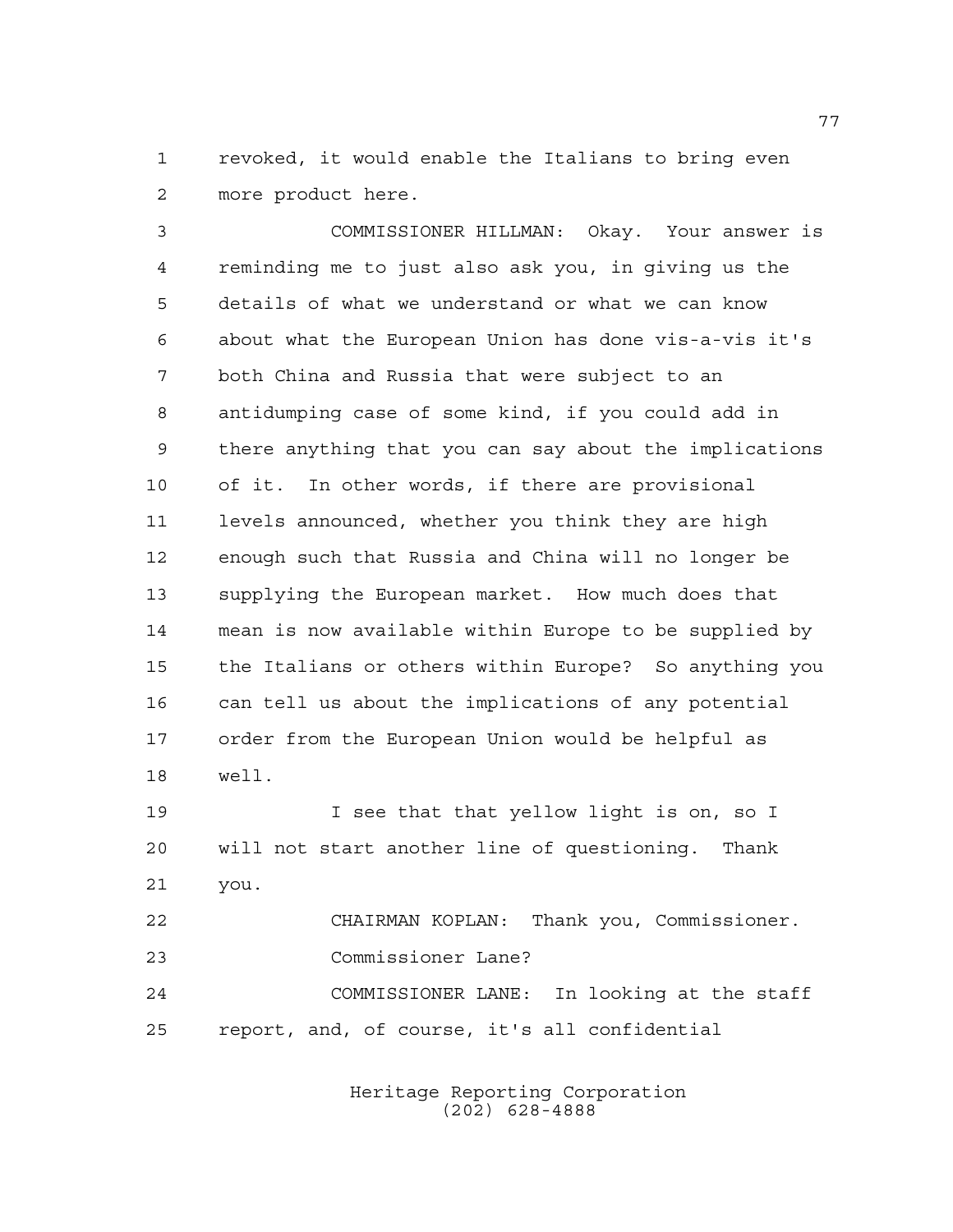information, but the capital expenditures are down for your industry, R&D expenses are down, and industry operating income and return on investment are down. What is your business plan or strategy to turn this situation around?

 MR. COLVEN: That's a tough question. I think I would come back to the comments around monomer utilization because it's important for us to efficiently allocate the monomer capability that we have here in the U.S., and it is important to convert to polymers of the highest value possible.

 As I indicated in my testimony, we don't see a long-term future making PTFE granular in the United States if the economics stay as they are today. So it's very difficult to answer your question other than we'll make granular as long as we have monomer capability. If other opportunities exist for the monomer, we would allocate it to those opportunities away from granular PTFE resin because obviously each pound of monomer is precious and needs to be sold in the highest-value market that it can be.

 So I would say the outlook, without going into any confidential areas of our strategy, would be not expanding whatsoever globally, certainly not expanding any granular capacity in the U.S., and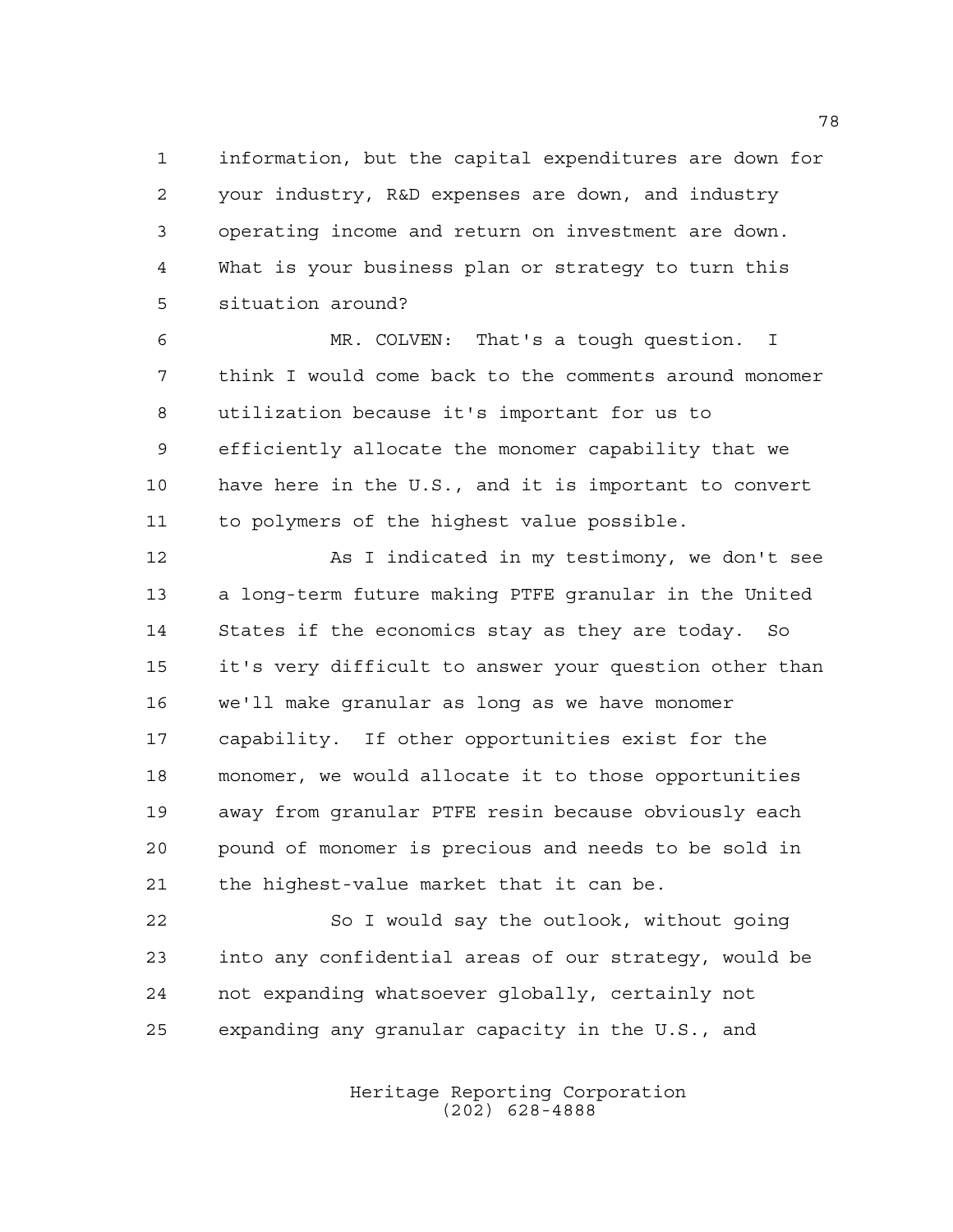potentially even rationalizing global assets related to granular, including the U.S., which is our largest facility, if necessary.

 MR. MELTZER: A corollary to your question is, what kind of a business plan could there be that would be viable at all if the orders are lifted where Japanese and Italian supply that is now restrained by the orders would now be free to enter the United States? What kind of a business plan could survive that impact?

 COMMISSIONER LANE: Okay. What is the answer to that?

 MR. COLVEN: The end would be quicker, is all I can say. The end of our production of granular in the U.S. would be accelerated, in our view, if the order is lifted.

 COMMISSIONER LANE: Okay. Thank you. On page 2 of your brief, you state that the granular, PTFE-resin industry remains capital intensive. Profitability requires maintaining high capacity utilization rates, given the substantial fixed costs associated with operating an maintaining granular PTFE resin plants. Inasmuch as you argue that high capacity utilization rates are needed to keep domestic, granular, PTFE-resin plants profitable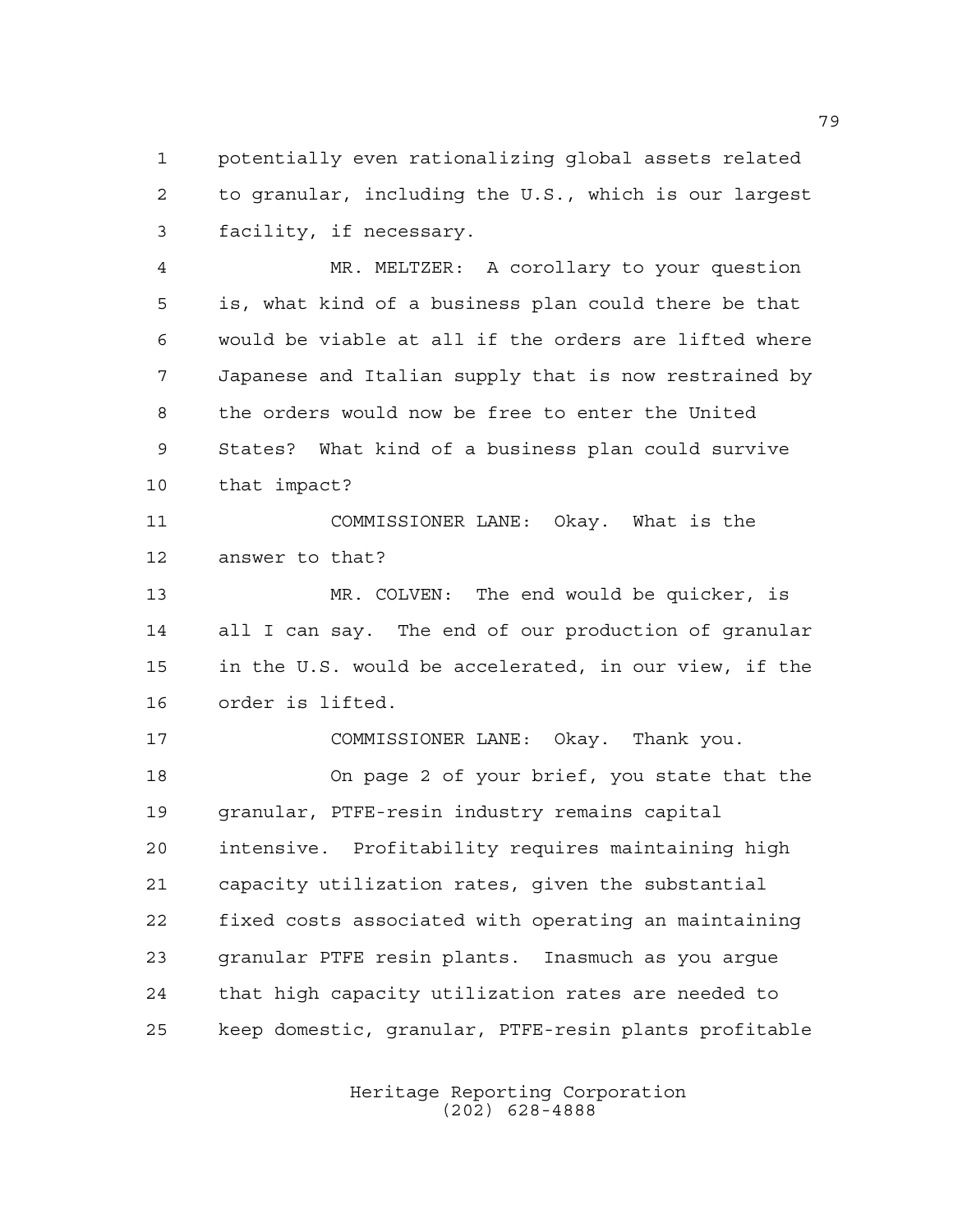and open, what capacity levels are needed?

 MR. COLVEN: Eighty to 85 percent. COMMISSIONER LANE: Okay. Thank you. Respondent contends, in its prehearing brief on page 9, that one reason why the Commission should not cumulate subject imports is that Japanese producers, unlike Italian producers, have made substantial investments in U.S. production and would have no interest in undercutting their own investments here. Do you agree or disagree? 11 MR. COLVEN: Strongly disagree. They have the same drive, economic drive, to utilize their limited monomer capability to make the highest-value fluoropolymers that they can make, and if that causes them to direct the local monomer away from granular, they would certainly like to import granular to fill their needs in this market if the order was not in place. COMMISSIONER LANE: To your knowledge, are there any plans to expand granular, PTFE-resin capacity in the United States or elsewhere? MR. COLVEN: I can only speak for DuPont and speculate about the industry. With the situation today, I would be extremely surprised if there was additional capacity in the U.S. In fact, I would be

> Heritage Reporting Corporation (202) 628-4888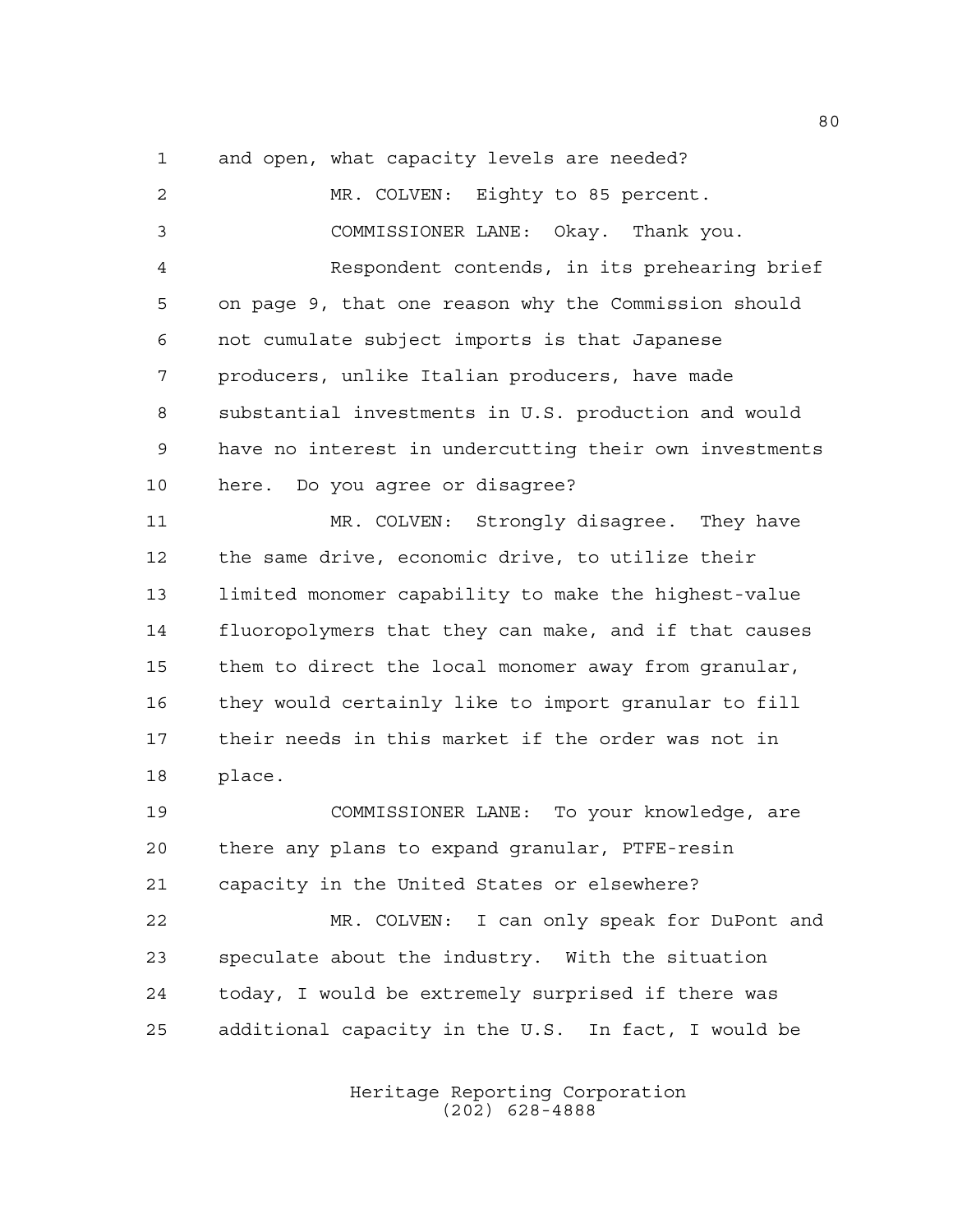shocked. I no DuPont has no plans. I know Daikin has gone on record that they have no plans. Maybe Asahi can answer that question later today. But with the overall global overcapacity for granular PTFE and the speed at which the similar applications that are in use in mature regions as those grow in the emerging regions, there is no need foreseen in the foreseeable future for any capacity expansion.

 COMMISSIONER LANE: Tell me about your facility at Parkersburg. How modern is that?

 MR. COLVEN: From a quality standpoint, we feel we are a world-class supplier. We think we have the largest, single-floor, polymer-manufacturing unit in the world. That includes subject and nonsubject capability. I honestly don't know the exact age of the plant, but I would say it's over 30 years, and we have invested in all of our facilities at the plant.

 You see in our record what has been done in investment in the subject materials, and you see the declining trend, and I can clearly state that the bulk majority of capital that's put in for granular is to continue with our right to operate. In other words, it's a very hazardous compound to make, a very dangerous compound to make, and so we need to put in and update the safety controls and safety facilities,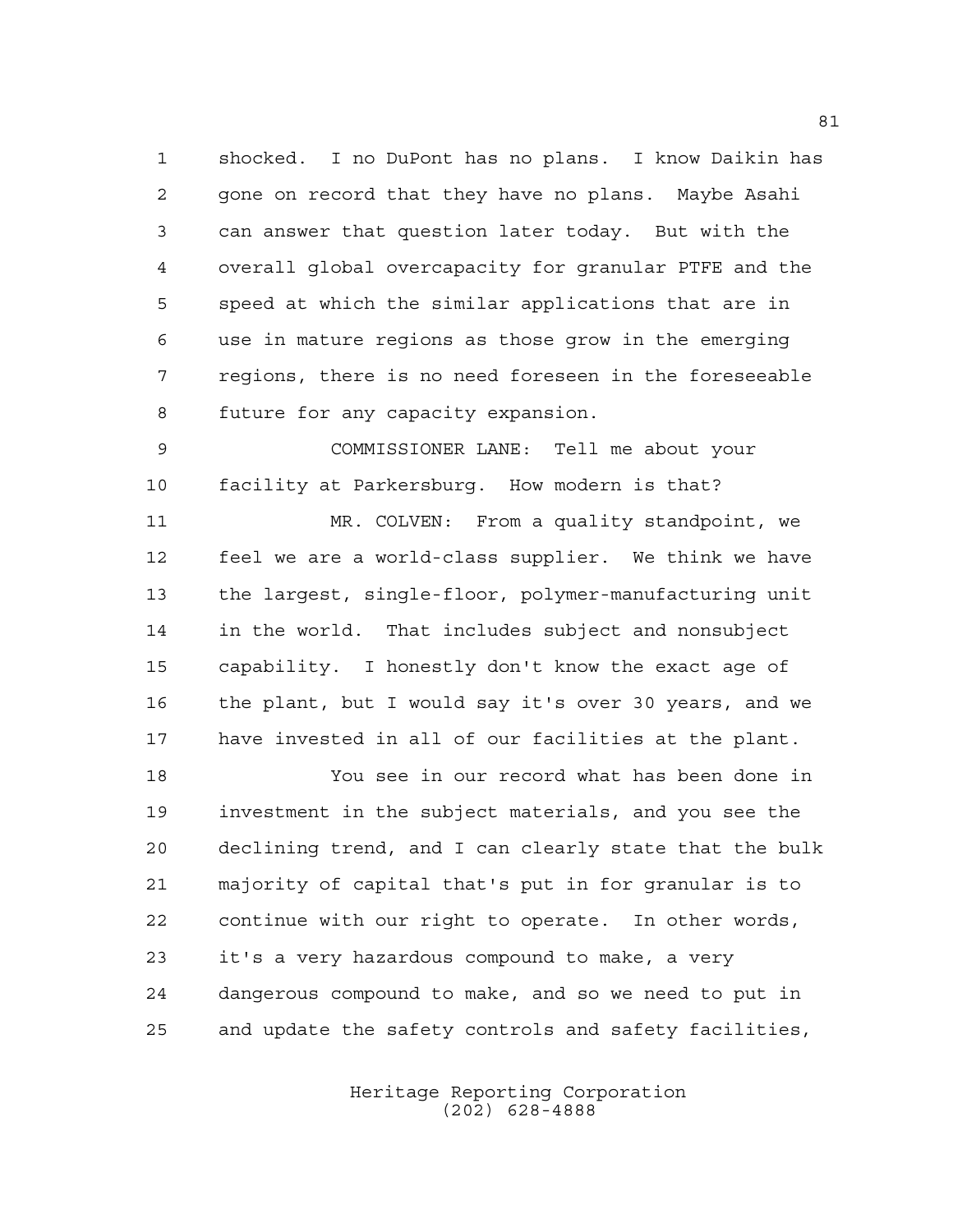and that's where the majority of any capital that's spent on granular is spent, just to keep our right to operate.

 COMMISSIONER LANE: Okay. Thank you. I don't have any other questions.

 CHAIRMAN KOPLAN: Thank you, Commissioner. Commissioner Pearson?

 COMMISSIONER PEARSON: Mr. Colven, you've indicated here more than once that you have a concern that if the order with respect to the Japanese producers was lifted that they might, indeed, decide to import granular product from Japan and manufacture other polymers at their U.S. facilities. Do you know, do they currently have the capability to produce other polymers in the United States?

 MR. COLVEN: Yes. It is our belief that Asahi's New Jersey facility can make fine-powder dispersion. We're fairly certain of that. We know that Daikin can make fine-powder dispersion, PFA, FEP, a small amount of ETFE, but they also just recently announced an expansion of their ETFE capacity in Decatur, Alabama, with no additional monomer capacity announced, which is further indication that they are looking at higher-value polymers for their limited monomer capability and would have more and more

> Heritage Reporting Corporation (202) 628-4888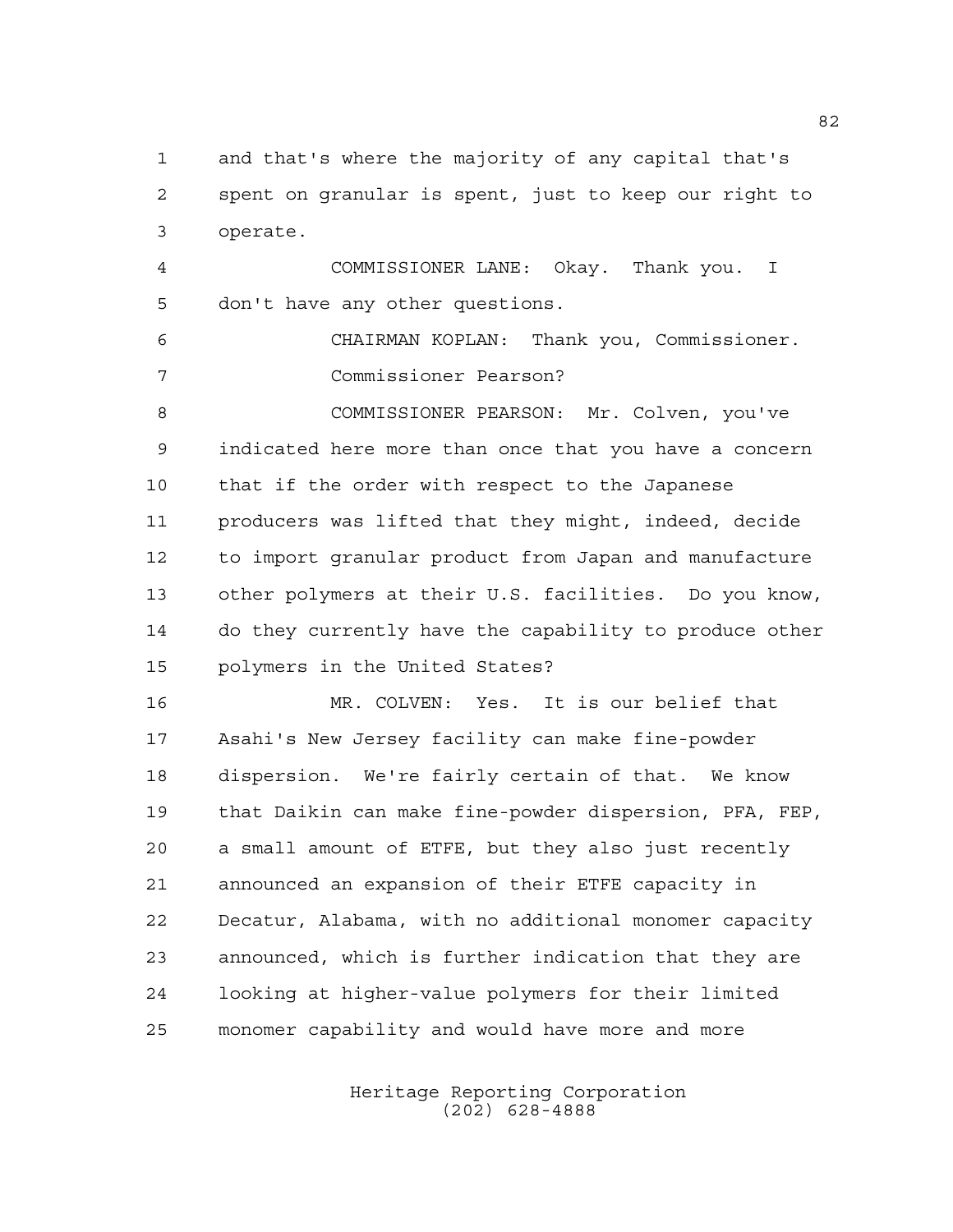incentive to bring in granular resin from Japan.

 COMMISSIONER PEARSON: Okay. I don't know how good your business intelligence is. It may be pretty darned good, but what I'm trying to get a feeling for is the extent to which the monomer capacity existing in the United States on the part of the Japanese-owned companies, to what extent that monomer capacity exceeds their ability to produce polymers other than PTFE. I think you understand what I'm getting at.

 MR. COLVEN: I don't have data here today to support what our exact feeling is. That may be something we can respond to in a post-hearing brief, 14 but I think the incentive for any producer of fluoropolymer is to use what monomer capacity they have in the highest-value polymer applications. And so the first one that you would control or allocate away from if you were in a situation where you were trying to grow additional higher-value fluoropolymers like ETFE or fine powder or whatever they might be, you would cut your allocation to granular. That would be the first one you would cut.

 COMMISSIONER PEARSON: I'm trying to understand this situation in the context of some of my previous experience where I worked for a firm that ran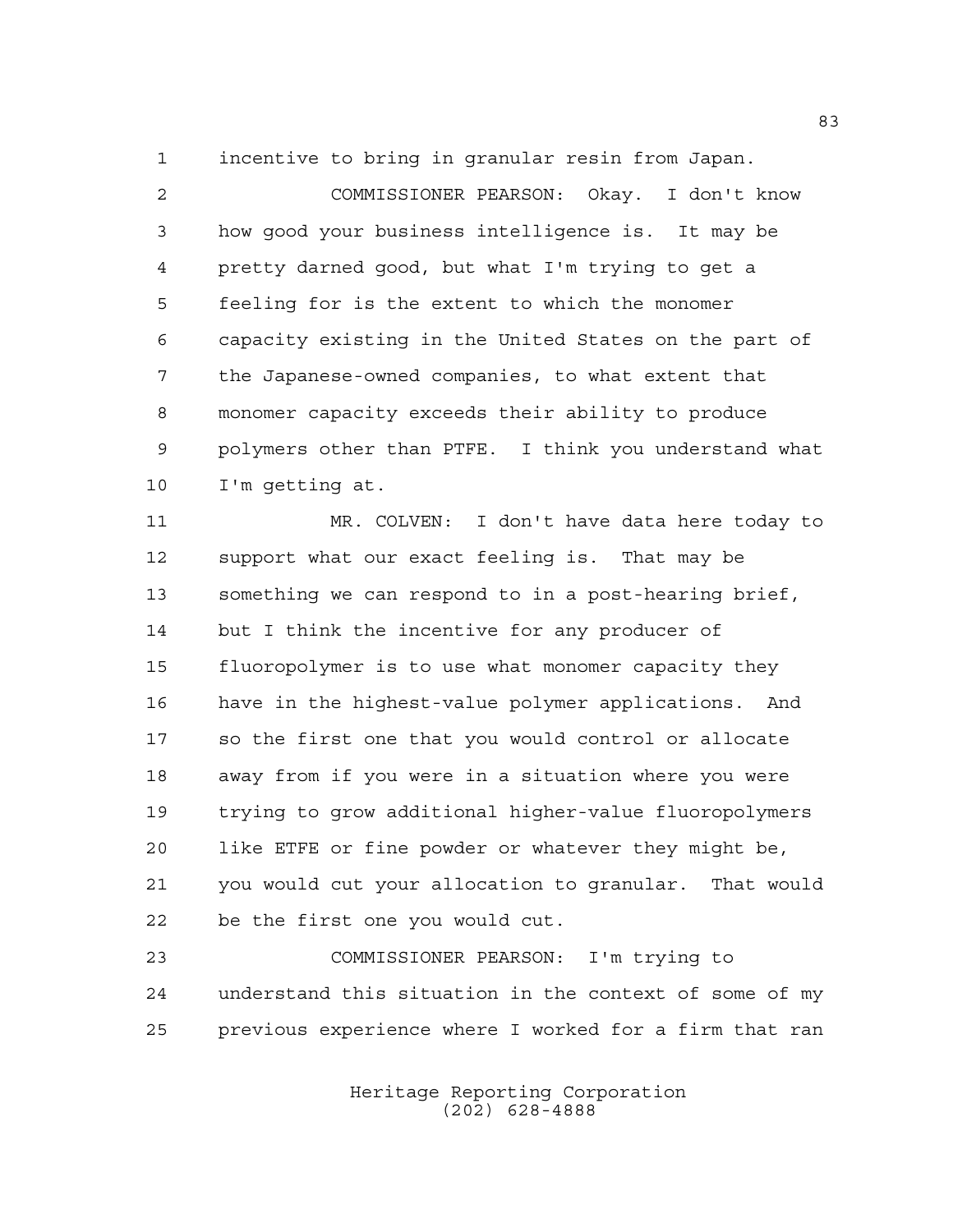and large and sophisticated manufacturing plants.

 When you start thinking about changing what's coming out the back end of the plant, you have questions on permitting, and how long is it going to take to get that done? You have a question of how many, usually millions or tens of millions it's going to take to retrofit or put in an alternate line so that you take what's up front and use it for a different purpose.

 So it's easy for me to envision a period of, you know, four or five years between now making a decision to put out alternate end products and actually being able to do it, getting it certified by customers, et cetera, et cetera.

 What I'm trying to understand is how immediate is this threat that the foreign-owned companies in the United States could make that switch and actually have product in the marketplace?

18 MR. COLVEN: Contrary to your assumption, except for the announced new ETFE capacity that Daikin made, the two companies are making all of those products today, and so they could allocate immediately to decide to make more fine powder, more dispersion, more FEP, whatever the case may be, because there's opportunities in those higher-value, end-use markets and supplement their granular market with imports. So

> Heritage Reporting Corporation (202) 628-4888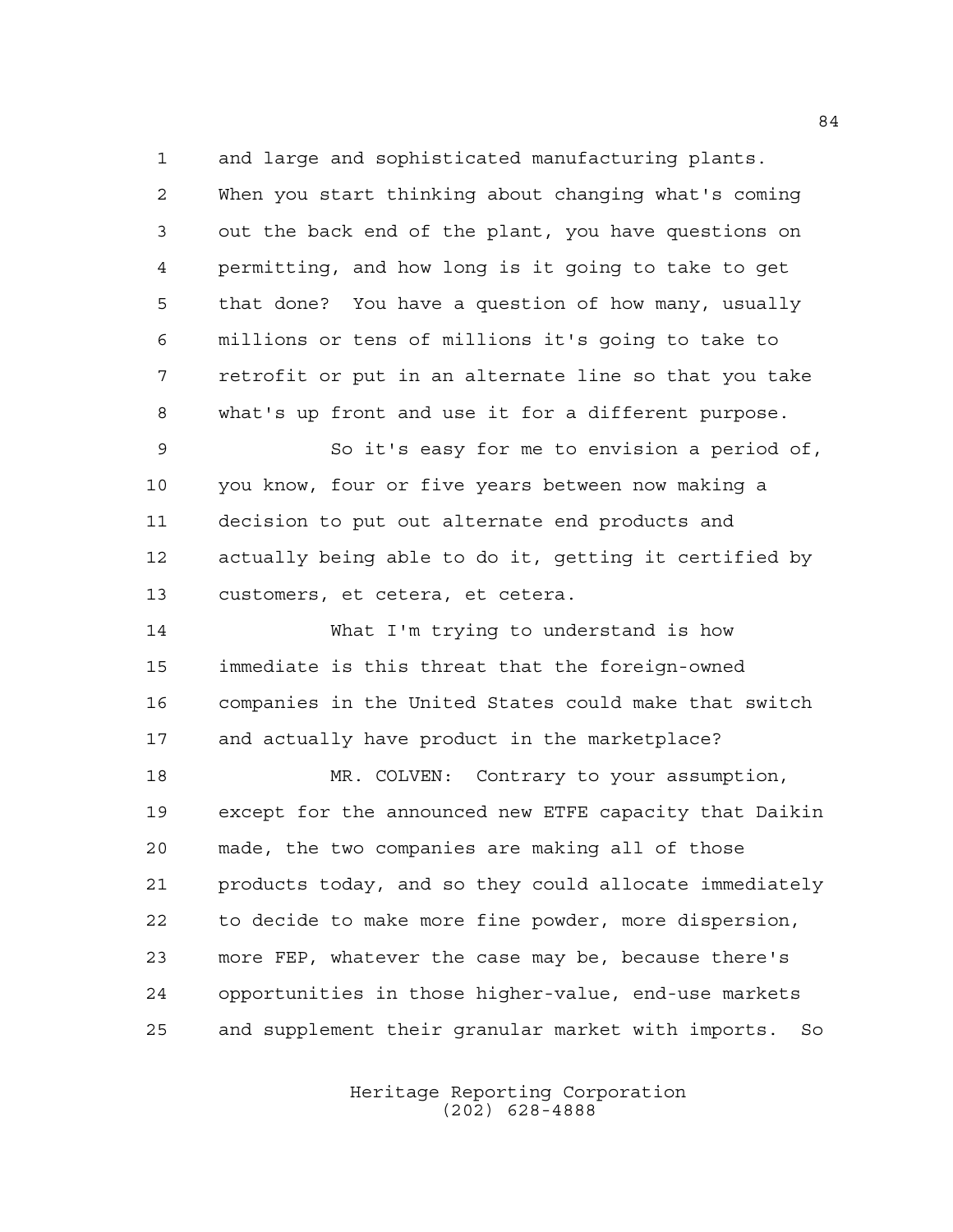it's immediate. The permits are in place. They are making those products today. Again, except for the recent expansion announcement about ETFE, all of the other products, they are making today.

 COMMISSIONER PEARSON: Okay. And they probably aren't maxed out in terms of their production lines for those higher-value products.

 MR. COLVEN: I don't know, but those markets are growing more so than the typical applications that granular is used for, so they are more attractive to any of us in the industry.

 COMMISSIONER PEARSON: Okay. One could infer from other things you've said that those firms have the technical capability to go ahead and do these things. They are quite sophisticated competitors of DuPont's.

 MR. COLVEN: I would agree with that. They are already in the market with those products.

 COMMISSIONER PEARSON: Now, I think also implicit -- well, let me ask the question and find out. Let me not assume anything.

 Regarding the flexibility to produce these higher-value products that the foreign-owned plants have, are those higher-value products subject to the same pricing pressures as PTFE? Is there something

> Heritage Reporting Corporation (202) 628-4888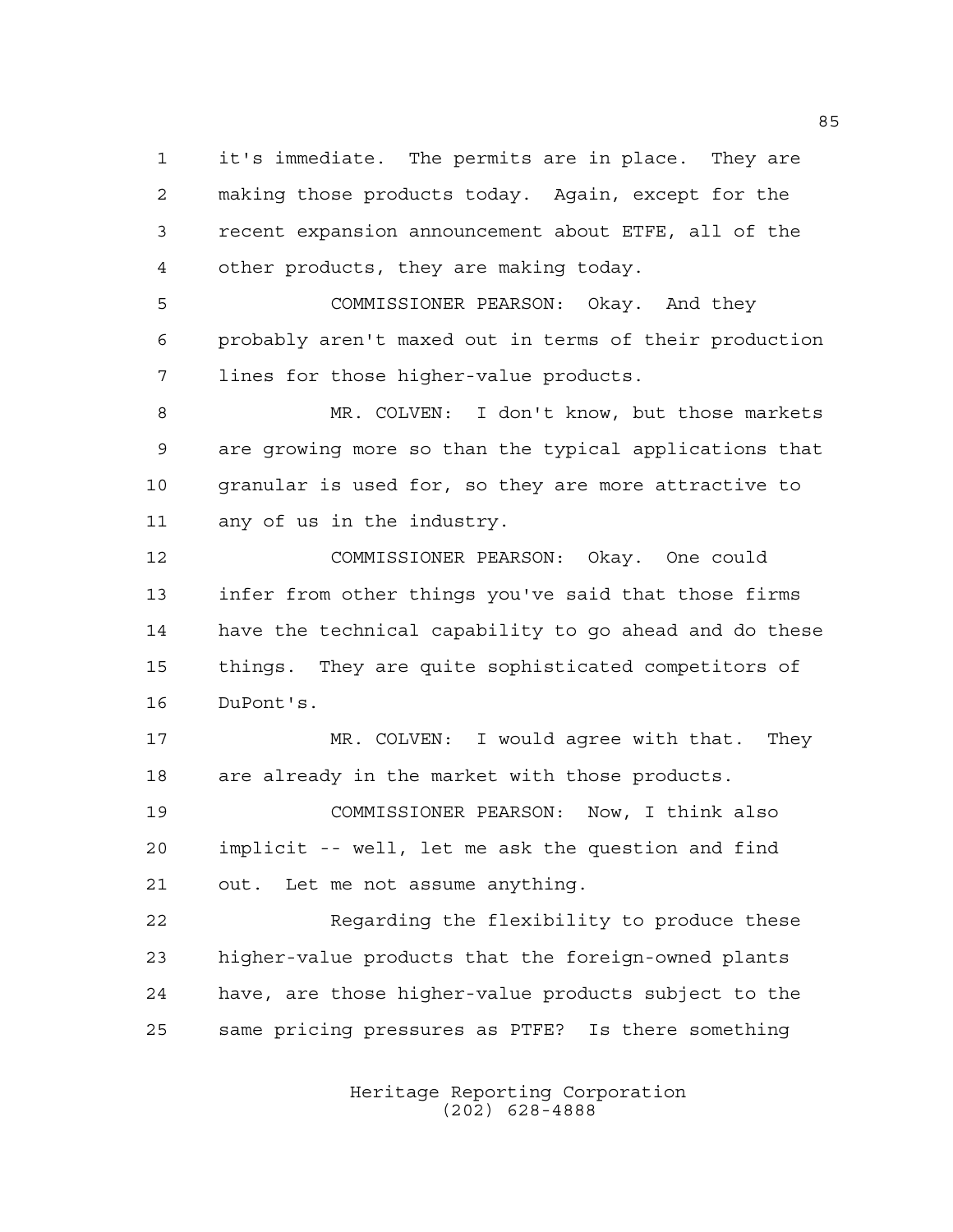different in the market dynamics for the higher-value products than for PTFE?

 MR. COLVEN: Yes, there is. I think I alluded to the fact that the current capability of the Russians and Chinese is primarily granular. They are starting to make some fine powders. We're seeing those in the market. Very limited amounts of copolymer capability at all from the Russians and Chinese. So it's almost a pyramid of capability when you talk about the higher-value polymers.

 Traditionally, the multinationals we're speaking of today -- Daikin, DuPont, Solvay, Asahi Glass -- can make most of the higher-value polymers. They don't make them all. Some of us make most and maybe not quite all of them, but some of the emerging region producers can only make the lower end of the pyramid, starting with granular, starting to get into fine powder and dispersion, but very limited, again, on the higher-value copolymers.

 COMMISSIONER PEARSON: Okay. So if one looks forward a reasonably foreseeable time or whatever the standard is that we're supposed to apply here, -- you can remind me, Mr. Meltzer, -- you would envision a global marketplace in which there is a great abundance of competition for the more basic

> Heritage Reporting Corporation (202) 628-4888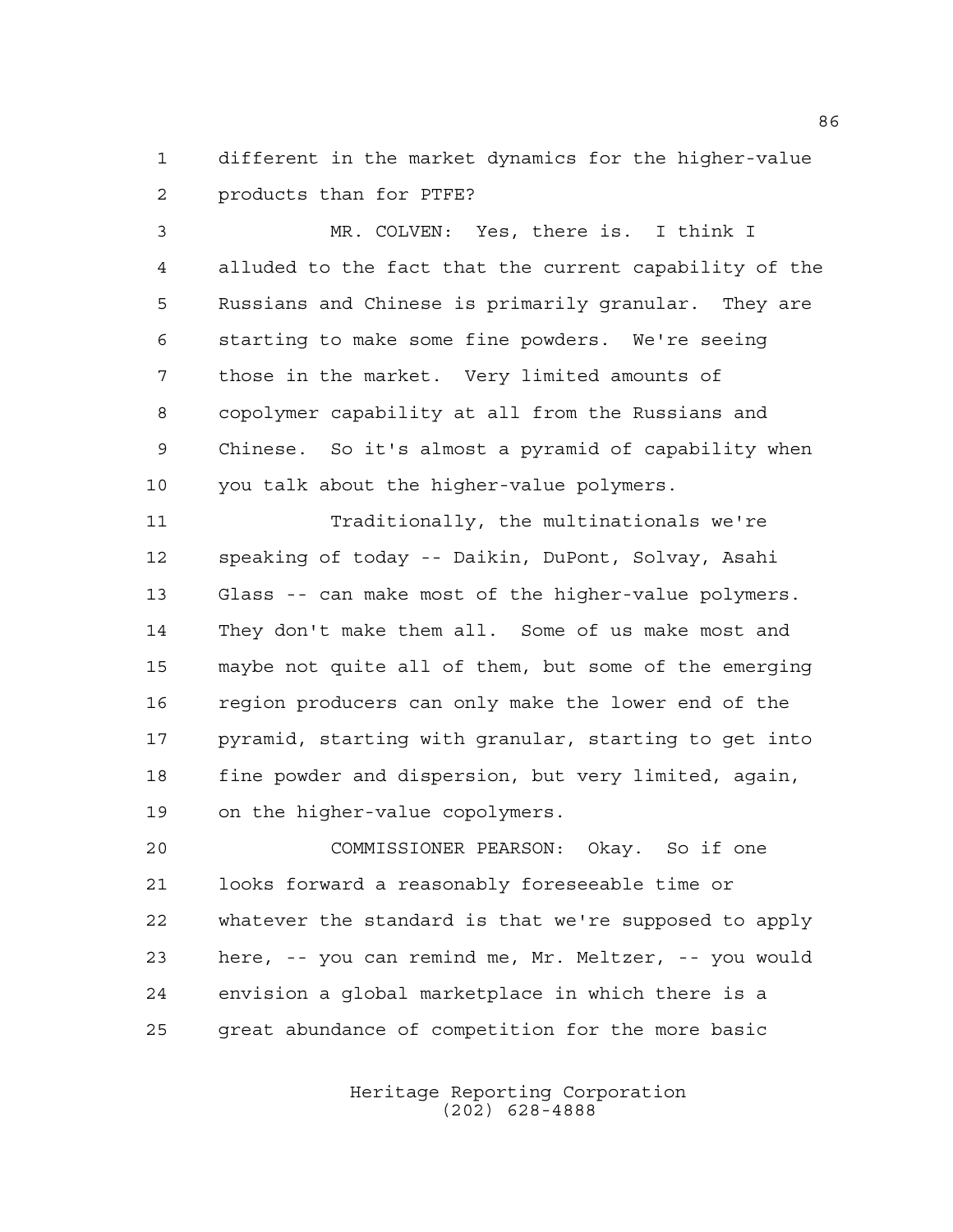types of granular PTFE that are subject to this investigation, and there is what, less-intense competition and perhaps some opportunity for overall demand growth for some of the higher-value products? MR. COLVEN: That's correct. I would say, the first part of your point, we're there today, a global, competitive marketplace for granular, and the largest destination markets, like the U.S., we believe, is second, arguably in the top three -- I don't think anybody will argue that -- are going to be the first places those capacities want to go. And, again, by adding to producers that were already found to have behaved inappropriately around their supply of

 the material in this market and found to be dumping, adding two more of those back into the fray is only going to exacerbate and accelerate the demise of the domestic industry.

 COMMISSIONER PEARSON: Okay. Well, I appreciate those answers very much.

 Mr. Chairman, at this point, I have no further questions.

 CHAIRMAN KOPLAN: Thank you, Commissioner Pearson.

Commissioner Aranoff?

COMMISSIONER ARANOFF: Thank you, Mr.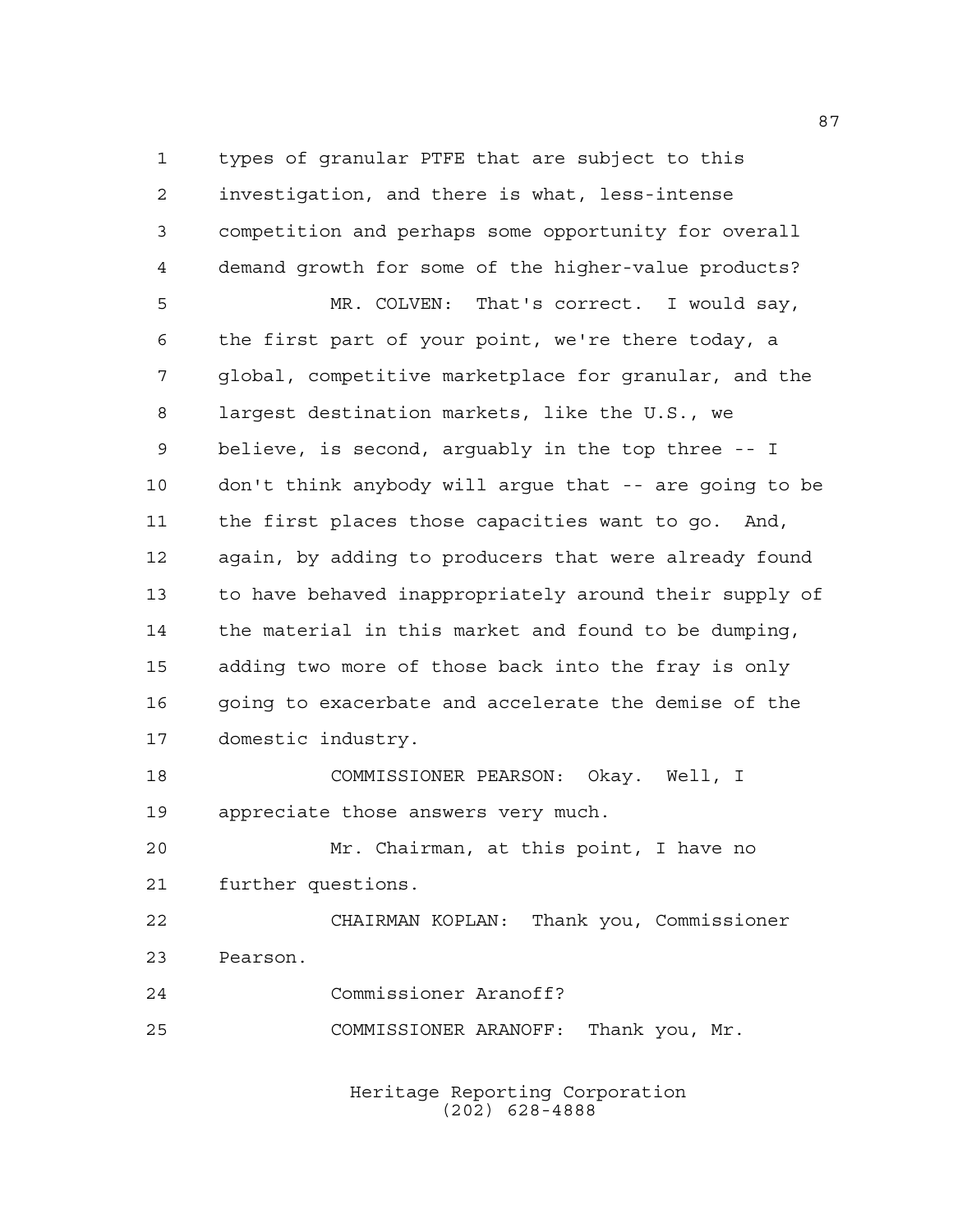Chairman.

 I want to sort of continue on the theme that Commissioner Pearson was just starting. You've told us today that one of the reasons that the domestic industry is in a somewhat difficult situation right now is because of the presence of Chinese and Russian product in the market, which is driving prices down. And you've also told us that we're likely to see an increase in imports from Italy and Japan if these orders are lifted, and I'm probing the consistency of those two thoughts. You've got these producers in Russia and

 China who are, from what you tell us, underpricing the sort of established global players in the market, presumably because they have a cost structure that allows them to do that. Do the Italian and Japanese 17 producers have a cost structure that makes it any more 18 likely that they, like you, are going to chase these prices down, send more to this market if they have any other choice?

 MR. COLVEN: I think what we're contending is their limits of choices available to them are rapidly drying up, to where the U.S. becomes the most attractive place to sell their excess capacity. With the onset of six-plus producers in China, and you have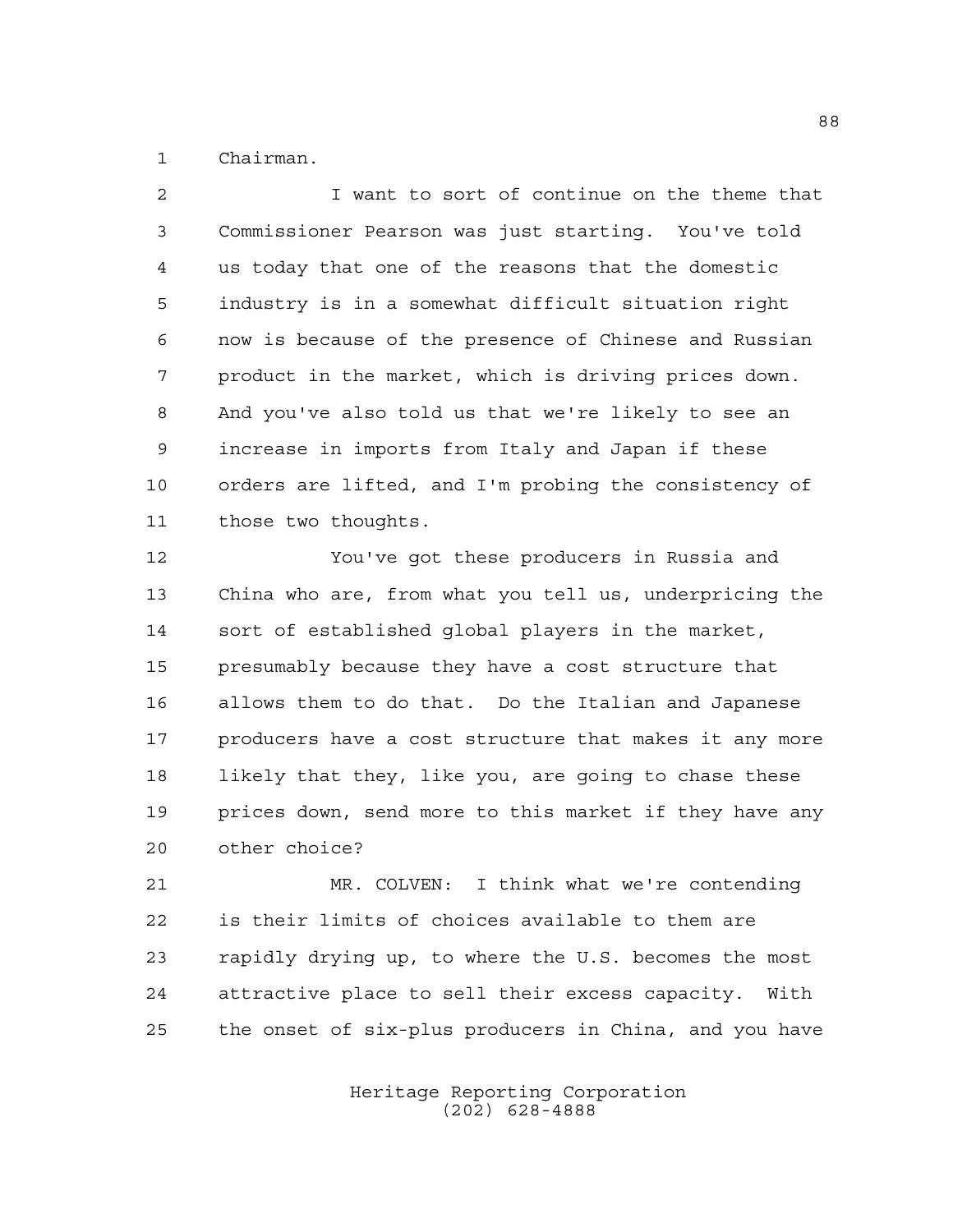two producers in Russia that participate considerably in the Asia-Pacific region, there is no other market that is as attractive as the U.S., so, yes, we think they would. As long as their capacity utilization is below a certain level where they need to be, they are going to certainly look at the U.S. market as an opportunity to sell that capacity.

 COMMISSIONER ARANOFF: Well, let me just ask a related question, which is basically we see an industry where the strategy of most of the players is use as much of your capacity as you can, and whatever you can't sell in however you define your home market, try to export it. That seems to be the strategy of everyone except DuPont because you don't seem to have that much export. Why are you different?

 MR. COLVEN: Actually, if you look at our record, we actually do export a considerable amount of subject product. We don't have facilities in South America, we don't have facilities in southeast Asia, and so we export to our sales force in those countries to service customers in those areas.

 COMMISSIONER ARANOFF: So you would say that basically you're operating under basically the same business model as your major competitors, which is you sell what you can at home and export to keep your

> Heritage Reporting Corporation (202) 628-4888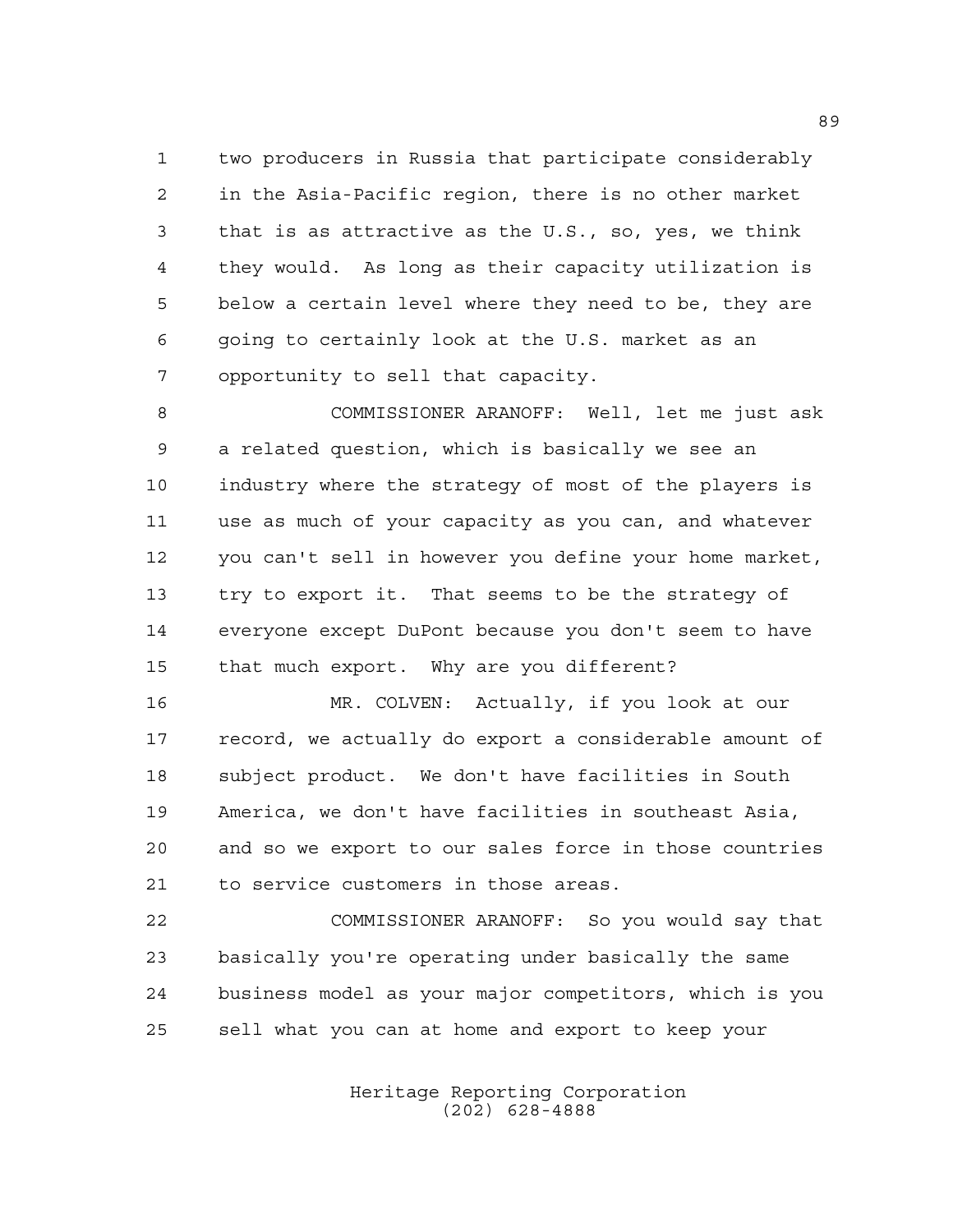capacity utilization up.

| $\overline{2}$ | MR. COLVEN: I would say we try to be                   |
|----------------|--------------------------------------------------------|
| 3              | responsible about that and do that within the laws     |
| 4              | that are available to us. We export. If we're not      |
| 5              | able to sell here, we've exported, and we do today.    |
| 6              | MR. MELTZER: When you have such a high,                |
| 7              | fixed-cost business like this, you have to operate at  |
| 8              | the highest possible rates, even if it means having to |
| 9              | sell at not a good price.                              |
| 10             | COMMISSIONER ARANOFF: I appreciate that.               |
| 11             | I don't know to what extent you have the               |
| 12             | answers to this, but some questions about DuPont's     |
| 13             | joint venture facility in Japan, what you can tell us. |
| 14             | What are the products that are produced there, the     |
| 15             | extent to which they are the same products you produce |
| 16             | here in the U.S. or different, and are there imports   |
| 17             | into the U.S. from that facility that either you're    |
| 18             | bringing in or somebody else is bringing in?           |
| 19             | MR. COLVEN: First of all, it's a 50/50                 |
| 20             | joint venture with Mitsui Fluorochemicals.<br>They     |
| 21             | produce, I think, every major polymer group that we    |
| 22             | can produce here, so the subject material -- fine-     |
| 23             | powder dispersion, FEP, PFA, -- they do not produce    |
| 24             | ETFE -- so the majority of the products, or at least   |
| 25             | the base polymers, are similar to the ones we can      |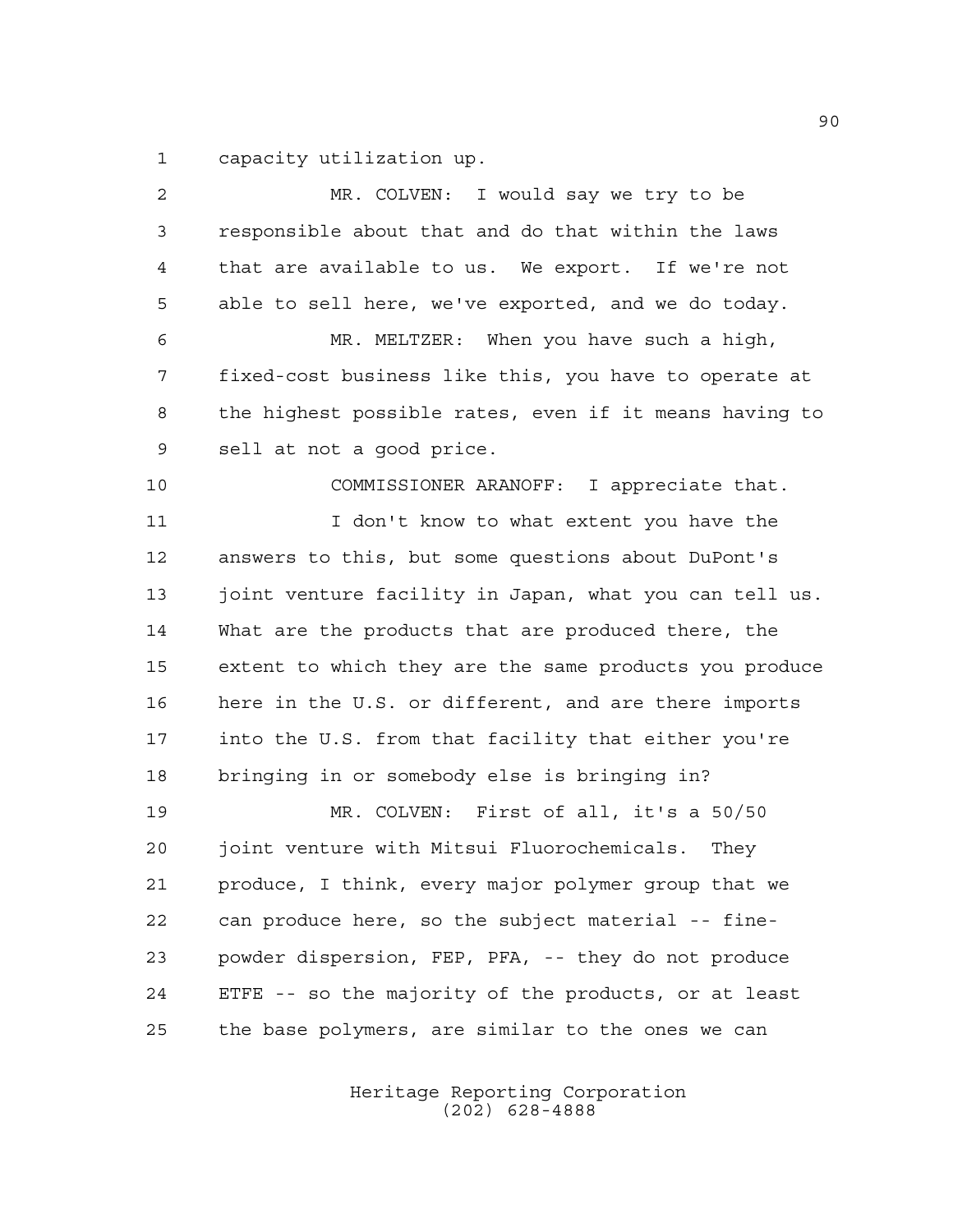produce here.

 I'm sure we have on record what are imports because I think, from time to time, we may have imported small amounts from MDF, which is the name of our facility there, but I don't think it's very significant whatsoever, and generally the agreement we have with the partner is they deal with primarily the Japan market and surrounding Asia countries with that facility and with their products, and we supply our home market and nonmanufacturing-location markets that I mentioned before. Does that answer your question? COMMISSIONER ARANOFF: That is helpful, and I guess I would say to you, I don't want to get into anything confidential, but if there is anything you can tell us about the nature of any agreement between DuPont and that facility there about what their market should be -- MR. COLVEN: Well, we have the ability to

 buy and resell products from them, and they do us. That's part of our agreement. That's not necessarily confidential because if you look globally, DuPont subsidiaries have resold MDF products, not necessarily subject products but other fluoropolymers, and they have sold fluoropolymers made by a DuPont facility in Japan in their market, so that commerce goes back and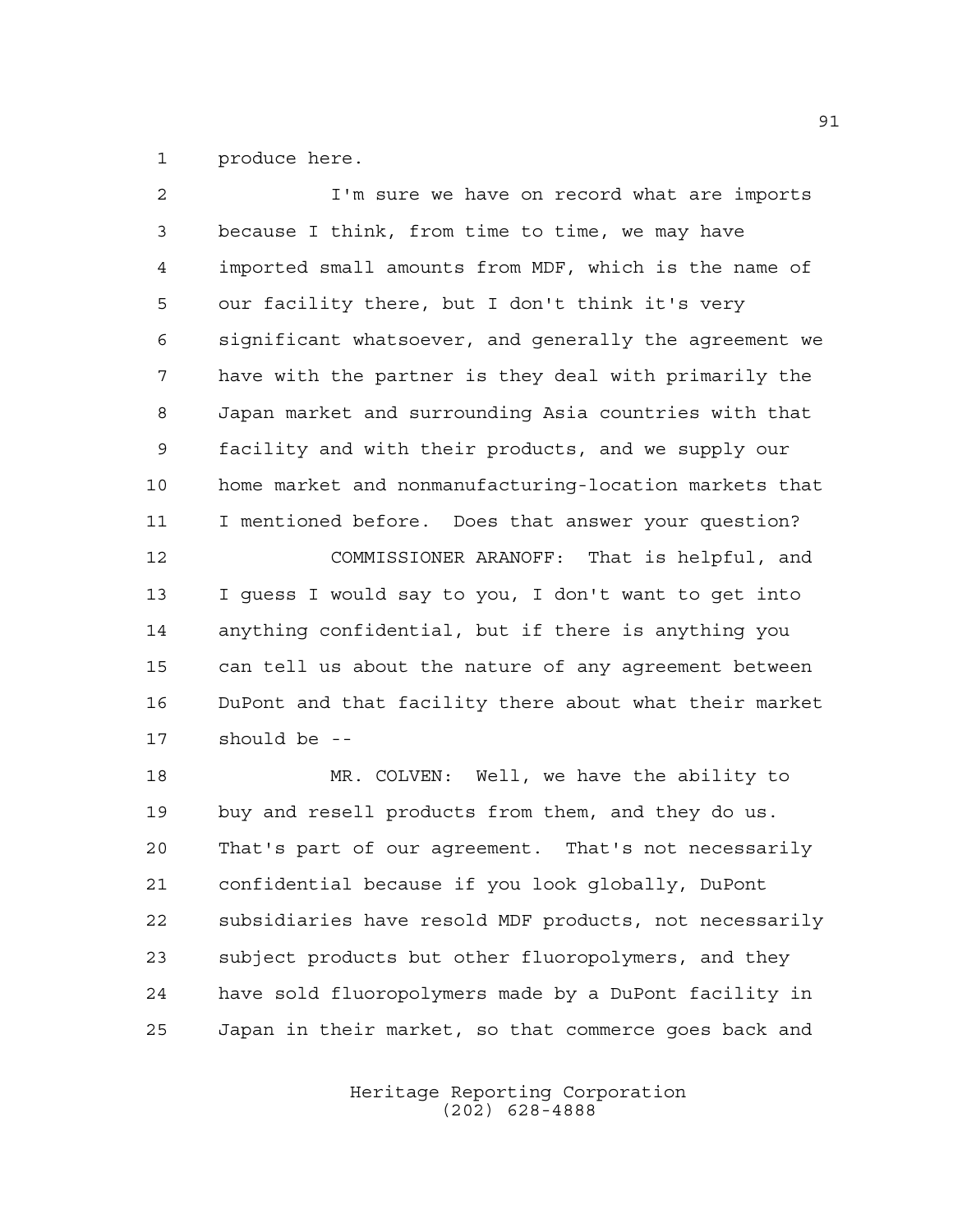forth.

 COMMISSIONER ARANOFF: Is the product from that Japanese plant sold under the Teflon name? MR. COLVEN: Yes, it is. They have a license from E.I. DuPont to use the Teflon name. COMMISSIONER ARANOFF: Exclusively. Mitsui doesn't have its own name that it's using on some of the product. MR. COLVEN: No. They have a license from us to use Teflon. COMMISSIONER ARANOFF: Okay. Thanks. 12 12 I have one more data question that I just want to run past you, which is, if you look at the tables in the staff report on apparent consumption, they tend to show, in the most recent period, apparent consumption having gone down, and I guess my question to you is, do you think that that's because of import data that we are missing or domestic data that we are missing, or is there anything that leads you to believe that, in fact, consumption of the granular product is going down? MR. COLVEN: The consumption data that we have, as Mr. Boyce mentioned, is derived from the CEFIC organization in Europe, which is a trade association. I believe my esteemed colleagues from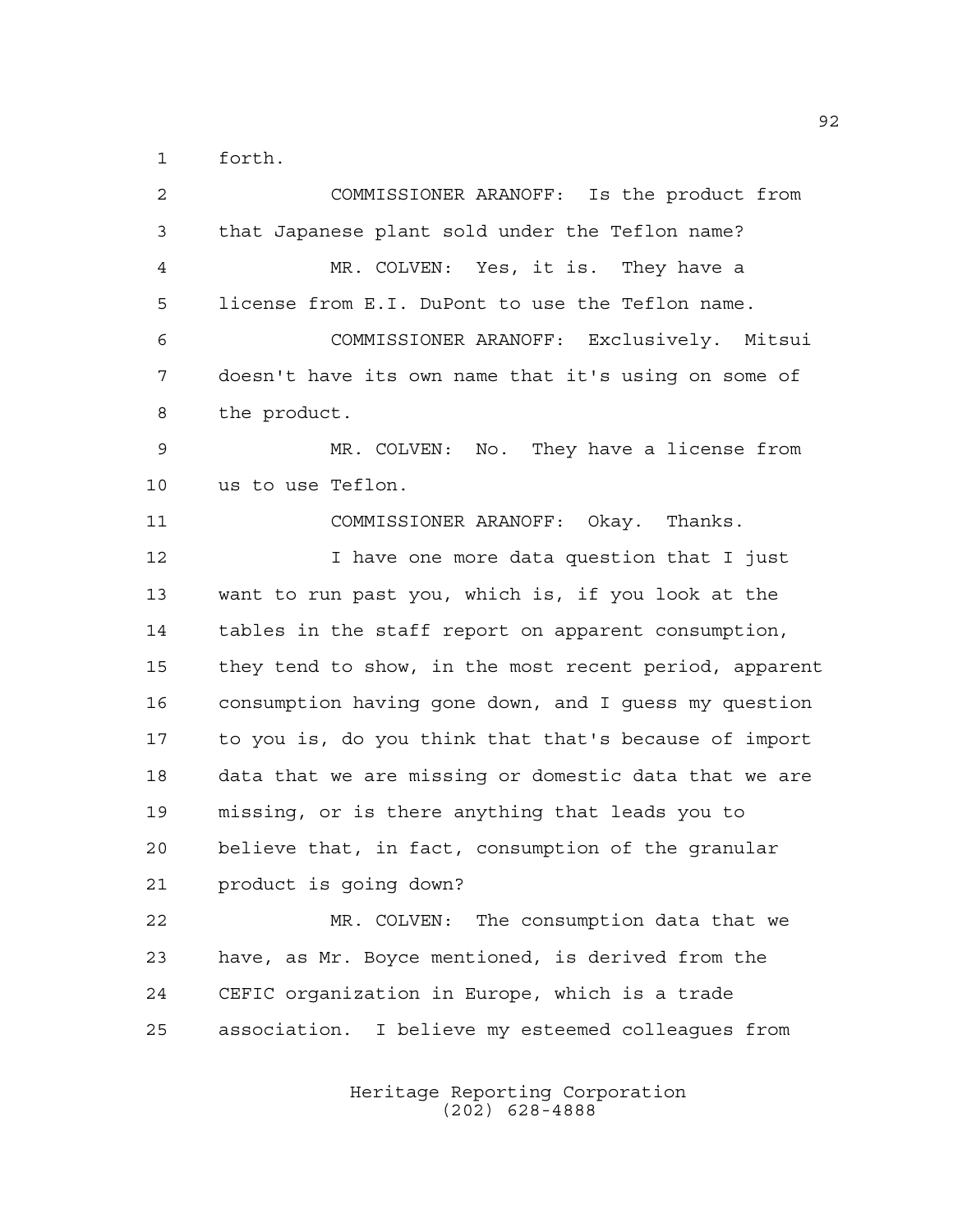Asahi Glass, Daikin, Dyneon, Solvay, all of the multinational producers, submit their information confidentially about all of our fluoropolymer products, and then we each get back the total market situation in those countries. So, again, assuming everybody is fair and honest about what they report, we have very good information about what the multinational total market situation is by country.

 Now, with the onset of the Chinese and Russian producers, we get into an estimating game because they are not part of CEFIC, so they do not submit any information to CEFIC, so we all have to estimate what the nonmultinational piece is. So the data become a little cloudier as the sales of the Russians and Chinese increase, but we feel pretty good about the data as compiled by the multinational producers.

 COMMISSIONER ARANOFF: Okay. I appreciate that.

 One more data question, and this one has to do with inventories. Our data in the staff report show, at least for the nonsubject imports, that there has been an increase in inventories as a percentage of shipments of the product to the U.S., a pretty big increase since they are coming off of a fairly

> Heritage Reporting Corporation (202) 628-4888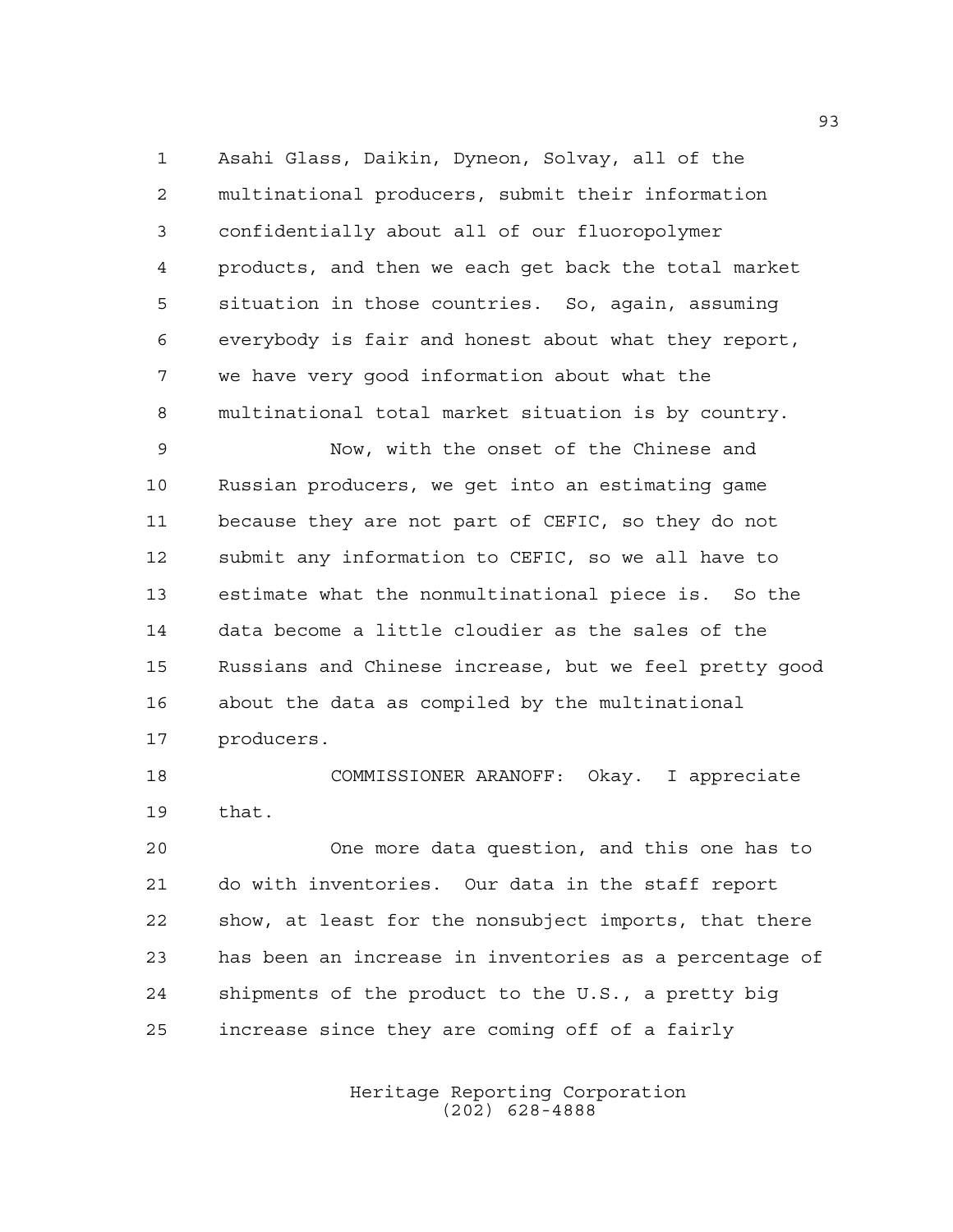smaller, absolute base.

 Are inventories of imported product, either subject or nonsubject, playing any role in the market? Do they affect what's going on with pricing, or is it just not a factor that anyone has really noticed? MR. COLVEN: I'm not privy to the total inventory information that you speak about, but I can speak on our inventories. I know of no unusual situation. Generally, the things that we plan inventory for are around what we call a turnaround or a shutdown for maintenance, and so depending on the time of year that that maintenance is scheduled for, we might be down for 30 days, and so we might have built inventory to satisfy our customers during that shutdown, but I know of no market situation of why inventories would be higher or lower than normal. COMMISSIONER ARANOFF: Can you think of a reason why importers would be increasing the amount of product that they hold in inventory in the U.S.? MR. COLVEN: Based on what looks like is happening in Europe with the provisional measures in Europe from Russia and China, there could very well be people trying to beat the clock on potential action, similar action, in the U.S., but that's the only thing I could speculate.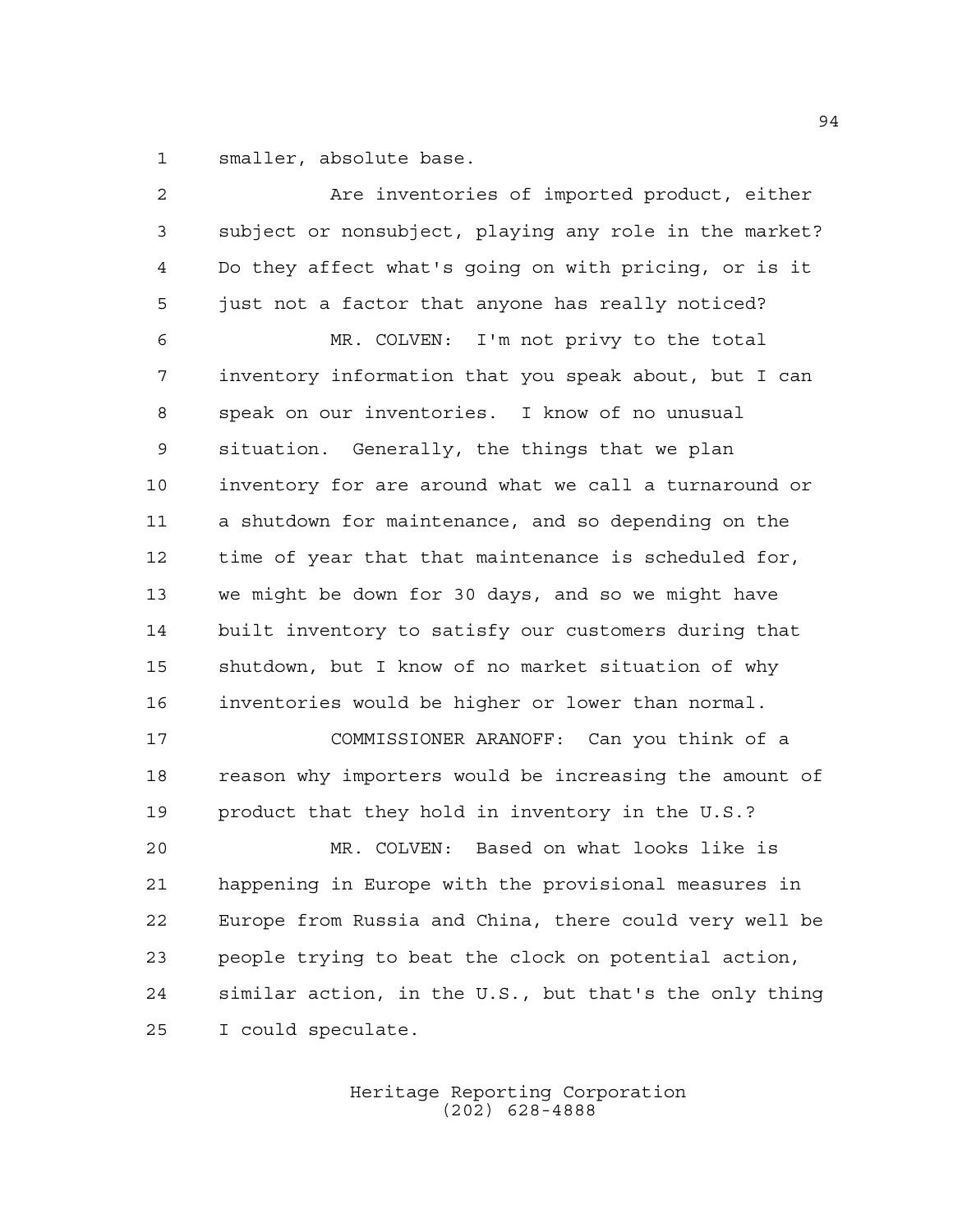COMMISSIONER ARANOFF: Okay. Thank you very much. CHAIRMAN KOPLAN: Thank you, Commissioner. Again, thank you to your answers to our

questions thus far.

 Mr. Meltzer, at pages 22 and 23 of your brief, -- I'm coming back to my question that the vice chairman asked on the last round, and I want to follow up -- at pages 22 and 23 of your brief, you argue that "given its losses on granular PTFE resin production, Daikin might well increase production of FEP in the United States and source product for its granular PTFE-resin customers from Japan. Revoking the order would give Daikin the flexibility to rationalize its production and mix sourcing in this manner."

 You also state, on page 23, and I'm quoting again, "Daikin has acknowledged that it is not going to invest in the United States anymore and that it may even be forced to curtail its granular, PTFE-resin operations in the United States."

 You cite public hearing testimony of Mr. Larry Galpin of Daikin America before the USTR regarding GSP on March 24, 2005. I've read his testimony. The context centered on opposition to GSP treatment for Russia, and on that basis, he complains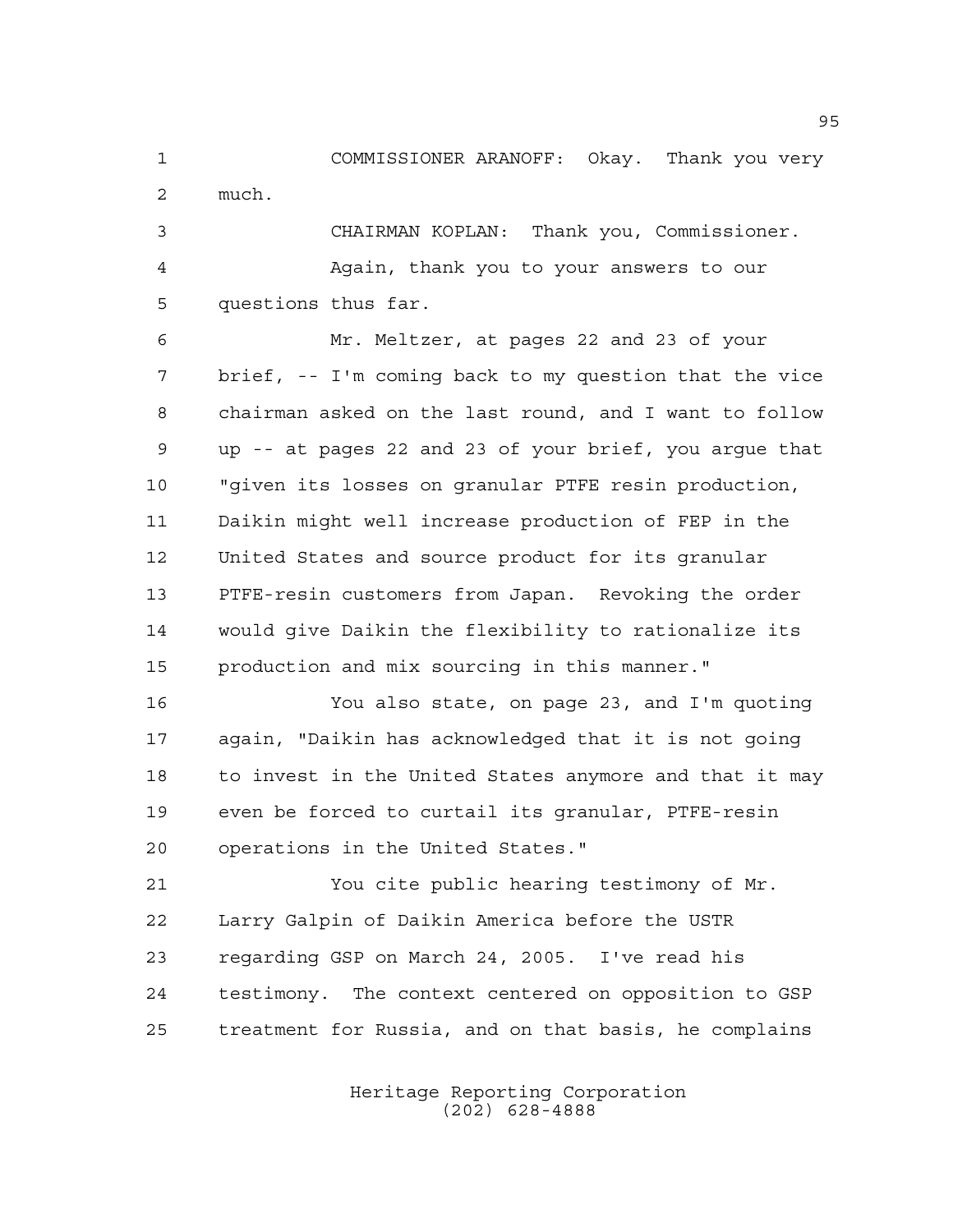that because of pricing today, they are not going to invest in the U.S. anymore, and they might even cut back some more.

 I note, however, that they are already heavily invested in the U.S. Moreover, he makes no mention of any intent to source imports of PTFE from Japan to satisfy the needs of existing customers for PTFE. To the contrary, on page 98 of the transcript, he states that, and I quote, "last year, our plant started up, started to make some quantities, and I mentioned that our plant in Japan was down, and so we had to do some triangulation, supply some products from the U.S. plant to Japan."

14 He then goes on to say, "When the plant in Japan is up and running again, which is now, that triangulation is stopped."

 Is there anything else you wish to add with respect to his testimony on this point?

 MR. MELTZER: Well, I wouldn't expect Mr. Galpin to talk about their plans to export from Japan to the United States in the context of a GSP hearing against Russia.

 What we are saying is that if you look at the array of incentives for rationalizing their operations here, -- you heard Mr. Colven talk about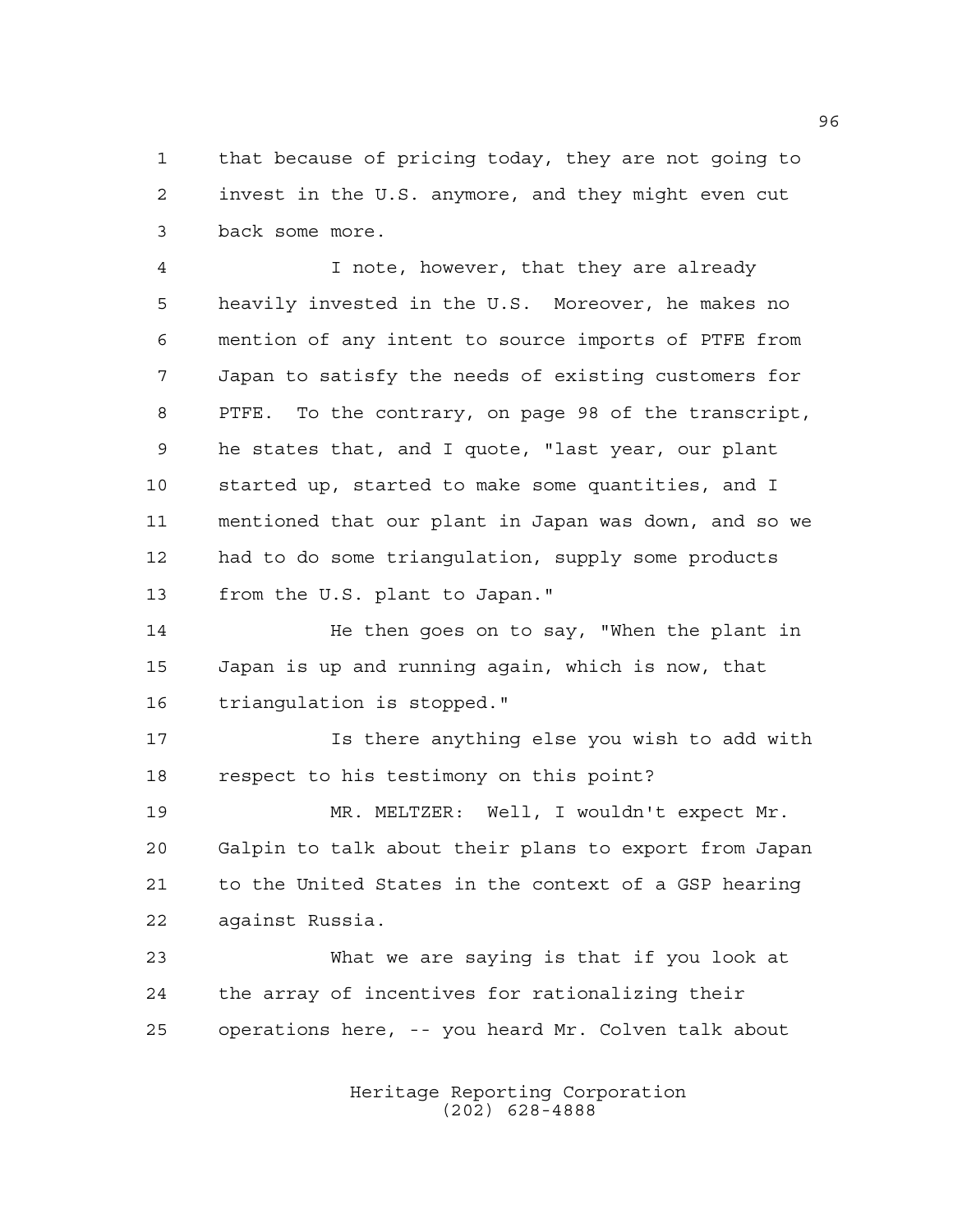the use of monomer -- they have a significant monomer capacity here -- and the way in which they would better use that. We believe the record shows that with the excess capacity that exists in Japan and, in particular, with respect to Daikin, that it would make sense, particularly given the attractiveness of this market, the pricing that goes on in this market, and the imperatives that they face as a high-fixed-cost producer, that they would have, without the orders, the flexibility to do what we think is likely to occur, which is bring more product here from Japan. CHAIRMAN KOPLAN: I only went to his testimony because you referred to it. 14 MR. MELTZER: Okay. CHAIRMAN KOPLAN: Okay? So that's why -- and you referred to it in the context that I quoted. That's why I went through it, but I appreciate your response to this question. Let me stay with you, if I can. On page 10 of your prehearing brief, you claim that, and I quote, "U.S. production capacity is more or less in balance with U.S. demand now and for the foreseeable future with the domestic capacity and inventories." You go on to state that "revoking the orders against Italy and Japan will only exacerbate the problems of an

> Heritage Reporting Corporation (202) 628-4888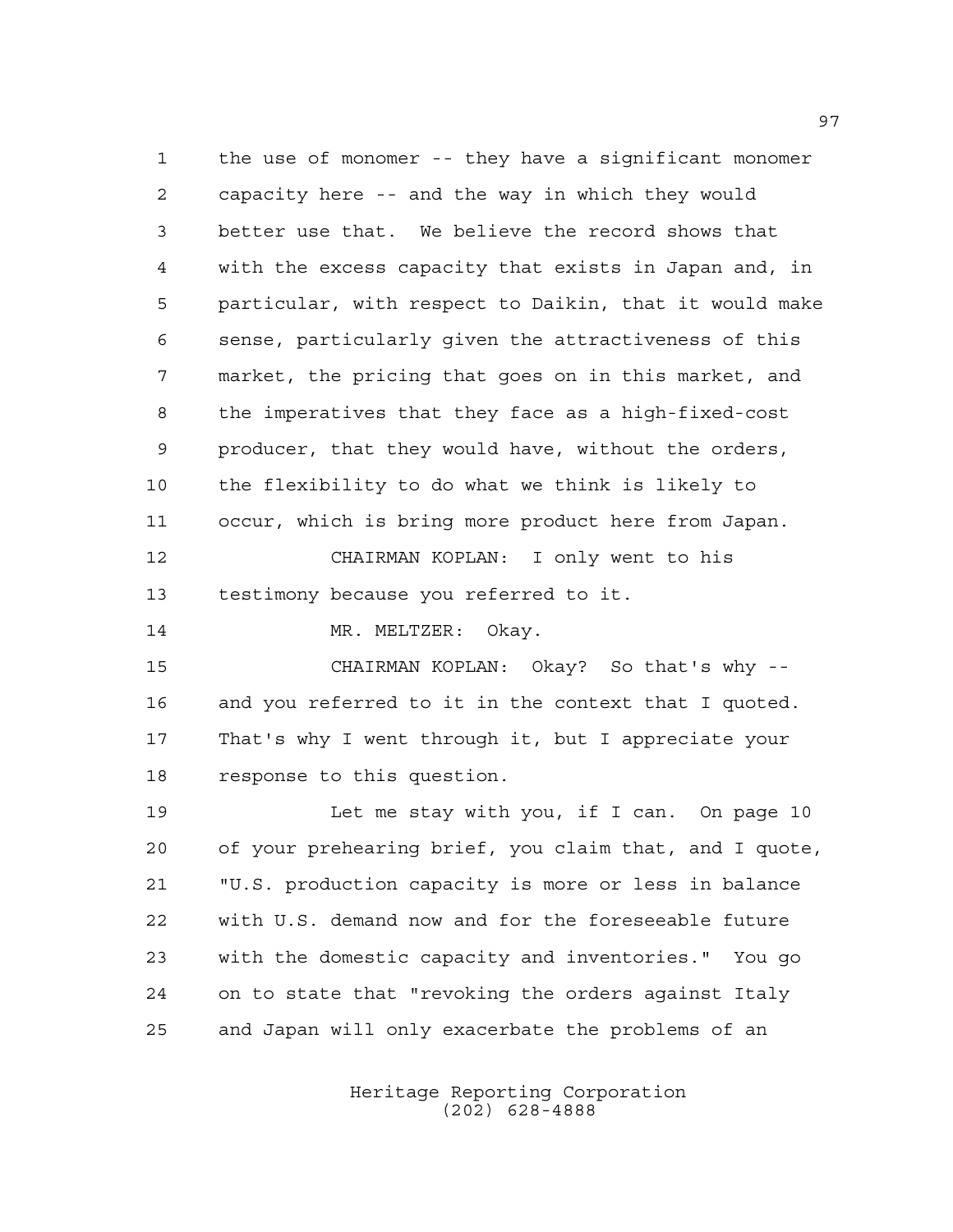already vulnerable domestic industry."

 How do you reconcile that claimed balance of production capacity with the upward trend in the percentage of U.S. export shipments that I observed during the period 1999 to 2004? I'm referring to the bracketed table, C-3, at page C-5 of the confidential staff report covering granular PTFE. I'm only asking the question because I don't see that same balance that you're referring to when I look at the trend in exports, and I heard Mr. Colven say earlier that you do export a considerable amount of subject product. MR. MELTZER: I think the balance that we are talking about derives from Attachment 1. Where you look at the amount of production here and the demand here, you see relative balance. CHAIRMAN KOPLAN: Okay. You know I was struggling with Attachment 1, and I'm looking for forward to anything I can get on that post-hearing. So if that's where it's coming from, I doubly look forward to what I'm going to get post-hearing on that. MR. MELTZER: Very good. CHAIRMAN KOPLAN: Thank you. You're doing so well, let me stay with you. MR. MELTZER: Very good. I'm going to keep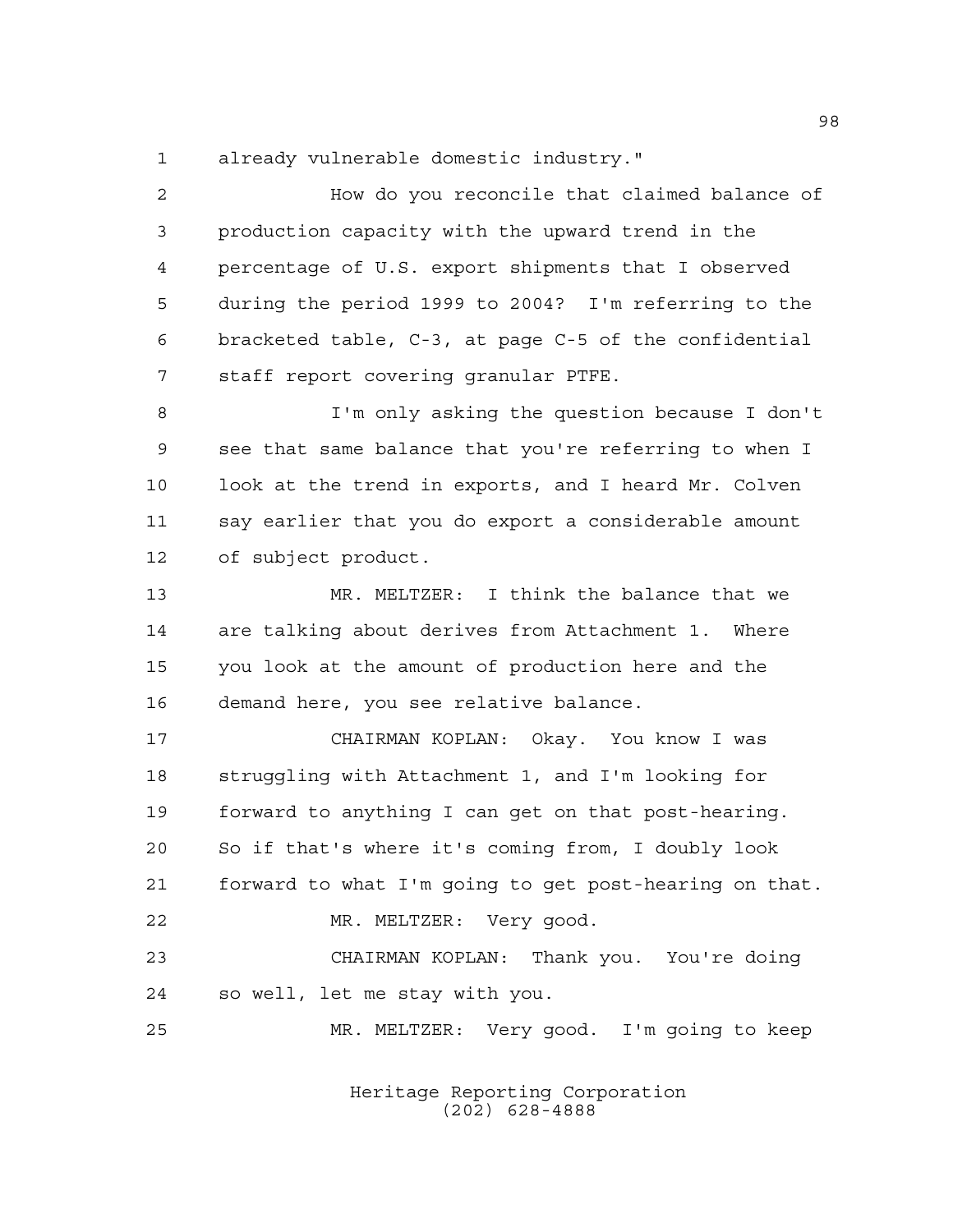the light on.

 CHAIRMAN KOPLAN: Keep the light on. Don't touch the microphone. MR. MELTZER: Keep me away from buttons. CHAIRMAN KOPLAN: Right, right. On page 22 of your prehearing brief, you state, and again I'm quoting: "Asahi Glass already sells granular PTFE resin to its U.S. affiliate and recently requested an administrative review for the current period of the Department of Commerce. This action further indicates Asahi Glass's continued interest in increasing its U.S. imports of granular PTFE resin." However, the confidential staff report indicates, at I-11, that on August 1, 2005, Commerce rescinded an administrative review previously initiated on September 22, 2004, at the request of Asahi Glass, because it didn't have entries during the period of review upon which to assess antidumping duties. The review you cite, as appearing at 70 Fed. 21 Register 56631, was initiated on September 28th of this year and covers the period August 4, 2004, to July 31, 2005, as does a similar request for review by Solvay Solexis, SPA, initiated by Commerce on September 28th as well. I note that an earlier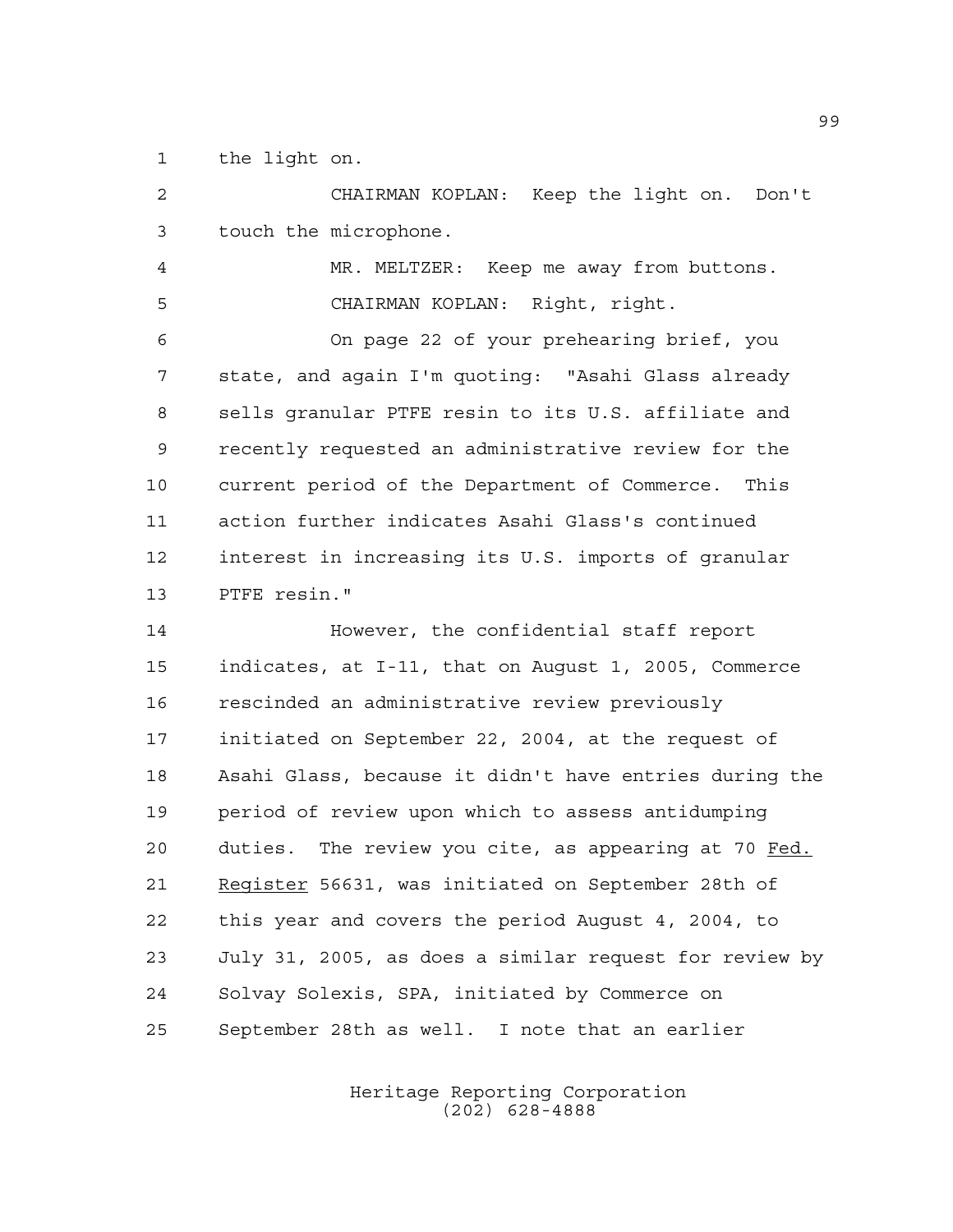request by Solvay was rescinded by Commerce, at the request of Solvay, on November 1, 2001.

 This is a long way of saying that I fail to see these various requests by Italy and Japan as evidencing an attempt to resume dumping if the orders are revoked. What else can you tell me with regard to the alleged relevance of these administrative reviews? MR. MELTZER: Well, I believe that if you are not planning to bring a significant amount of 10 product here, you would wonder about why a company would want to go through the time and expense of an administrative review if they were only bringing a handful of products here for niche applications. 14 As to what happened in the prior review, we can let Asahi explain why it tried to go forward with that review, but the Commerce Department did not allow that review to go forward because of --

CHAIRMAN KOPLAN: -- there weren't imports.

MR. MELTZER: Right, entries.

CHAIRMAN KOPLAN: Entries.

 MR. MELTZER: Entries. There were imports; there weren't entries.

 And with respect to this review, we can only believe that Asahi is going to do what it asked for, and you can ask Asahi about whether it does intend to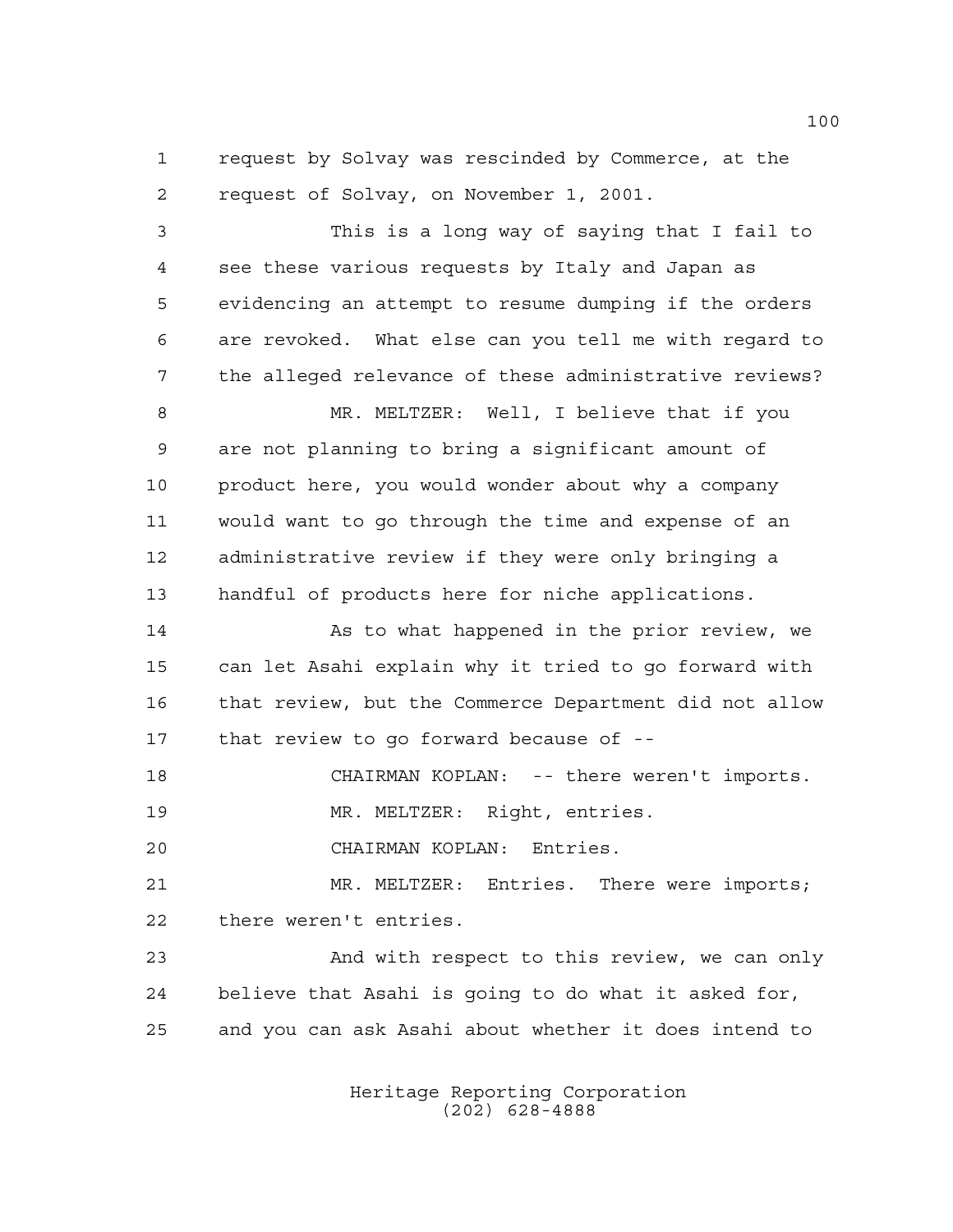continue with that administrative review.

 In a way, this is a very good proceeding, in that we have, in terms of the lineup of subject producers, a situation where the largest Japanese producer has refused to appear, the only Italian producer has refused to appear, and the only other subject producer that is appearing, we commend for their support of revoking the order against Italy but somehow says the order against Japan is not going to matter because there would be no discernable effect. We wonder why they would go to the expense of objecting to the continuation of the orders, as well as seeking an administrative review, if there would be no discernable impact.

 CHAIRMAN KOPLAN: I thank you for your answer to that question. I appreciate it. I have nothing further, and I'll turn to Vice Chairman Okun.

 VICE CHAIRMAN OKUN: Thank you, and, again, thank you for all of your answers this morning.

 In response to Commissioner Aranoff's question about apparent consumption and what data you would look at, you had cited again the trade association data -- I think it's CEFIC's, if I heard correctly -- I saw it in there. Do they also include projections in that data for demand?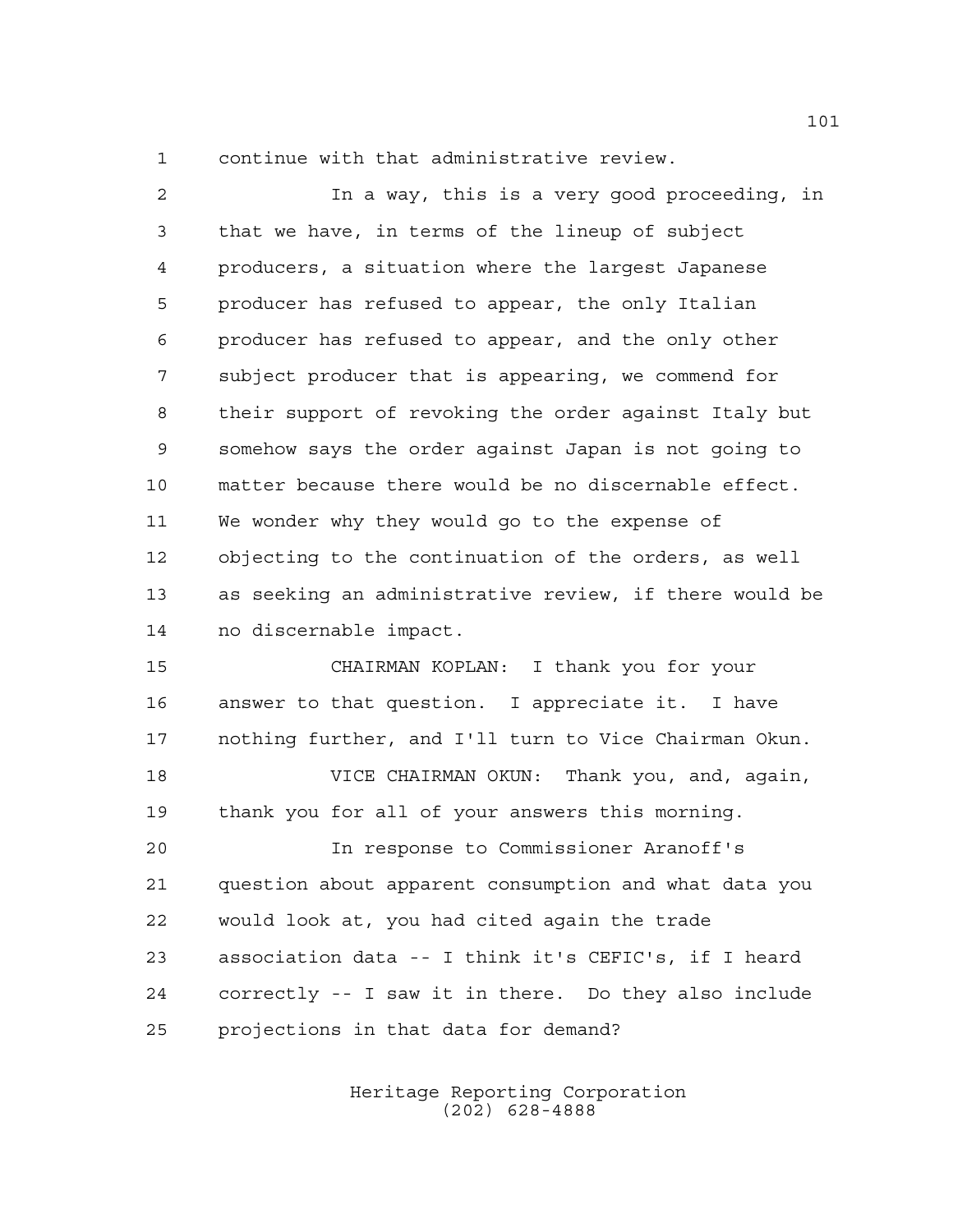MR. COLVEN: I don't believe so. There is a lot of, obviously, historical data, but it's current quarter. We all submit data on a quarterly basis, and they just publish the current quarter with the history attached, so there's no future projections.

 VICE CHAIRMAN OKUN: In terms of the other information that your company would look at in looking at demand, both in the U.S. market and in other markets where you would be producing, including your joint ventures that you've mentioned in Japan and the Netherlands, are there any other data that would be available to us to look at demand projections? I'm particularly interested in Japan and in the EU.

 MR. COLVEN: We have a corporate economist that provides all of the businesses, not just the fluoroproducts business, with country-specific projections of economic indicators, and there's manufacturing indicators, indexes, and several others that I can't recall today that they provide us. We can certainly give you that, but it's overall economic indicators in the U.S. and other countries that businesses use.

 VICE CHAIRMAN OKUN: Well, perhaps in post- hearing, Mr. Boyce would have a view of that data as well, and obviously you can tell us whatever you think

> Heritage Reporting Corporation (202) 628-4888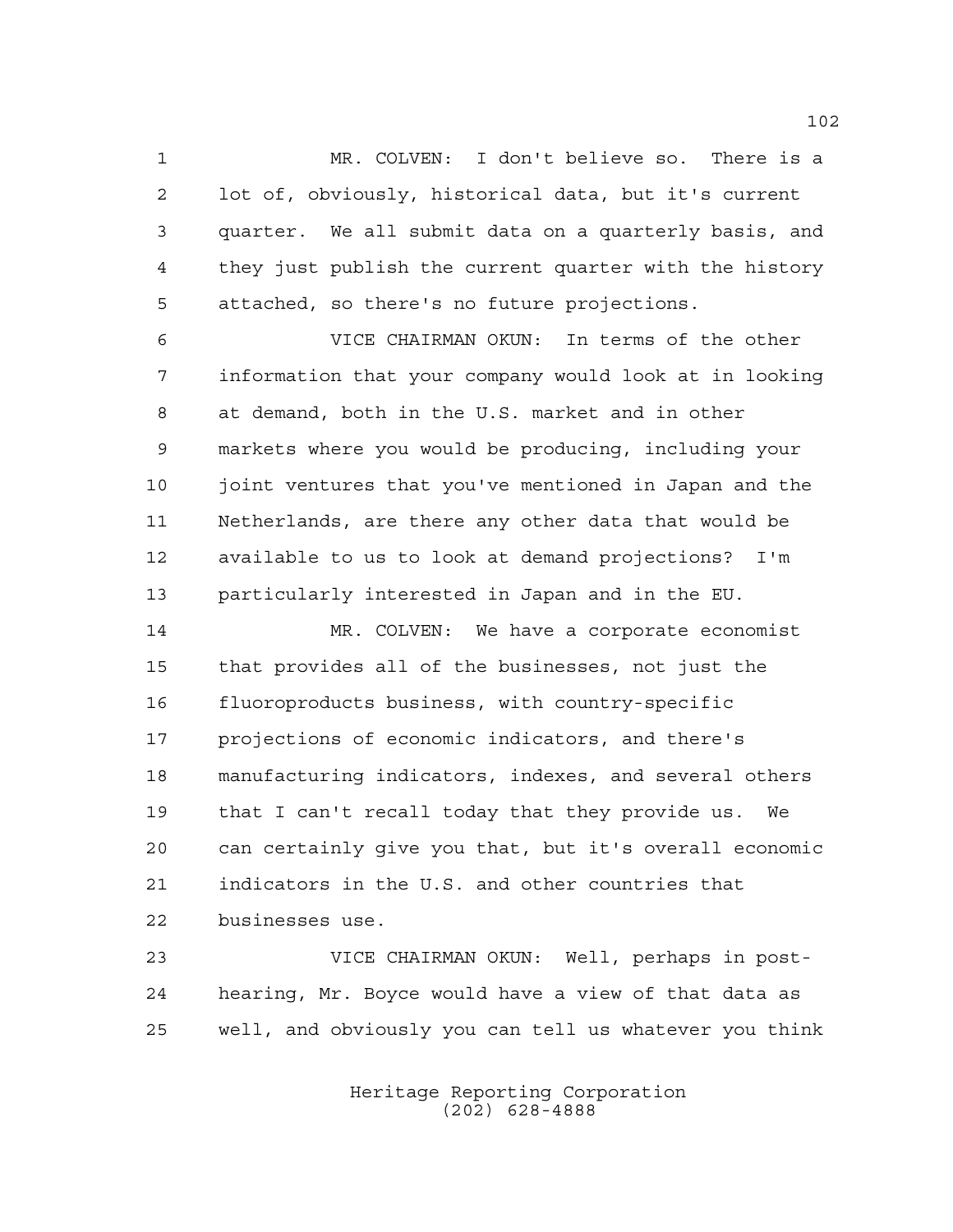about it in terms of how we should look at it in looking to what future demand might be in both the U.S. and also in Japan and the EU. I think that would be particularly helpful. And I don't know, based on how you described the relationship with the joint venture in Japan, whether you would be able to get any information from them specifically on their forecast for home market since there is a considerable Japanese home market, based on our data, what their projection is for the home market demand in Japan. I think that would be particularly helpful as well. MR. COLVEN: We're going to try to get MDF to fill out the whole questionnaire, if we can. That would be our goal, I think, from Ms. Hillman's question. VICE CHAIRMAN OKUN: Right. I heard that part. I guess I was also particularly interested in - 19 MR. COLVEN: -- projections? VICE CHAIRMAN OKUN: -- projections on what excess capacity would be, also what that would be based on, looking forward. That would be very helpful. And then a couple of things for post-hearing. Mr. Meltzer, I have not made a decision, but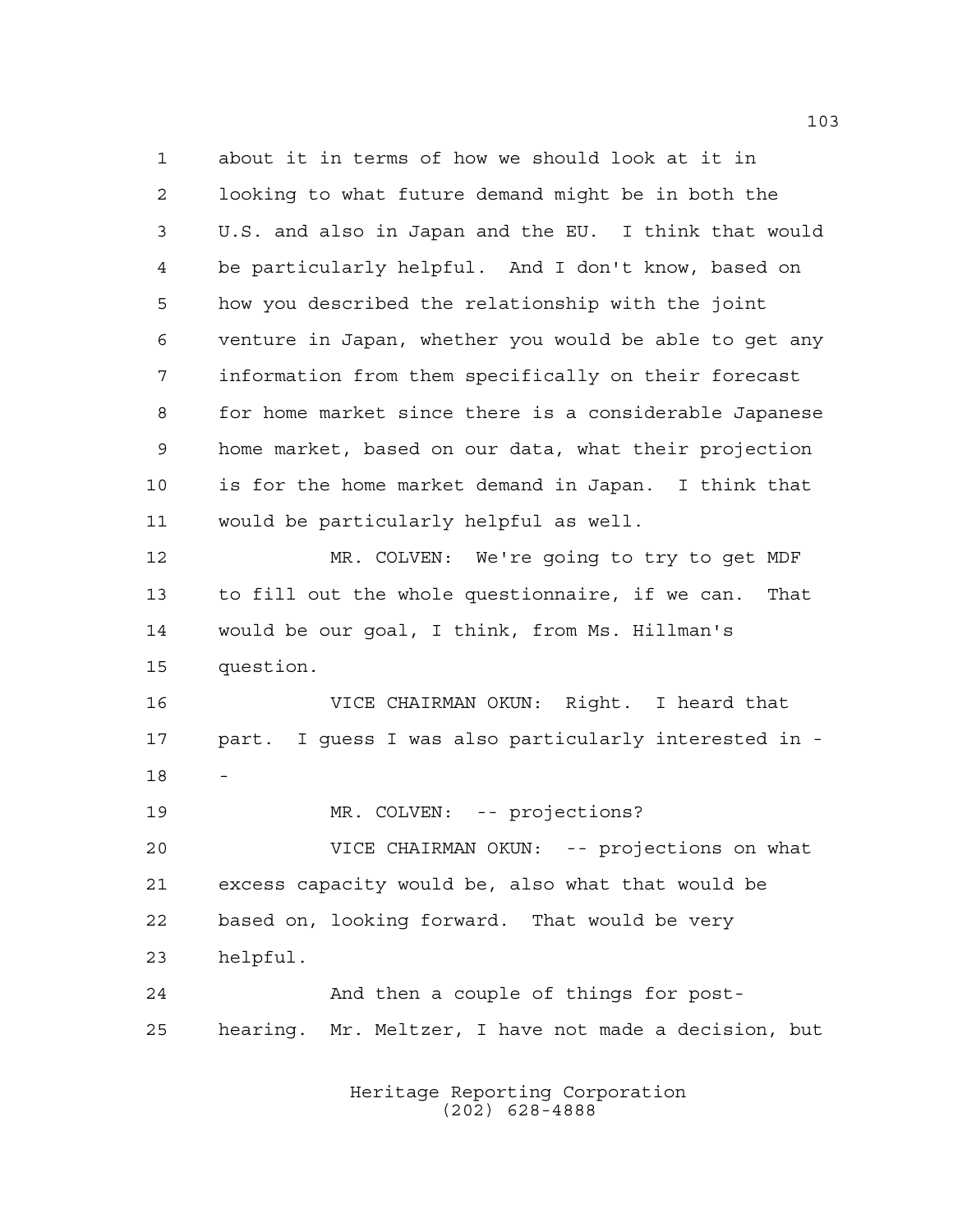I would appreciate it if you would brief a decumulated case, if I were to exercise my discretion not to cumulate, how you would argue that for both Japan and Italy.

 And then also for post-hearing because I recognize this is all confidential, but I'm trying to better understand DuPont's strategy for the imports of subject product from nonsubject countries, so covered product coming from other countries, to make sense of that in terms of the corporate strategy of what type of product is being brought in from which countries and why, and there is information in the producer questionnaire, but I think it would be helpful if you could elaborate on that for purposes of the post-hearing.

 MR. COLVEN: Just so I can understand, subject material coming from anywhere outside the U.S. VICE CHAIRMAN OKUN: Right, right, not subject for these purposes but covered material, in-

 scope material coming from nonsubject countries, I guess, would be the proper way to say it.

 MR. BOYCE: What do you want to know about that? MR. MELTZER: What based strategy is?

VICE CHAIRMAN OKUN: Right. I can look at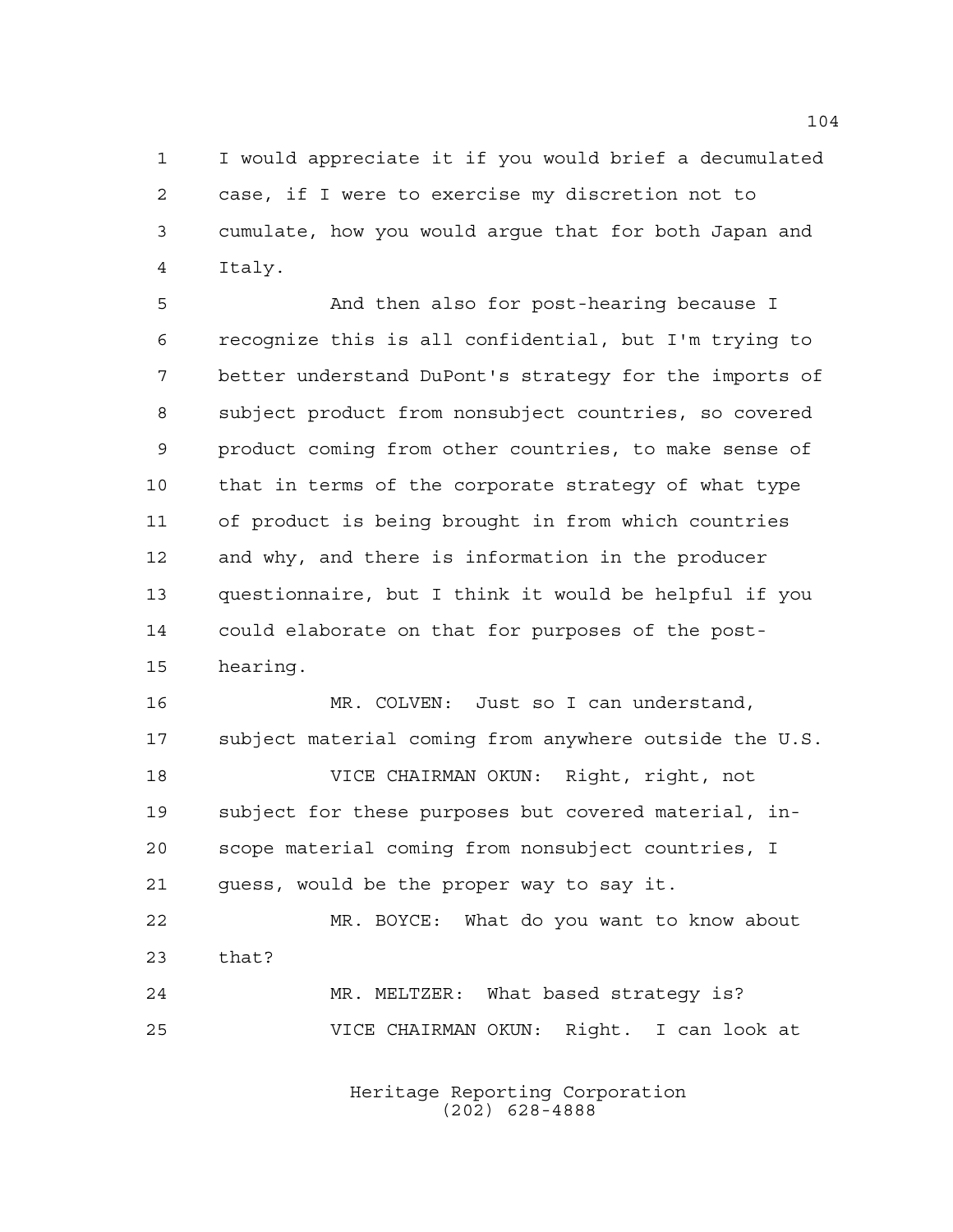the producer questionnaire and see that you're importing from different countries, and I hear what you're saying about what you think the strategy might be for the Japanese going forward and whether it's low quality or higher value, lower value, and I'm just trying to understand your company's strategy as I evaluate what I believe the other companies' strategies might be as well.

 MR. MELTZER: Well, one aspect of that strategy will be to pay very close attention to the need to seek import relief against the Russian and Chinese material, as have the European producers.

 VICE CHAIRMAN OKUN: Right, and I heard that. The response reminded me of why I wanted to just understand a little better about what imports are coming in and from where and how that might differ. And with that, I don't think I have any other questions, but I do appreciate all of the answers you've given thus far.

 CHAIRMAN KOPLAN: Thank you, Commissioner. Let me see if there is a third round.

 COMMISSIONER HILLMAN: I think I just have one quick question.

 CHAIRMAN KOPLAN: Commissioner Hillman? COMMISSIONER HILLMAN: Just to make sure I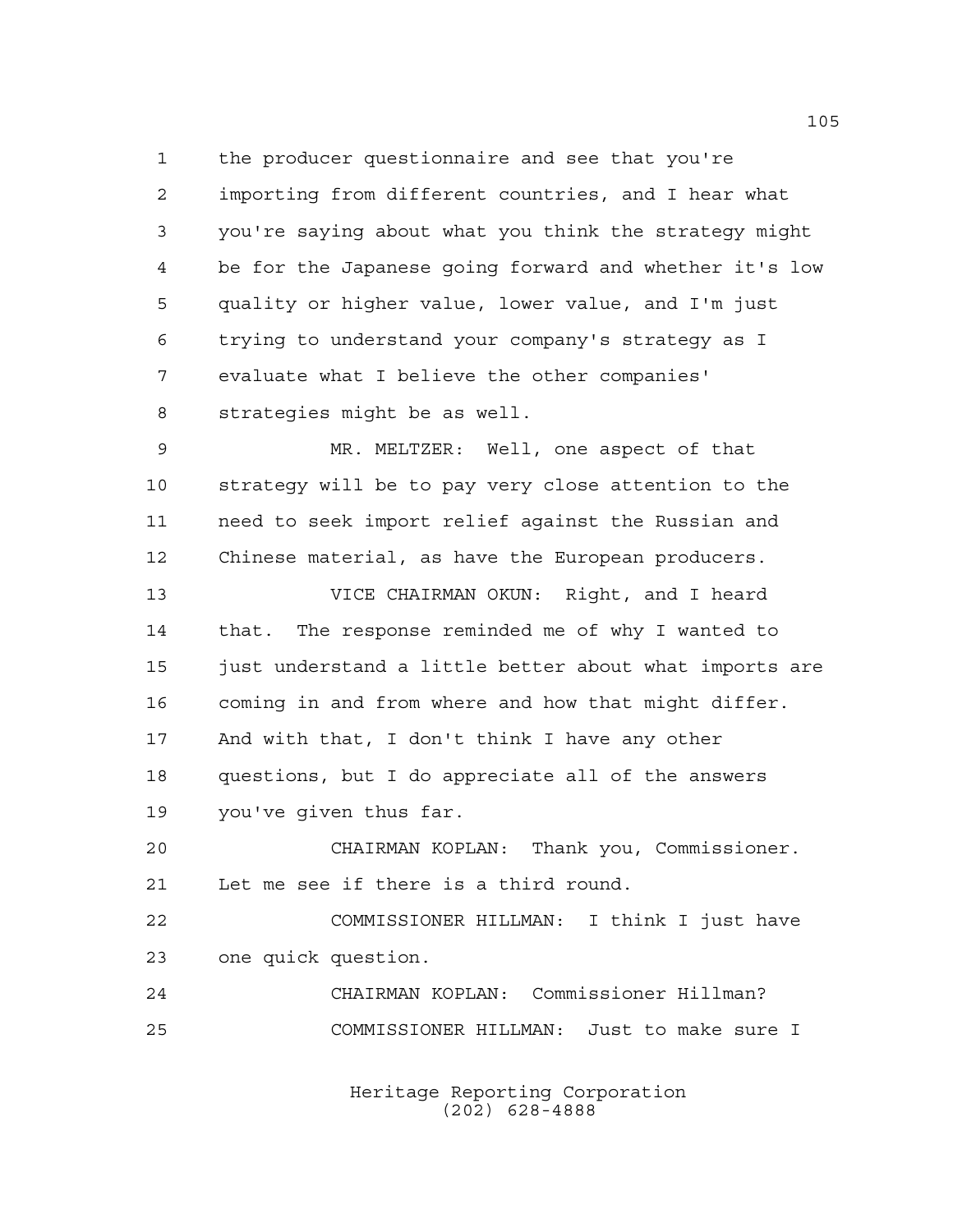understand it, one of the arguments that Asahi is making is that, to the extent that there are imports that they are bringing in or are connected with them, they are of specialized products that are not readily available from their U.S. production. I just want to make sure I understand, for this product and staying within the granular product, not outside of that, how specialized are the products. In other words, I'm trying to understand is everything made to order for a particular end use, and what makes it special? Is it the filling part of it, again, the composition of the filled product, or how would you describe this notion of a specialized product?

 MR. COLVEN: I would not think they are bringing in filled products, since they have a facility here in Pennsylvania. What I would define as "specialized," and I would hope that you would ask them the question because we can only go from our own intelligence, there are some granular PTFE products that actually have a comonomer, small amounts, so we call them "modified granulars." I don't know that there might not be some products of that nature that are specialized. They have a niche application, a unique property in the use of the product, so they may make those in Japan and not make those in the U.S.,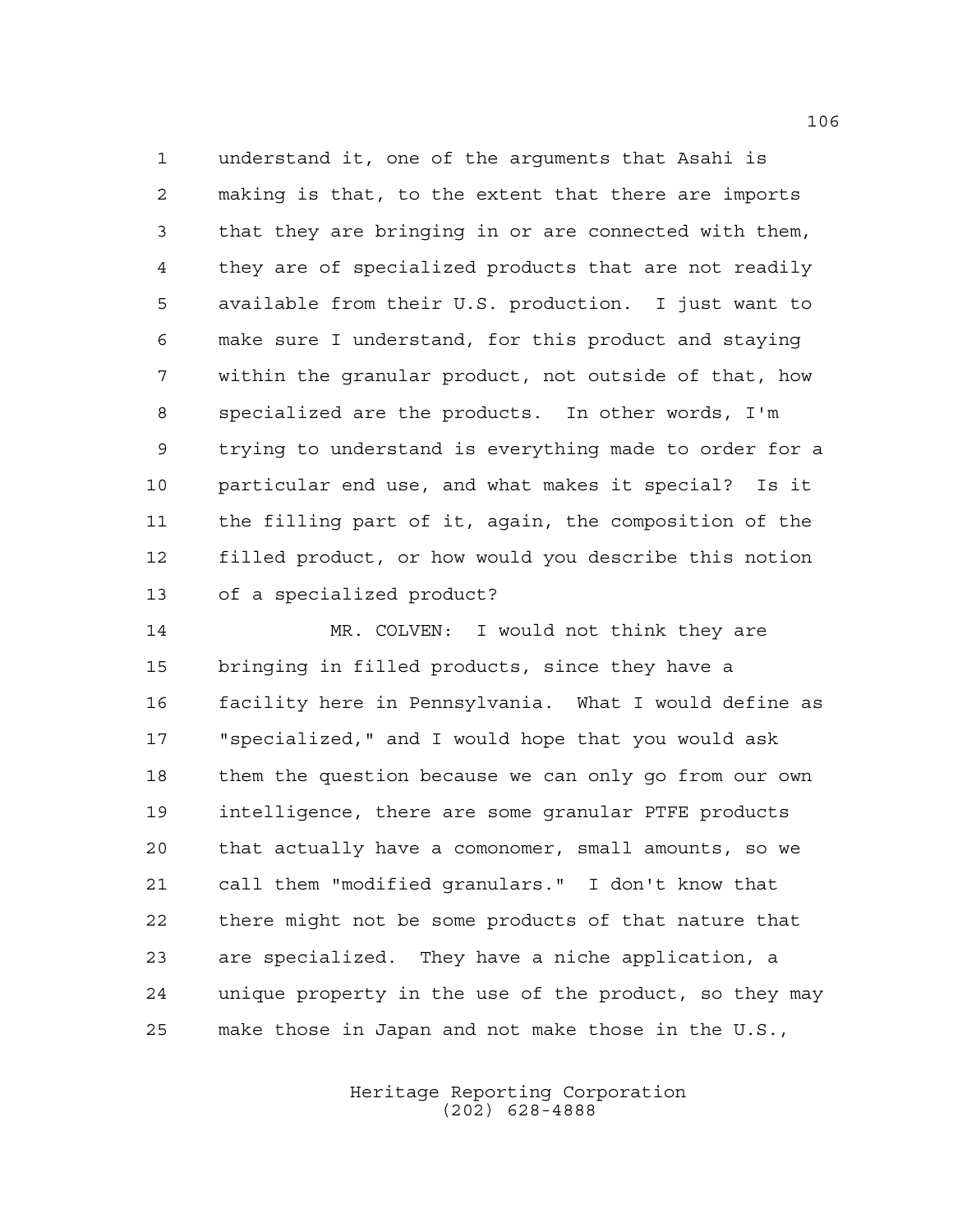and so that would qualify, in my terms, as a

 specialized or a niche type of product. If you look at the import data, which we can only see in summary, of all of the Japan subject imports, and you look at the import prices, they are significantly higher than the market price, so I would have to believe that it's some kind of very specialized subject product. COMMISSIONER HILLMAN: If we use your definition of a "specialized product," total demand or consumption in the U.S. would be -- MR. COLVEN: -- one percent or less of -- COMMISSIONER HILLMAN: -- of total consumption of the granular product. MR. COLVEN: -- of the majority of the product. COMMISSIONER HILLMAN: Okay, okay. Last question: I just want to make sure I get from you anything that you can tell us about what you think resulted from this explosion at the Daikin facility in Japan in terms of both what happened in the market when that happened and what implications are there on a going-forward basis. MR. COLVEN: Well, as I mentioned earlier, the hazardous nature of making PTFE or fluoropolymers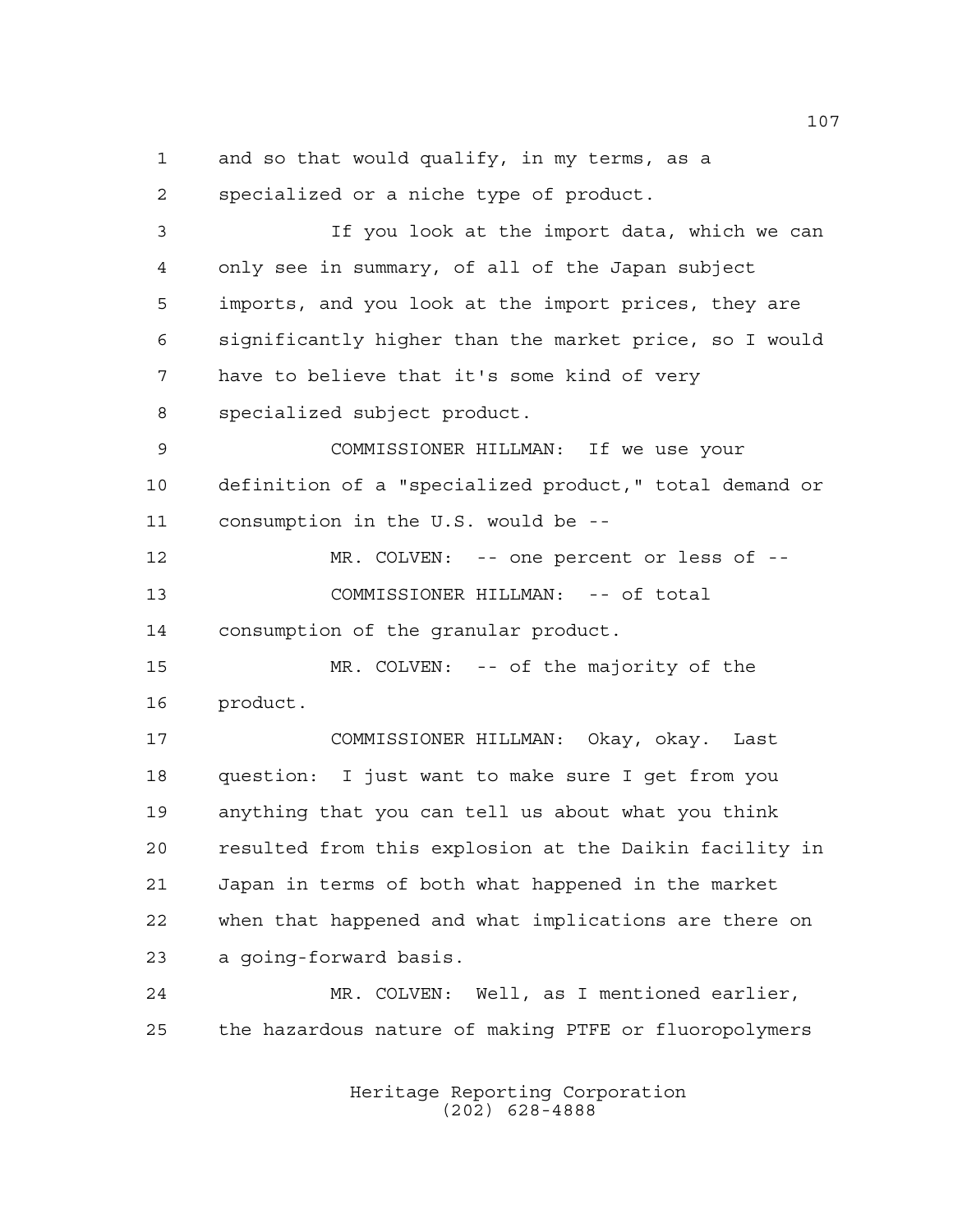in general is considerable, and, unfortunately, it's not an annual event, but it's a matter of time in a lot of cases that an accident occurs because TFE monomer production is a very hazardous process, and what actually occurred was in their TFE monomer column they had an explosion.

 Our estimates had certain percentages of their global capability of FEP and granular, which were the two primary products, in our understanding, that they made there, so they had significant difficulty in fulfilling their customer needs for those two products. Because they make FEP in the U.S. market, we think they transitioned some of that monomer, or redirected some of that monomer, to make more FEP to take care of their needs in Japan, or at least from the facility that Japan was supplying. They basically walked away or redirected away from the granular business.

 One of the questions that was asked Mr. Galpin in the GSP hearing was about the significant growth of some companies in 2004 with subject material and not Daikin, and he basically stated in his testimony that, obviously, we didn't enjoy any of that growth because we had a plant that was shut down and decided that granular was not the one we were going to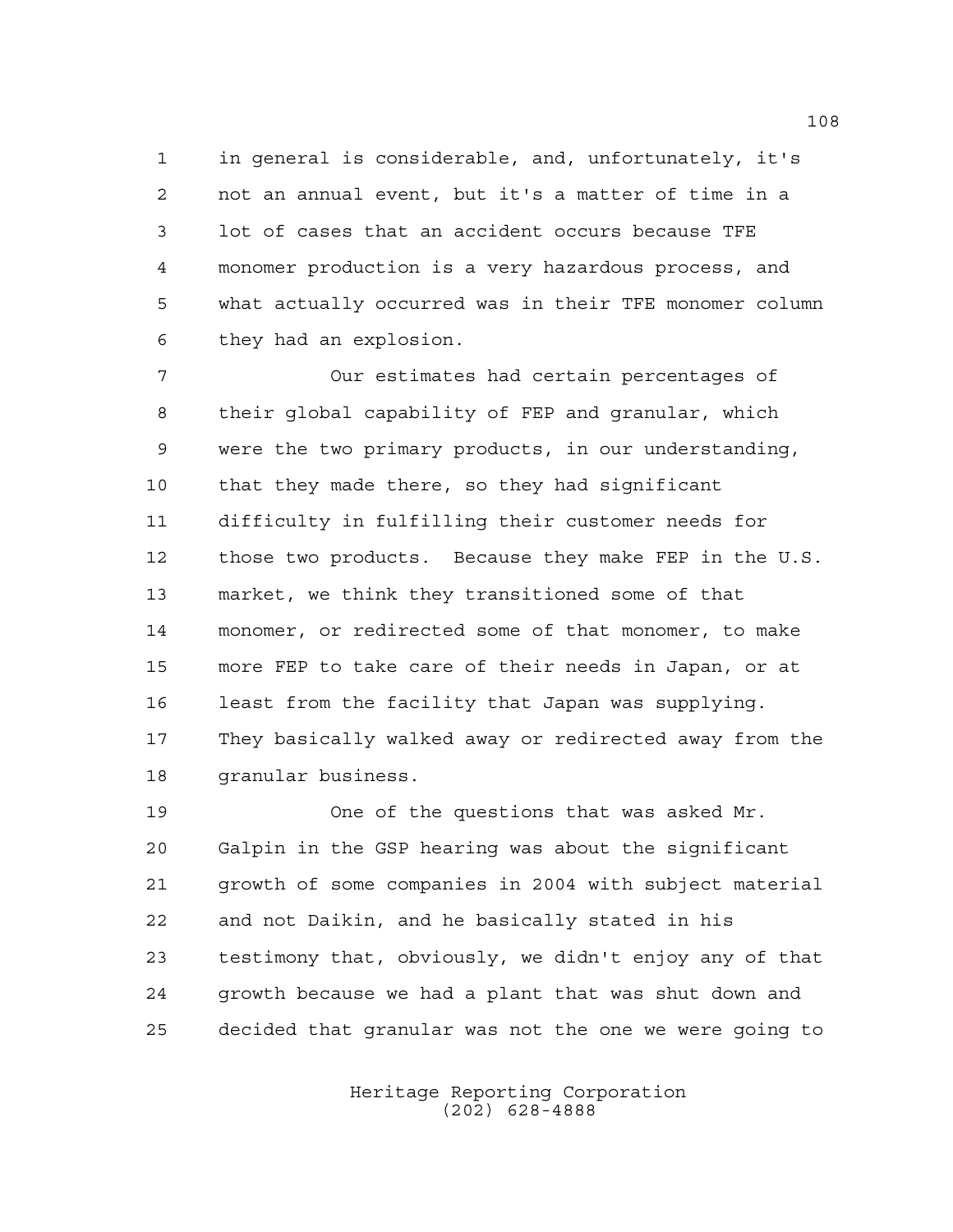make during that shutdown.

| $\overline{2}$ | So it had an acute impact on the industry,             |
|----------------|--------------------------------------------------------|
| 3              | but as we testified, the availability or the rapid     |
| 4              | nature in which another supplier can pick up the       |
| 5              | granular share was demonstrated essentially in reverse |
| 6              | as we supplied and Asahi, I'm sure, supplied some of   |
| 7              | those unmet granular needs both here and elsewhere.    |
| 8              | COMMISSIONER HILLMAN: That's very helpful.             |
| 9              | If there is any sense of numbers that could be         |
| 10             | attached to this impact, I think it would be helpful   |
| 11             | for us to get your sense of, from a quantitative       |
| 12             | standpoint, how it affected it. I'm still struggling   |
| 13             | with -- it's a little odd to me that this shift        |
| 14             | happens, and yet prices in the U.S. market still go    |
| 15             | That's what struck me as odd.<br>down.                 |
| 16             | What you've just described, I would have               |
| 17             | assumed from reading it, that that would have been the |
| 18             | result, but then why it did not allow price increases  |
| 19             | as opposed to this continuing falling of prices in     |
| 20             | 2004 struck me as just a little bit unexplained. Do    |
| 21             | you have a sense on that? Why, if Daikin is no longer  |
| 22             | in this granular market, were you not able to get      |
| 23             | price increases at that time?                          |
| 24             | MR. COLVEN: I think the other dynamic is               |
| 25             | that there was plenty of capacity from Russia and      |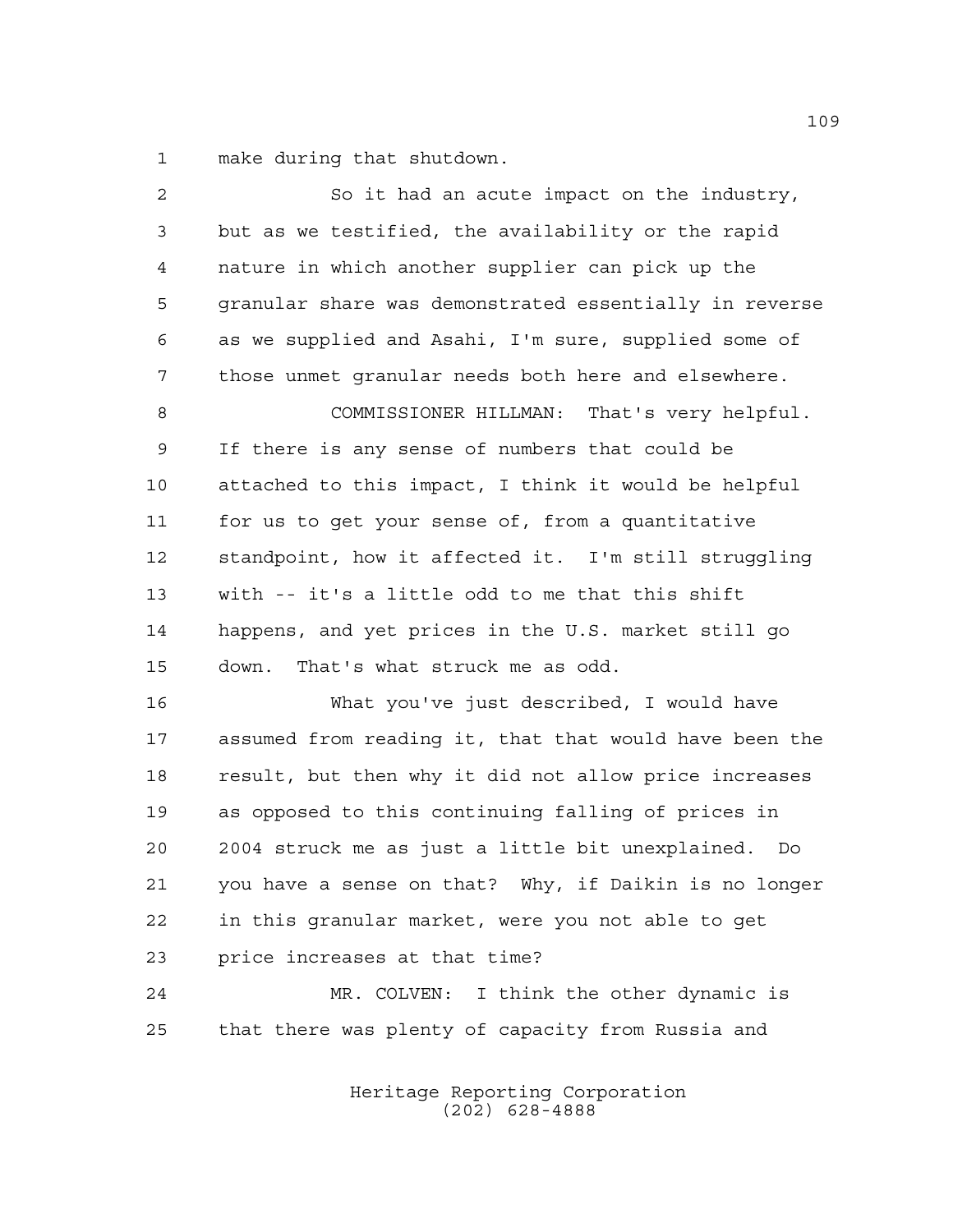China also to fill that, so that kept the prices at bay. But if you happen to look at the FEP prices, you'll see that those did, in fact, go up because that, again, was significantly short. COMMISSIONER HILLMAN: Okay. I appreciate those answers. Thank you very much. CHAIRMAN KOPLAN: Thank you, Commissioner. Let me see if there are any other questions from the dais. Seeing that there are none, Mr. Deyman, does staff have questions of this panel? MR. DEYMAN: George Deyman, Office of Investigations. The staff has no questions, but I do want to clarify the import data that appeared in the prehearing report. We do acknowledge in the prehearing report that our import data are low because our coverage from importers was incomplete. Now, in the final staff report, it is likely that we will substitute for the importer data official statistics. Again, we want you and the responding party to comment on the applicability and how good the official statistics are for Italy, for Japan, and for the nonsubject countries. It's possible that for Japan we may keep the import data that we have from the importers' questionnaires, but you can comment on that in your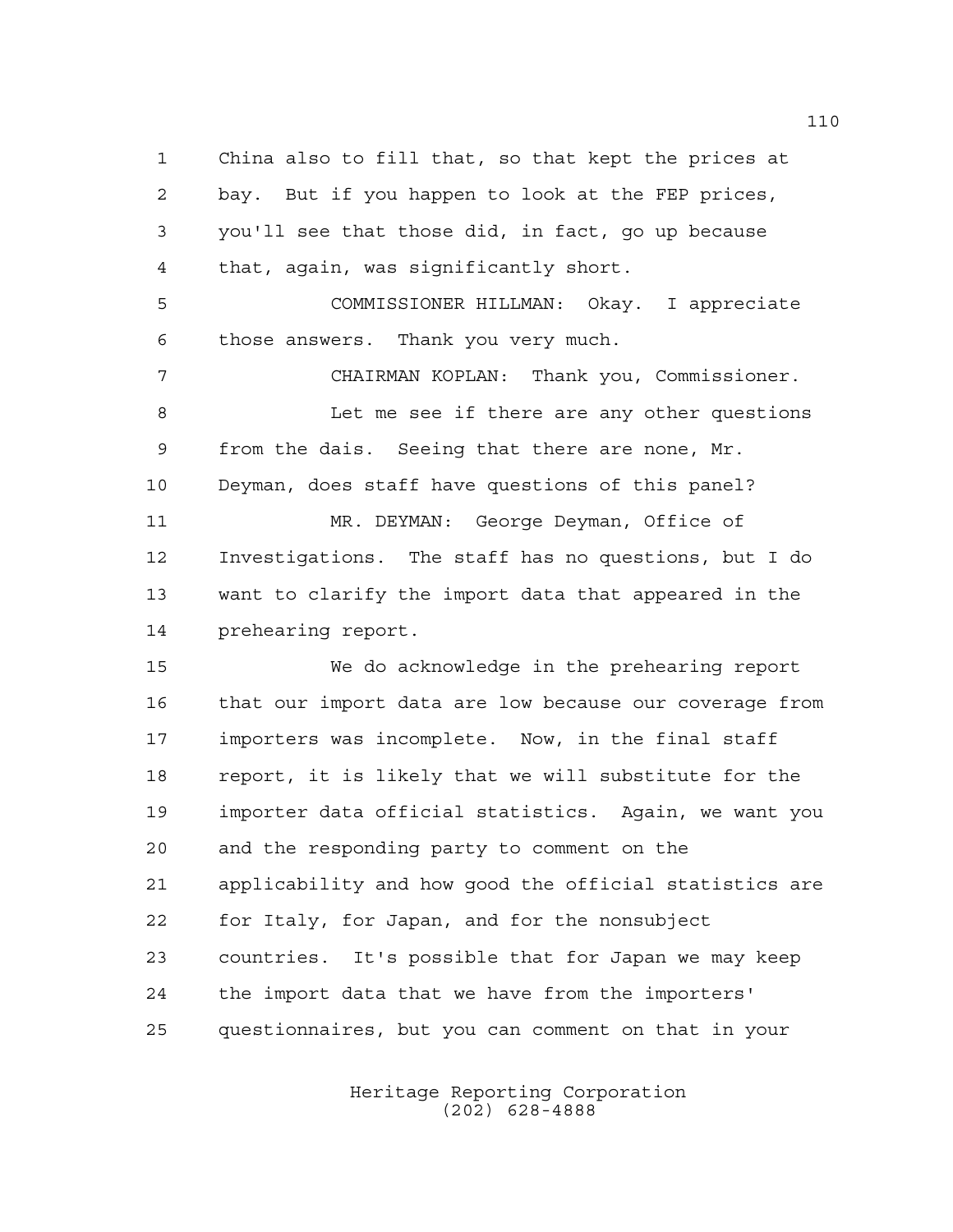briefs.

 Staff has no further questions. CHAIRMAN KOPLAN: Can you just acknowledge? MR. MELTZER: Yes, Mr. Deyman. We will comment on that in our post-hearing brief. Thank you. MR. NEELEY: And Asahi will as well. CHAIRMAN KOPLAN: Thank you, both. Thank you for the clarification, Mr. Deyman, and for that request. Mr. Neeley, do you have any questions of this panel before they are released? MR. NEELEY: We have no questions. CHAIRMAN KOPLAN: Well, with that, I want to thank you very much for your testimony and your answers to our questions, and we all look forward to your post-hearing submissions. Thank you very much. Madam Secretary, it's my understanding from your office that Mr. Neeley has estimated that his direct presentation will take approximately 20 minutes. Is that correct, Mr. Neeley? MR. NEELEY: That is correct, Mr. Chairman. CHAIRMAN KOPLAN: I won't hold you to that tightly, but -- MR. NEELEY: Maybe we'll be shorter. (Laughter.)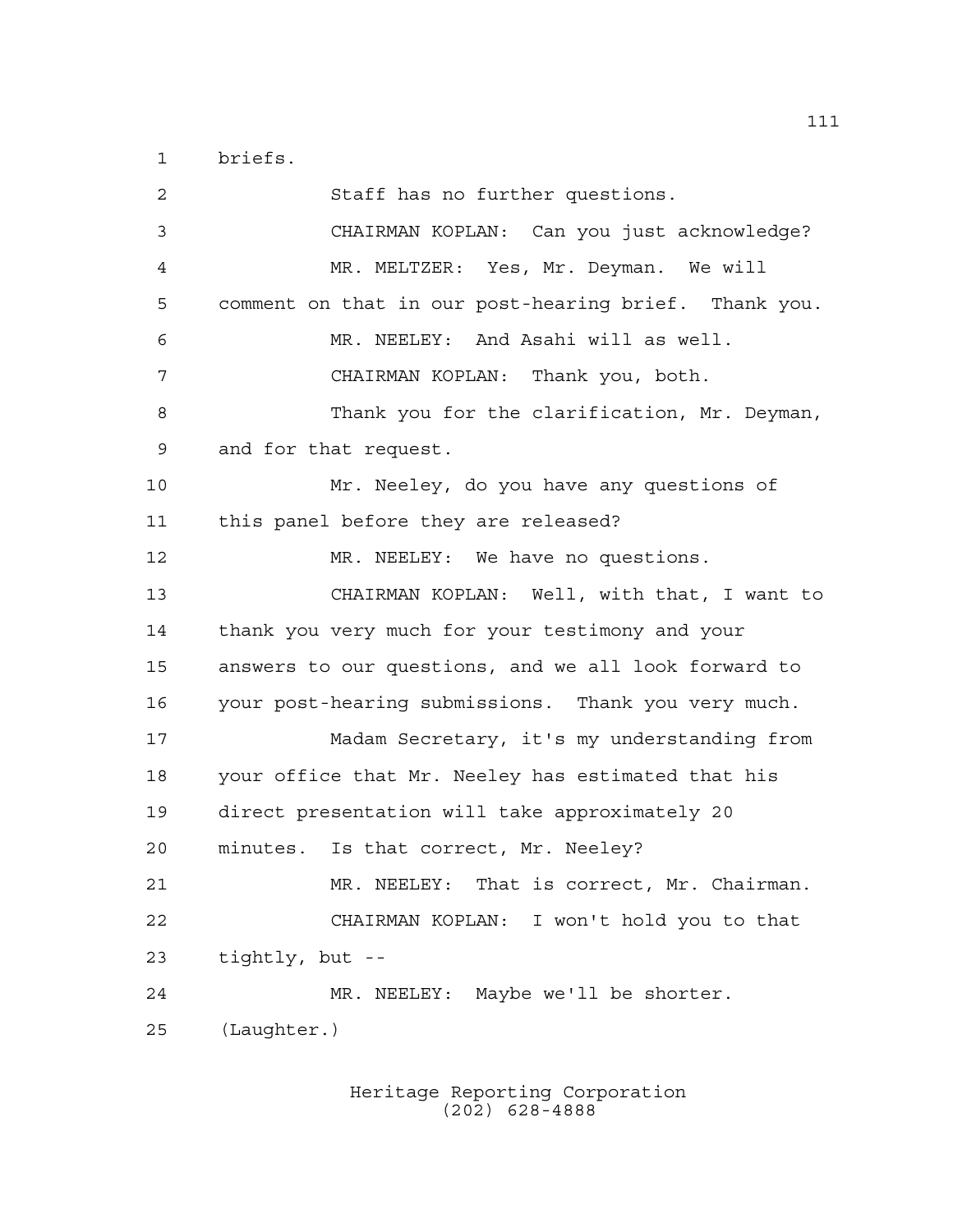CHAIRMAN KOPLAN: I'll accept that. With that, I am inclined to go forward and hear you now, unless there is some objection from the dais. Seeing that there is none, Madam Secretary, could you call the next panel? MS. ABBOTT: The second panel in opposition to the continuation of antidumping duty orders, please come forward. The witnesses have been sworn. (Pause.) MR. NEELEY: Again, I'm Jeffrey Neeley from the law firm of Greenberg Traurig. I'm just going to turn over the floor to Adam Brozetti from AGC Chemicals, who will give the presentation. CHAIRMAN KOPLAN: Thank you. You may proceed, Mr. Brozetti. MR. BROZETTI: Thank you and good morning. My name is Adam Brozetti, and I am vice president for sales and marketing for AGC Chemicals America, also known as "AGCCA." The assets of the company now known as AGCCA were purchased by Asahi Glass from the British company, ICI, in 1999. Thus, AGCCA is the successor company to one of the original petitioners in the Italian case, ICI. AGCCA is a U.S. producer of granular PTFE resin, with plants in New Jersey and Pennsylvania.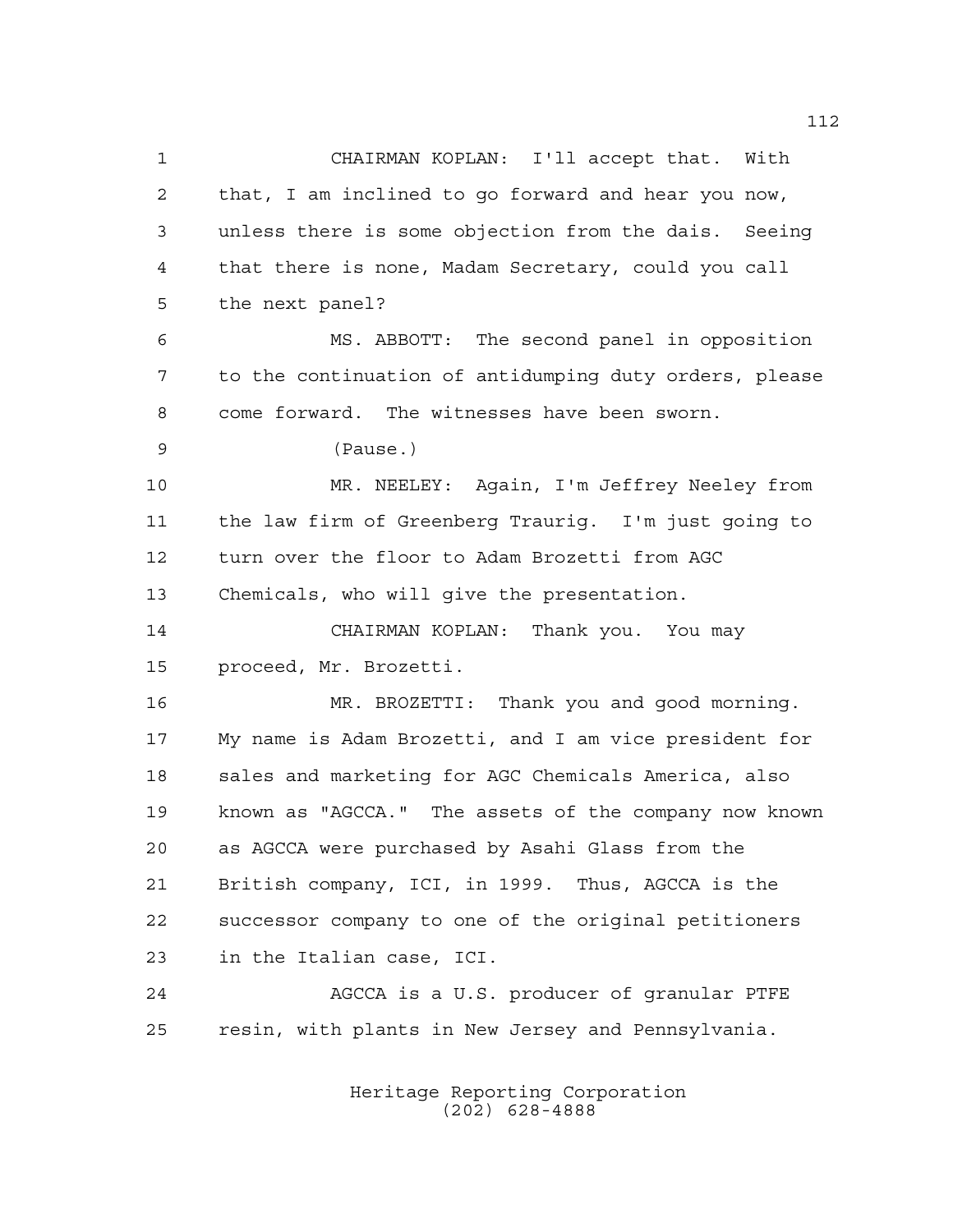AGCCA also imports a very small amount of granular PTFE resin from its parent company in Japan, Asahi Glass.

 As the Commission knows, granular PTFE resin is a product that is in a mature market. There have been no significant new applications in recent years, and the growth trends for the product tend to follow the overall GNP growth.

 I'm here today for two main reasons. The first reason is to support the continuation of the dumping order on Italy. As I will discuss in a few minutes, AGCCA believes that the U.S. industry is very vulnerable to increased importation of low-priced, granular, PTFE-resin imports from Italy, and that the revocation of the dumping order on Italy now would seriously undermine the health of the U.S. industry.

 The second reason that I am here is to ask that the Commission find that there would be no likely recurrence of injury to the U.S. industry if the Japanese order is revoked.

 Let me talk about the Italian situation first. While the Italian producer is not here today, we have some recent experience that indicates that the revocation of the Italian order would be devastating to the U.S. industry. Even with the dumping order in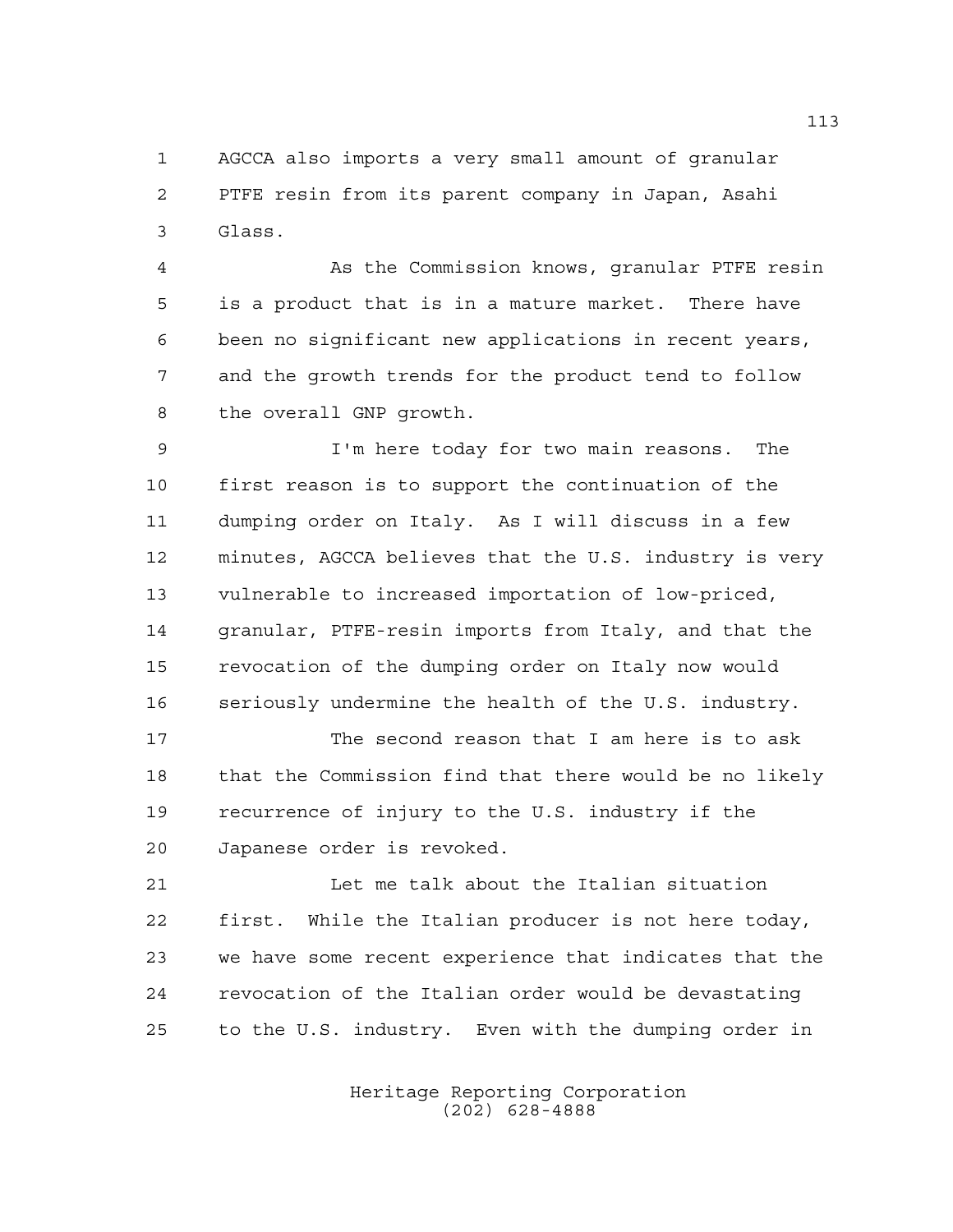place on Italy, we see the Italian producer, Solvay, selling granular PTFE resin at low prices to some accounts. We are certain that in the absence of a dumping order, the situation would become more widespread.

 The situation with the Italian producer is of particular concern to us because of Solvay's recent actions with regard to its prices for aqueous dispersions. These products are not subject to this order, and the Solvay actions indicate what will happen in the absence of the discipline of the dumping order.

 Specifically, we see that the aqueous dispersion are being sold to the U.S. market at extremely low prices that make it impossible for any U.S. producer to compete. Solvay's strategy seems to be to use the U.S. as a dumping ground to pump out production for products which have high fixed costs. If the order is lifted for granular PTFE resin, we think we will see the same pattern for these products. The Italian producer, Solvay, has no reason not to sell its excess capacity in the U.S. at low prices. It has no U.S. production to undermine, and selling at low prices in the U.S. is a way of spreading its fixed costs in Italy across a wider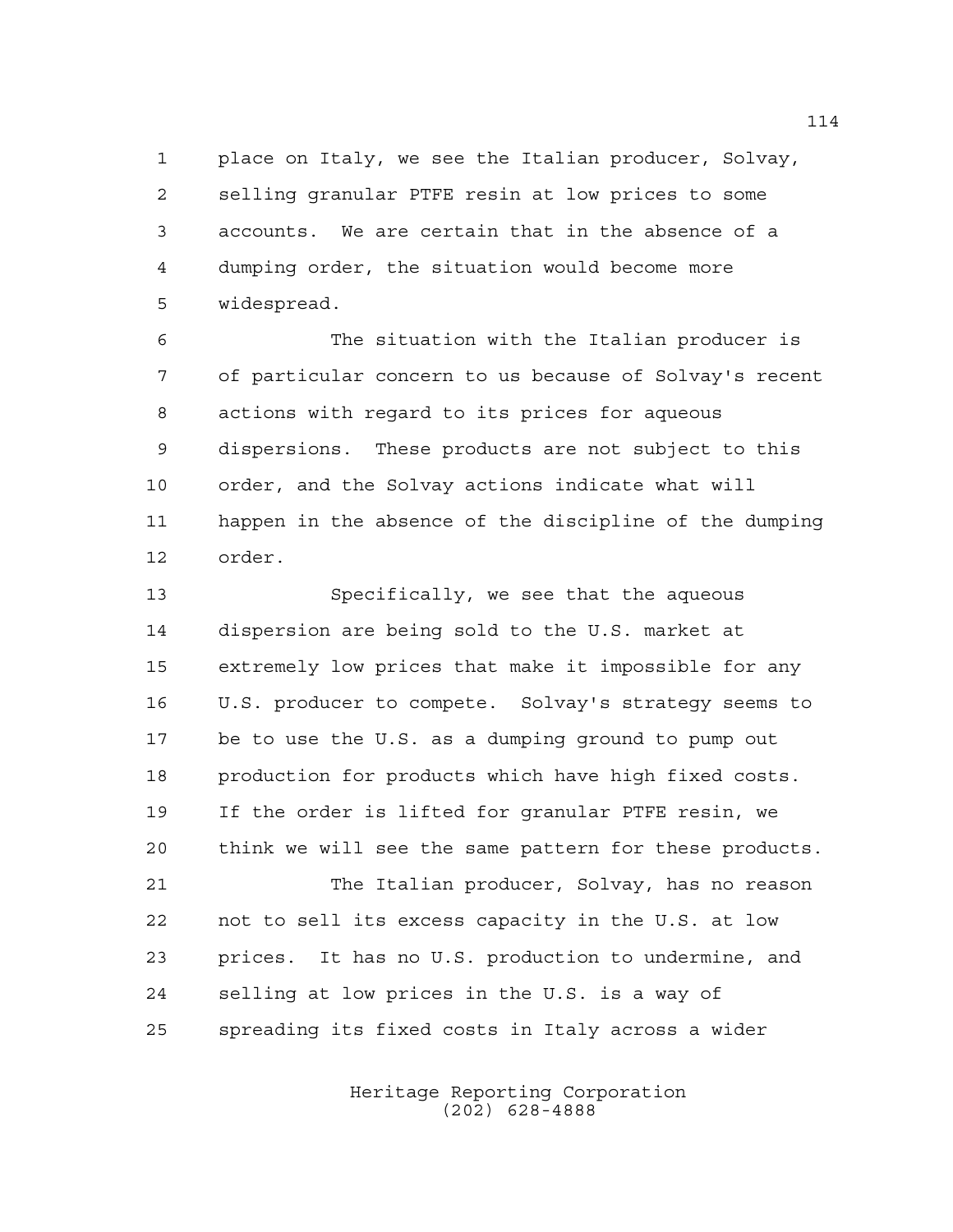base. Even if it sells at no net profit in the U.S., as long as it covers its variable costs, Solvay will come out ahead, and it has shown its willingness to take this approach.

 The situation with Japan is quite different. All of the Japanese producers of granular PTFE resin now have substantial U.S. production of their product so their calculation regarding selling at low price in the U.S. market is very different. For the Japanese producers, selling at low prices in the U.S. market simply would undercut their large U.S. investments and not be rational.

 Why, then, does Asahi Glass wish to have the Japanese order lifted now? The answer, first, is that we have the opportunity of a five-year sunset review to ask this Commission to review the situation now, so Asahi Glass is taking advantage of this opportunity.

 Second, AGCCA would like to bring in small amounts of high-quality, specialized products that it cannot produce in the U.S. to round out its product line. To produce these products in the U.S. would require capital investments by AGCCA that are not justified by the small market size for their products. There is no reason for AGCCA to bring in products from Japan at low prices when it can produce those products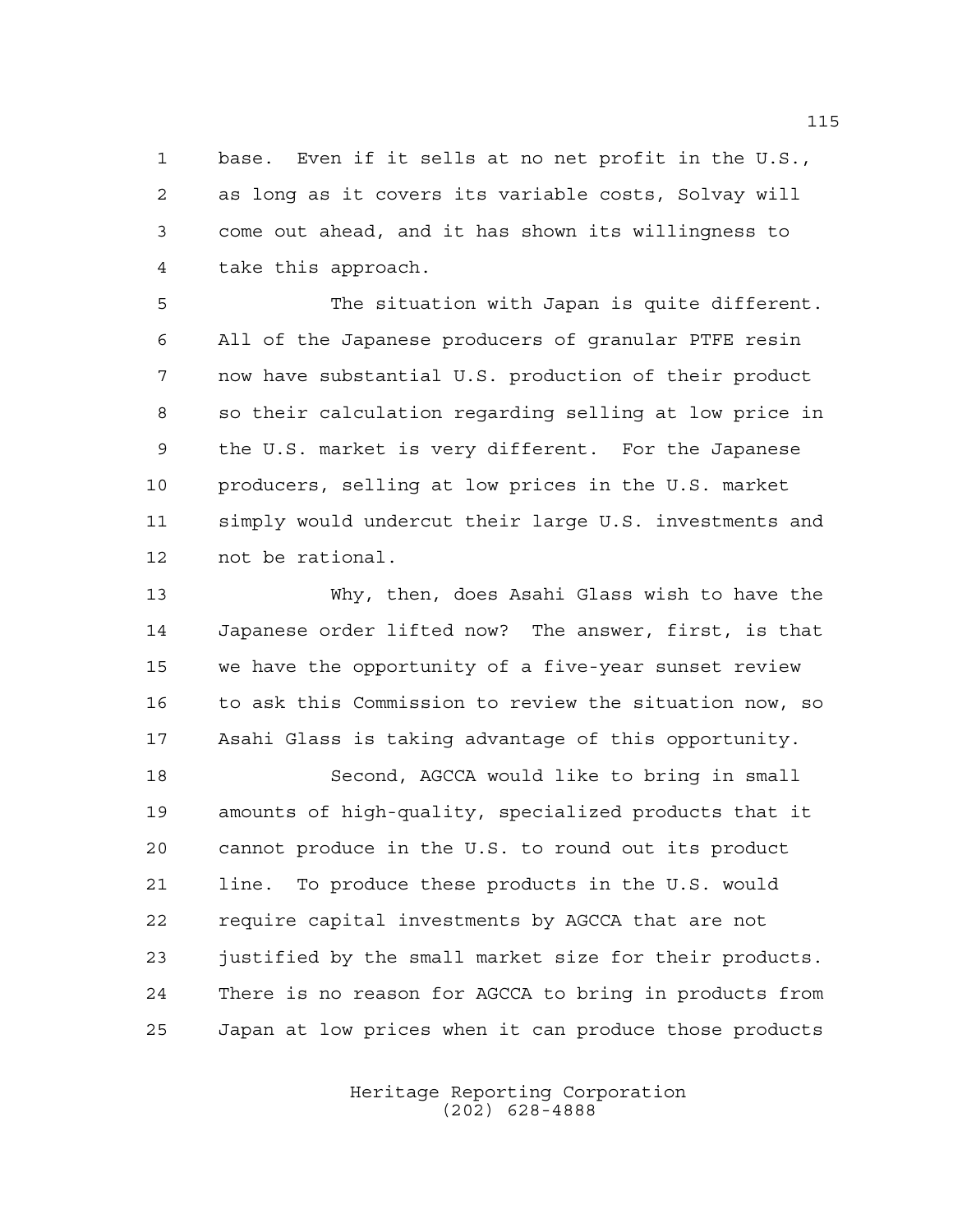in the U.S. Japan is a relatively high-cost producer of granular PTFE resin, and bringing in such products at low prices simply would undercut the profitability of Asahi Glass's operations at AGCCA.

 The capacity of Asahi Glass in Japan has been steady for a number of years, and the Asahi Glass capacity for subject merchandise is not easily changed. Most of the Asahi Glass production in Japan is consumed in Japan and is not exported to places such as China. If AGCCA is able to import granular PTFE without a dumping order being in place, it would be senseless for it to sell these products at low prices since the price levels for one type of granular PTFE quickly are known and translate into pricing effects for other granular products.

 Importing any low-priced granular products, even for high-quality, specialized products, is likely to have an effect on the products being produced by AGCCA in New Jersey and Pennsylvania. In other words, Asahi Glass would be undercutting its own profit levels on its U.S. production by selling any granular product at low prices.

 I would like to address a couple of points raised by DuPont in its brief. For the first point, I refer to page 19 of its prehearing brief where DuPont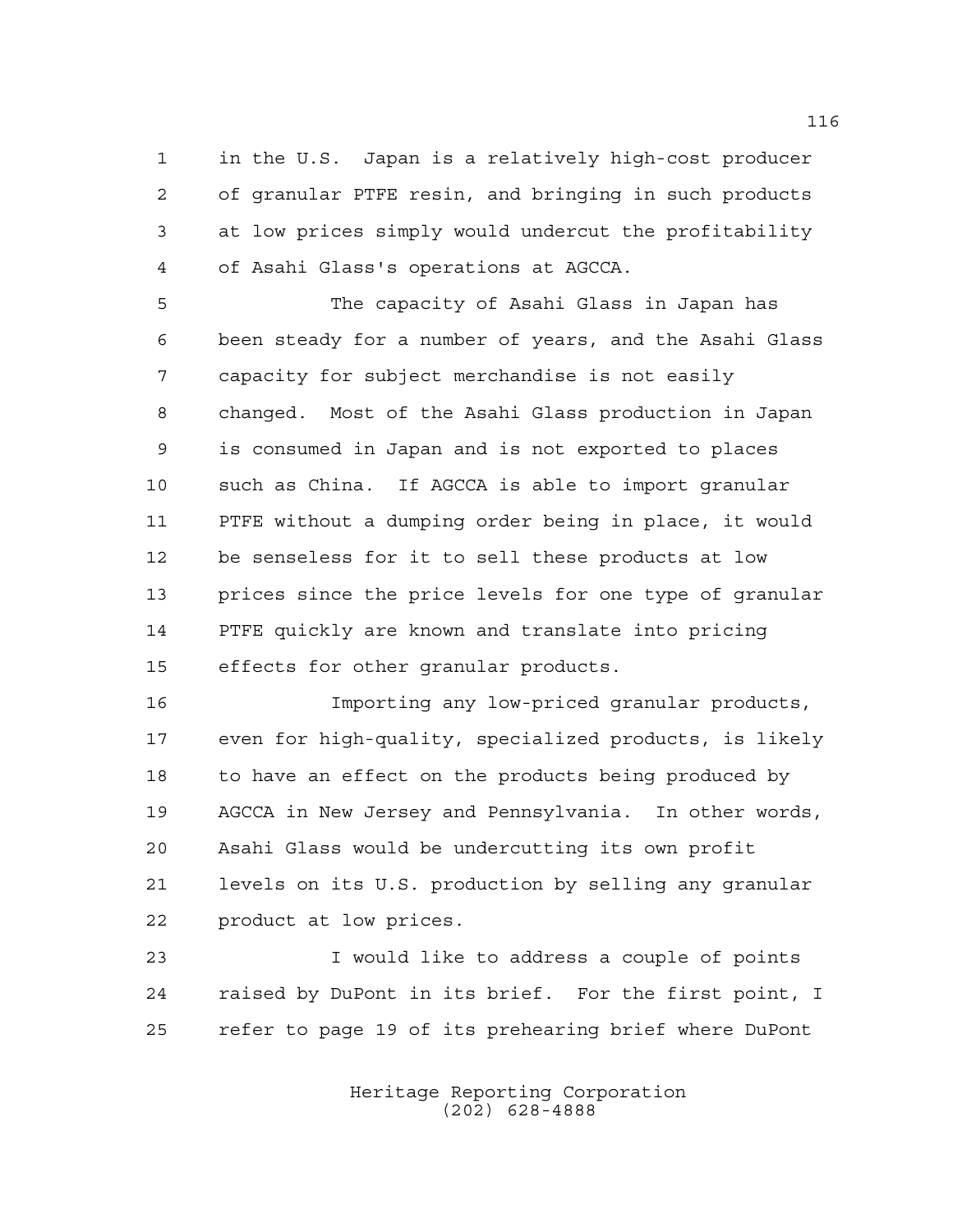claims that, in 2004, Japanese production capacity outstripped domestic demand.

 On page 20 of that brief, it also says, as is widely known, that Daikin's operations in Japan went off line in 2004 due to an explosion at its plant. What really happened is that the explosion had a huge impact on the availability of supply in Japan and that Japanese companies were scrambling to find granular PTFE and other products anywhere that they could, including from the United States. There was no overcapacity in Japan in 2004, and everyone in the industry knows that. In fact, there was a huge shortage. It is surprising to me that DuPont would make such a statement regarding the capacity-utilization situation in Japan in 2004.

 Second, on page 25, DuPont alleges that it has lost substantial sales to Asahi Glass. If, by this, it means the Japanese company, Asahi Glass, it is flatly untrue since, as the Commission knows, Asahi Glass exported almost nothing to the U.S. If, on the other hand, DuPont means AGCCA, then it is complaining about lost sales to another U.S. producer, and I, frankly, do not understand why this is relevant to the question of exports from Japan.

The DuPont statements about capacity in 2004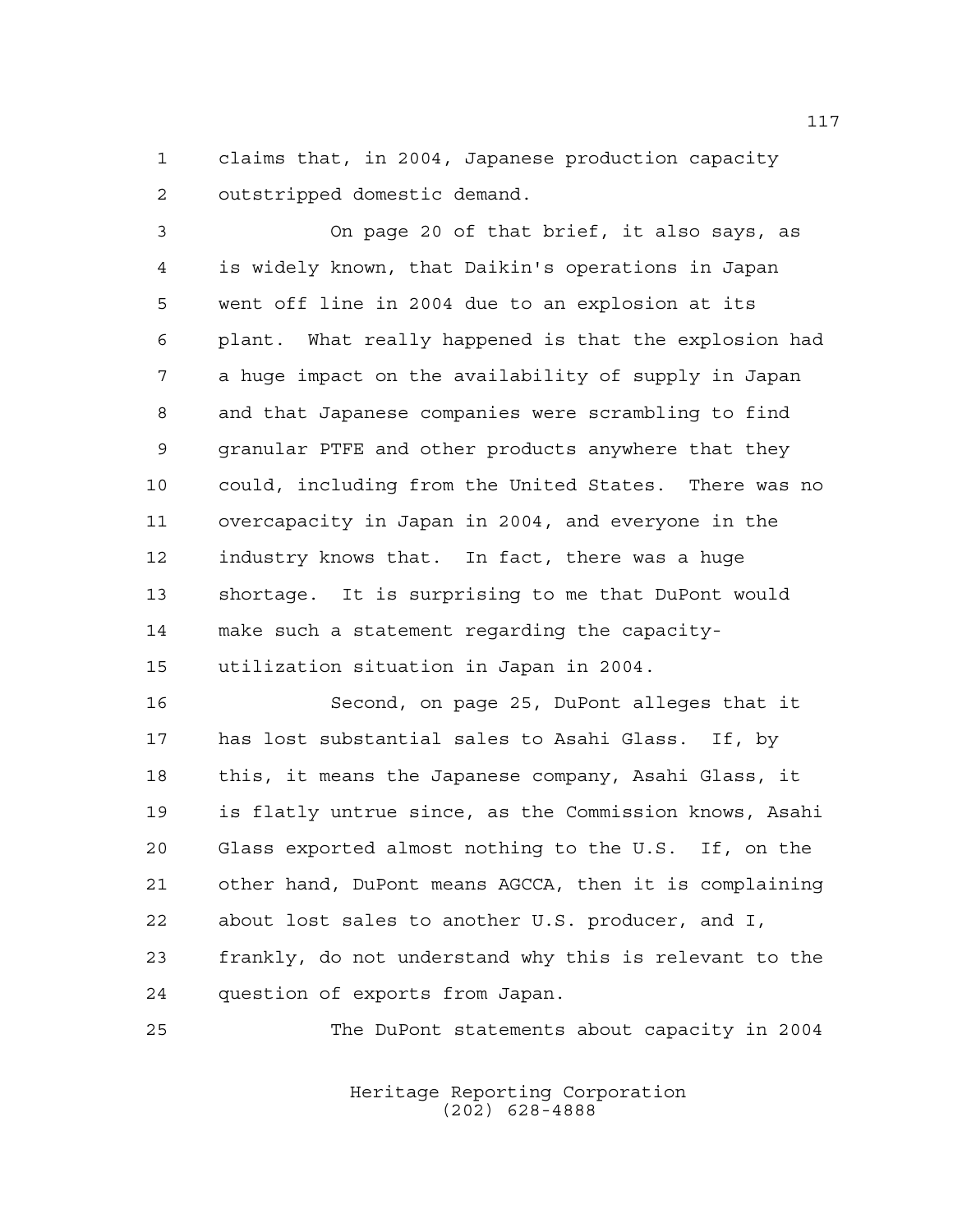and about lost sales to Asahi Glass are troubling because they seem to be very reckless attempts to find any excuse to continue the case against Japan. I think that the statements reflect badly on the credibility of DuPont on this issue.

 The Commission may know that Asahi Glass has also asked the Commerce Department to review the level of the dumping margins that it currently has since those margins have not been reviewed for many years. Asahi Glass has asked for that review in the event that the Commission disagrees with our conclusion that the Japanese order should be revoked. But we believe that there is no reason that Asahi Glass or AGCCA should have to go through the continued expense of annual reviews at the Commerce Department when the facts show that the order on Japan should be revoked because there would be no recurrence of material injury.

 Finally, we think that all of the Japanese producers are in the same basic position as is Asahi Glass and AGCCA. While DuPont's affiliate has not responded to the Commission's questionnaire, and Daikin has not appeared or responded, there is no reason to believe that either company is going to undermine its U.S. operations by selling at unfairly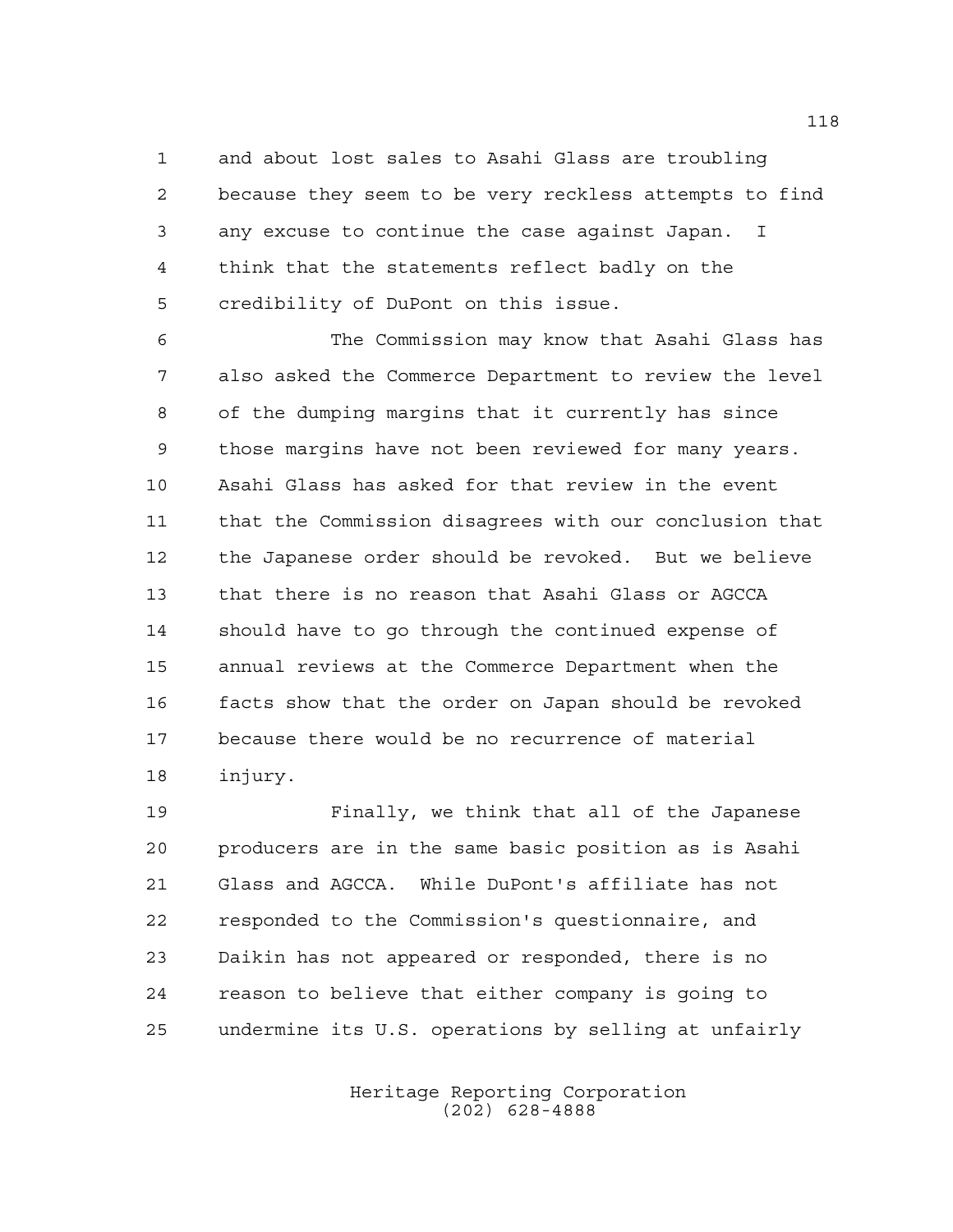low prices in the absence of a dumping order.

 As Jeff Neeley stated in our opening remarks, we agree with DuPont on most things, including the vulnerability of the U.S. industry to low-priced imports. We certainly agree with DuPont regarding the likelihood of injury from Italy if the Italian order is revoked. Where we disagree is the situation of Japanese imports in light of huge Japanese investments in the United States. It would be irrational for Japanese producers to undermine their U.S. operations.

 As a result, we hope that the Commission will conclude that the facts justify the continuation of the dumping order on Italy and removal of the dumping order on Japan. I would like to thank you for your time, and I'll be glad to answer any questions you may have.

 CHAIRMAN KOPLAN: Thank you. Does that conclude your direct presentation, Mr. Neeley? MR. NEELEY: Yes, it does, Mr. Chairman. CHAIRMAN KOPLAN: Thank you very much. Thank you for your testimony. and we'll begin the questioning with Commissioner Lane. COMMISSIONER LANE: Good afternoon.

MR. NEELEY: Good afternoon.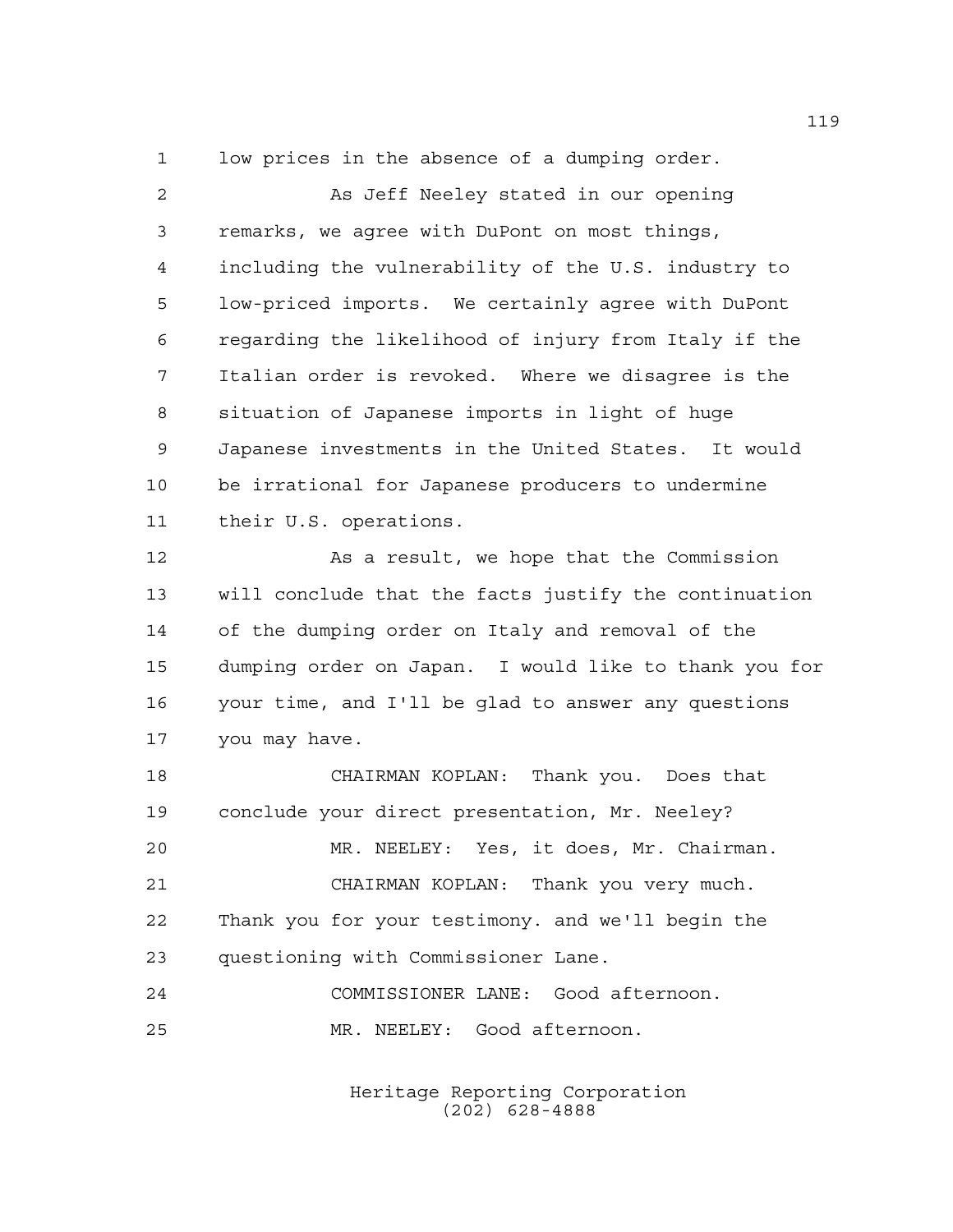COMMISSIONER LANE: Welcome to the Commission.

 On page 6 of DuPont's prehearing brief, DuPont contends that the emergence of China and Russia as significant players in the global, granular, PTFE- resin industry has diminished the export opportunities in Asia for Italian and Japanese producers of the subject product and that this shift in the world market will result in Italian and Japanese producers looking to the United States as a preferred outlet for their excess capacity.

 In your view, how has the emergence of Russia and China as significant players in the global, granular, PTFE-resin industry affected Italian and Japanese operations, and will this result in a significant increase in shipments of subject imports to the United States?

 MR. BROZETTI: What we've seen in the marketplace is, and I think it was alluded to before, that even with the Italian order in place, prices in the U.S. market have remained depressed because of the influx of Chinese and Russian materials, and I believe that that will continue and be even increased if the Italian order is lifted because then we will have a third country bringing in their low-priced materials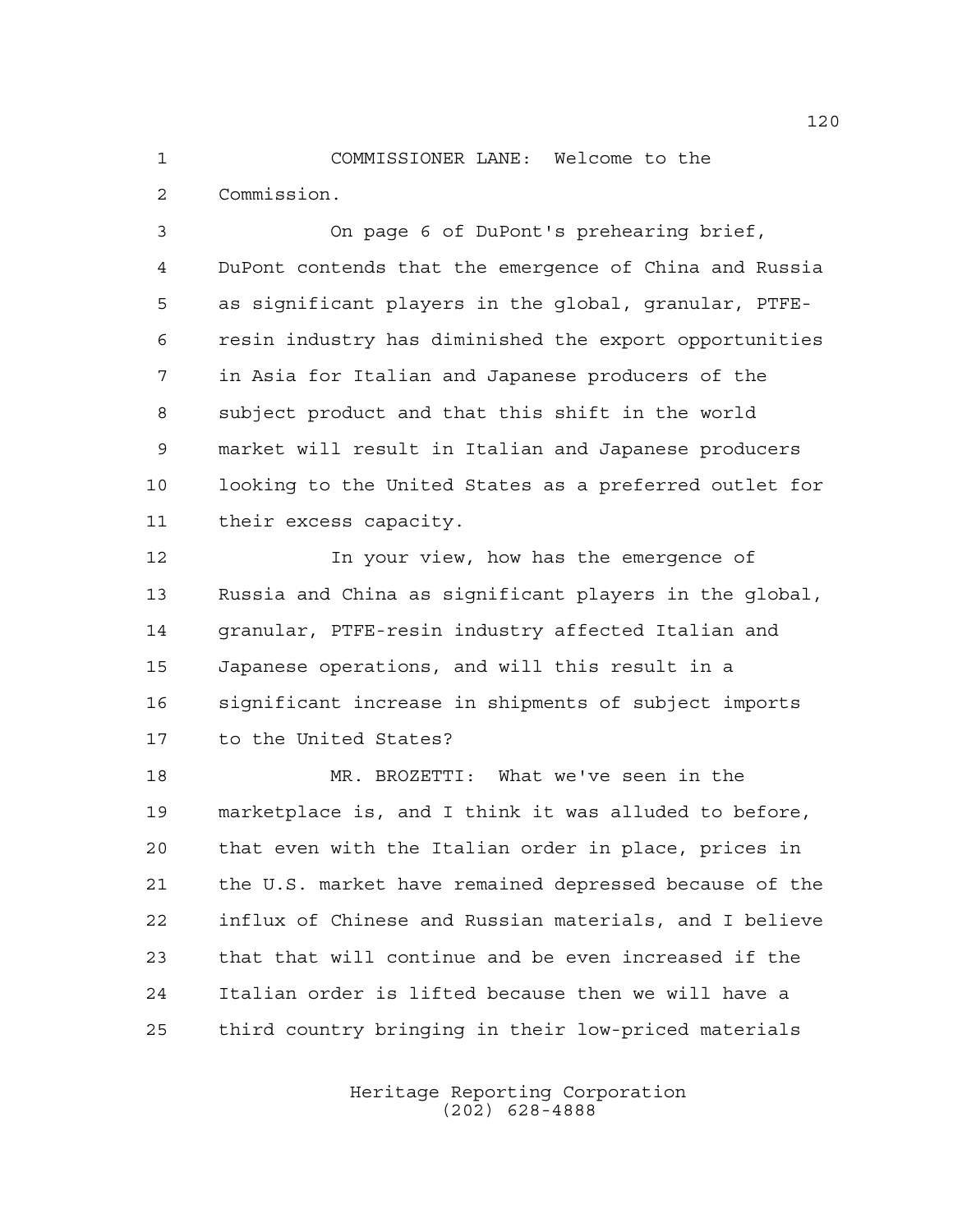competing for market share in the U.S.

 MR. NEELEY: I would also add to that that in terms of some of the allegations, we certainly agree with DuPont in that regard of the threat from the Russians and the Chinese and their effect on the U.S. market, as Mr. Brozetti says.

 In terms of the possible that the Chinese threat, the Chinese competition, is going to cause the Japanese producers to suddenly shift to the U.S., we don't see it. First of all, the fact is that most of the Japanese production goes into the home market in Japan; it is not exported to China. It doesn't make a whole lot of sense, if you think about it, to take a very high-cost producer like Japan and try to sell into a very low-cost place like China. So that's not really happening very much, so there is not really a possibility of product shifting around. Most of the Japanese production has traditionally been consumed in Japan, and we think that will continue.

 COMMISSIONER LANE: Okay. In your direct testimony, you stated that there was no overcapacity in Japan but a shortage. What happened when you had that shortage? What did you do?

 MR. BROZETTI: In 2004, there was no overcapacity because of the Daikin explosion. As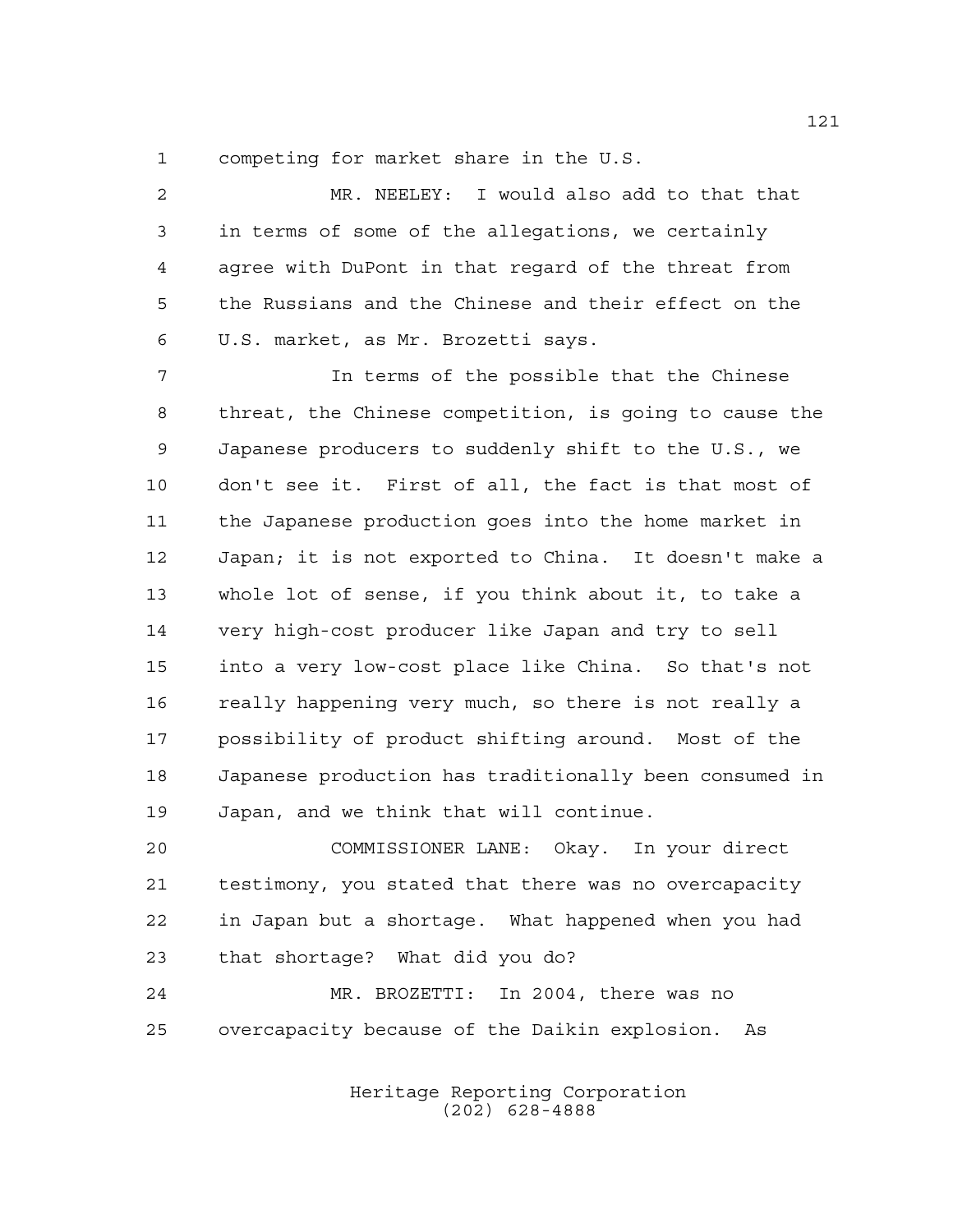DuPont also stated, at that time, Daikin was looking to other producers to help support them and supply material to their customers. So many of the producers were able to supply some materials to Daikin to help get them through that difficult time.

 COMMISSIONER LANE: Okay. Thank you. On page 10 of DuPont's prehearing brief, DuPont contends that the United States' production capacity is more or less in balance with U.S. demand, and U.S. producers are able to meet U.S. demand now and for the foreseeable future with their domestic capacity and inventories. Do you agree with this assertion?

 MR. BROZETTI: Yes, we agree with that. COMMISSIONER LANE: On the previous review, the Commission found both the filled and unfilled product to be part of a single domestic like product. As you know, this is my first review of this matter, and when looking at domestic like product, I am curious to learn just how much value is added when the subject product goes from an unfilled to a filled product. I would also like to know if you believe that the filled and unfilled products are interchangeable, and, if so, to what degree. MR. BROZETTI: I think the difference in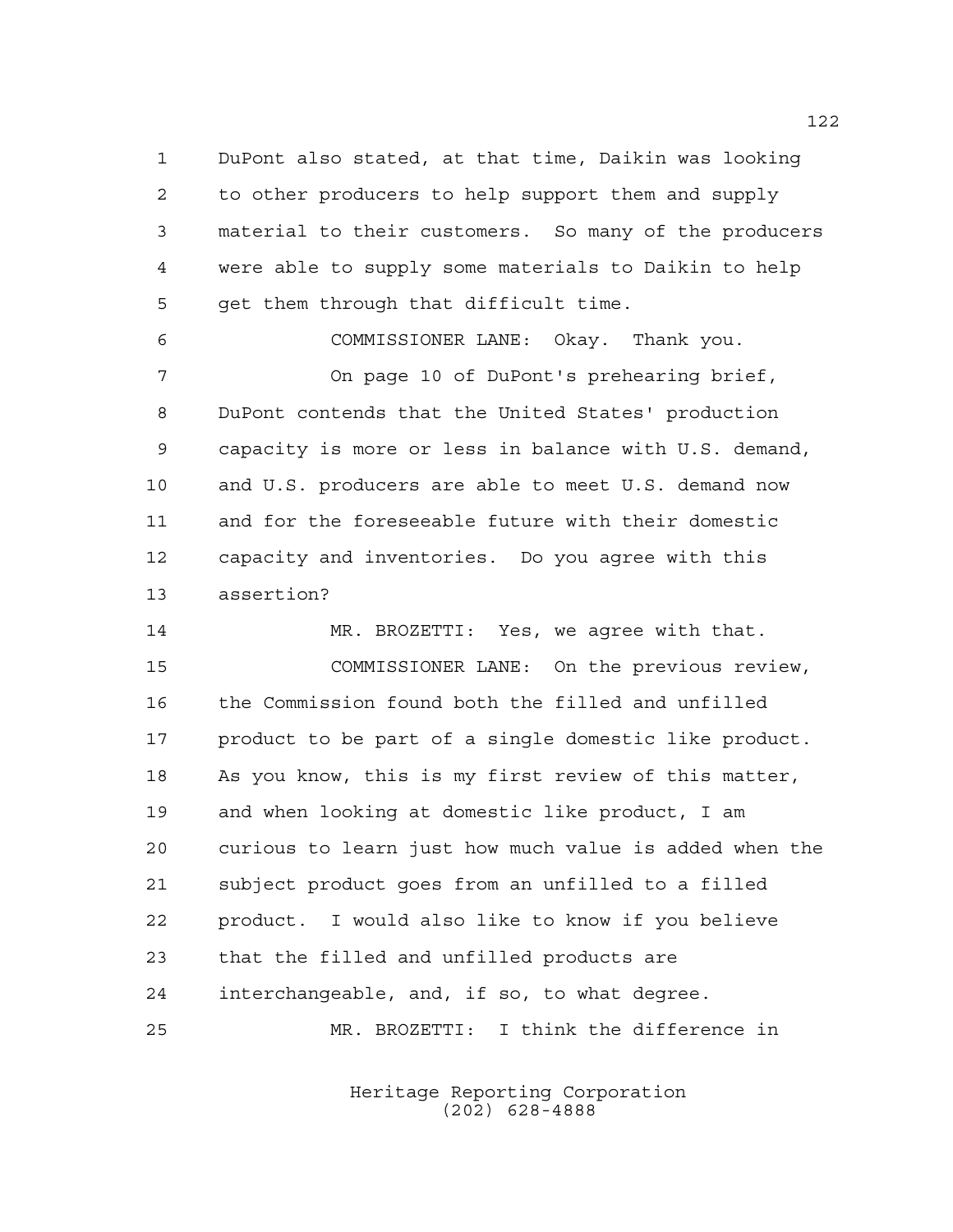value between the two products, we believe, is confidential, and we could certainly supply that information in the post-hearing brief.

 The second part of the question as to the interchangeability of the materials, I think my esteemed colleague, Mr. Colven, did a fine job of trying to explain that. There are some applications where the PTFE needs to be reinforced to maintain its shape or its performance in an application, and in many of those applications a filled PTFE is the desired product.

 COMMISSIONER LANE: On page 19 of DuPont's prehearing brief, DuPont states: "DuPont believes that Asahi Glass has significant unused production capacity despite its reported data to the Commission." The brief goes on to argue that the Commission should, as provided by statute, generally make adverse inferences about Japanese capacity.

 Can the Commission rely on Japanese capacity data submitted by Asahi Glass? If so, why is DuPont's analysis incorrect, and if not, what data should we use for Japanese production capacity when making our determinations?

 MR. NEELEY: Well, in our view, of course, we think our capacity data are correct. I would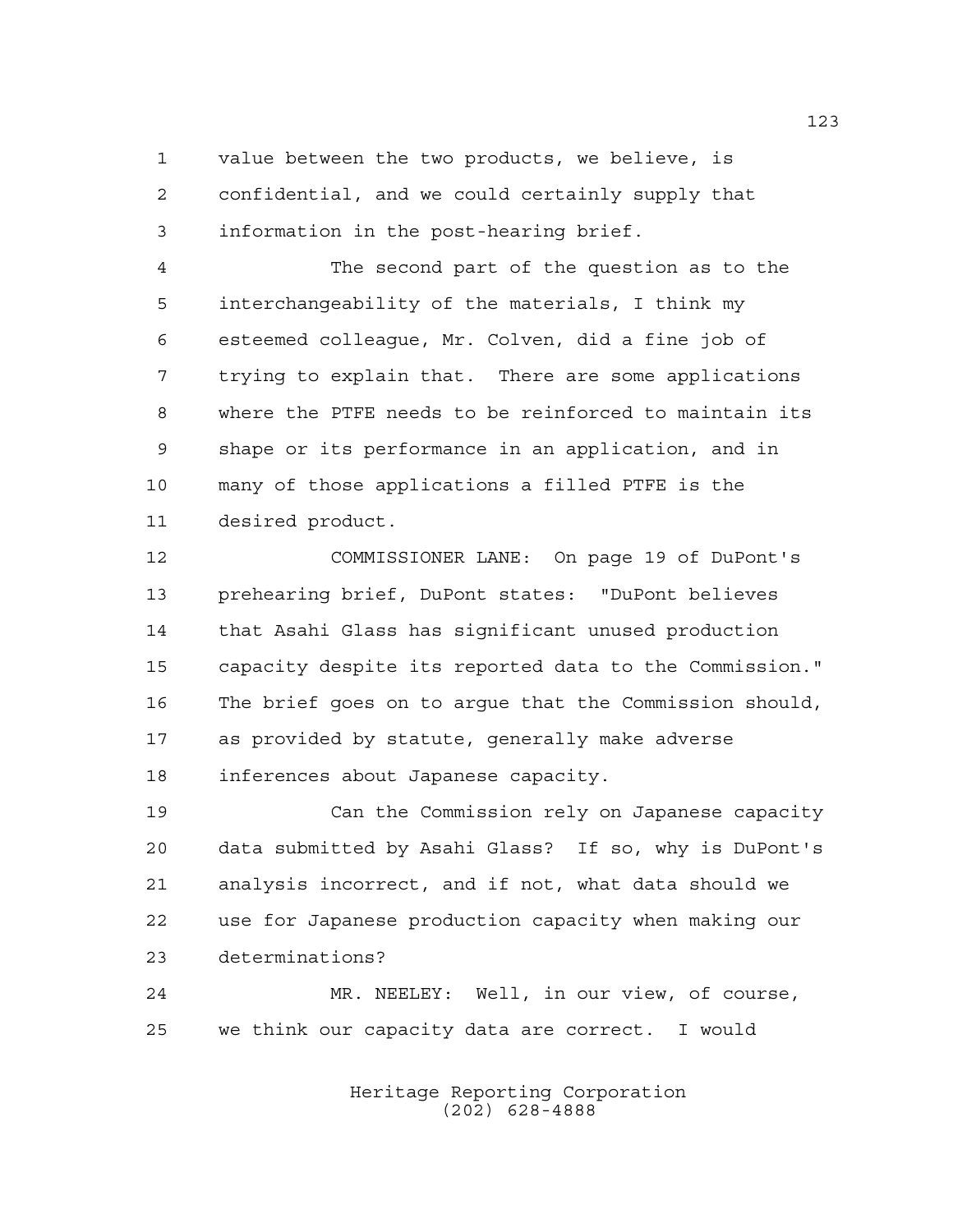suggest probably the best way for the Commission to sort this out is to task us what our assumptions are with regard to the data and ask DuPont the same thing, and I guess you can decide for yourself which is correct or if neither are correct. But we think our data are correct.

 COMMISSIONER LANE: Okay. Do you agree that the level of fungibility between the domestic like product and the subject imports is greater today than at the time of the original investigation and first review?

 MR. BROZETTI: I would think it's probably the same.

 COMMISSIONER LANE: Have there been any recent or planned capacity expansions from the subject product in Japan?

MR. BROZETTI: No.

 COMMISSIONER LANE: Three U.S. producers have related Japanese producers. Has this changed the U.S. market, and how?

 MR. BROZETTI: In AGCCA's case, we purchased an existing producer. Asahi Glass purchased an existing producer. The Daikin facility was a greenfield facility, so that was additional capacity that came into the market.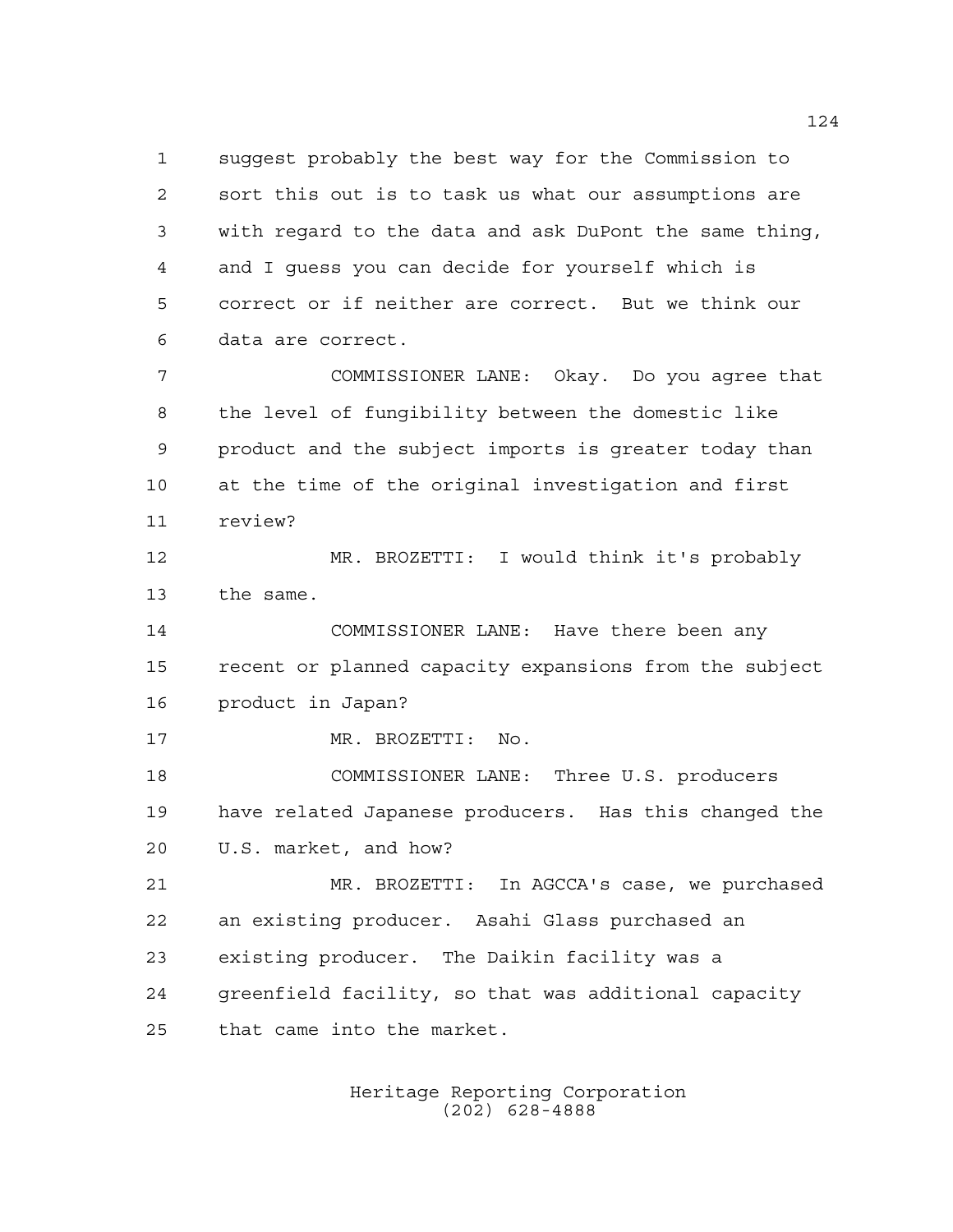I've been in the industry for five years, so the plant was well up and running by the time I joined the industry. I can only assume that when the plant was first built, there was some excess capacity in the marketplace, but now, 10 or 15 years later, as has been previously reported, the capacity is in balance in the U.S. market with the three domestic producers. COMMISSIONER LANE: Other than exports from China and Russia, have there been any significant changes in the U.S. and world market for granular PTFE resin? MR. BROZETTI: In the world market? COMMISSIONER LANE: Yes. MR. BROZETTI: I think, again, referring to the CEFIC data, for the five CEFIC producers, there certainly has been an increase in the granular market over the last few years, and it tends to grow with GNP. As far as the non-CEFIC producers, we do see significant increases in capacity, both in China and Russia as they have improved their operations, and imports to the U.S. are growing, both from China and from Russia, significantly in the last three to four years. COMMISSIONER LANE: Does the argument in

> Heritage Reporting Corporation (202) 628-4888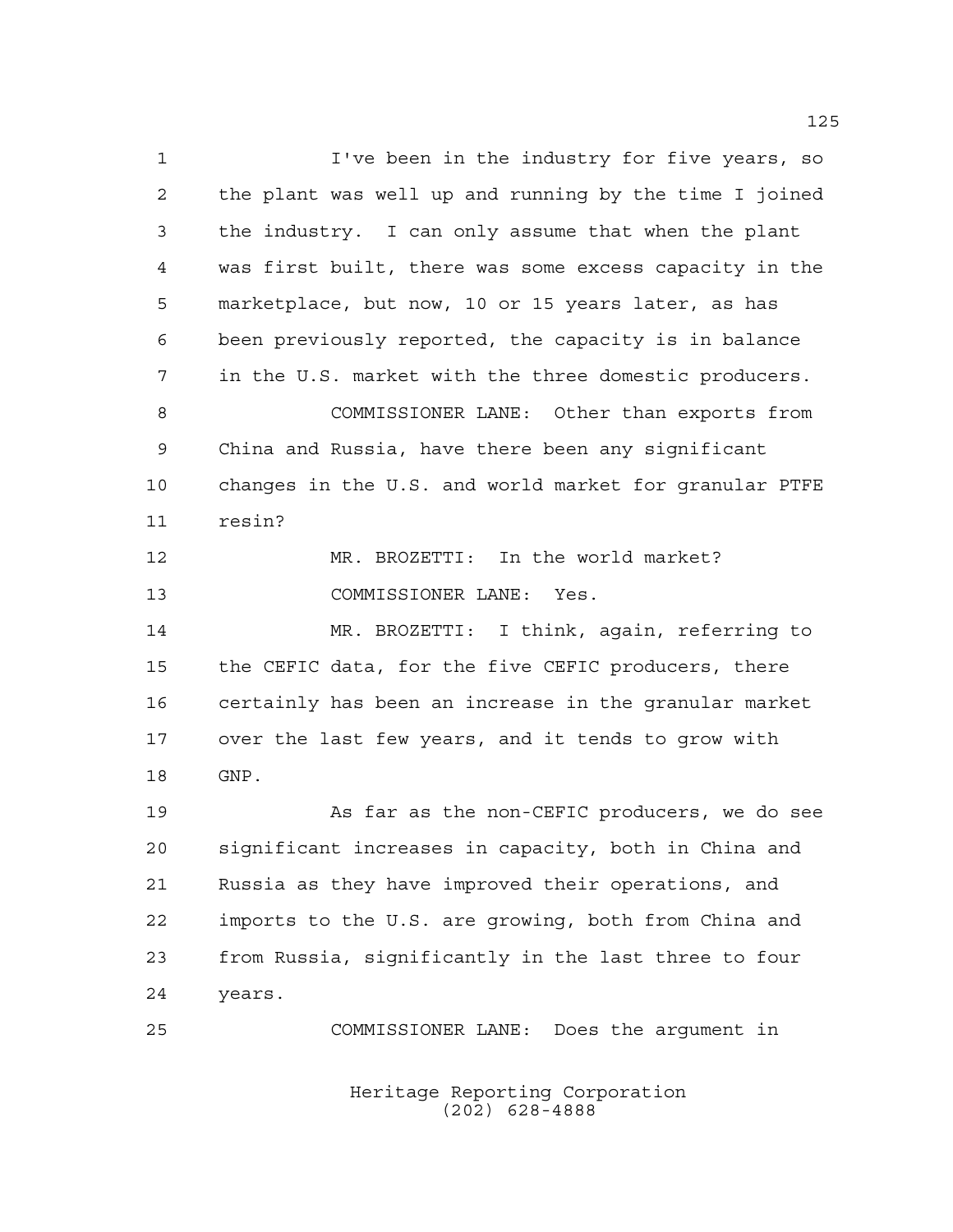your prehearing brief, page 4, that DuPont Mitsui would not likely sell any substantial quantities of subject merchandise to the United States since it also is produced by DuPont in the United States also imply that Daikin and Asahi would likely exercise the same strategy?

 MR. BROZETTI: Again, I think our strategy remains in rationalizing our product. We would like to bring in some higher-quality, higher-value materials that are only produced in Japan. I cannot speak for DuPont, but I would think they would have a similar strategy. I don't think it would be prudent for either of us to bring in low-priced materials and undercut prices in the market.

 Prices are at historically low levels, and to bring product in and undercut those prices just wouldn't make any sense, as our businesses, in order to survive, there's two things that have to happen. We talked about capacity utilization as very important. We have to sell a lot of product out of these high, fixed-cost plants, and also we have to get prices up, and prices have plummeted in the last five years, and it's imperative that we reverse that trend. COMMISSIONER LANE: Okay. Thank you. That's all the questions I have, Mr.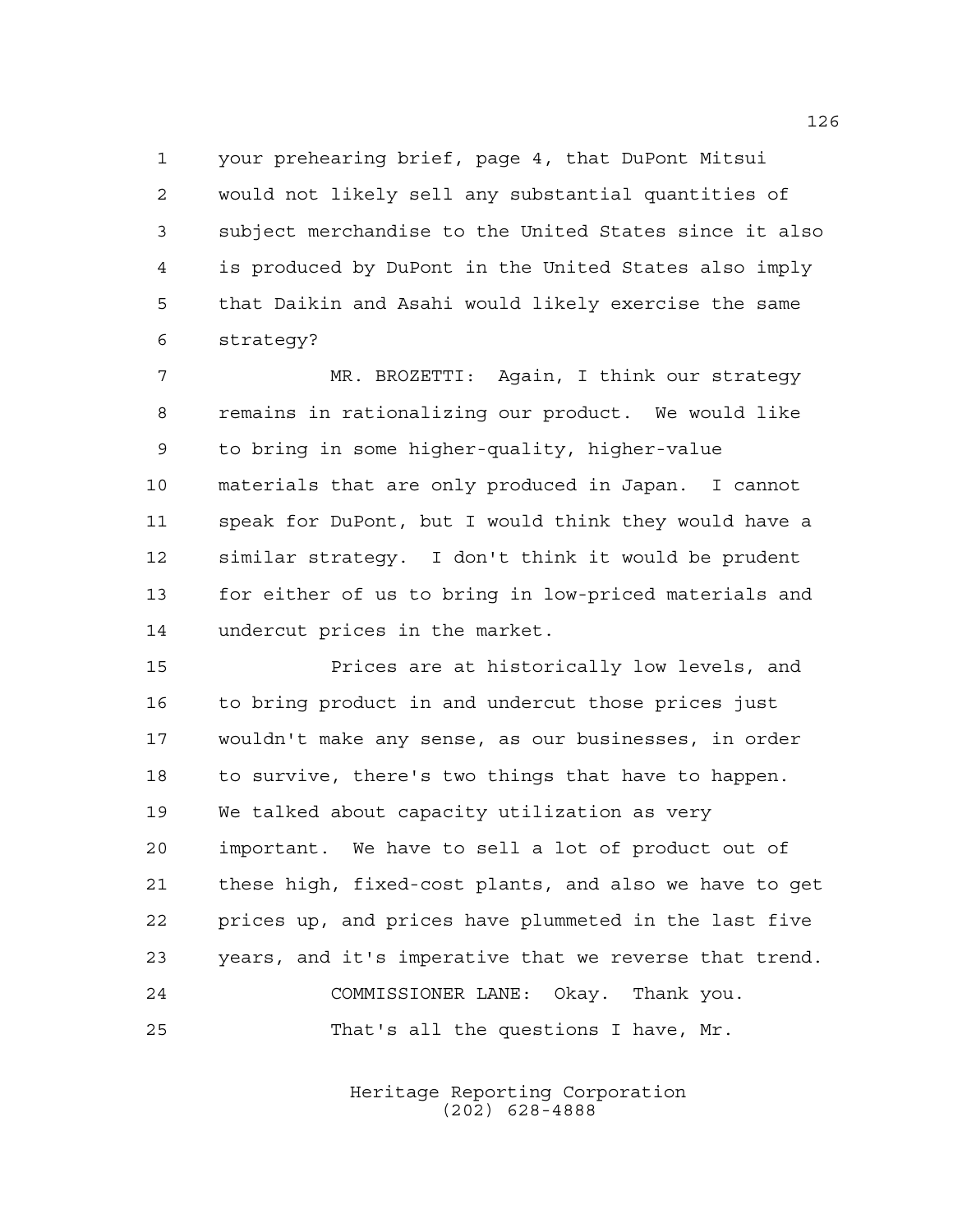Chairman.

 CHAIRMAN KOPLAN: Thank you, Commissioner. Commissioner Pearson? COMMISSIONER PEARSON: I'd like to extend my welcome to the afternoon panel. Mr. Brozetti, glad to have you in town, sir. MR. BROZETTI: Thank you, sir. 8 COMMISSIONER PEARSON: Sorry that we couldn't had a sunny day for you. We play the hand we're dealt. 11 A little while ago, I had the opportunity to discuss with Mr. Colven this question of the extent to which the foreign-owned firms with operations in the United States might be able to shift to a different mix of products, away from the granular PTFE. To the best of your knowledge of your company and the other plants, to what extent do those plants now have the capability to produce something other than PTFE, other than the granular subject PTFE? MR. BROZETTI: Our plant is, as Mr. Colven stated -- I mean, he was accurate. I mean, we can product granular materials and we, also, produce dispersions. However, our equipment is dedicated to those products, so our capacity doesn't really change. If we were to produce less granular, we could not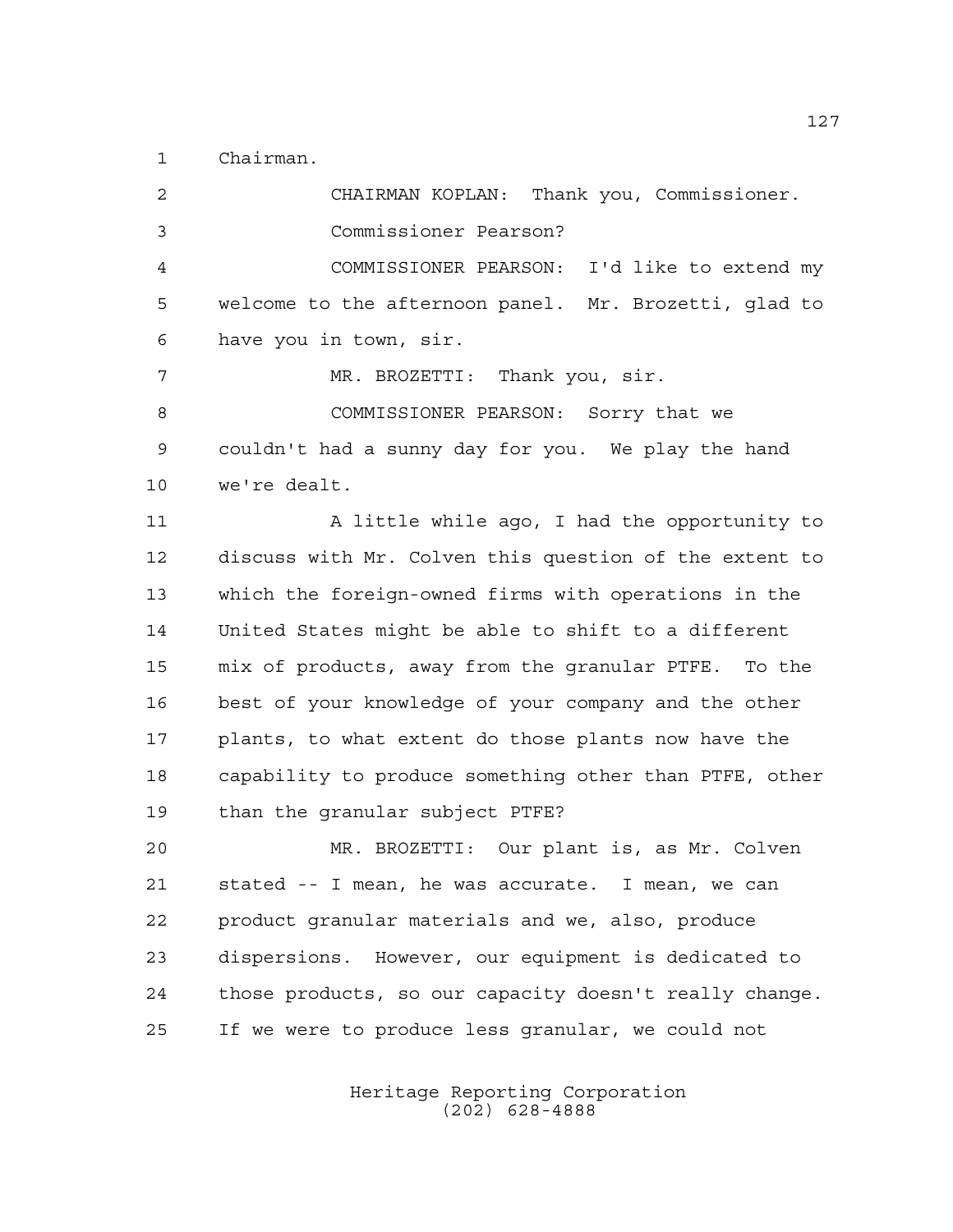produce more dispersion without significant capital investment.

 COMMISSIONER PEARSON: Okay. So as the plant is now configured, you have a given amount of monomer capacity towards the front end of the facility and then as you go downstream, you have enough manufacturing capability to use all of that monomer in the creation of polymers?

MR. BROZETTI: Correct.

 COMMISSIONER PEARSON: But, are you saying, then, that you have quite limited ability to shift back and forth between the various polymers and still utilize all of the monomer you have up front?

 MR. BROZETTI: That's correct. That's our current configuration. For us to produce a higher value material, like a PFA or an ETFE, then we would have to put in significant capital for new equipment in the plant.

 COMMISSIONER PEARSON: Okay. And I really don't know much about this chemical manufacturing process that you're involved in. What are we talking about in terms of both the time that it might take to add that capacity or modify the existing lines, whichever, and perhaps you can give us some idea of the cost?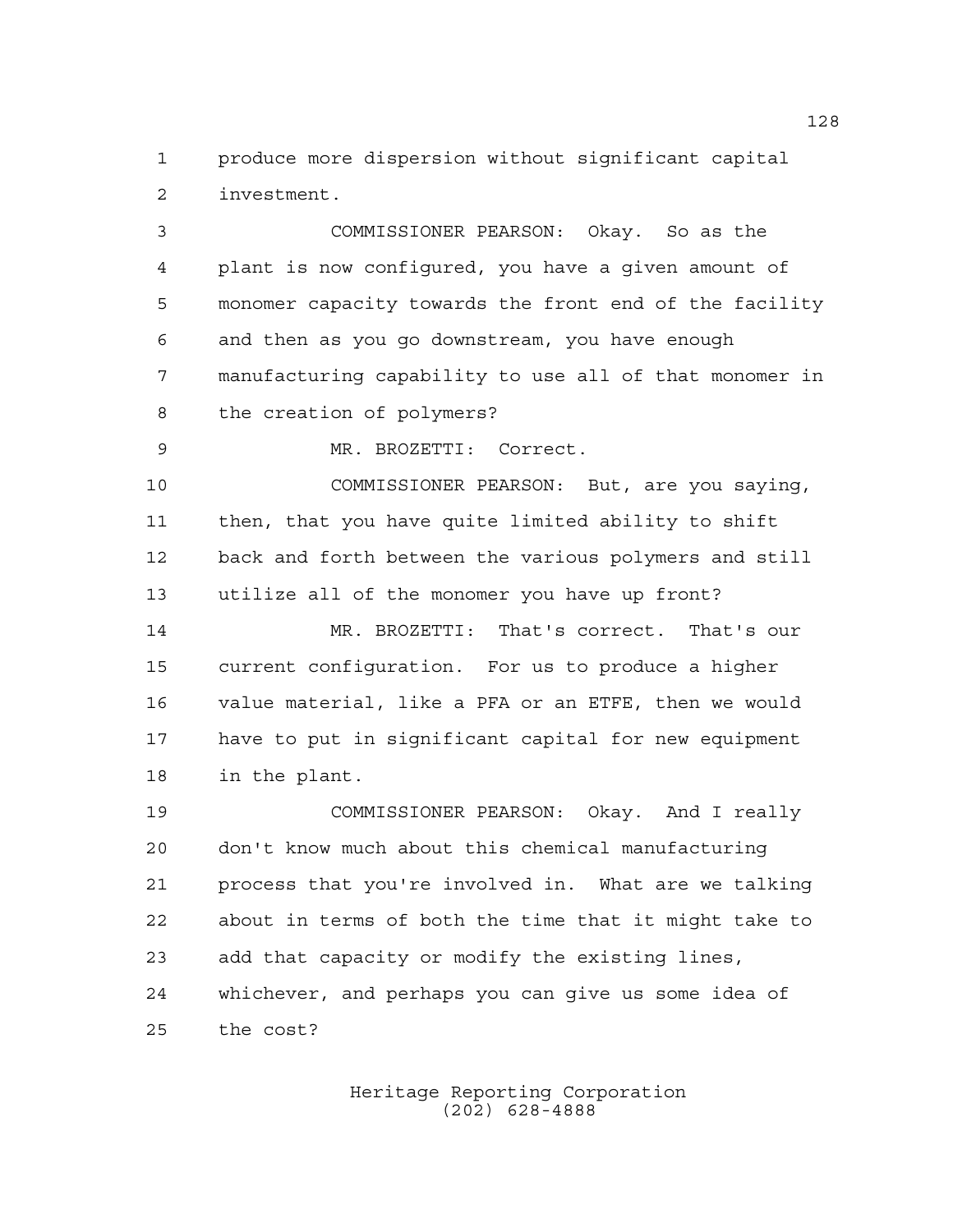MR. BROZETTI: I think the information on the cost, maybe we can submit to you on a post-hearing brief. COMMISSIONER PEARSON: That will be fine. MR. BROZETTI: But from a timing standpoint, with permitting -- I mean, my guess best would be probably 18 months. COMMISSIONER PEARSON: Okay. And the permitting, is it primarily environmental permitting or is health or safety related permitting? MR. BROZETTI: All of the above pp COMMISSIONER PEARSON: Of them all. MR. BROZETTI: -- emissions permitting. I mean, every time you add to a facility, you go to through local permitting regulations. COMMISSIONER PEARSON: Okay. But, given where these facilities would be sited and the fact that they'd already have existing permits and some relationship with the permitting authorities, that issue, in itself, isn't one that one would see as terribly onerous or insurmountable? MR. BROZETTI: It depends. Our plant is located in Bayonne, New Jersey and we're very close to New York City. It's not very easy to permit and expand facilities in that area. So, I wouldn't want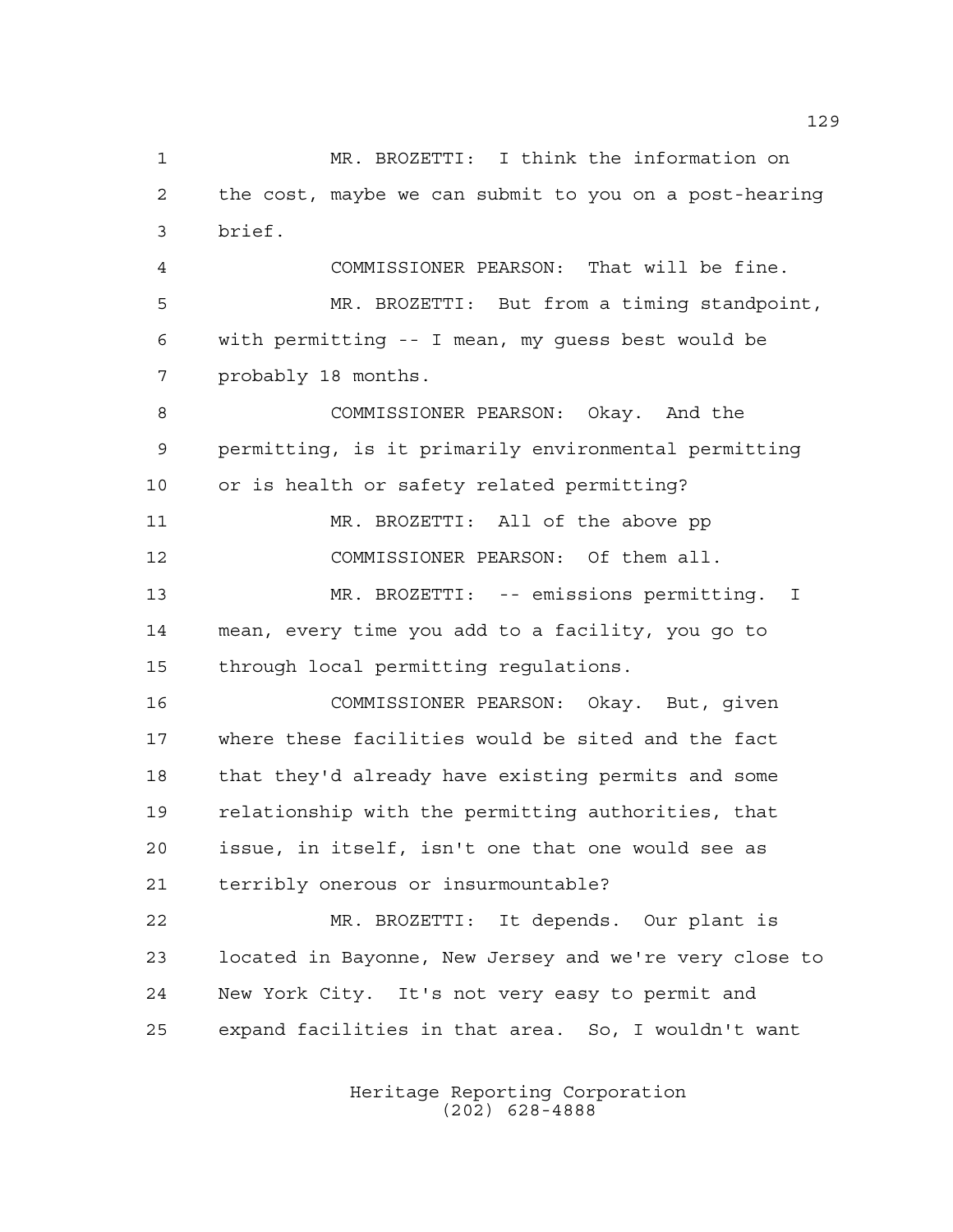to speculate, but I wouldn't want to say it's a slam dunk either.

COMMISSIONER PEARSON: Okay.

 MR. NEELEY: If I could add something on sort of the theory of the case that we're hearing from DuPont. I think it's important to think about what they're saying, which is -- and they've basically said, you know, granular is sort of the low end of what comes out of the monomer and that we would be shifting to that low end out of Japan. What their essentially telling you is that we would take the highest cost place in the world, Japan, and buy the lowest end of the product line out of Japan. I just suggest to you that doesn't make any sense. If you're going to buy anything from Japan, it's certainly not 16 going to be the low end and it just doesn't make -- I mean, if we were talking -- if we were here today on a Chinese review or some other country's review, you know, maybe that theory of the case would be sensible and workable. We don't think it's workable when you're talking about Japan with its high cost structure.

 COMMISSIONER PEARSON: Okay. Well, I'll look forward to seeing in the post-hearing, getting some idea of what it would cost to do this.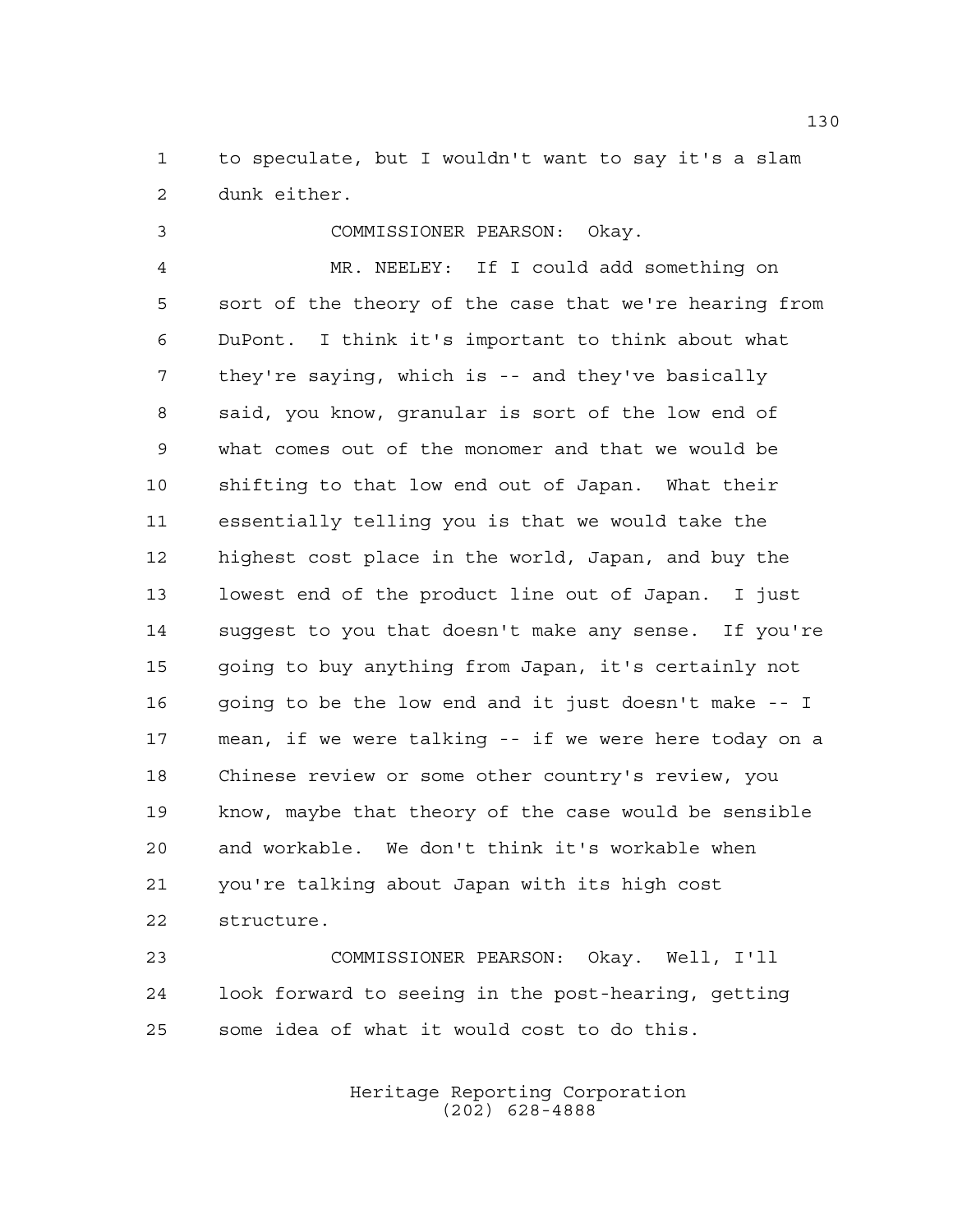1 MR. NEELEY: Okay.

 COMMISSIONER PEARSON: Some plant modifications are quite practical and you just go ahead and you do them out of working capital, if you will, and there are other modifications that require really extensive time-consuming processes, and I don't have a real clear sense yet as to where the types of modifications we're discussing here, where they fall in that spectrum.

 MR. BROZETTI: I can say that they are of the extensive time-consuming types of expansions for our facility.

 COMMISSIONER PEARSON: Okay. Mr. Neeley, on page eight and nine of your pre-hearing brief, you touched on the four factors that the Commission considers in deciding whether to cumulate. Could you comment either now or in the post-hearing on the degree to which those factors existed during the original investigations and why the Commission now should conclude that if enter of revocation those factors would not exist in the foreseeable future? MR. NEELEY: Yes, we'll be glad to do that. I think the basic change from the time of the original investigation to now is obviously the investment of

the Japanese producers in the United States. But,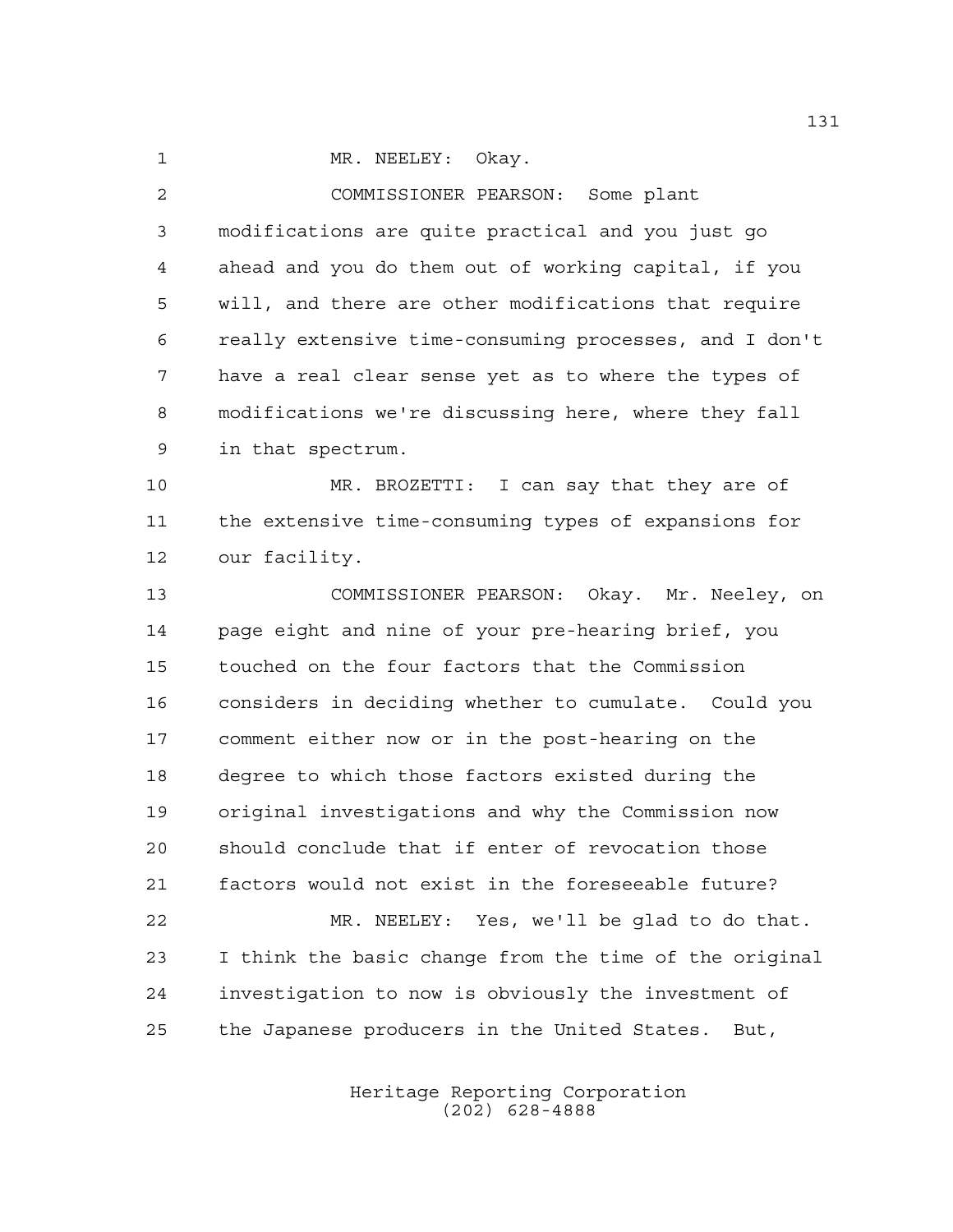we'll elaborate on that a bit more in the post-hearing brief. Thank you.

 COMMISSIONER PEARSON: Okay. Because, obviously, we have the discussion to decumulate if the circumstances justify it.

 We discussed this morning some global supply-demand issues and there seems to be general agreement that global production capacity for granular PTFE exceeds what the market can absorb right now and that's why we've seen some weakness in prices for the basic granular product. Do you know of any permanent plant closures that have taken place anywhere in the world because of this current oversupply situation? MR. BROZETTI: No, there hasn't been any

permanent plant closures.

 COMMISSIONER PEARSON: Okay. As you project forward for the reasonably foreseeable period, do you see something giving somewhere in the world? I mean, is someone going to cry uncle and shut down a line?

 MR. BROZETTI: It would be pure speculation, but it's very difficult to continue to operate facilities that don't generate the required levels of return that shareholders expect.

 COMMISSIONER PEARSON: Mr. Neeley, what implications does this supply-demand imbalance have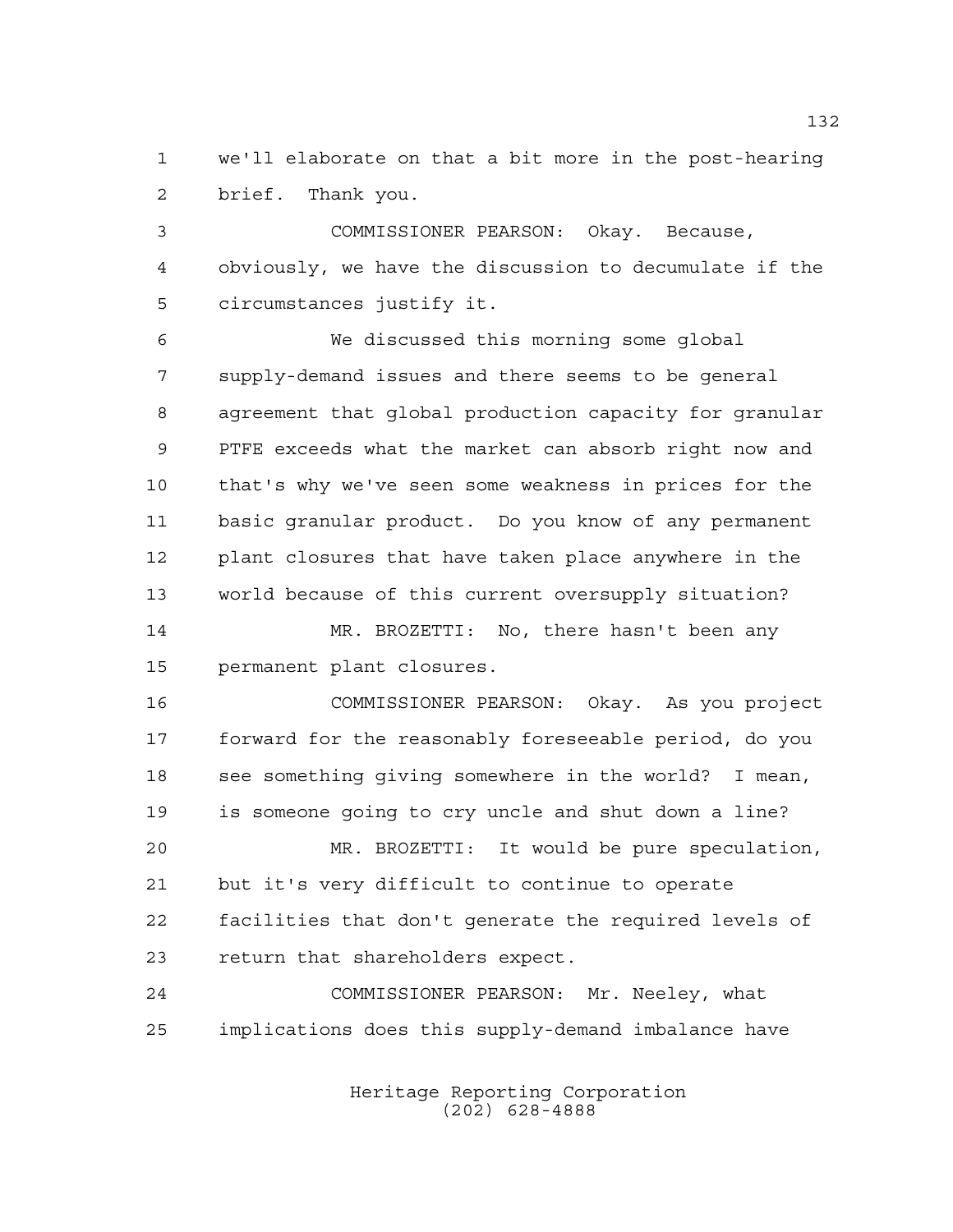for this review investigation? How are we to factor it into our thinking on that case overall?

 MR. NEELEY: I think that the -- you know, as we've discussed, I think that the basic approach that we have taken is that you have several things going on in the marketplace. You've got, as DuPont has articulated, I think, very well, you have the supply-demand imbalance because of the Russian and Chinese products, which have weakened and made the U.S. industry very vulnerable. And we fully agree with DuPont about the vulnerability issue. So, that has implications for this case, because we think there is also over capacity in Italy and there's no incentive on the part of the Italians to not bring in low-priced imports if the order is revoked in Italy. So, that's one implication.

 The other implication of the imbalance, though, is if you look at the situation in Japan, we think it's a bit different there. First of all, we think that certainly in 2004, they were virtually at full capacity. Japan is sort of the special market where people are -- producers in Japan are basically selling to the market in Japan. It's sort of insular in a way. And we have specialized things going on here in the U.S., because the U.S. production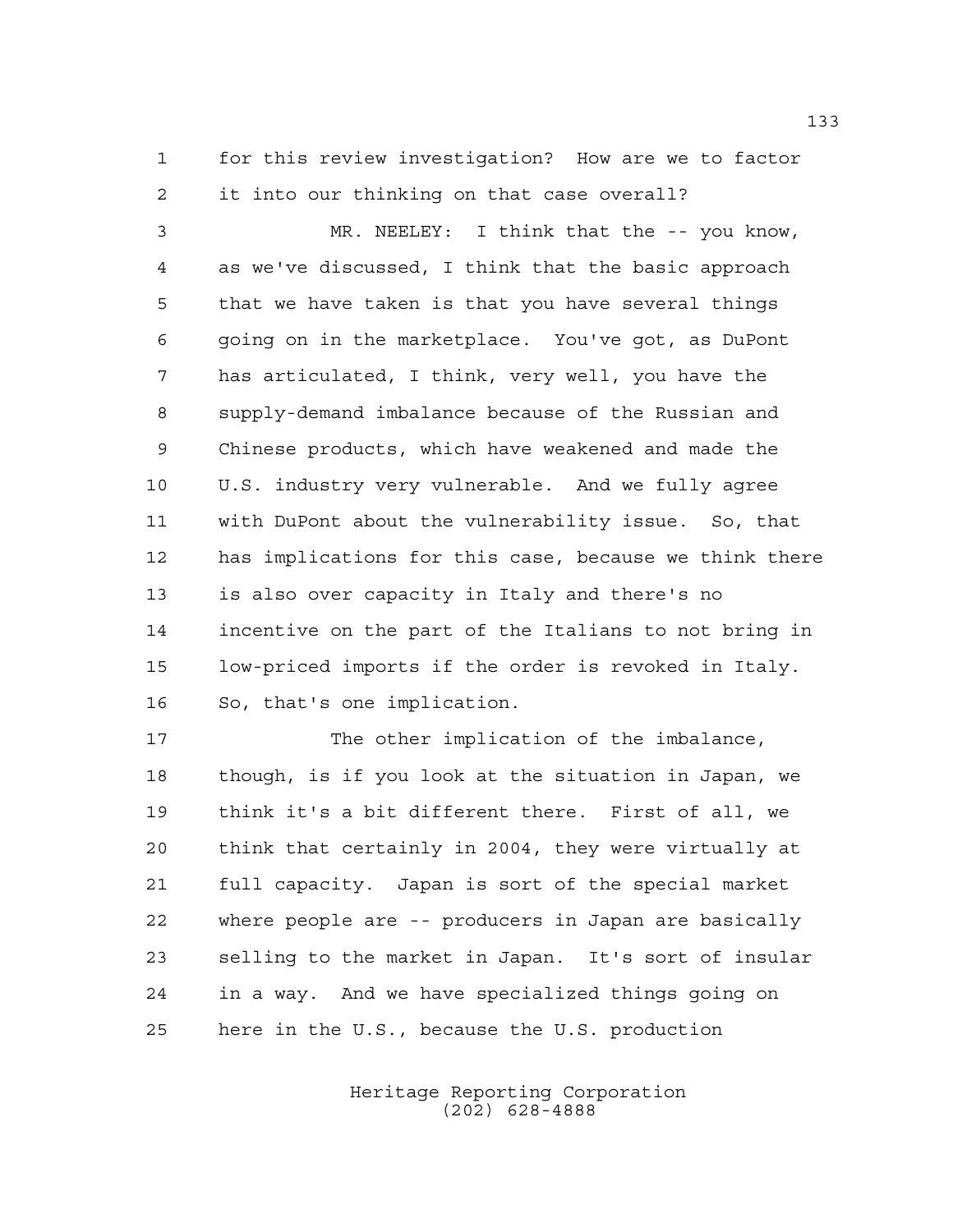facilities are the Japanese producers.

 It's a tough thing overall, I mean, there's no doubt about. Nobody wants to shut down plants. Everybody wants to keep their plants running. What the Japanese have done effectively is to keep Japan for Japan and try to keep the United States market supplied from the U.S. with a bit of small amount of specialized products hopefully come in from Japan, if the Commission agrees that the order here should be revoked. That's sort of the implications we see out of it.

 COMMISSIONER PEARSON: If I understood the testimony this morning correctly, it was alleged that the excess production capacity is equal to some nine million pounds of product. Are you able to comment on that figure, either to give us a better number?

 MR. NEELEY: We'll try to get you a better number overall on the Japanese side, I guess, in the post-hearing brief. That would be the best way to do it, and what our assumptions are about capacity. As the Commission and the Commission staff knows, capacity is a notoriously slippery number. I mean, we all have to admit that. But, I think what we need to do is give you what our assumptions are and how we come up with the calculation. We'll try to do that.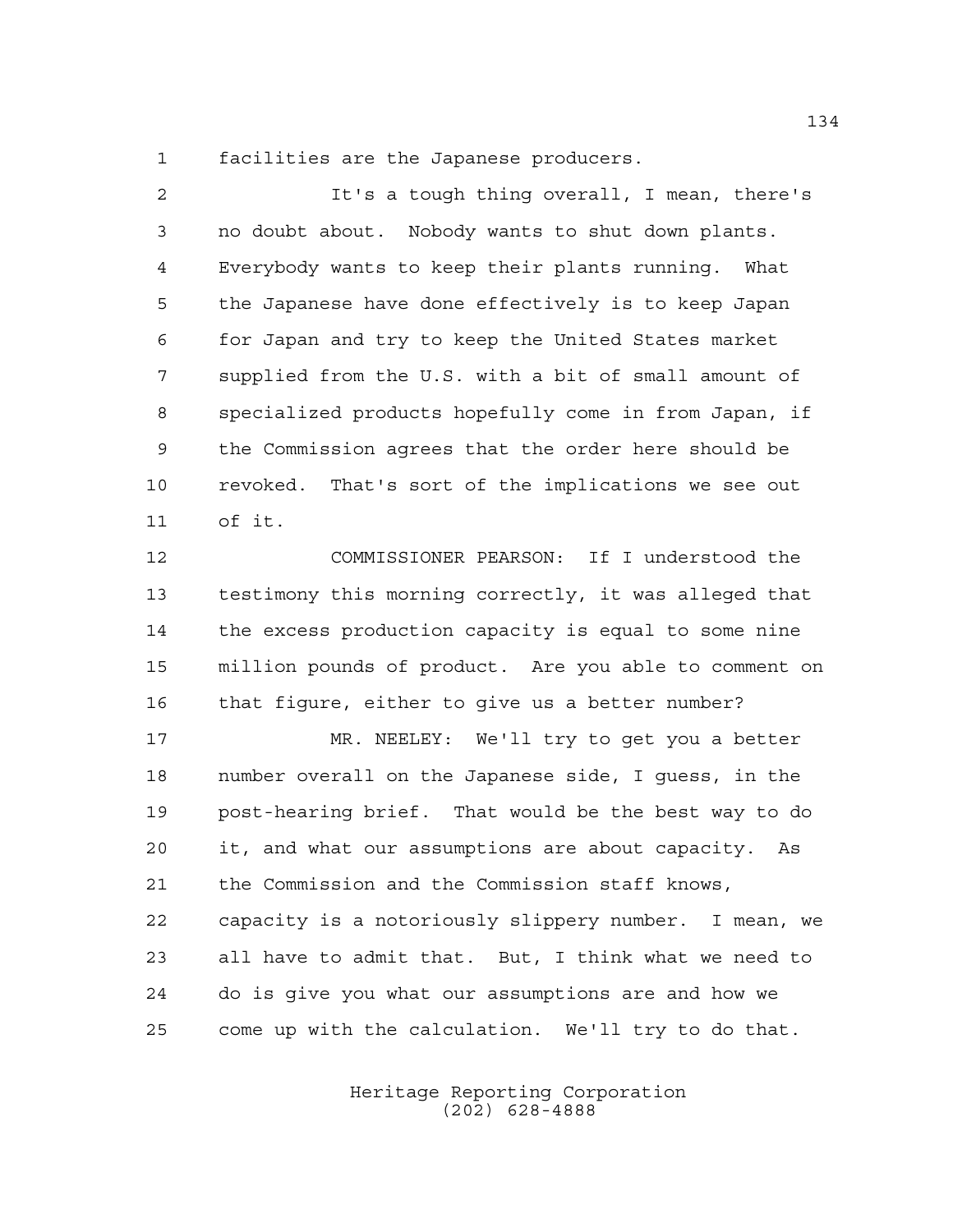COMMISSIONER PEARSON: Okay, thank you. CHAIRMAN KOPLAN: Thank you, Commissioner. Commissioner Aranoff? COMMISSIONER ARANOFF: Thank you, very much, and thank you, Mr. Brozetti for being with us this afternoon. MR. BROZETTI: Your welcome. COMMISSIONER ARANOFF: You've indicated that to the extent you currently import product from your parent in Japan, it's a very specialized product and that your attention if the order were revoked would also be to import specialized high-end products. What can you tell us about what those products are specifically? And I'm assuming they're all within the scope. MR. BROZETTI: Yes. They're within the scope and I'd rather give you that information in the post-hearing brief. COMMISSIONER ARANOFF: Okay, thank you. I appreciate that. And I guess I would also be interested in your comment, aside from your own company and your own parent in Japan, with respect to Japanese imports generally, do you think that your strategy of filling in just certain high-end products

> Heritage Reporting Corporation (202) 628-4888

that you don't make here is also the case -- would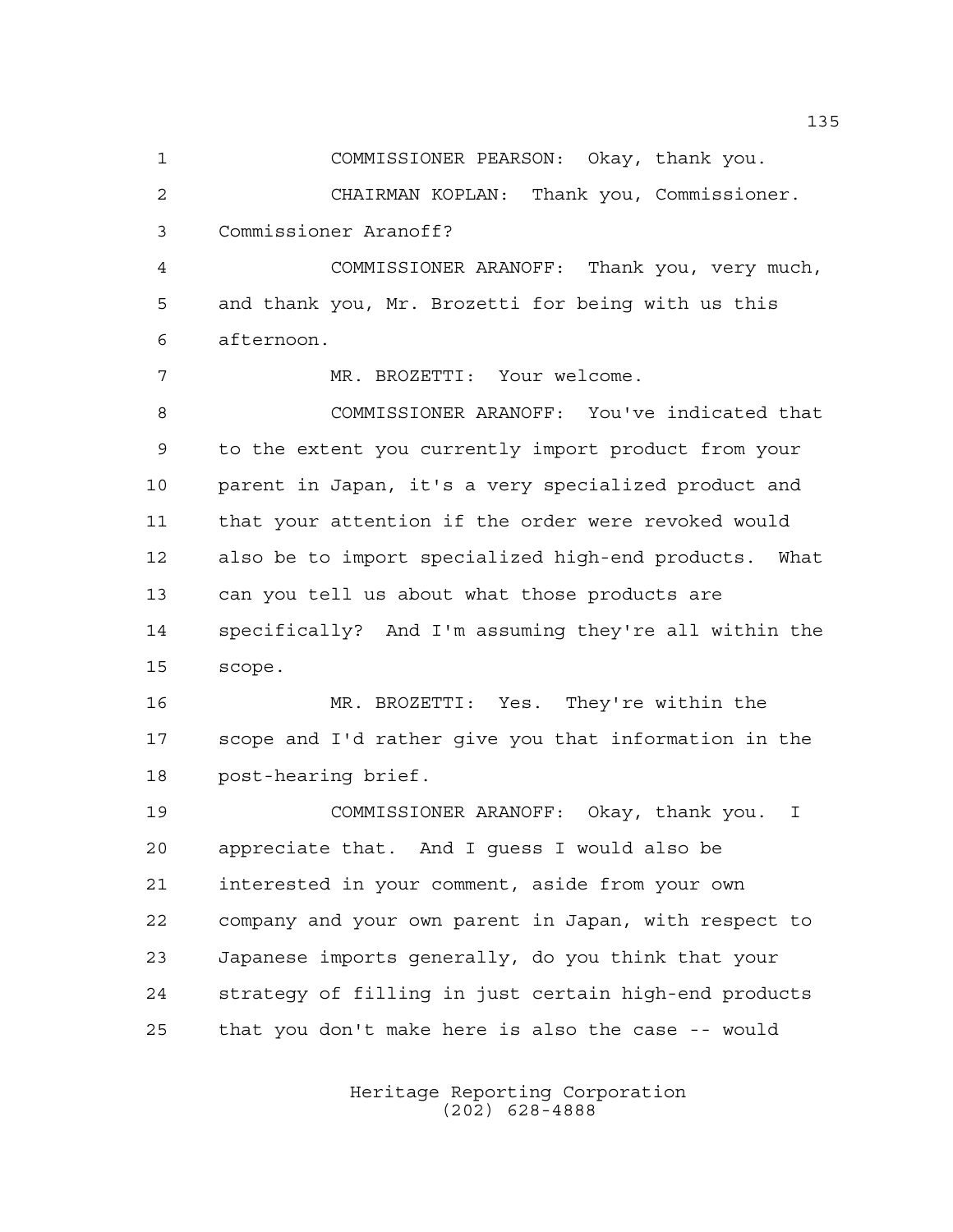also characterize the other Japanese imports that are coming into the market?

 MR. BROZETTI: For the subject materials, what we've seen in the marketplace is the other Japanese producer, who is bringing material in to the U.S. is bringing the subject materials in from China, not from Japan. There may be some higher value materials, not subject materials, coming into the U.S. from Japan, but certainly not the subject materials, the lower value materials.

 COMMISSIONER ARANOFF: Okay. I appreciate that answer. And I guess I'm just trying to sort of round out to the best I can our understanding of the composition of the current imports from Japan. And I don't whether they're all coming in directly from Japanese producers or being imported by their U.S. affiliates or there are other players in the market and what they might be bringing in, because they may have sort of different business imperatives guiding them than the balancing of the U.S. and Japanese supplies that a producer that's located in both countries might have. Do you have any comments on that?

 MR. NEELEY: Yeah, I mean the best -- it's difficult for us to comment, because we think that the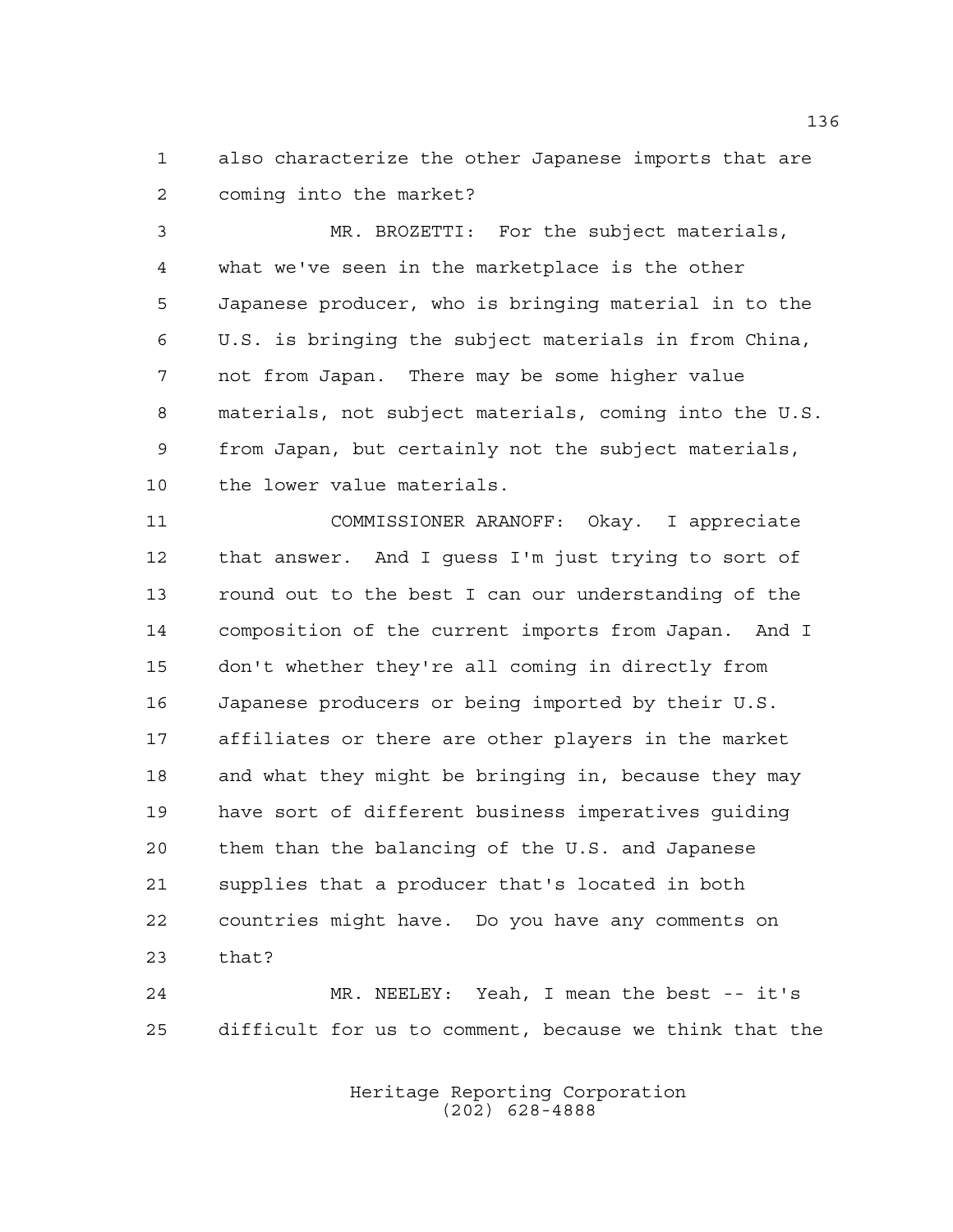Japanese imports have been really tiny. I mean, looking at the Bird amendment money, which is the best that we can do to try to kind of figure out what's coming in, it appears to be very, very small. You know, we have this very small amount that we're having reviewed by the Commerce Department now. It's possible Dikon had a very, very small amount or somebody else did. But, there's just not very much coming in.

 COMMISSIONER ARANOFF: Okay. Well, then, let me go back, I know you're going to tell me confidentially what speciality products it is that you import and whether there might be more or different amounts or products that you might want to import to the U.S. if this order were revoked, and when you do that, if you could also tell me whose currently serving whatever U.S. demand there is for these products, if it's you or if it's DuPont or if it's somebody else.

MR. NEELEY: Sure.

 COMMISSIONER ARANOFF: And assuming that you -- this is a business that you might be growing -- I know you said it's a very small product, it's not a huge volume of product -- but to the extent that you anticipate that this is a growing area for you, what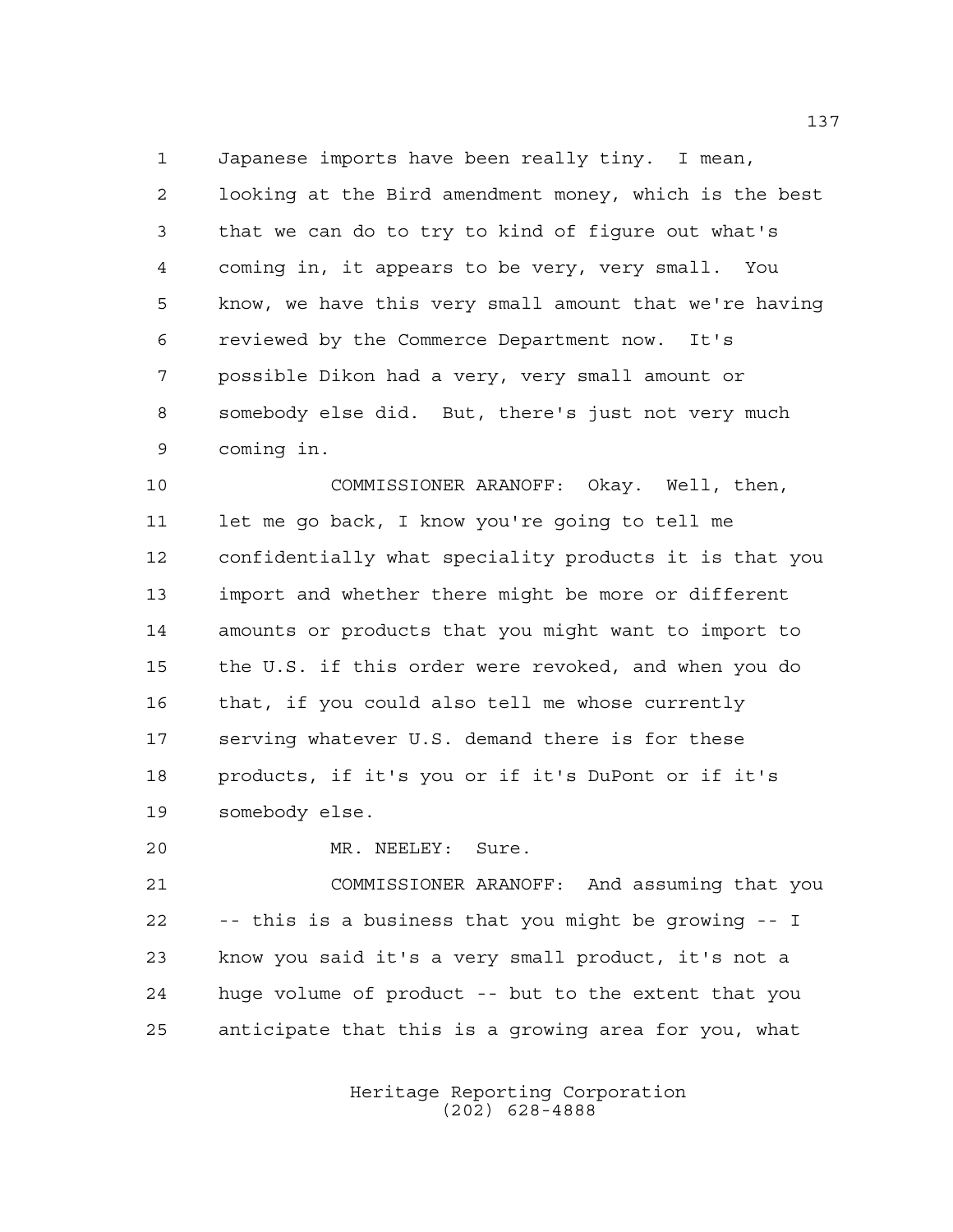your strategy would be, in terms of attaining the market share that you're interested in, in the U.S. market. And I say this, as you can probably guess, because, normally, we hear the argument made to us that the only way that a foreign producer that's not currently in the market can come in is by undercutting prices to get market share away from whoever is meeting that demand now. And so, I'm asking you to prospectively respond -- 10 MR. NEELEY: Sure. 11 COMMISSIONER ARANOFF: -- to that argument. Thank you. I, also, wanted to just follow-up a little bit on asking you about Asahi's investment in the U.S. We know that Asahi bought an existing U.S. facility, whereas Dikon, if that's how you pronounce it -- MR. NEELEY: Yes. COMMISSIONER ARANOFF: -- had a Greenfield plant that they built here. In sort of terms of orders of magnitude, is there a big difference in the amount of investment that was involved? MR. BROZETTI: I really couldn't comment on that. I don't know what Dikon's costs were. CHAIRMAN KOPLAN: Could you move your microphone a bit closer to you? MR. BROZETTI: Sorry?

> Heritage Reporting Corporation (202) 628-4888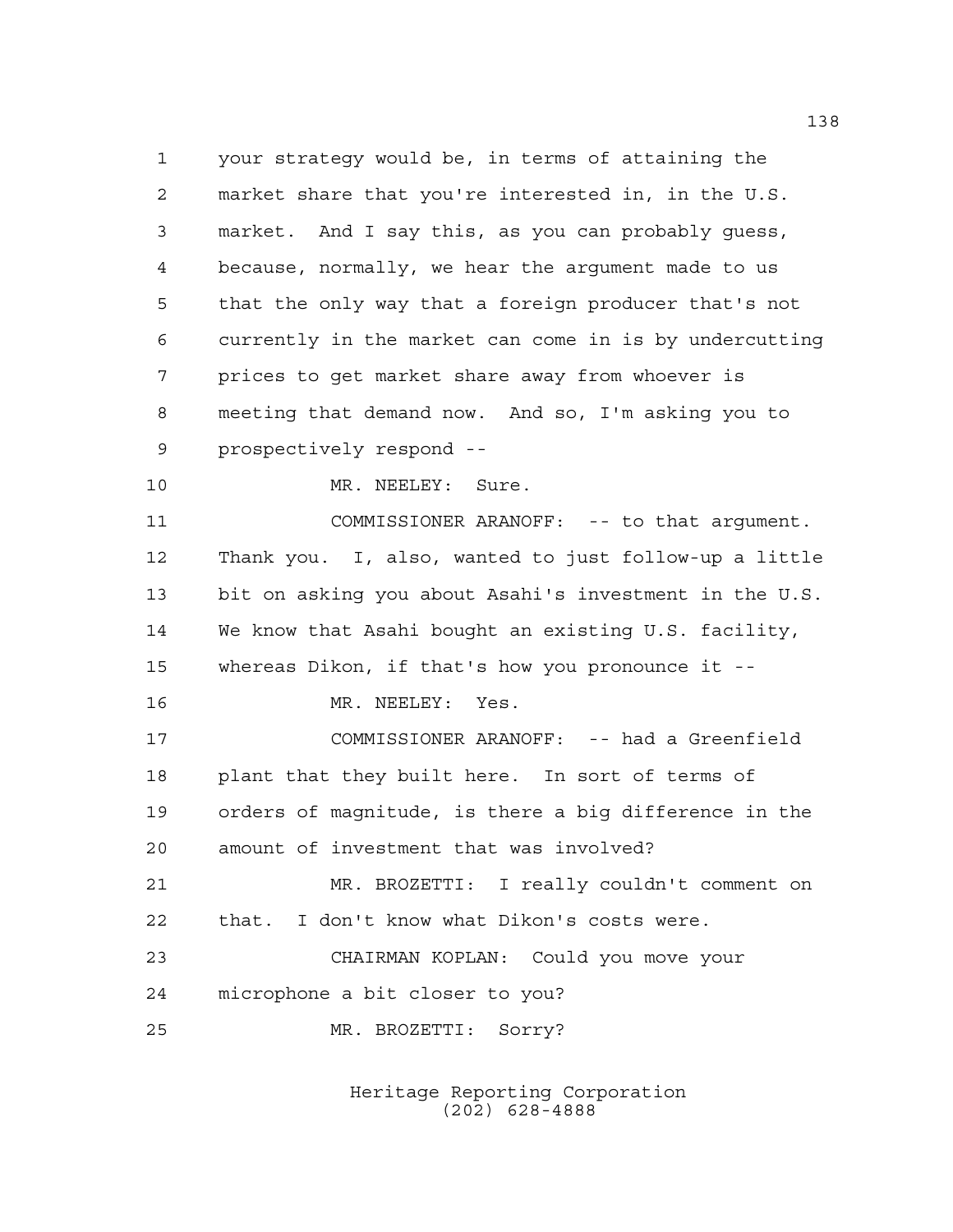CHAIRMAN KOPLAN: Could you move your microphone closer?

 MR. BROZETTI: Oh, I'm sorry. I would only be speculating. I don't know what Dikon's costs was for that Greenfield plant. I certainly -- and we will provide information on our investment or AGC's investment on the ICI purchase to you.

 COMMISSIONER ARANOFF: Okay, thank you. That would be helpful.

 I want to go to a question about how these purchases relate to the issue of cumulation, which my colleagues raised. The main argument that you raise in favor of the Commission not cumulating Japan and Italy, in this case, is the fact that there have been these Japanese investments in the United States. My understanding is that those investments all took place before the Commission reached its determination in the first five-year review back in 1999, although the Asahi one was kind of close. It happened right toward the end of 1999. But, if you read the Commission's opinion from the first reviews, it's clear that they knew about it and, in theory, were taking it into consideration. Some of them mentioned it specifically in their opinions and some don't. And I guess my question to you is if the Commission considered those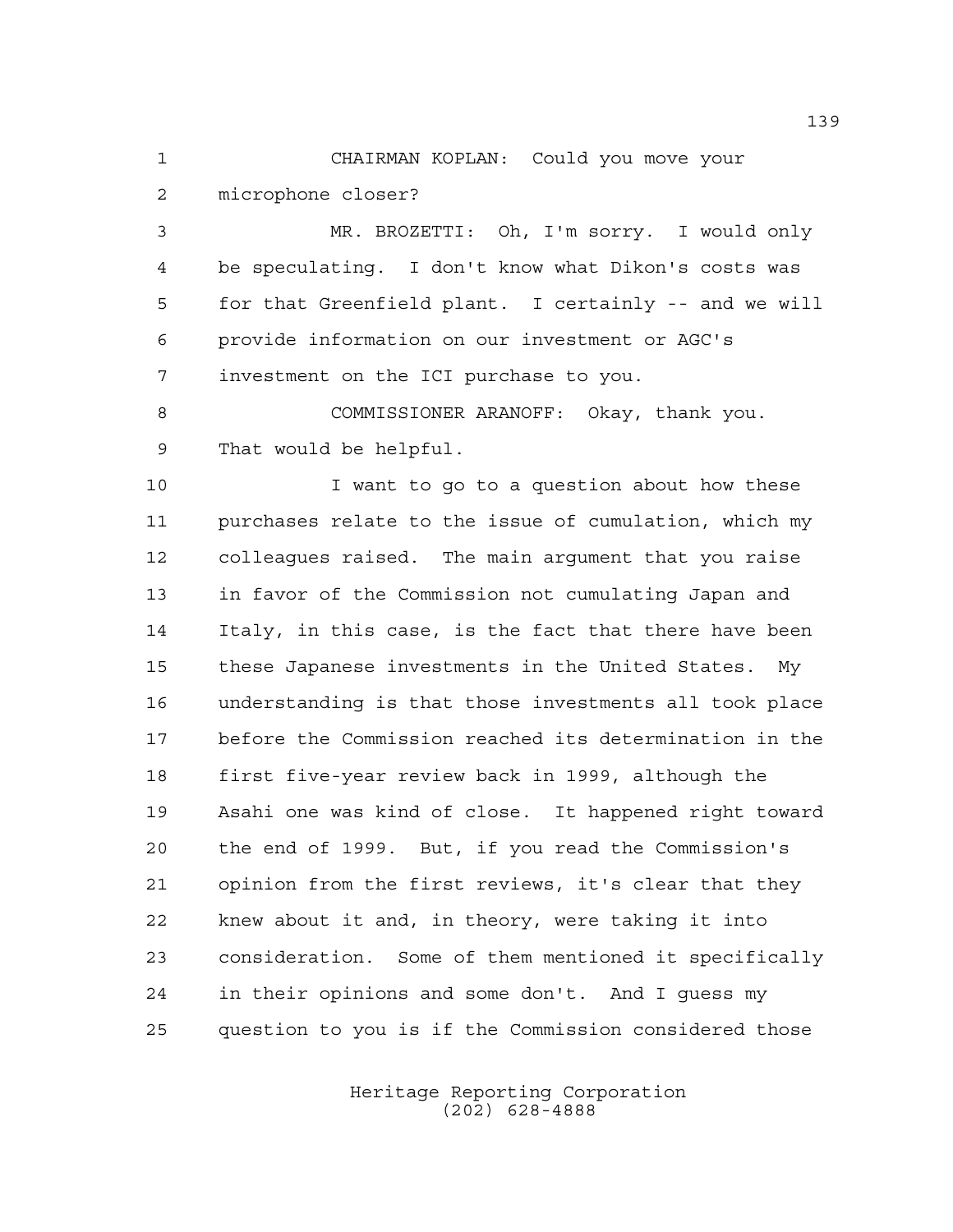facts and it's still cumulated in the first reviews, how much weight should we give that now? How should we consider that now?

 MR. NEELEY: I think there's a couple of things that are different from that time. First of all, the Japanese producers didn't come before you in the first review, as I recall. There was no testimony. There was nobody like Mr. Brozetti here to explain things and the implications to you. So, I think you had a very different record before you.

 Secondly, we now have five years of experience, at least for the Asahi Glass situation and probably a little bit more for Dikon. So, you can see the implication of what's happening in the U.S. market.

 So, I guess I would just say that while the Commission reached the best decision that it could in the last review with very limited information and no participation at all by the Japanese, now you've got a different record and a different situation.

 COMMISSIONER ARANOFF: Okay, thank you. I appreciate that answer. Let me ask you a question that I asked DuPont earlier today and just see if you have a take on it, since you're, in a sense, a newer player in the U.S. market. Looking back at our data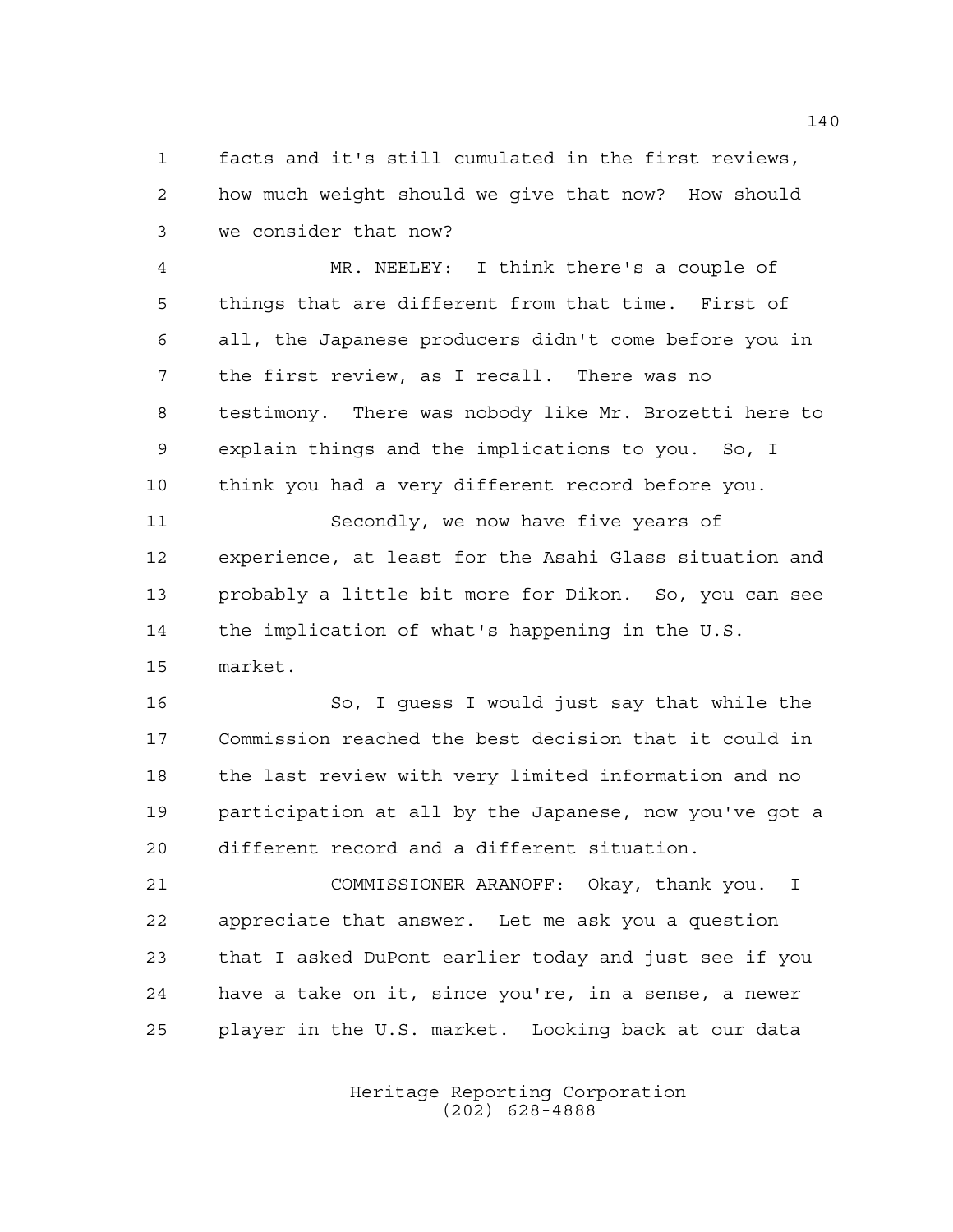from the original investigation, there's been really a shockingly large increase in productivity of the domestic industry, if you compare the mid-1980s to now. DuPont's answer was sort of we've kind of cut out all the fat and just done the best we can. And I guess I wanted to ask you, as a newer player in the market, can you account for it? I mean, was ICI running the plant badly and you are doing better? You just don't often see increase in productivity like that, that don't have some sort of stunning technological explanation.

 MR. BROZETTI: We have a very close relationship with many automotive accounts and one of the things the automotive industry has embarked on in the last 10 years is lean manufacturing techniques. And our sales, and I'm sure many of our competitors, have utilized many of these techniques to improve the operations. And that significant increases in productivity of what you're seeing are real and we've spent a lot of money to improve the operations. We certainly have reduced our labor force, automated as much as possible. So, it is a surprising increase, but it's real.

 COMMISSIONER ARANOFF: Okay. And you think it's pretty much topped out now?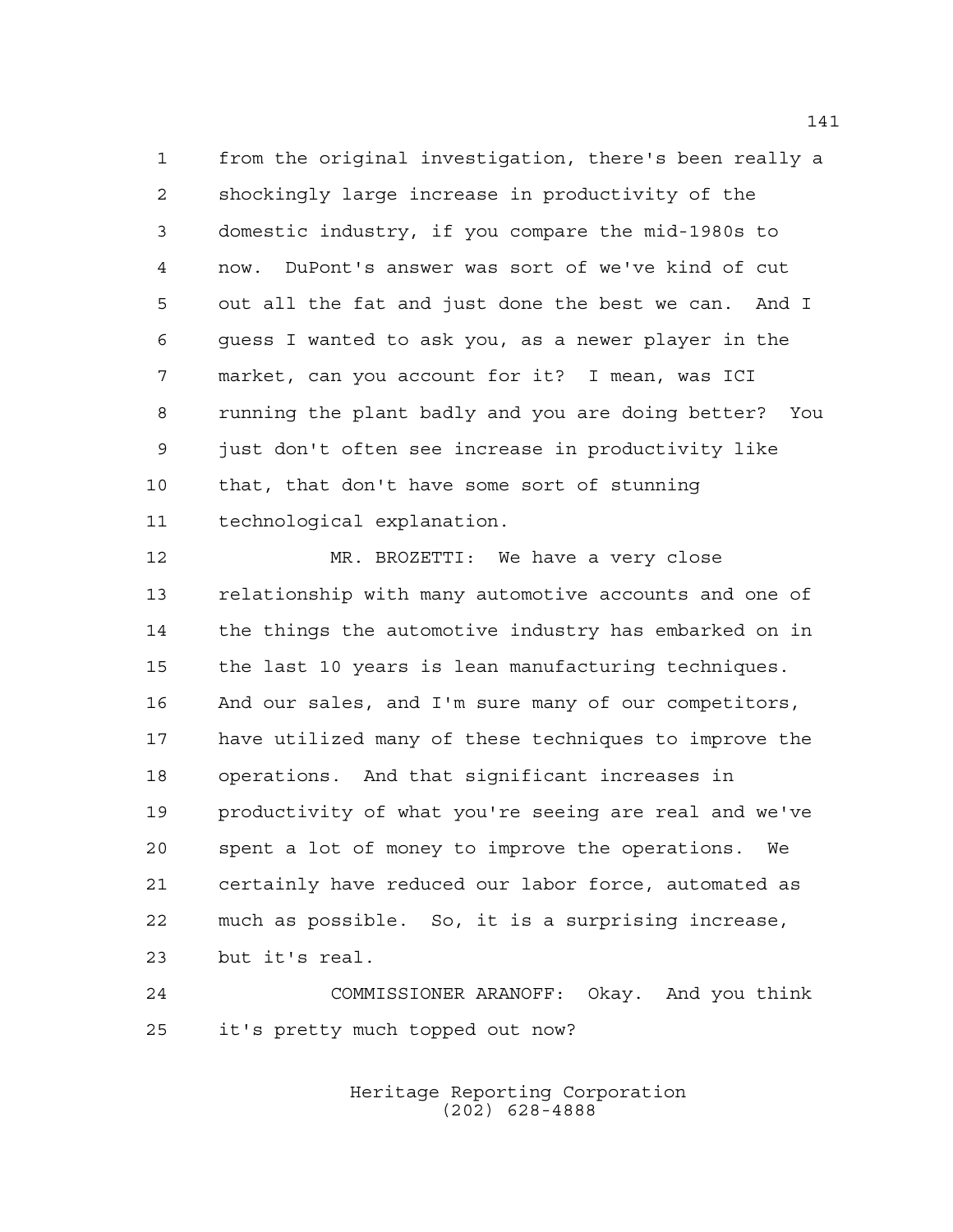MR. BROZETTI: Yes, probably for the last couple of years. You can't get anymore blood from that stone, as they say, right?

 COMMISSIONER ARANOFF: Thank you for that answer. I just want to go back and follow up on some questions that Commissioner Pearson was asking concerning the global supply and demand situation. Is this one of these industries where you sort of add capacity in large chunks and then you have to wait for demand to catch up? And does that explain some of what we're seeing with the additions of capacity in China, in particular, and I guess also Russia? Do you think this is a situation where the new plants coming on line are going to slow down and eventually -- you know, you've told us demand is tied to economic growth. If economic growth continues in China and in other regions, that demand is going to catch up with 18 supply and any oversupply is going to go away; and if so, how far out is that?

 MR. BROZETTI: Yes. I would think what we're seeing, particularly in China, is for years, as Mr. Colven had stated, that China is -- there's a lot of the fluorospar mined in China and they were selling fluorospar, which is very low-priced commodity, and they've decided why sell fluorospar when we can

> Heritage Reporting Corporation (202) 628-4888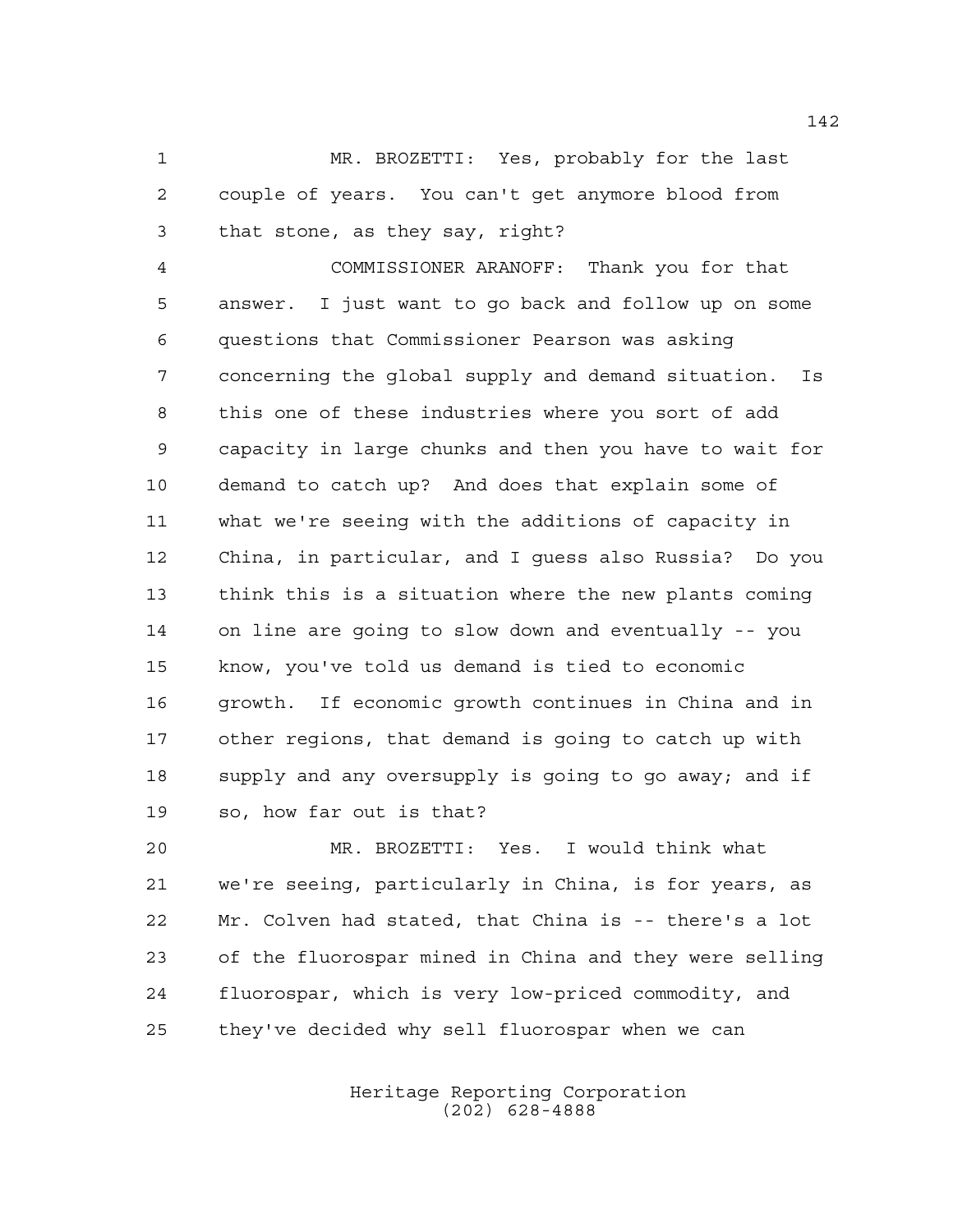convert it to PTFE and sell PTFE. And I think that's why we've seen such a rapid growth in the capacity in China. It's a huge number. I don't have an exact figure, but it's probably over 20,000 metric tons of PTFE that is now produced in China, could be more. And we can supply those numbers to you. And it's probably far out -- exceeds the current consumption in China.

 COMMISSIONER ARANOFF: Okay. My time is up, so I'll have to come back to this, if one of my colleagues doesn't pick up on it. Thanks.

 CHAIRMAN KOPLAN: Thank you, Commissioner. I had five questions down to one, at this point. Mr. Brozetti, let me ask you this. I participated in our first review of these investigations, which was expedited because of a lack of participation by the Respondents. I went back and went over, looked at our views at that time. And there's a particular footnote, it appears on page 13 of the confidential version, I don't know if it's the same in the public version, but it's footnote 99, and I want to read this into the record. And it states as follows: "It can be argued that producers of the subject merchandise, such as Montoflose, Dikon, and Asahi, would not have an incentive to export large volumes of low-priced

> Heritage Reporting Corporation (202) 628-4888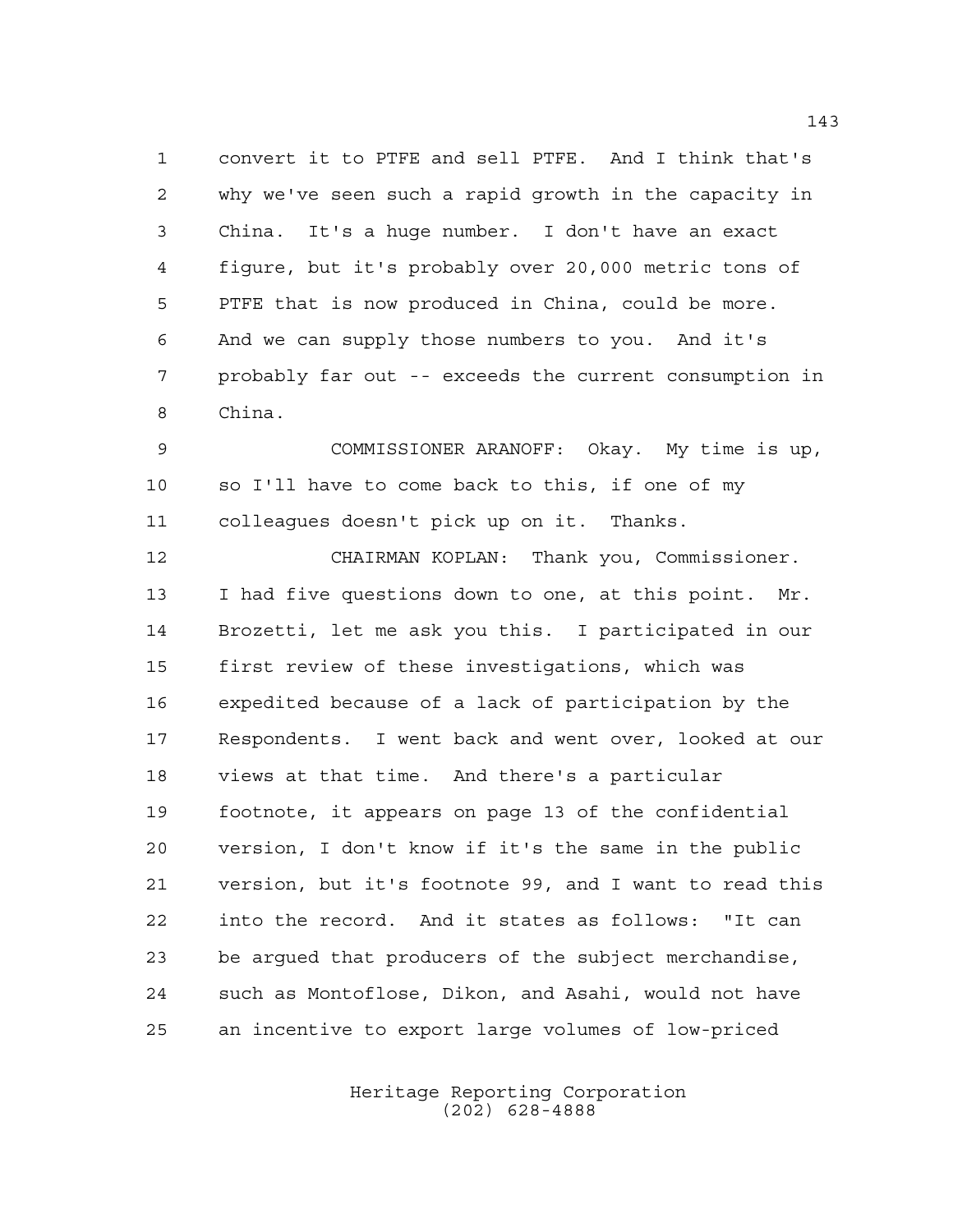imports to the United States, because it could harm their U.S. affiliates, Osomon, Dikon Industries, and ICI, respectively. However, since granular PTFE resin is produced in several grades and is often formulated to customer specifications, Japanese and Italian producers could readily ship grades of subject merchandise that supplement, rather than compete with, granular PTFE resin produced by their U.S. affiliates. Indeed, these U.S. affiliates have established sales channels and relationships that would be exploited in the sale of LTFV imports."

 Now, you argued at pages two and three of your brief and in your direct testimony today, that, and according to the brief, "by far, the most important condition of competition here has been the move of the Japanese industry to the United States with substantial investments that have provided the Japanese parent companies with an incentive to make its U.S. operations as profitable as possible and not to undercut its own operations in the United States by bringing in substantial volumes of subject merchandise and selling that merchandise at low prices."

 I'm not trying to be flip, but it seems to me that the Commission refuted that argument five years ago in the footnote that I just read. The only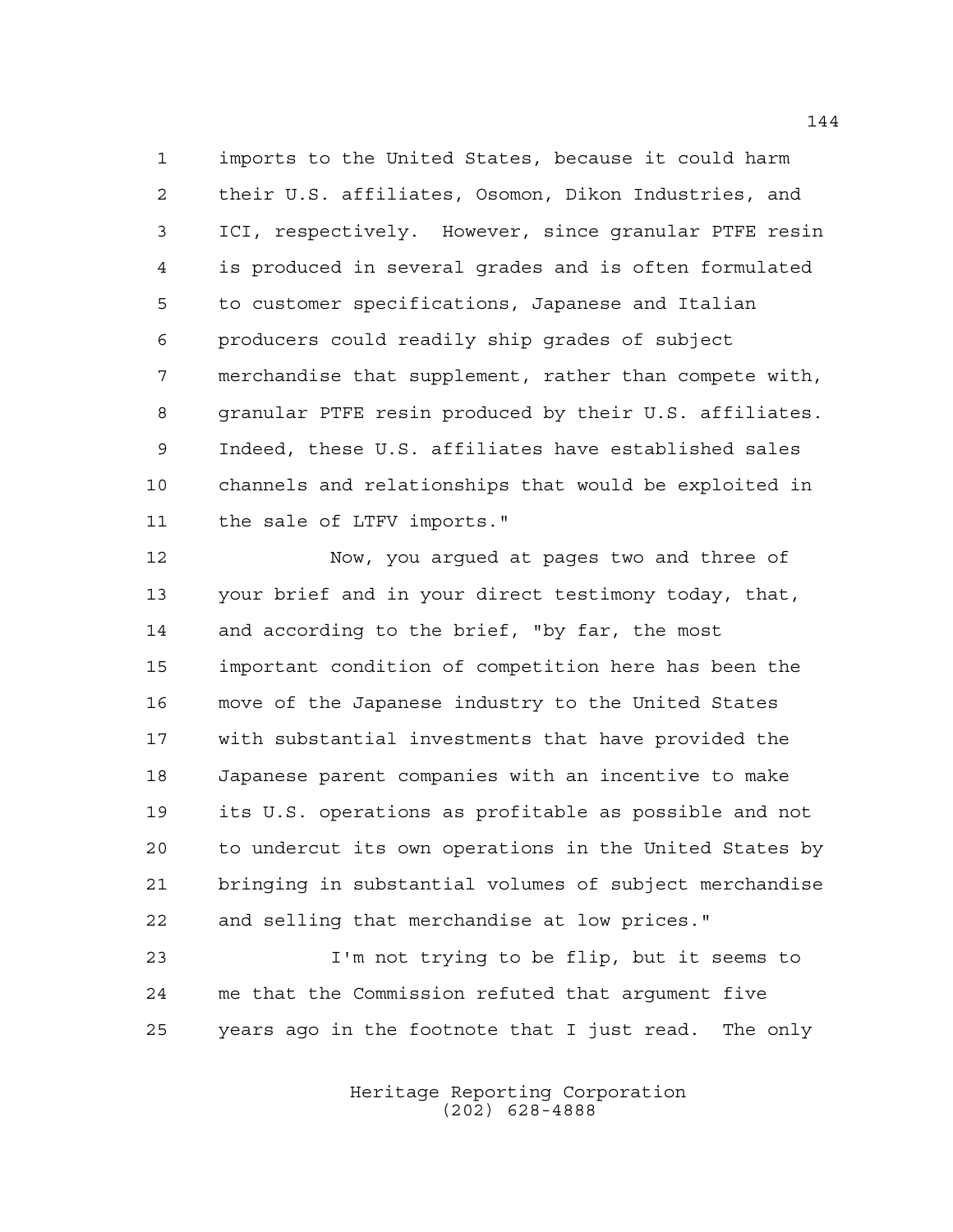thing that I see changed now is basically the names of the affiliates that we were looking at then and who those affiliates are now. And I'd like you to respond to that, because, to me, this question is rather significant.

 MR. BROZETTI: I think one of the big changes since that footnote was first taken is the amount of material that is available, excess material that is available now from China. Again, it is our strategy that we see no value in bringing low-priced granular materials to this market to reduce the price of the granular materials that we're already selling at unfavorable prices.

 CHAIRMAN KOPLAN: Okay. Mr. Neeley, do you want to comment?

 MR. NEELEY: Yes. I think the one thing that you didn't have during the last review that you have now is the testimony of people like Mr. Brozetti, as I said. And I think --

 CHAIRMAN KOPLAN: Well, I acknowledge that. MR. NEELEY: Right, I know you do.

CHAIRMAN KOPLAN: Yes.

 MR. NEELEY: And I'm just -- but, I think the important part of his testimony perhaps, as it goes to that footnote, is the linkage among the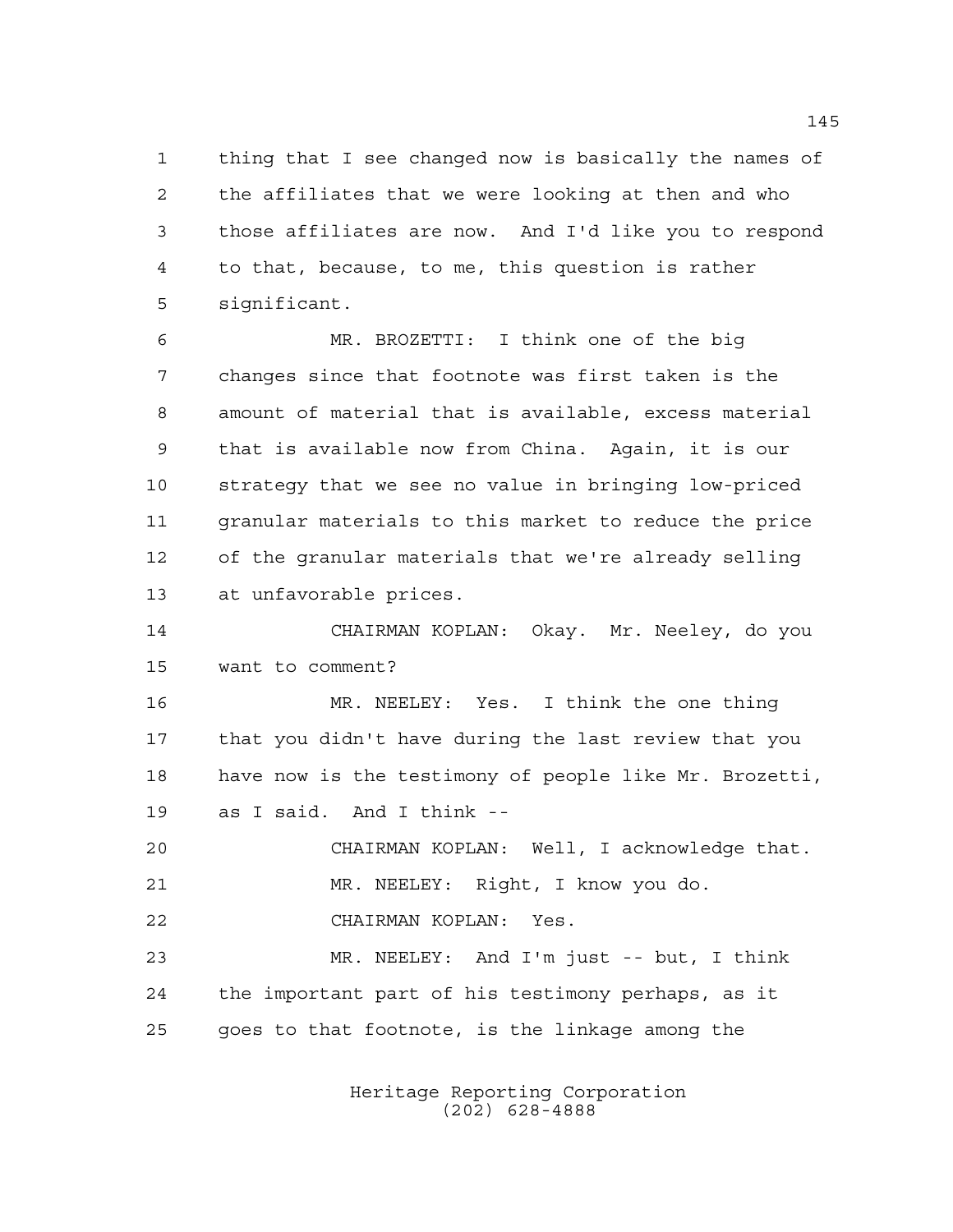different types of granular. You know, when the Commission was talking about the different -- the ability to switch to different products, specialized products, which -- and I think your footnote is right on point, you know, the Commission looked at that and thought about it, but didn't have the benefit, at that time, of testimony about how these things are linked. And the testimony that you just heard from Mr. Brozetti, which was, even if you bring in some specialized things that are not being produced in the United States, you wouldn't want to do that at a low price, because it would have an implication across the board on things including what you're producing in the United States. So, I don't think the Commission had the benefit of that the last time.

 CHAIRMAN KOPLAN: I appreciate if for the post-hearing, you could go back to that footnote that I quoted and expand on what you've said to me this afternoon, because, as I say, I'm looking at that and it seems to me, frankly, that although we didn't have anyone in on the respondent's side, that we anticipated this argument that I quoted from your current brief and responded to it, at that time, by anticipating. So, I would look forward in getting some additional response from you post-hearing. And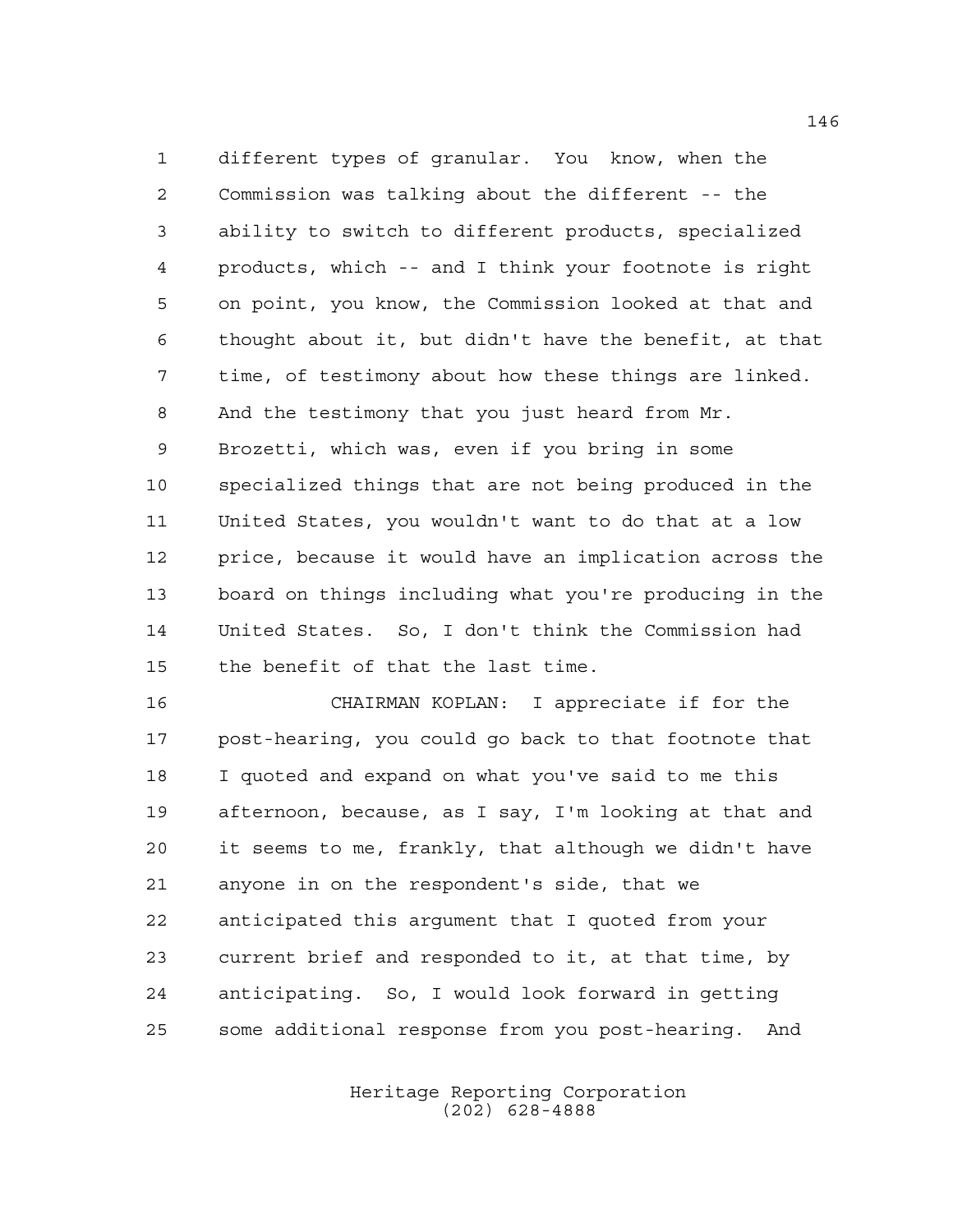with that, I have no further questions and I will turn to Vice Chairman Okun.

 VICE CHAIRMAN OKUN: Thank you, Mr. Chairman, and let me join my colleagues in welcoming you here this afternoon.

MR. BROZETTI: Thank you.

 VICE CHAIRMAN OKUN: And, particularly, you, Mr. Brozetti, for your willingness to appear here today and answer questions, very much appreciate it.

 This morning, we talked a little bit with DuPont about what their joint venture in Japan and, obviously, you, Asahi Glass and AGCC have a different corporate relationship than at DuPont joint venture. But, they had described that joint venture in terms of it being primarily focused on the Japanese home market and DuPont producing for this market, but that there was a arrangement to share licensing and to purchase products. And I wanted to know, and I assume that the actual documents, if there were any, would be for post-hearing, but can you describe your relationship with your parent, in terms of if there are anything limiting what can or will be sold in the United States or anything that would describe what you've talked about in terms of speciality products, et cetera? MR. BROZETTI: Yes. AGCCA is a wholly-owned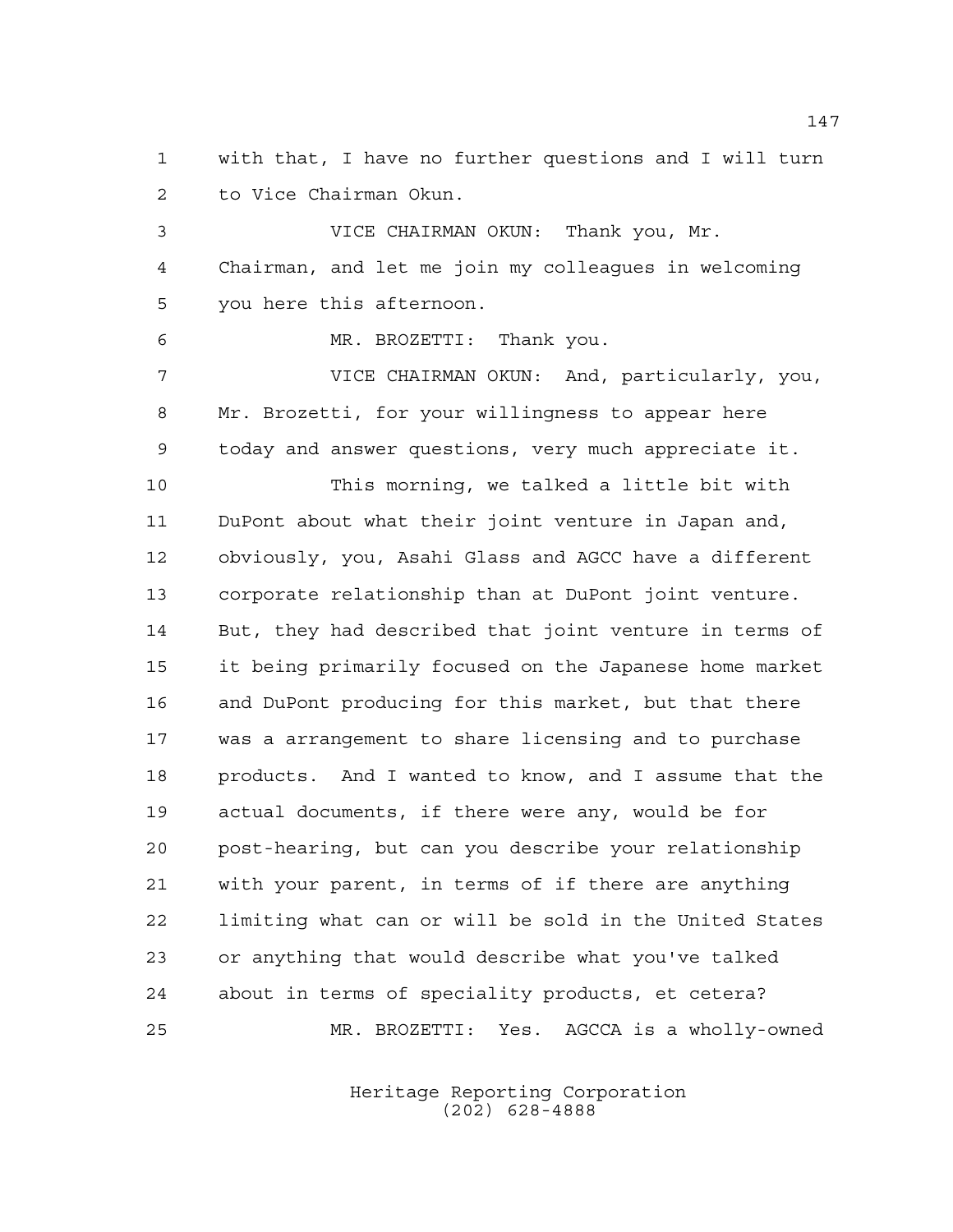subsidiary of AGC, Asahi Glass Corporation. And we, also, has -- or AGCC has another wholly-owned subsidiary in the U.K. We, as DuPont, we sell primarily our products in our own region. We are free to make our own decision on product mix and pricing in a region. Certainly, there is global customers that sort of tie us together, so we try to approach our global customers from a single strategy. But, there are really no limitations on products that can be sold in a market. If one of -- for example, if one of our Japanese company's customers wants to fill PTFE material that we produce here, then we certainly would sample them and try to make that sale through our parent company.

 VICE CHAIRMAN OKUN: Okay. When you referenced global customers, I was curious whether when we talk about qualifications in this market, and you referenced the auto companies as important customers, would an Asahi-qualified product, whether it's produced in -- by the parent company in Japan or the U.S. or the U.K., would they all be qualified with the same customer, or would they have to go through any additional testing or qualification, or could you provide them anywhere?

MR. BROZETTI: It would depend on the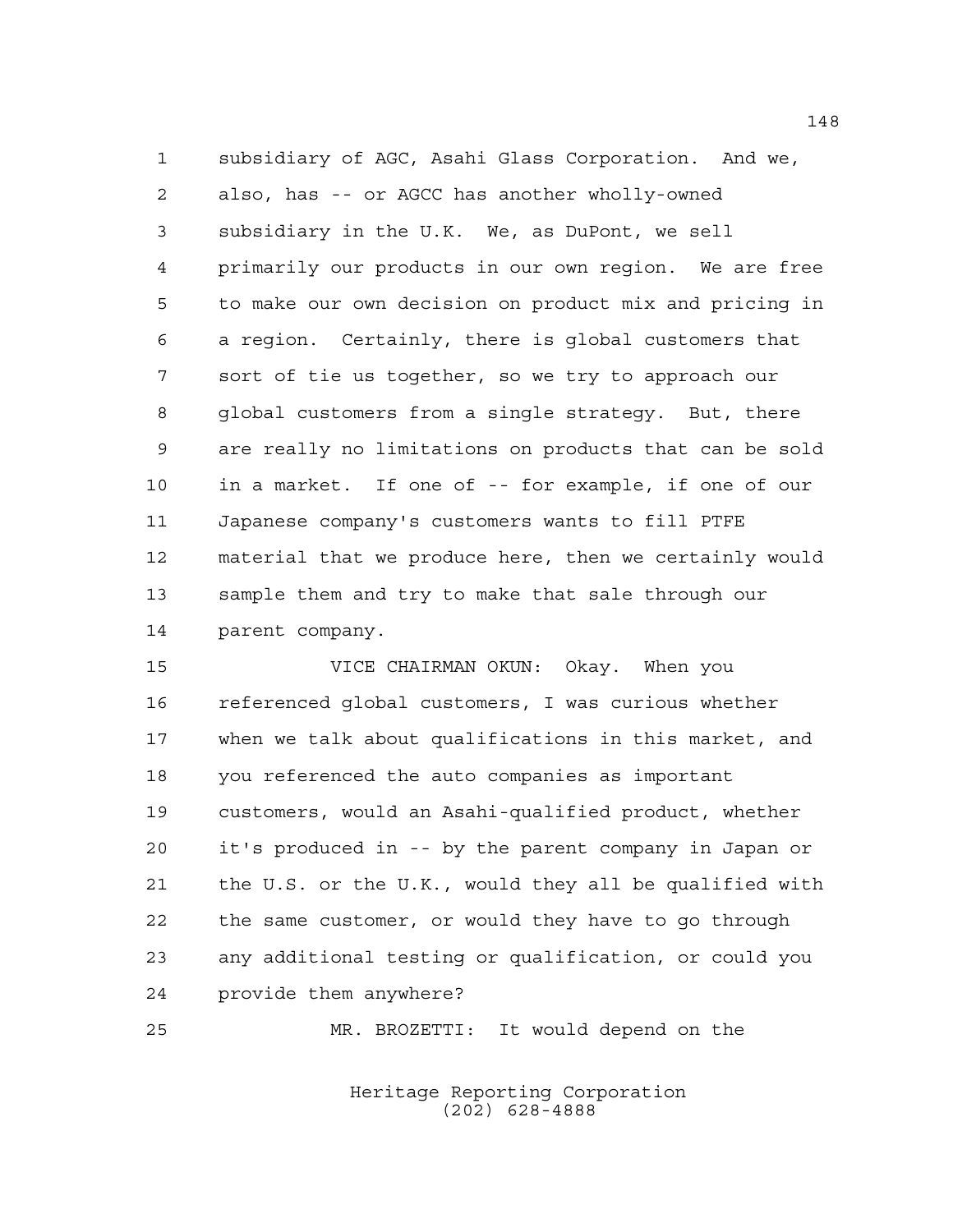customer. But, in most cases, each region's product would have to be individually qualified. VICE CHAIRMAN OKUN: Okay. MR. BROZETTI: And in the case of the automotive company, that could be quite extensive. VICE CHAIRMAN OKUN: Okay. If there's any information that you haven't submitted with regard to that, that you could put on the record, I would appreciate seeing that, as well. MR. BROZETTI: Okay. VICE CHAIRMAN OKUN: In terms of the -- again, trying to better understand the products that you produce at your facility -- that are produced in the U.S. facilities, vis-a-vis your competitor DuPont and then with regard to the Japanese parent company, do you produce -- I think you sort of responded to that, but I just wasn't sure I heard it -- do you produce the same range of products here as are produced at the Japanese parent plants, same products or any different ones? MR. BROZETTI: No. In our U.S. plant, we're producing PTFE, the three forms, granular, and the aqueous dispersions and coagulated dispersions. We, also, produce a fluorosolvent in that plant. But, in

> Heritage Reporting Corporation (202) 628-4888

Japan, we produce a much broader range. We produce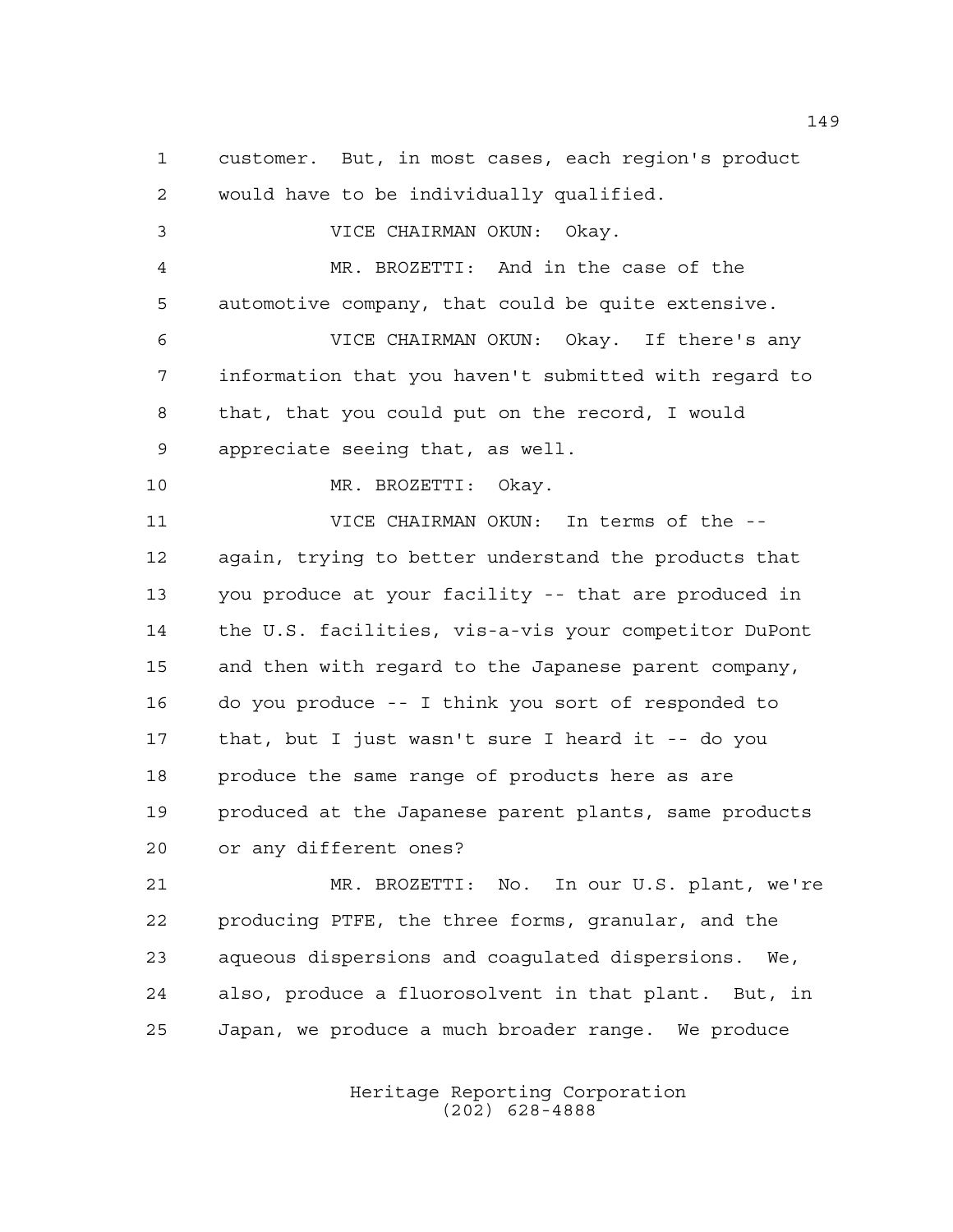all the PTFE grades, fluorosolvents, and ETFE, PFA, and some floral elastomers, so a much broader range of products produced in Japan.

 VICE CHAIRMAN OKUN: Okay. I appreciate that. In terms of -- we talked a little bit this morning about the apparent consumption data and the fact that it's not -- that the staff report doesn't reflect the Italian imports and, therefore, the apparent consumption data is not complete. And you had referenced, I think, the same data, the trade association data set, that's the data in terms of what you're looking at. But, in terms of the question about demand going forward, both in the U.S. market and in Japan, to the extent that information is available, is there any information that you could provide post-hearing that would help us better understand future demand? And to the extent you having anything on EU, given that there's a facility in the U.K., it would be appreciated as well. If there's anything you can comment on here and then -- MR. BROZETTI: We can provide some data. We do -- every year, we do a fairly extensive market

 survey with our customers in the regions and from that information, we gauge their optimism about -- or pessimism about the future and we make some estimates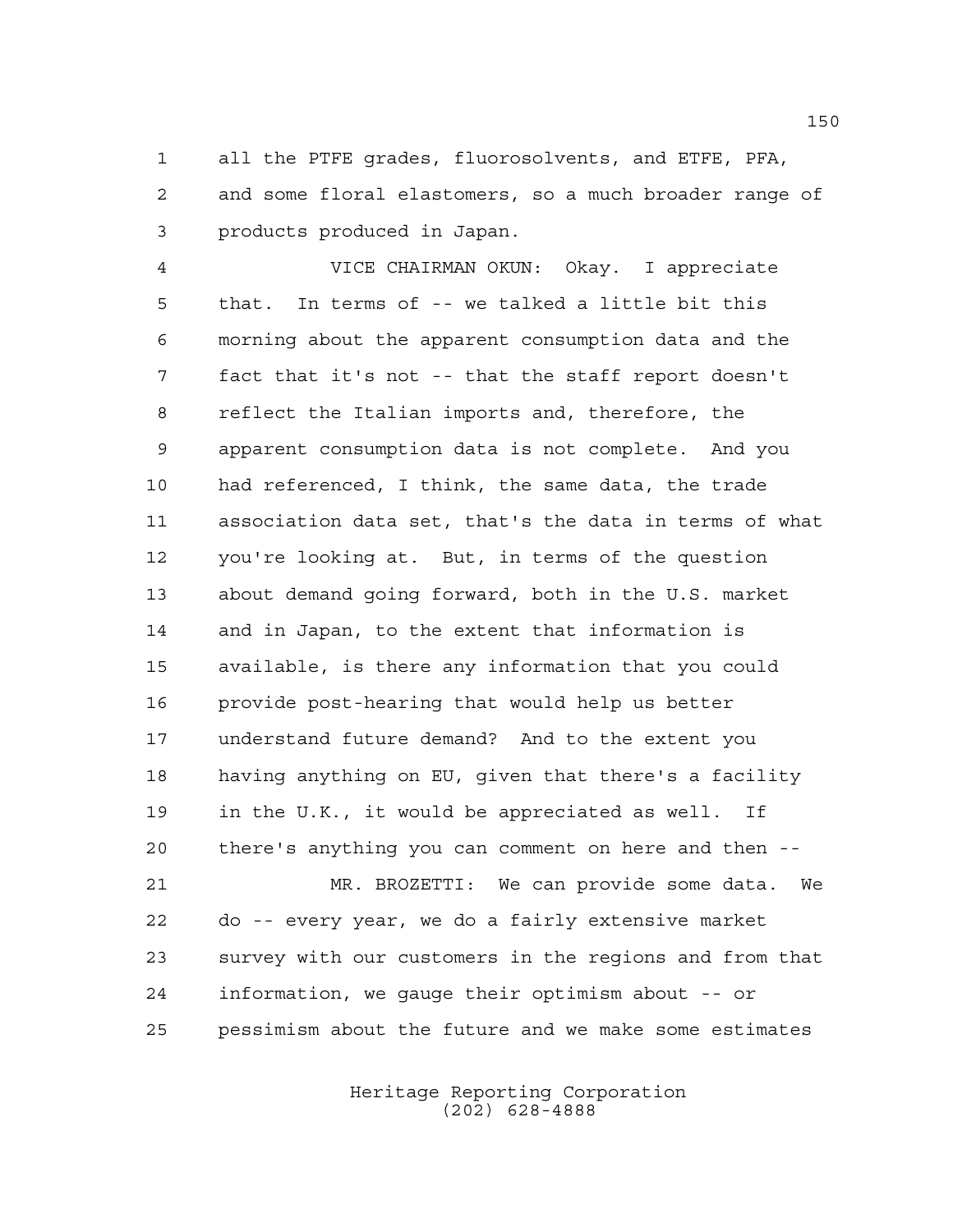on market growth by application or end use. So, we can supply that information.

 VICE CHAIRMAN OKUN: Okay. That would be very helpful. Is there anything you could characterize in the public hearing or is that treated as confidential information?

 MR. BROZETTI: I would say it's, right now, confidential.

 VICE CHAIRMAN OKUN: That's fine. I'd appreciate seeing that post-hearing. And then, I just wanted to go back to both your testimony on some of the responses wit regard to the 2004 and the explosion at the Dikon facility and what that meant. I understood your testimony or your response and, I think, you were trying to capture that you felt that what it showed was that there was not lots of overcapacity in Japan, because when the facility went on line, you not only had Japanese -- other Japanese producers supplying it, but there had to be exports into the market. But what I wasn't as clear about in looking at your brief is what does that mean now that Dikon, as I understand it, is back producing? I'm just trying to understand, again, both the situation in Japan with regard to capacity numbers and whether now that they're back up and running, there's an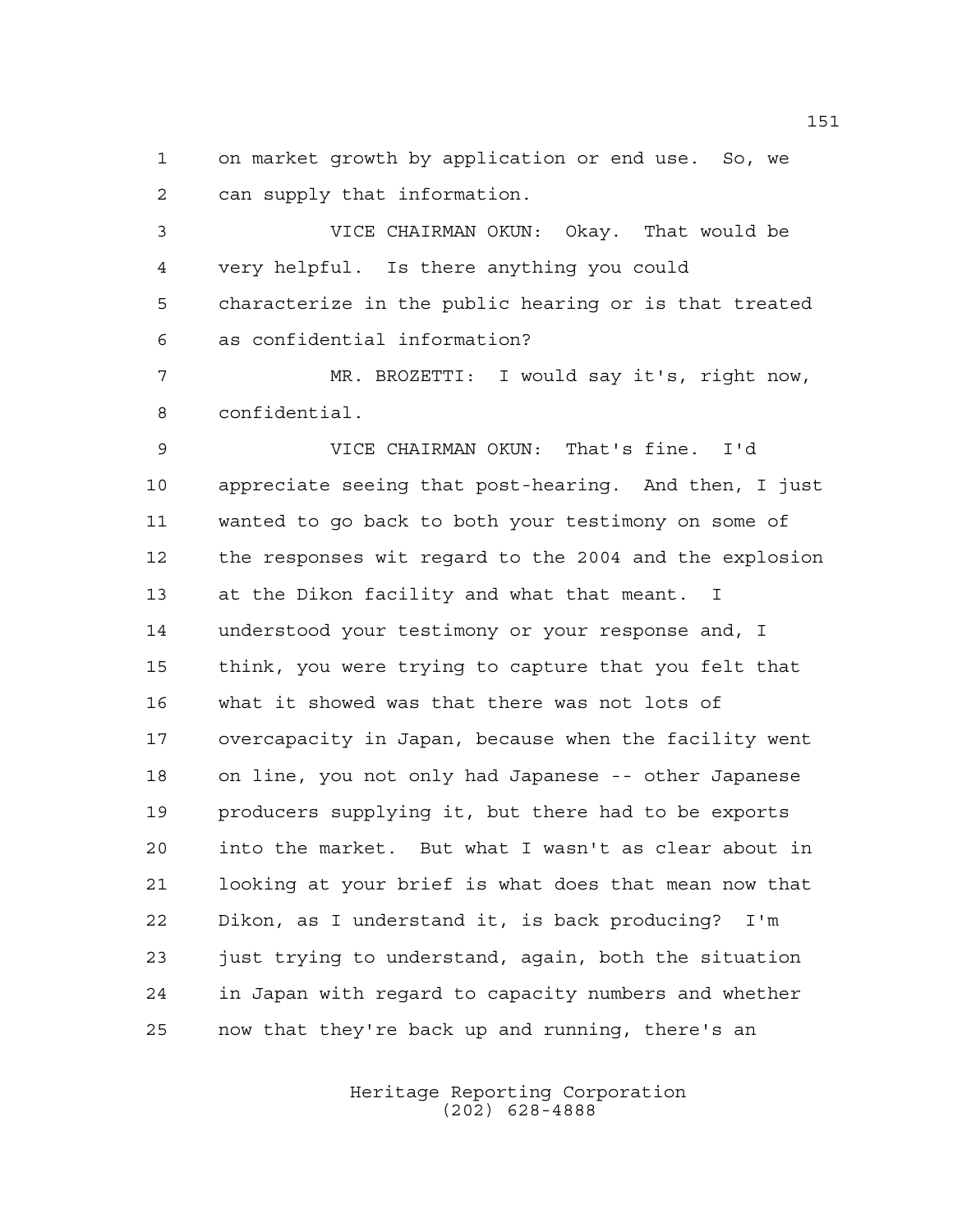additional product out there that needs a home.

 MR. BROZETTI: What we're seeing in the marketplace is -- I mean, certainly, some of the pressure has been relieved once they came back on stream. But, we're not sure, and I believe in Dikon's operation, they have much more flexibility in moving between their various grades of PTFE or fluoropolymers. For example, they can switch more readily from producing a granular grade to an FEP or a NTFE. And I think as DuPont had commented, Dikon has made an announcement of increasing their ETFE capacity with no increase in their monomer capacity. So, I mean, there is an implication there that they could be abandoning some of the lower-priced polymers like granular subject materials and converting that TFE to ETFE or FEP. And what we're seeing in the U.S. market is more material coming in from Dikon's Chinese plant, as opposed to any material coming in from their Japanese facilities.

 VICE CHAIRMAN OKUN: Okay. And when you say that Dikon had more flexibility, is that related -- more flexibility that I take it than Sahi? MR. BROZETTI: Yes. VICE CHAIRMAN OKUN: Is that just related to a larger capacity overall? Or, I mean, why do they

> Heritage Reporting Corporation (202) 628-4888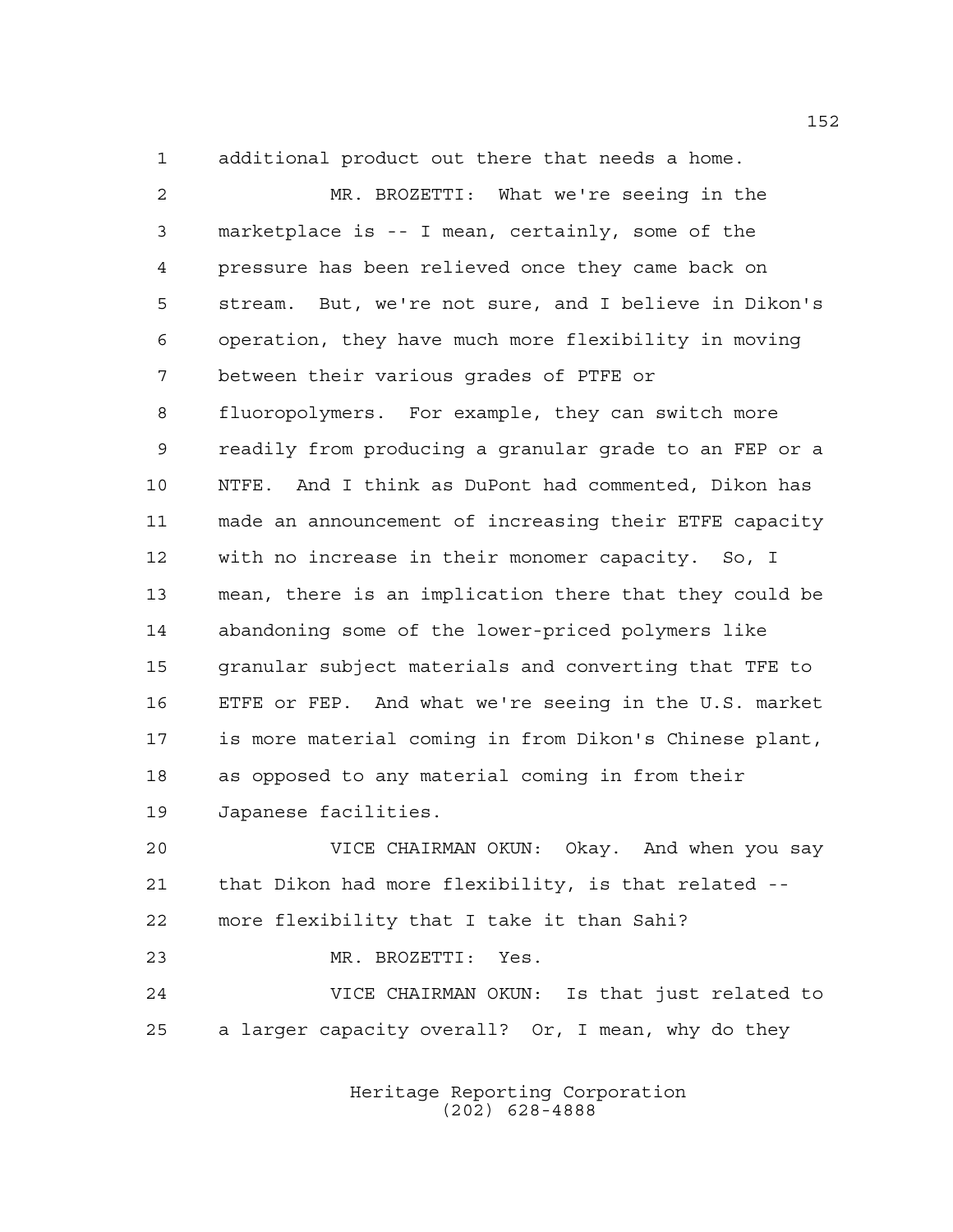have more flexibility? They just are already making all these different --

 MR. BROZETTI: Certainly, our technical people could provide more detail in the post-hearing brief. But, it is my understand that their reactors are more flexible, that they can produce more than one 7 grade or one type of polymer in a reactor.

 VICE CHAIRMAN OKUN: Okay. Any information you could provide on that to help us better understand that, that would be appreciated for post-hearing, as well.

 This morning, Mr. Colven had talked about the contracts and the meet or release clauses and their experience with having bump offers that they had to meet the price on for the contract. Can you discuss AGC's experience with that and especially in particular with respect to the Italian product?

 MR. BROZETTI: I think in listening to Mr. Colven this morning, our system -- our internal systems are very similar. I mean, we have CPRs, competitive price requests, that we track and maintain. And that information -- I mean, in there, we would show the competitor, produce they're offering, the price they're offering. So, we have that data probably back three, four years.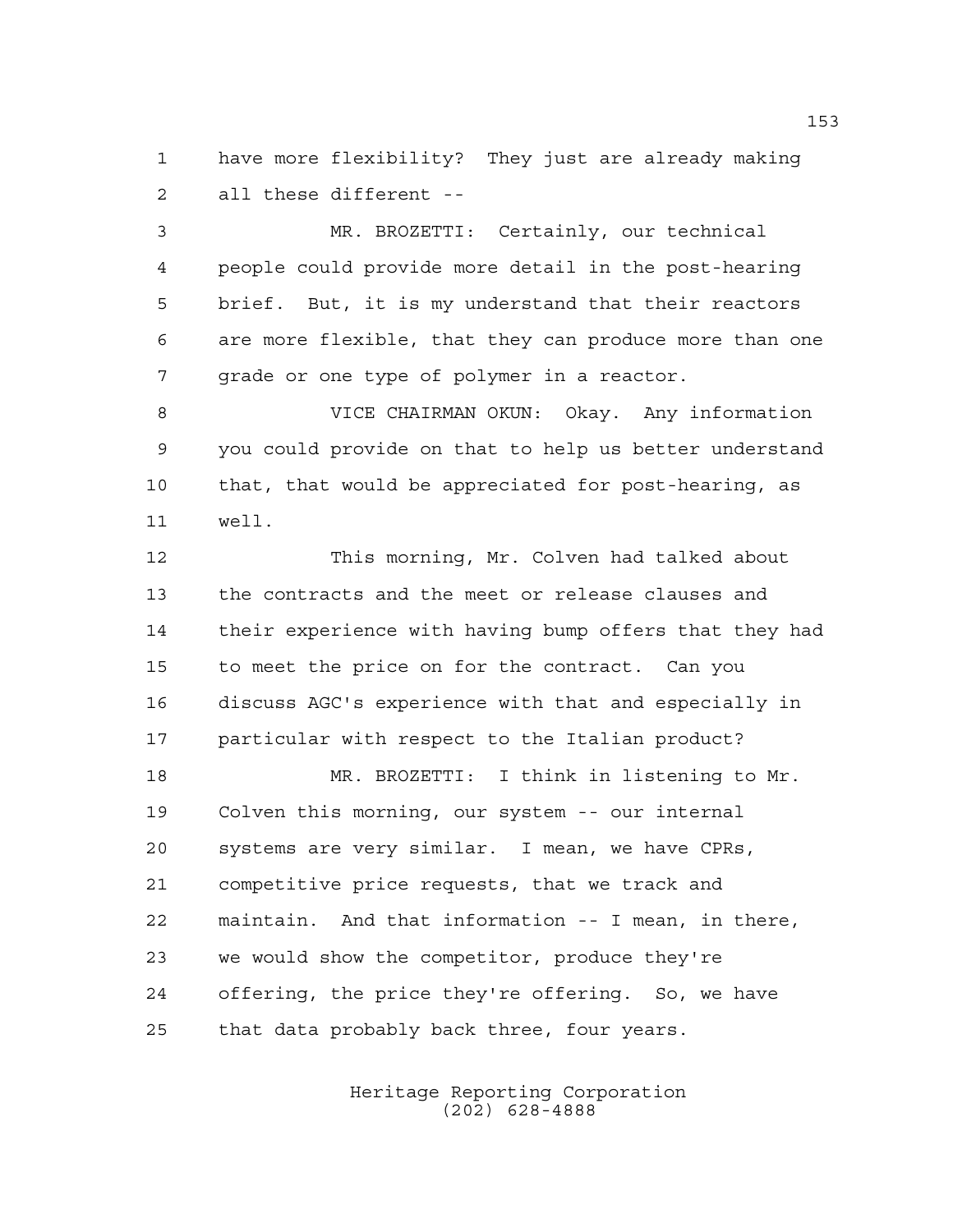VICE CHAIRMAN OKUN: Okay. I'd make the same request we made of them this morning --

 MR. BROZETTI: Okay. And we, also, in all of our contracts, I'd say 95 percent of them, there's a meet or release clause that frequently, in the last four years, has been exercised.

 VICE CHAIRMAN OKUN: Okay. I appreciate those comments. I see my yellow light is on. Two things for post-hearing, although I may have another round of questions, but with regard to cumulation, you've had questions from my colleagues -- a couple of my colleagues about that. Mr. Neeley, for my purposes, if you would -- I know you briefed it looking at the four traditional factors and I guess I would ask you to go back and brief decumulating Japan -- the argument for decumulating Japan and Italy, looking at the discretionary factors that the Commission has looked at in other Sunset reviews. There's, I think, a long history of that now. How you would describe this case with regard to some of the other cases where we had exercise or discretion not to cumulate, and that would be helpful. Thank you, Mr. Chairman.

 CHAIRMAN KOPLAN: Thank you. Commissioner Hillman?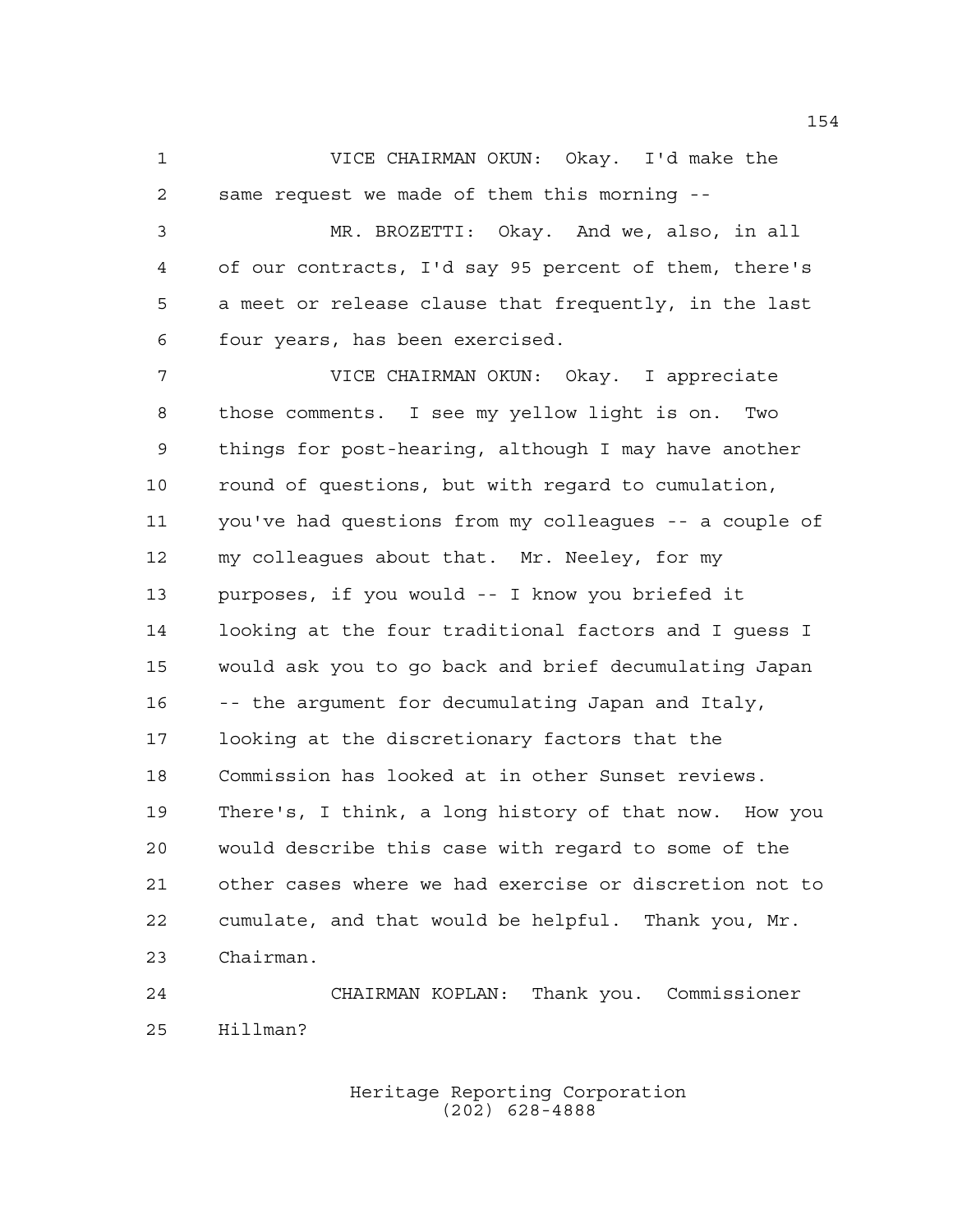COMMISSIONER HILLMAN: Thank you. I, too, would join my colleagues in thanking you for being here. We very much appreciate it. I do think that is one of the distinguishing factors between our prior review, which I was here for, which, as been noted, was on an expedited basis. So, we had no testimony or data from either the Japanese or the Italians at that time.

 But, I guess I would like to take you back a little bit on a couple of the questions that Vice Chairman Okun asked, because I, too, am going to now face a slightly different record and a different set of decisions with respect to this issue of cumulation of the Japanese product and the Italian product. And, Mr. Neeley, I appreciate the comments in your brief on the no discernible adverse impact. But, I would share the Vice Chairman's question, which is, I think the more common way -- I don't want know that I've actually done the math. Certainly, I think, speaking for myself, the more common way, in which I have not cumulated in Sunsets, when the case came to us on a cumulated basis, was on the basis of these other factors. So, if there's anything that you can help me with, again, not so much on the legal analysis, but just understanding -- I clearly hear you on this issue

> Heritage Reporting Corporation (202) 628-4888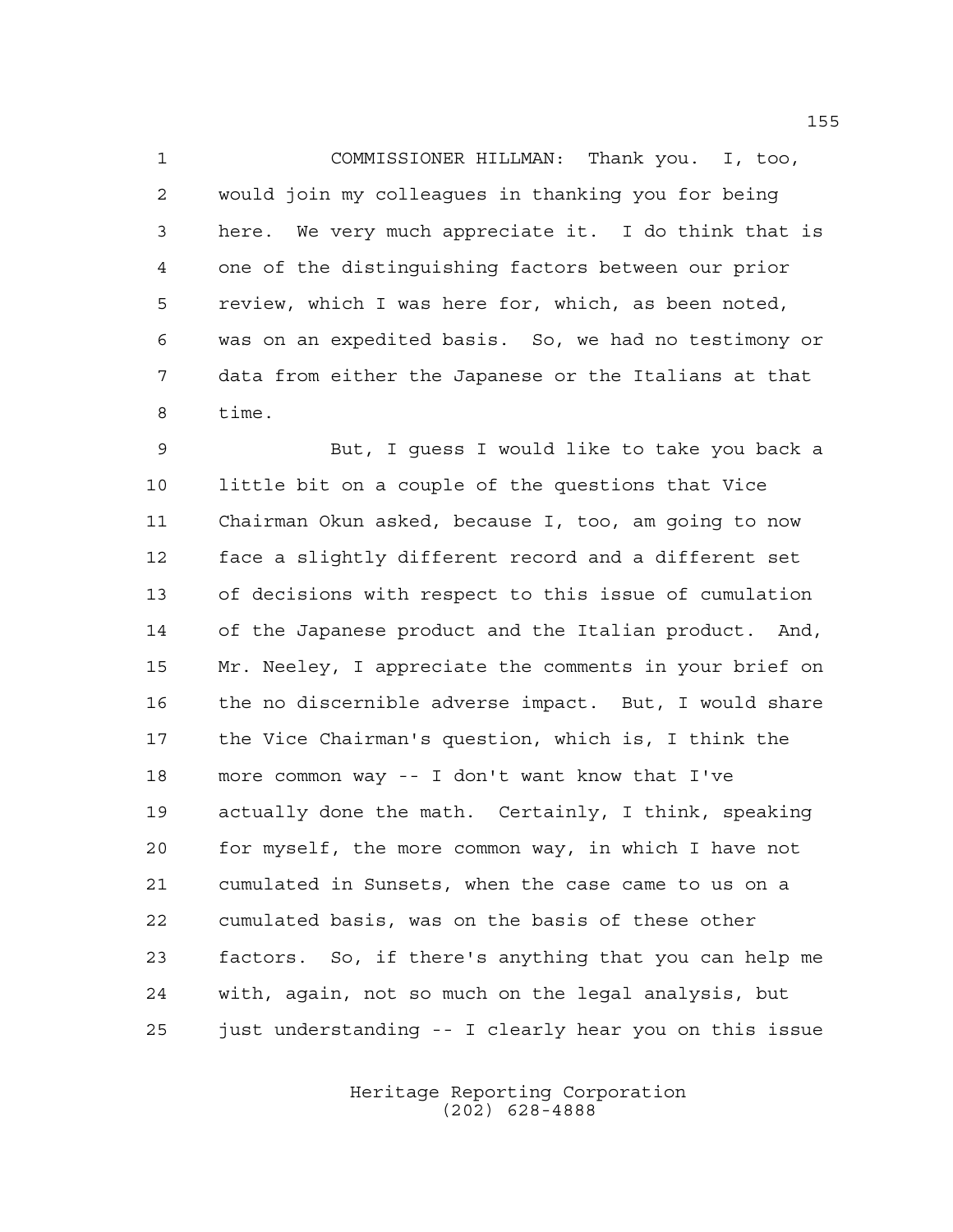of the Japanese compete differently in this market,

 because of the presence of the U.S. production facilities. But, I'm trying to make sure I understand as much as you can say about any of the other factors. So, maybe, I can start just with the issue of the product, itself, in terms of whether there are any differences between the product produced in Italy versus the likely imports from Japan. Mr. Brozetti, you commented that, yes, your strategy is to only bring in imports of granular product that are largely not made in the U.S. and that the -- 12 MR. NEELEY: Correct. COMMISSIONER HILLMAN: -- capacity of your facility in Japan is for a broader, deeper range of product than would be the case here in the U.S. Help me first try to put some sense of it. How big is the 17 part of the market, the demand in the U.S. for this specialty product that you produce in Japan, but that you do not make in the U.S.? I'm trying to understand, in the scheme of this product, is there a lot of specialty product out there or is it a small portion of the total? MR. BROZETTI: It's a small portion of the total. COMMISSIONER HILLMAN: Small; how small?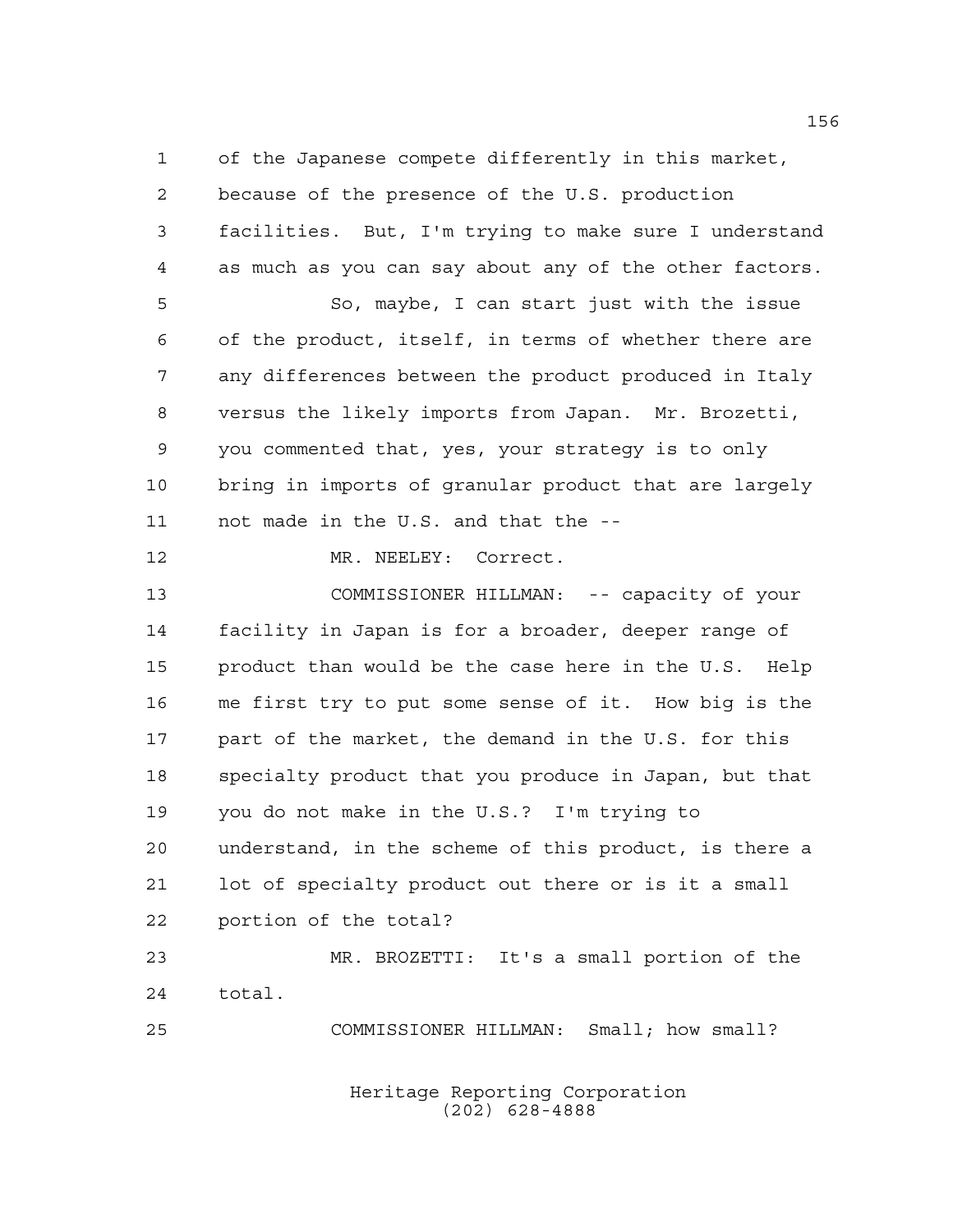MR. BROZETTI: Two-hundred tons.

 COMMISSIONER HILLMAN: Okay. And would you -- have you, have you ever imported product from Japan that you could have made in the U.S.

 MR. BROZETTI: Maybe small quantities for an evaluation or a qualification, but nothing on an ongoing basis.

 COMMISSIONER HILLMAN: Okay. And how would you -- do you have any sense of that same issue for Dikon, whether, again, the -- I'm trying to figure out the level of overlap between what they're capable of producing in the U.S., are producing in the U.S., versus what they produce in Japan. And, again, to the extent that there was a broader range of production in Japan, how much broader and how much bigger would Dikon -- how much more market share would Dikon be able to ship here that's not a product they could make here?

 MR. BROZETTI: It is -- our intelligence suggests that there's not a very big difference in the breadth of products produced by Dikon in the U.S. or Japan. I think the facilities can produce about the same range of products.

 COMMISSIONER HILLMAN: Okay. Now, would the specialty products that you're importing, would those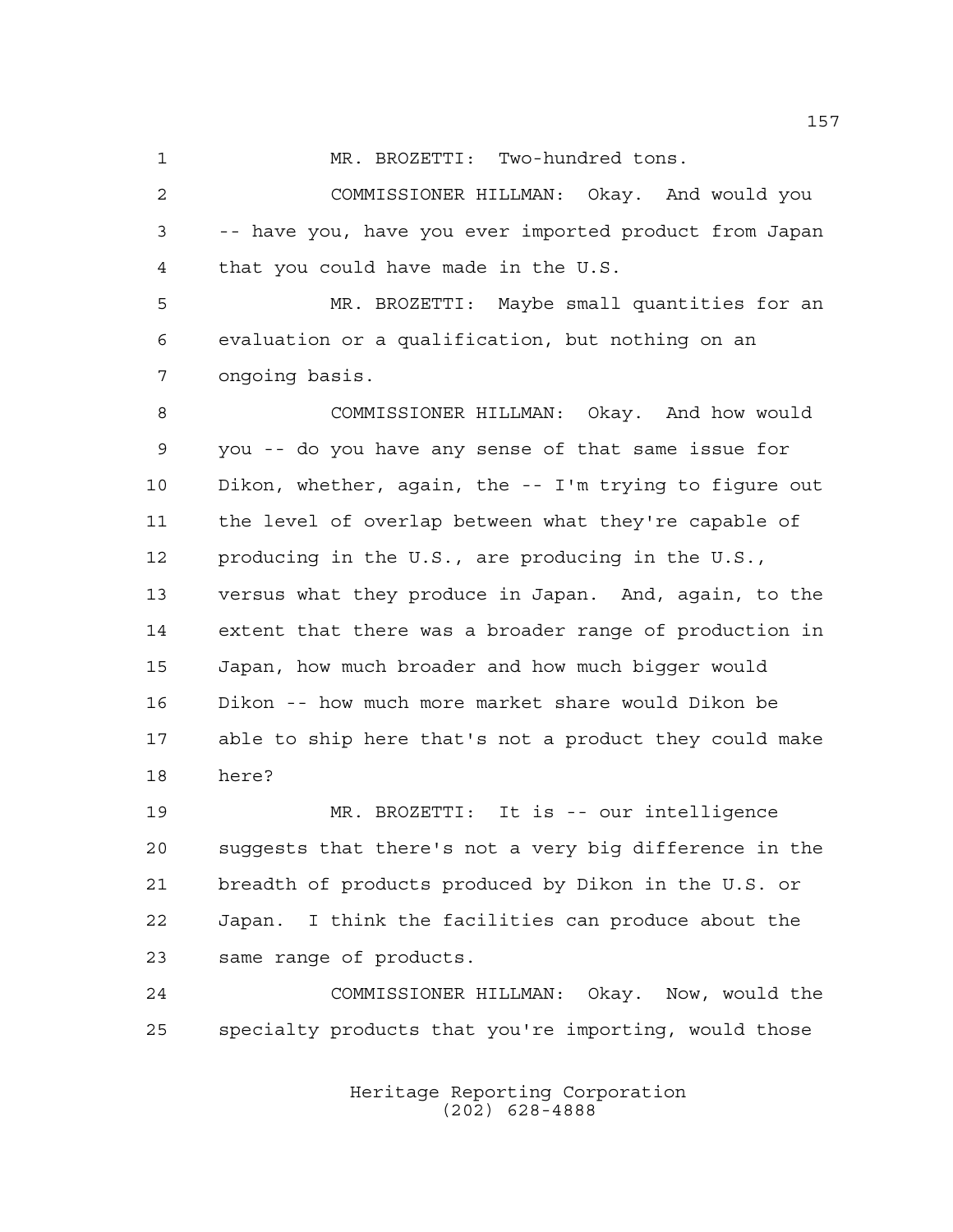compete with domestically-produced DuPont or other products here or Dikon or other U.S. produced product? MR. BROZETTI: They would compete with domestic products. COMMISSIONER HILLMAN: Okay. Then how about the Italians? Are the Italians also in this specialty product or are they largely in -- I don't want to call it commodity -- but the more commonly produced grades of granular that are made here? MR. BROZETTI: Well, we see the Italians in the more commonly produced, lower value grades, the fine cut granulars, the lower-priced agglomerated granulars, the subject materials. COMMISSIONER HILLMAN: Okay. So would the Italian -- what you're saying is the Italian imports would not necessarily overlap with at least your type of import from Japan? That's what I'm trying to understand -- MR. BROZETTI: That's correct. COMMISSIONER HILLMAN: -- are the products coming in or likely to come in -- obviously, this is a

 looking forward analysis -- if we were to revoke this order and we were to get imports from Japan, your testimony is that the imports in Japan are likely to be more heavily of this specialty-type product?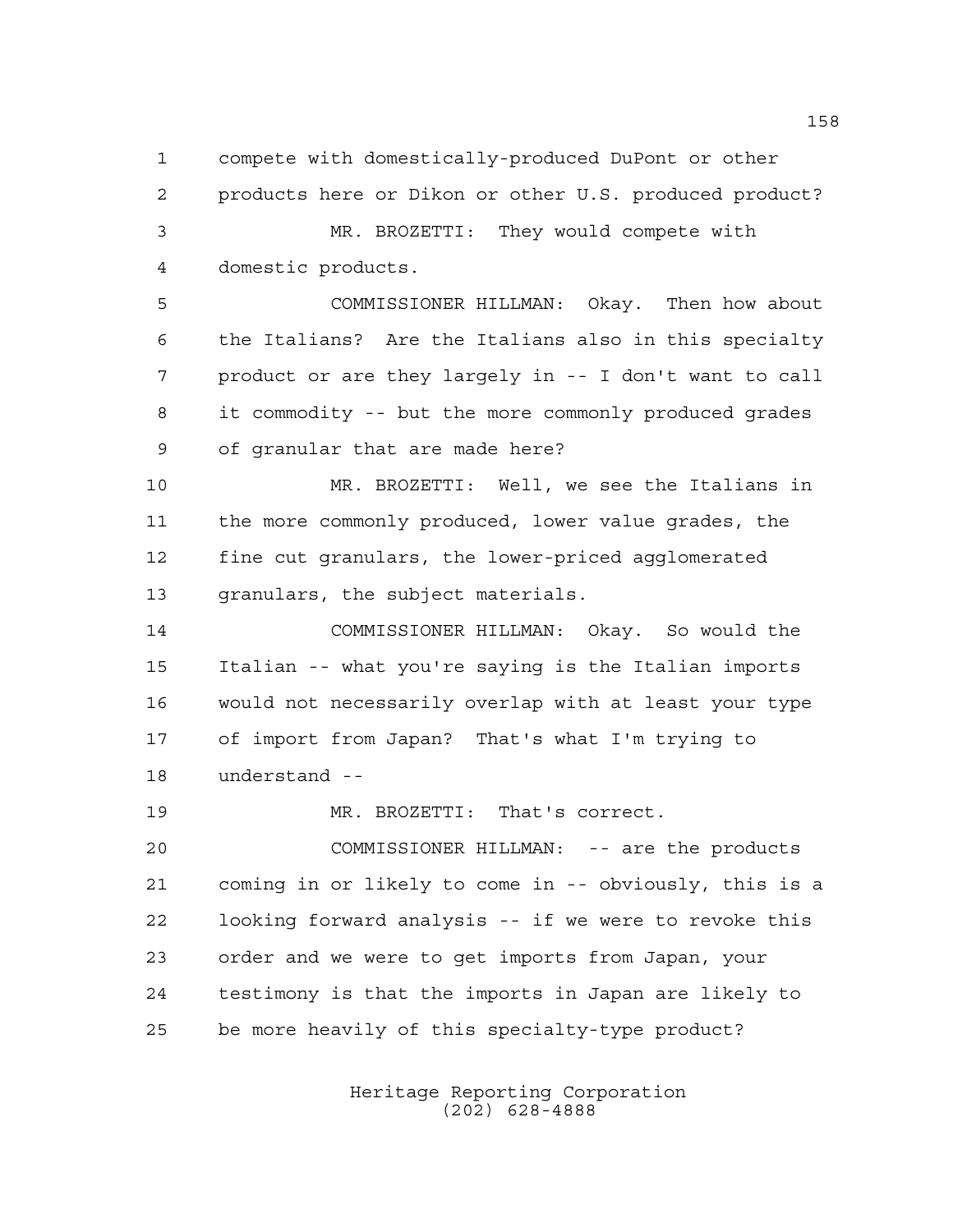MR. BROZETTI: That's correct.

 COMMISSIONER HILLMAN: And, again, I'm trying to understand whether and to what degree there's an overlap with the Italian imports. MR. BROZETTI: They would be -- our current strategy is to not overlap with the Italian materials that would come in to the U.S. COMMISSIONER HILLMAN: Okay. Now, there's no question that all of this could be made in Japan; it's just that your testimony is that the incentive is not there, because -- MR. BROZETTI: That is correct. COMMISSIONER HILLMAN: -- you could also produce it here. MR. BROZETTI: That's correct. COMMISSIONER HILLMAN: Okay. Now, your testimony was also very much geared to the issue of price, there would be no incentive to bring it in at a low price. I can certainly understand that. I mean, presumably, you have no interest in driving down prices in the U.S. market. I'm just trying t understand, if you took out the price factor, on a just pure volume quantity notion, is there a reason why you would ship into the U.S. market out of Japan for pure quantity reasons? I understand the argument

> Heritage Reporting Corporation (202) 628-4888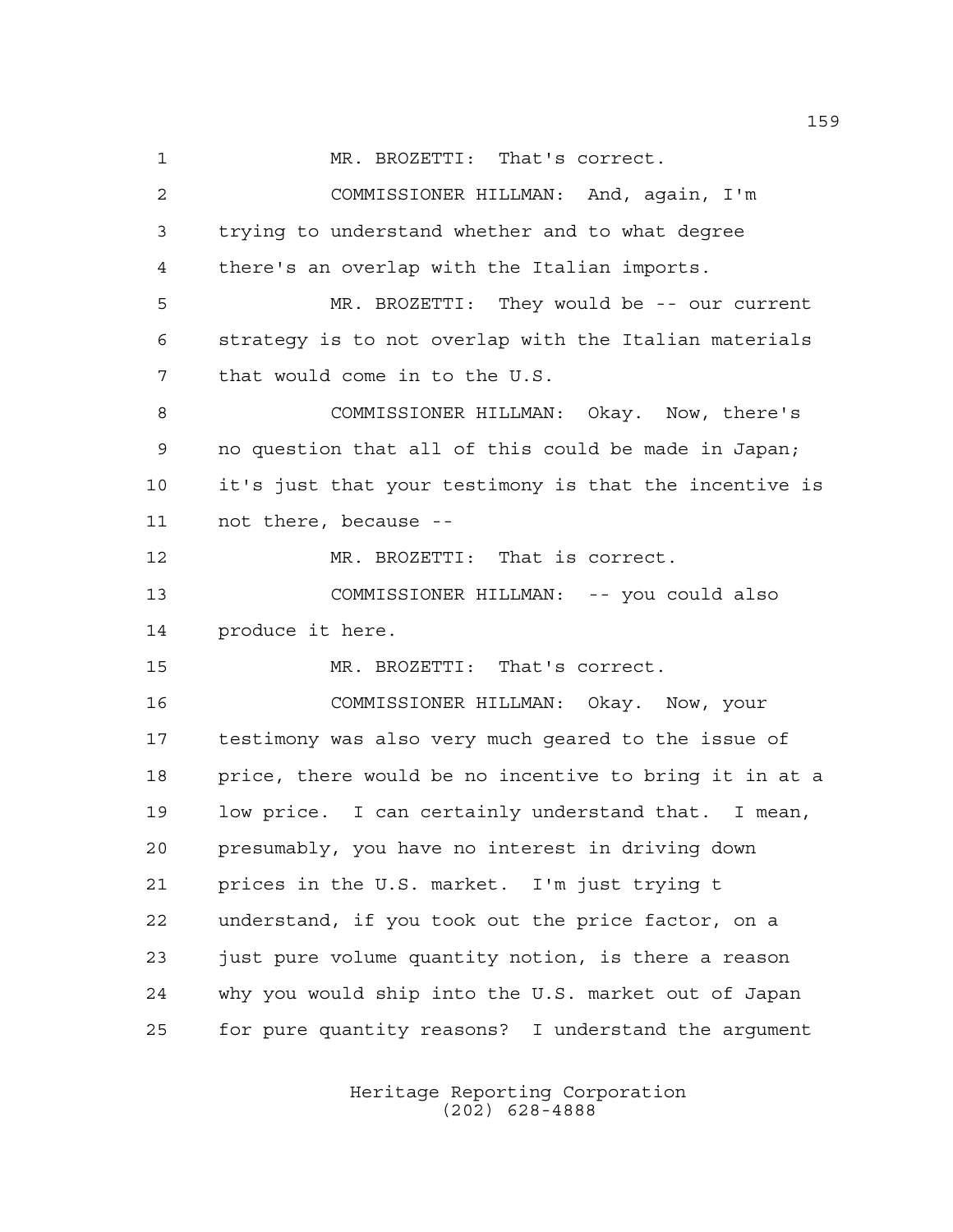about you don't want to drive the price down. But, if you could supply more of the U.S. market share with product, both from the U.S. and from Japan, why not?

 MR. BROZETTI: Well, our customer base is becoming more sophisticated and they are expanding to be competitive in products that they make. And to do that, they need a broader range of materials from their suppliers. So, we have some gaps in the range of products that we can supply to long-standing customers. And just to be a full service supplier to is the reason why I would want to bring in some of these higher quality materials from Japan to fill some of the gaps we have with our current customer base.

 COMMISSIONER HILLMAN: Okay, all right. Then, just to understand, you were discussing, I believe, with Commissioner Pearson, this issue of the plants and the various products. I'm just trying to get a sense of in this world of these fluoropolymers, I had heard you basically saying that you're going to put your monomer into other things other than granular, which suggests to me that in the big scheme of value added or profitability, that granular is at the lower end of the range; is that correct? MR. BROZETTI: Yes, that is correct. COMMISSIONER HILLMAN: Okay. What is the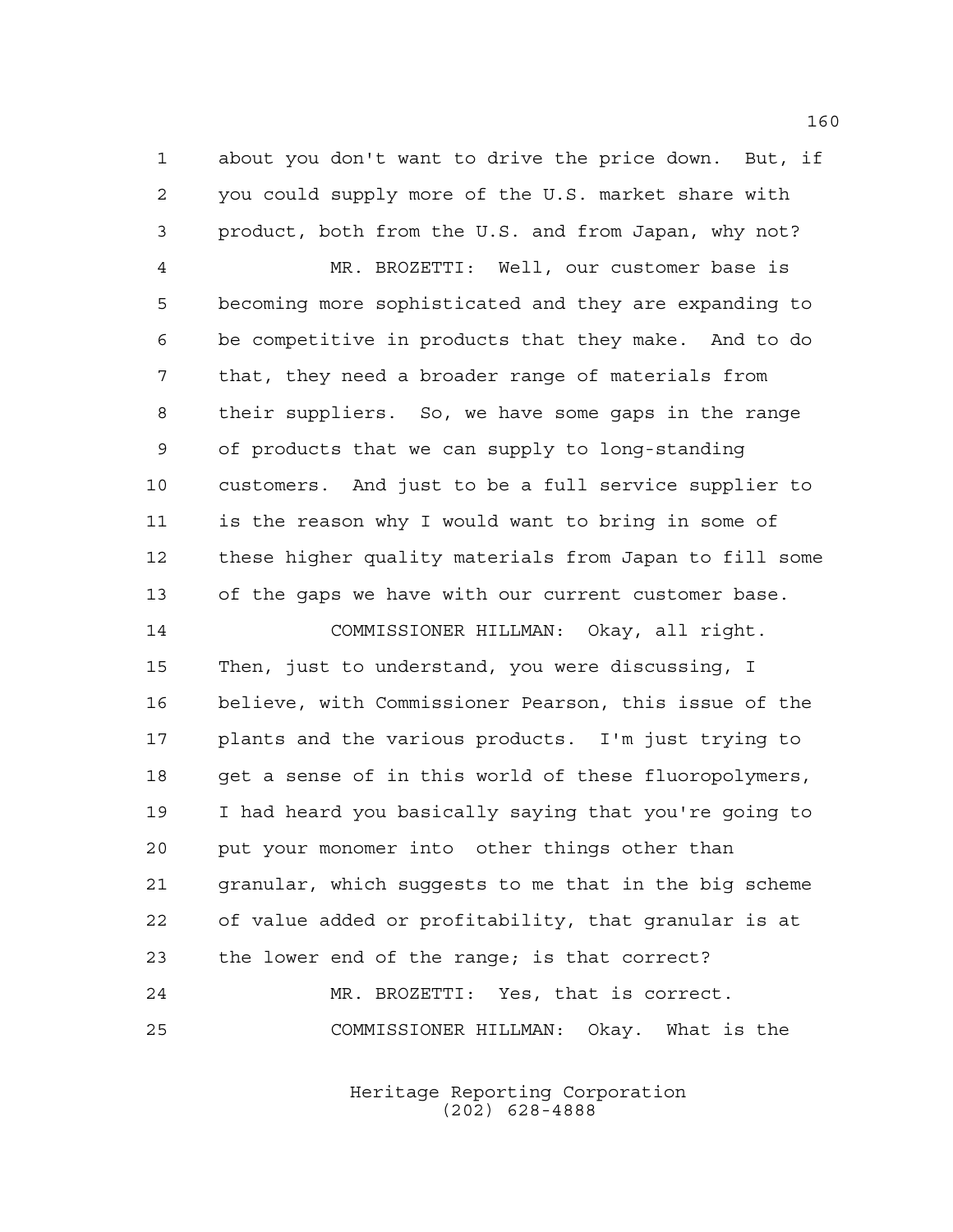range or, if you will, the pecking order? If you could be in any part of this business, what's the most profitable, most value-added side of it? MR. BROZETTI: Well, at the bottom would be granular; and then you have your aqueous dispersions and coagulated dispersions; I guess ETFE, FEP, PFA, and just up the value chain. COMMISSIONER HILLMAN: Okay. I just wanted to make sure that I was picking up that your -- 10 MR. BROZETTI: Right. COMMISSIONER HILLMAN: -- your sense is that the granular is at the bottom of the -- MR. BROZETTI: It's at the bottom, yes. COMMISSIONER HILLMAN: Is at the bottom, okay. Then in terms of the quality issues of -- let's 16 just start with the Italian product, again, as I understand it, you sell under a brand name? 18 MR. BROZETTI: Yes. COMMISSIONER HILLMAN: Help me understand from your perspective how important brands are and what, if anything, do they suggest to customers in this product, which is, again, to me, not really a consumer product -- MR. BROZETTI: Right. COMMISSIONER HILLMAN: -- this is an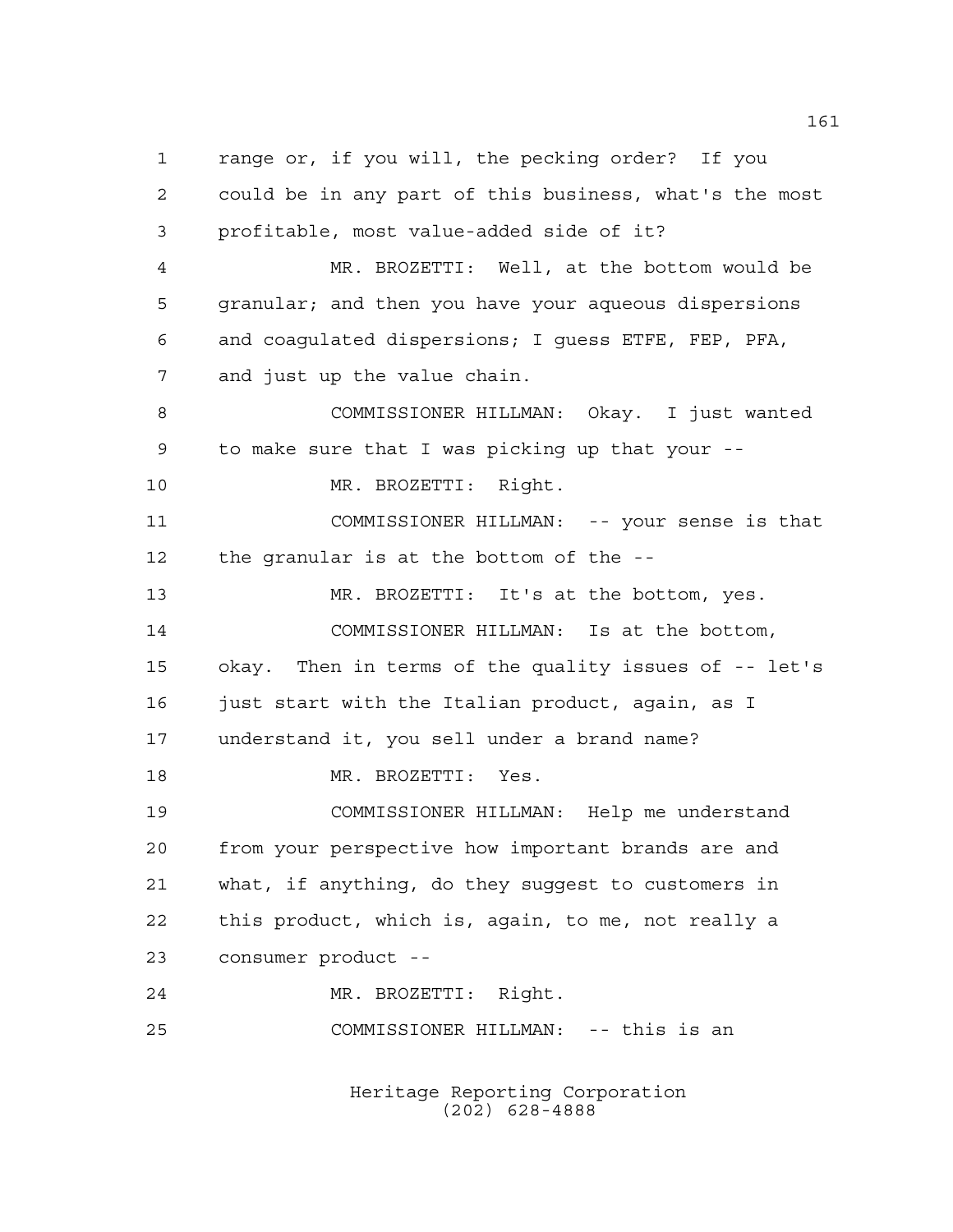industrial product. I don't know how important brands are to those types of users. I understand that they're reasonably important to you average consumer, who might actually buy a whatever, Teflon pan, because, oh, they've heard that brand name. That's not, as I understand it, who is purchasing these products. These are going into automotive, industrial --

MR. BROZETTI: Sure.

 COMMISSIONER HILLMAN: -- chemical, other uses. Help me understand the issue of brand and how important it is and how it relates to quality.

 MR. BROZETTI: I would agree with DuPont's comments that I guess Teflon is the tiebreaker. Certainly, customers are really not buying on brand name and not willing to pay premiums for brand name. If a product comes in and it has the same performance and meets the specifications of the end users, they certainly will purchase that product.

 COMMISSIONER HILLMAN: And none of your customers -- I'm sorry, none of their customers are necessarily looking for them to use a brand name product? That's what I'm trying to understand, is do the product guys care whether in the end of the day they're getting a part that was made with a brand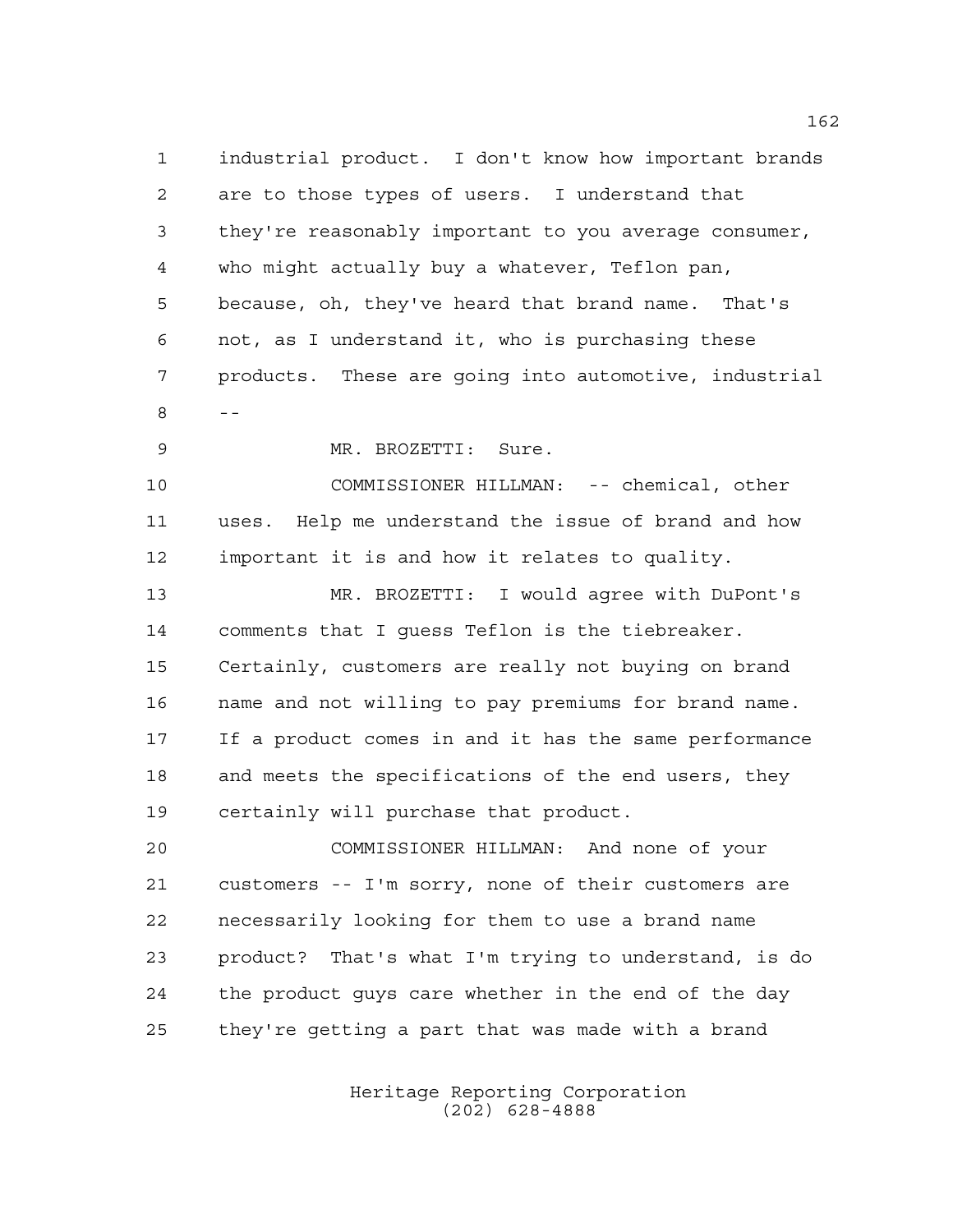name?

 MR. BROZETTI: Very few applications, maybe a Teflon or our trade name is Fluon, maybe a product was spec'd in many years ago and they want to continue to purchase that, but very small percentage of the total. COMMISSIONER HILLMAN: Okay. In terms of the Italians, would they have that same notion of brand and some customers tied into their brand? MR. BROZETTI: Not to my knowledge. I don't think they've had that broad a presence to have their product spec'd in. They could have some, but to my knowledge, they don't. COMMISSIONER HILLMAN: Okay. And then on the sort of quality end range, are the Chinese and the Russians also moving into these specialty and moving up this chain, or are they more concentrated in this bottom of the barrel granular product? MR. BROZETTI: Right now, more concentrated at the bottom. COMMISSIONER HILLMAN: Okay. And you're not seeing them in the specialty versions of the granular product? MR. BROZETTI: Not in the higher quality products.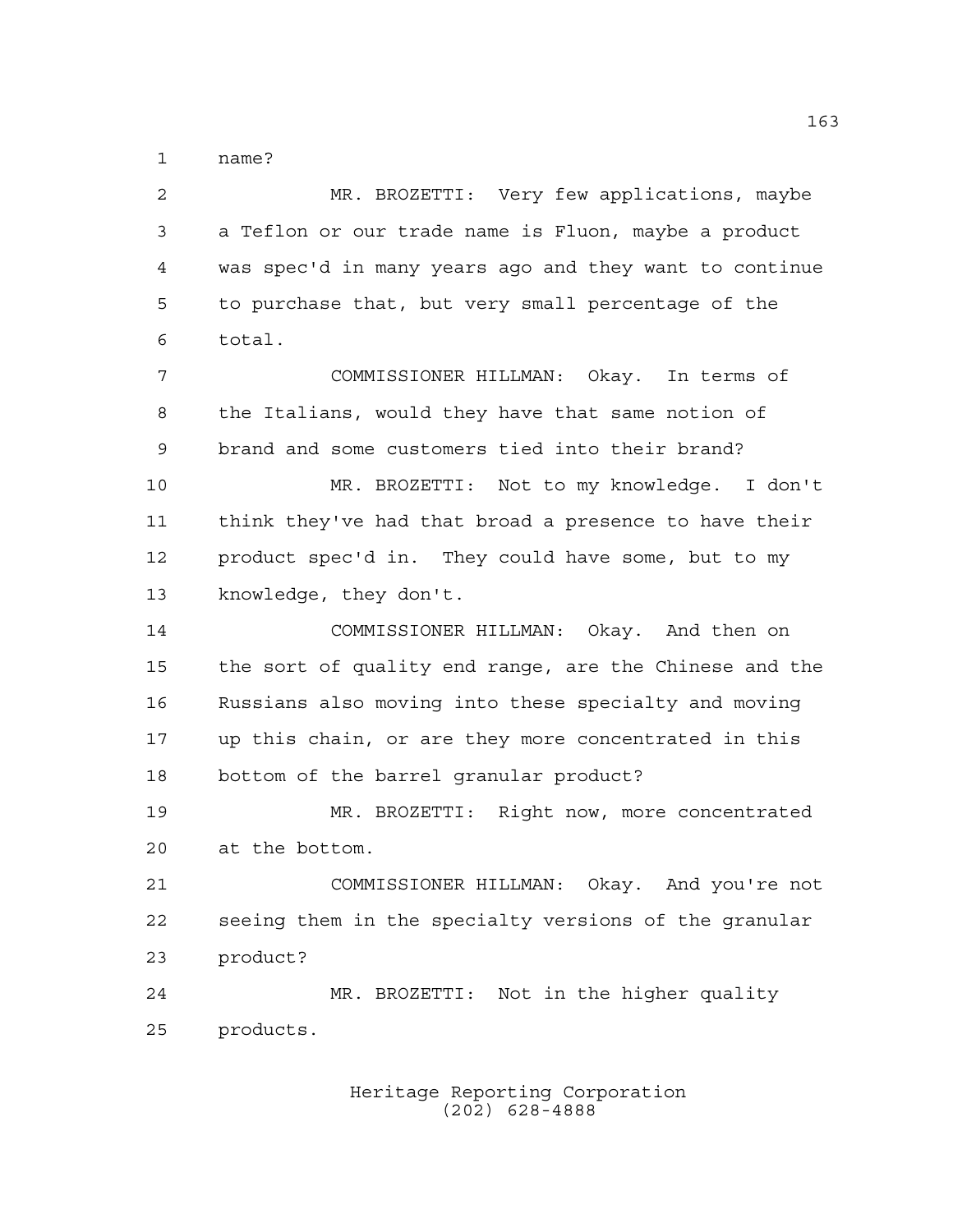COMMISSIONER HILLMAN: I appreciate those answers. Thank you. CHAIRMAN KOPLAN: Thank you, Commissioner. Commissioner Pearson? (No further questions to the panel.) CHAIRMAN KOPLAN: Commissioner Aranoff? (No further questions to the panel.) CHAIRMAN KOPLAN: Commissioner Koplan has no questions. I don't see the Vice Chairman. Do you have anything left? COMMISSIONER HILLMAN: I do have a couple of other questions. CHAIRMAN KOPLAN: Back to you. COMMISSIONER HILLMAN: Okay. I apologize. Again, I'm still trying to understand this issues of the competition. Again, I'm still struggling with this cumulation issue. So, let me, also, go to the issue of whether -- we've talked a little bit about the product distinctions. I'm now trying to understand whether there are distinctions in pricing that I should be looking at. And, again, here, my problem is that our record has almost nothing, because, again, one of the many other reasons why in the past the Commission has thought about not cumulating is if the imports had behaved differently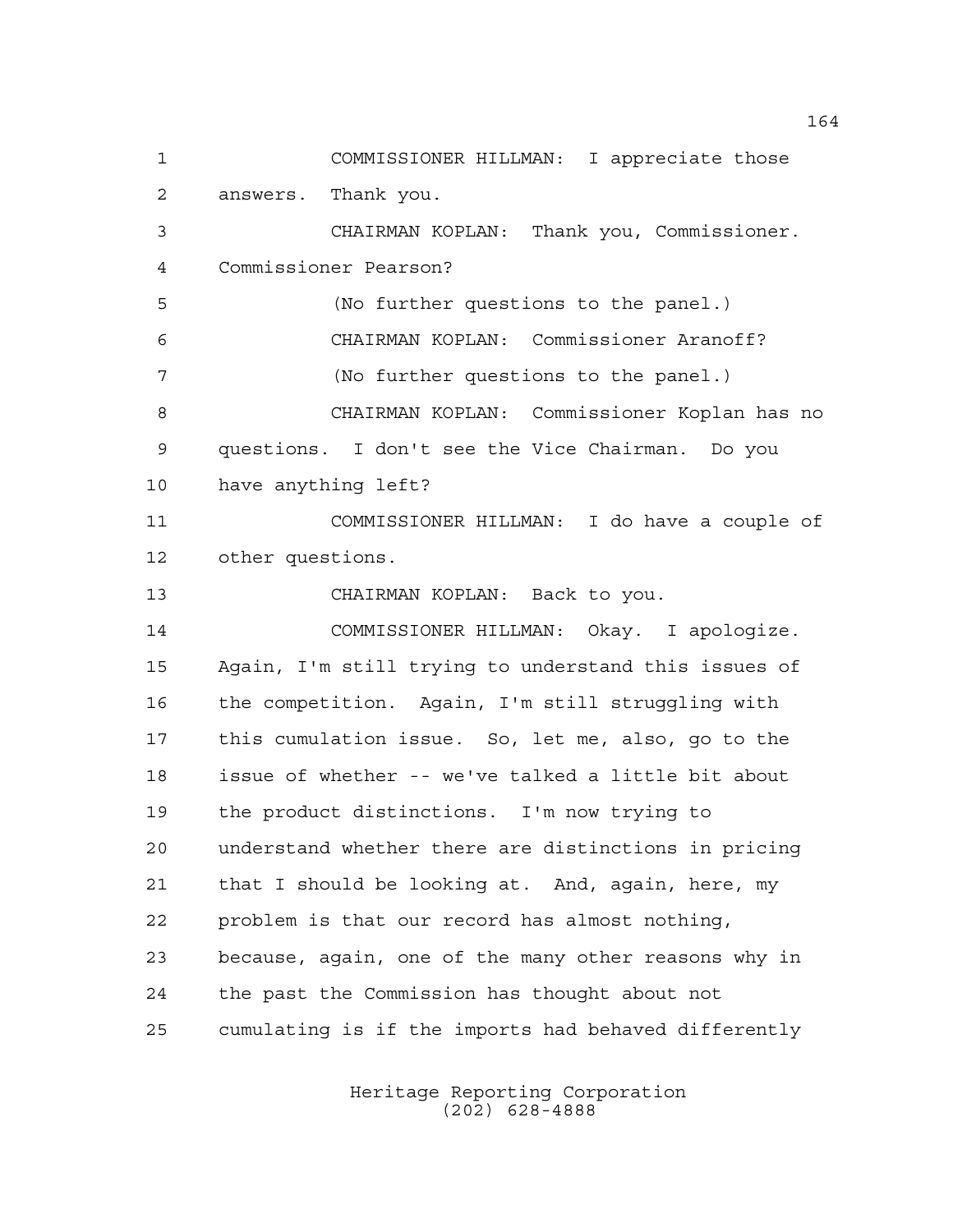in the market when there are any. So, if you can help me understand, to the extent that we see some Japanese imports and a fair amount of Italian imports, give me your sense of how they're competing in the market, in terms of price. We've talked some about what is the Italian product and what is the Japanese product. Price-wise, how do they compare, how has that changed over this period of review? MR. BROZETTI: What we see in the marketplace is the Italian product is always priced much lower than where our pricing and our U.S. competitor's prices are at accounts. So, when we're responding to a media release and it's of Italian origin, it's usually significant. COMMISSIONER HILLMAN: Okay. And you're saying, you are, in fact, meeting; you're not releasing on most of those contracts? MR. BROZETTI: We meet, yes. COMMISSIONER HILLMAN: Okay. Would you say that the Italians have throughout this entire period been lower priced than the Japanese imports? MR. BROZETTI: Yes. COMMISSIONER HILLMAN: Okay. And these media releases would require you to also meet a Russian or a Chinese price?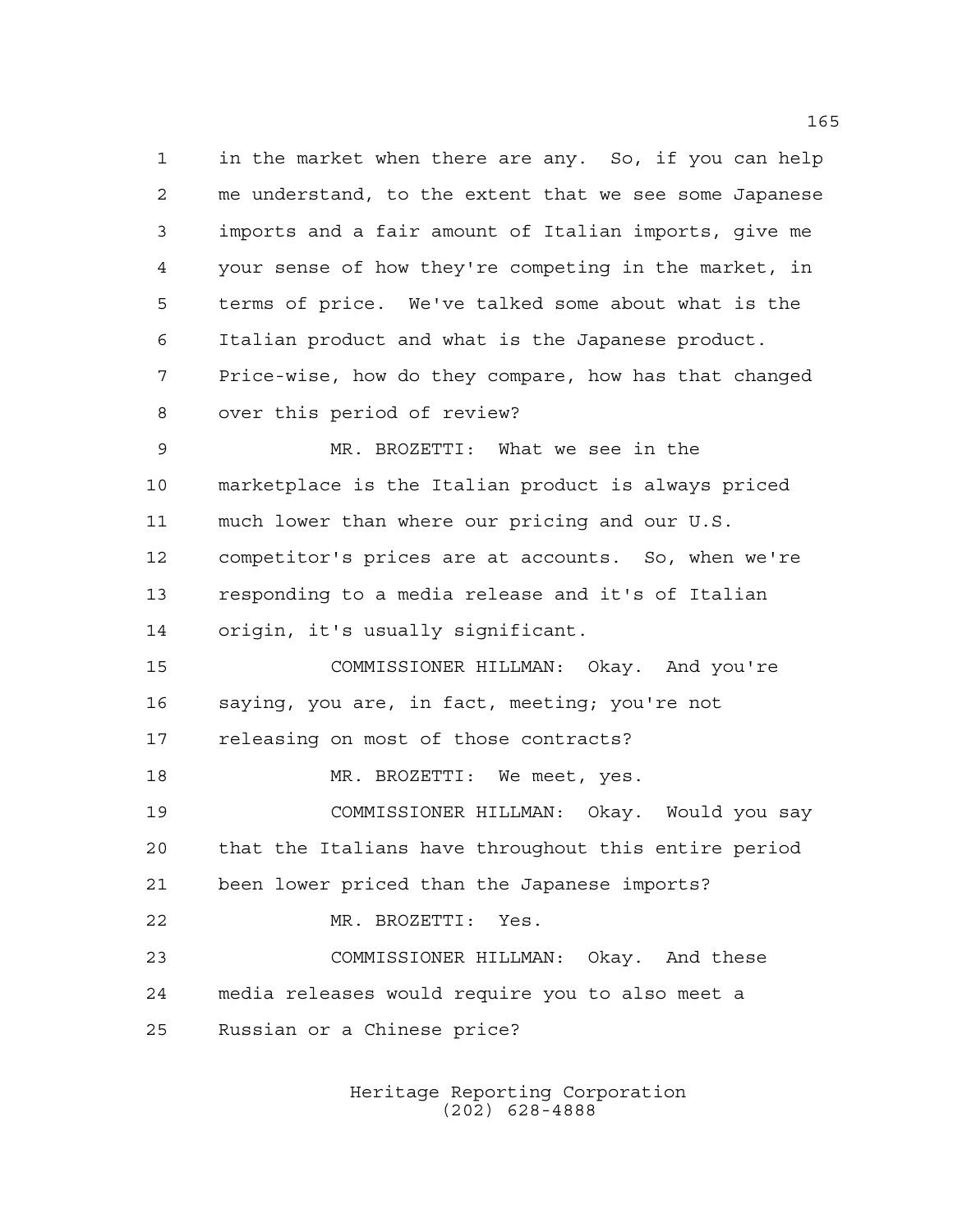MR. BROZETTI: If it's the same quality, they would demonstrate the quality being the same and that's becoming more and more the reality. COMMISSIONER HILLMAN: And how would you describe the Italian prices in relationship to the Chinese or the Russian prices? MR. BROZETTI: Probably the same, about the same level. COMMISSIONER HILLMAN: Same price levels? MR. BROZETTI: Yes. COMMISSIONER HILLMAN: Okay; all right. And where would you describe U.S. prices vis-a-vis prices in other markets. I mean, how does U.S. prices compare with the Japanese, with European, or other Asian prices? MR. BROZETTI: Right now, we're seeing U.S. prices -- and, again, we would agree with DuPont, depending on exchange rates in between Japan, U.S., and Europe, they are the top three prices in the world, and I think right now, we're looking at Japan probably priced the highest; then Europe, because of exchange rate; followed by the U.S. I call it above- world pricing levels. COMMISSIONER HILLMAN: Okay. And then help me understand why I would assume, particularly if the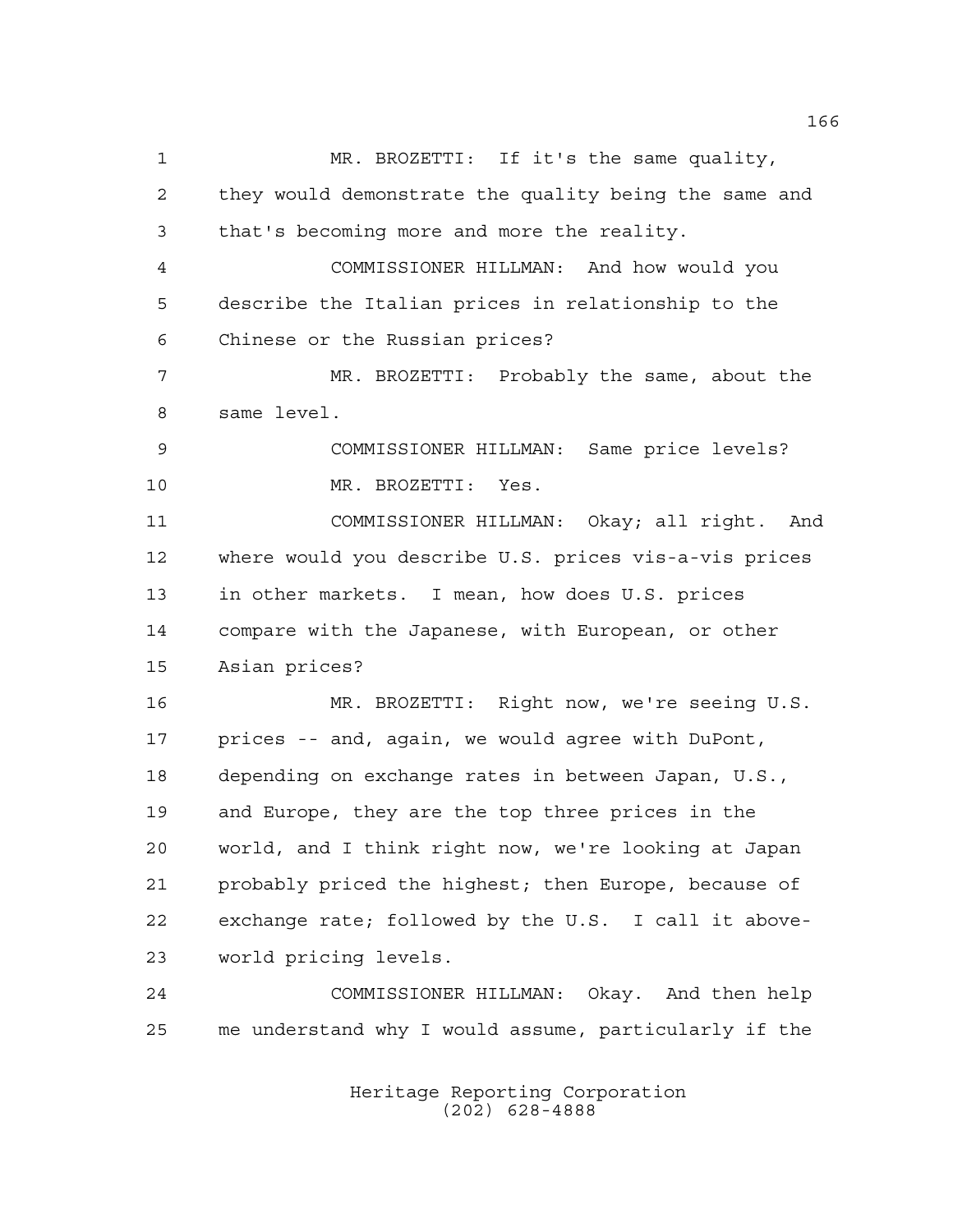European Union puts an antidumping order on imports from China and Russia going into the European Union, why would the Italians do anything other than stay home? And for me, home, I think I can fairly describe as more Europe. Obviously, I hear the argument about whether they're supplying literally the Italian market. But if we look more broadly at the European market, why don't the Italians just stay within Europe?

 MR. BROZETTI: I don't know if that's a strategy they had or an inability to penetrate other accounts in Europe. But, I mean, they have the excess capacity. They're not really trying to dump that capacity in Europe now. They keep sending MR. NEELEY: I mean, I guess our -- MR. BROZETTI: I can answer that question -- MR. NEELEY: We had talked about this a little bit before. I mean, we think that a couple of things will happen because of the European case. One is that increasingly, you'll see more Russian and Chinese material come to the U.S., which will make the U.S. companies more vulnerable. At the same time, there's probably some effect, beneficial effect for the Italians, in the sense that they can now have a little bit -- or a little room in the European market.

> Heritage Reporting Corporation (202) 628-4888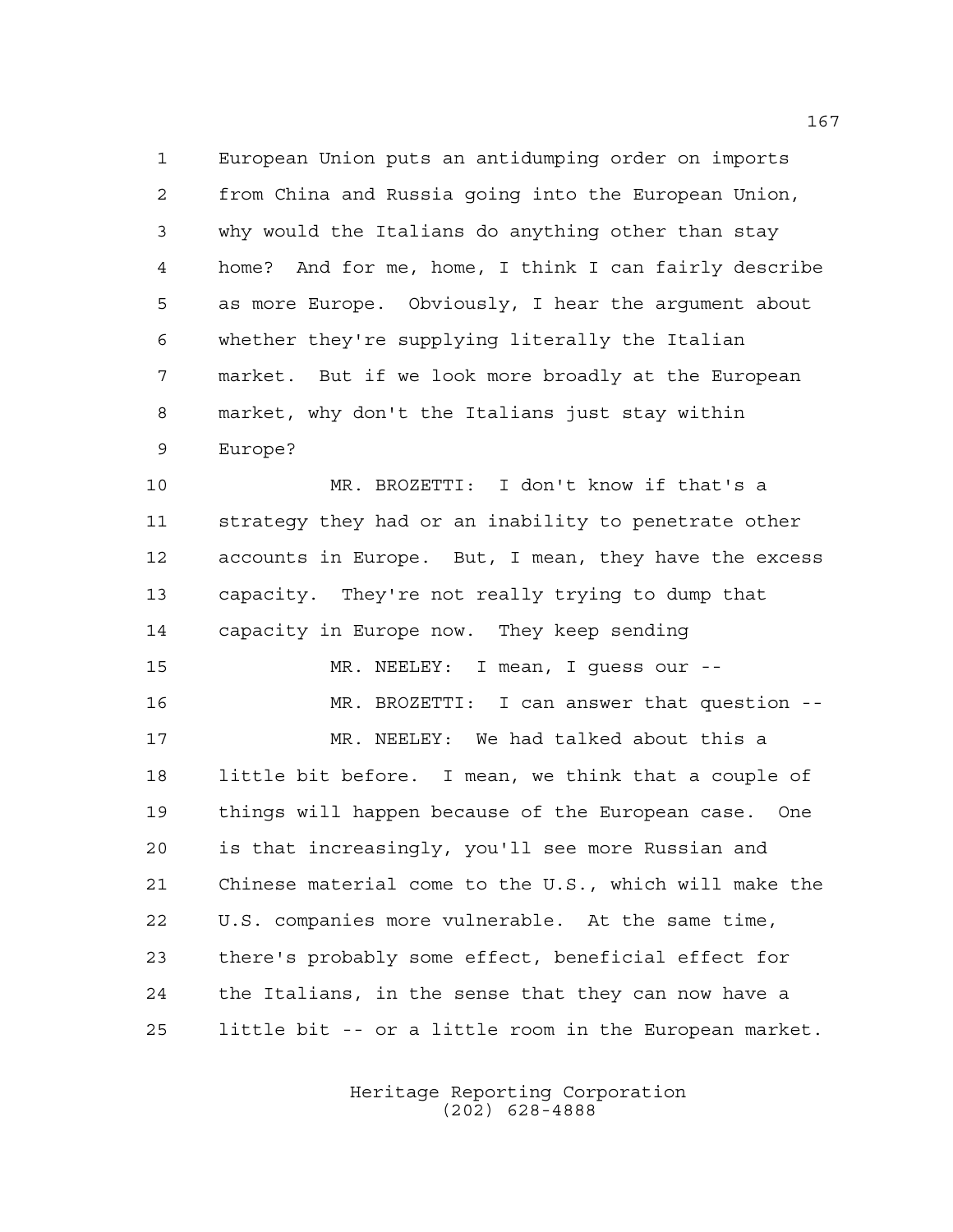But, we have to remember that the European order will be spread out all over Europe and not just over Italy, so other European producers are going to pick up part of that slack. So, we think there will still be plenty of excess capacity on the Italian side that could cause a real problem for the U.S.

 COMMISSIONER HILLMAN: Okay. If in the post-hearing there is anything that you can help -- that you want to add --

10 MR. NEELEY: Sure.

 COMMISSIONER HILLMAN: -- to help us understand the implications of this, because, obviously, sitting here today, I don't have a sense of how large the volume of Chinese and Russian product going into Europe had been before this order, whether the margins in this order are such that they would, in fact, preclude future imports or just mean a bump up in prices. I'm trying to -- so, anything you could help to give some numbers to how important this EU order is and how much extra demand there may be within Europe for this product, as a result of either keeping the Russians and the Chinese out or at least pricing them higher, that you can add for the post hearing. I think I would like your perspective on the implications on that order, as well.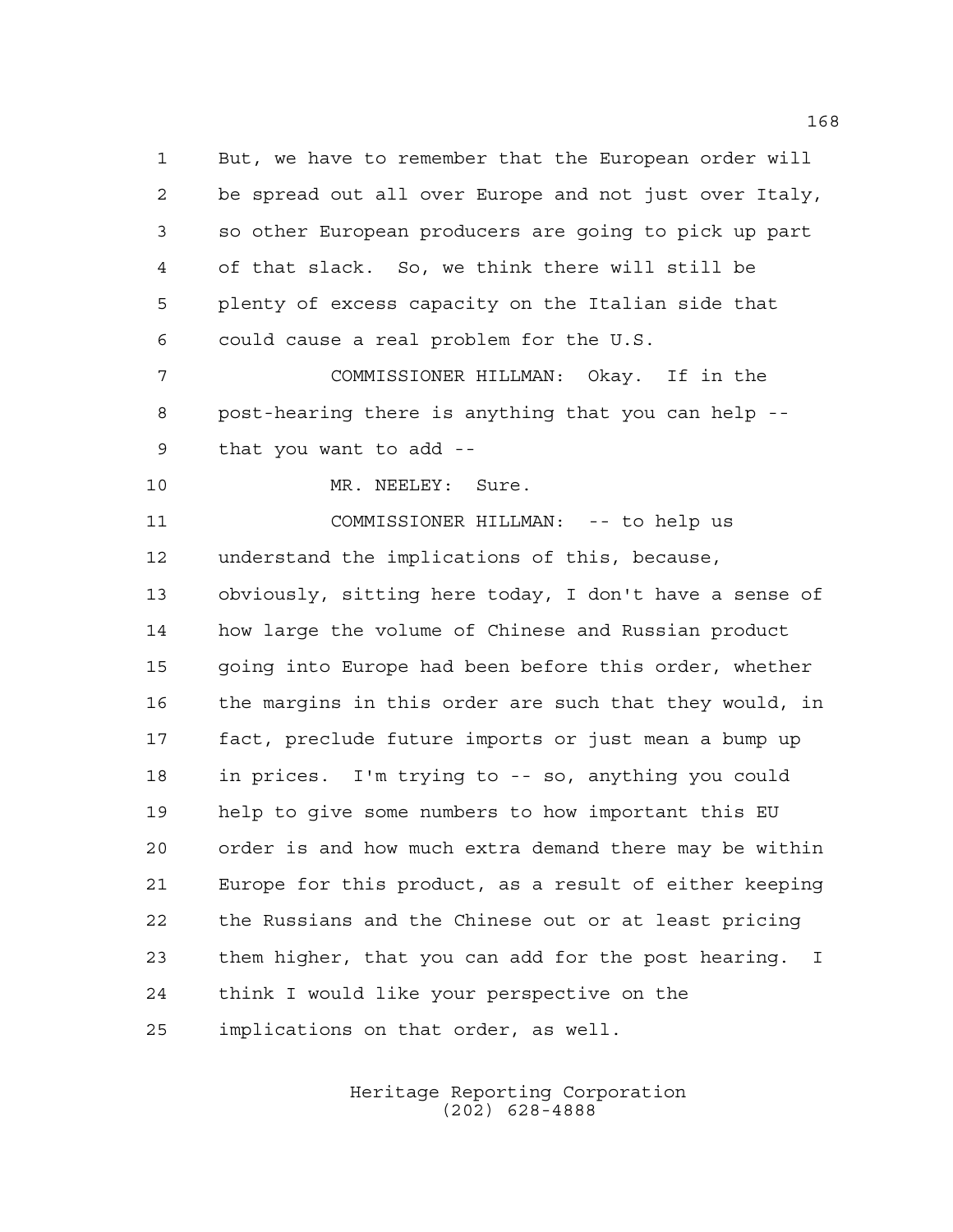1 MR. NEELEY: Okay.

 COMMISSIONER HILLMAN: With that, I have no further questions at this time, Mr. Chairman. Thank you. CHAIRMAN KOPLAN: Thank you. Are there any other questions from the dais. (No further questions from the dais.) CHAIRMAN KOPLAN: Seeing that there are none, Mr. Deyman? MR. DEYMAN: George Deyman, Office of Investigations. The staff has no questions. CHAIRMAN KOPLAN: Thank you. With that, I guess I'll ask Mr. Meltzer, do you have any questions of this panel before I release them? MR. MELTZER: We do not. CHAIRMAN KOPLAN: You need a microphone back there. 18 MR. MELTZER: I'm sorry. I'm having problems with these buttons. No, we do not. CHAIRMAN KOPLAN: Okay, thank you. MR. MELTZER: Thank you. CHAIRMAN KOPLAN: Then, I'll release the panel and we'll go to rebuttal and closing. For me, this is a first, since I've been here. Those in support have a total of 48 minutes remaining for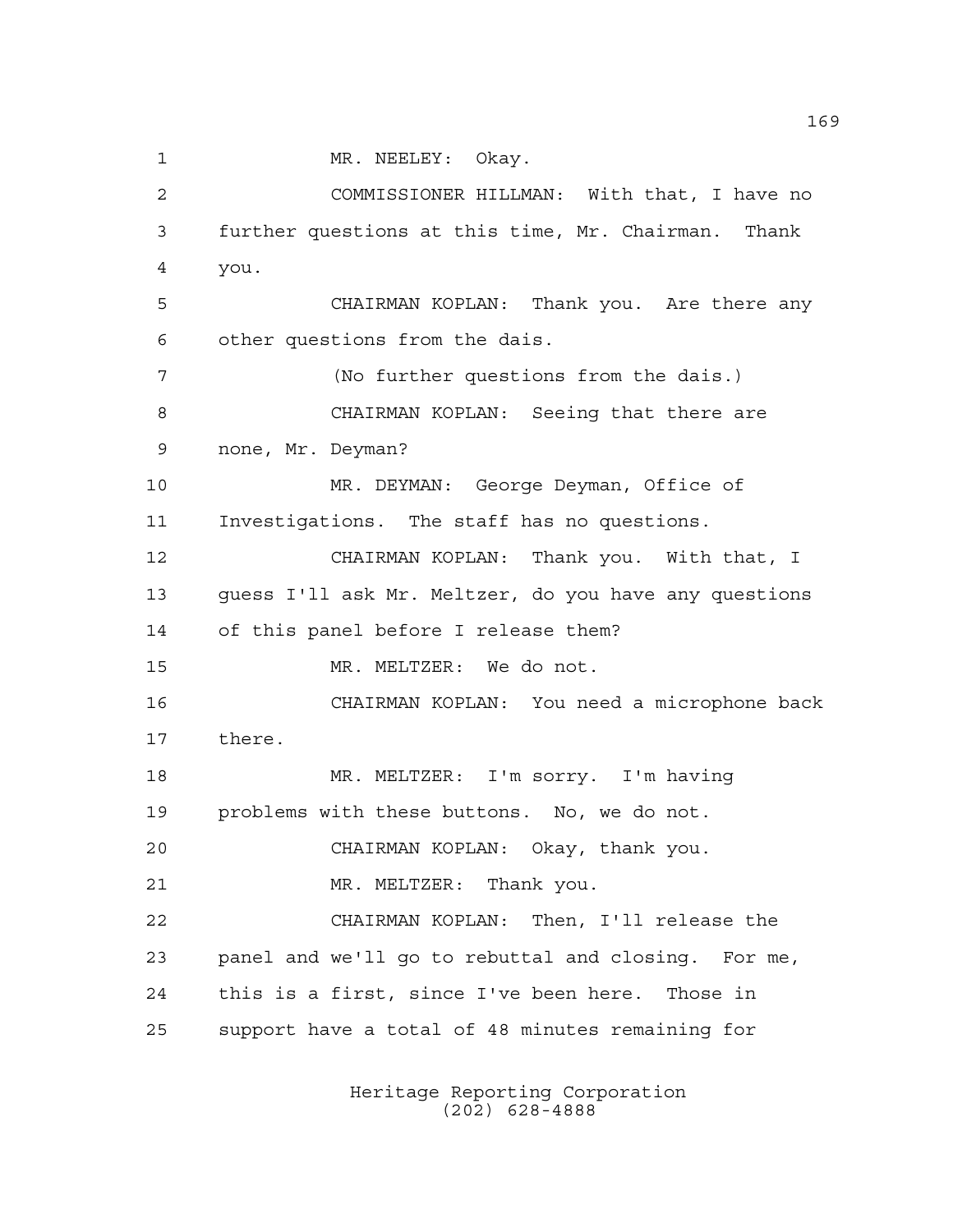rebuttal and those in opposition have a total of 49 minutes. So, that will go down as a record, I believe. Plus, you both have five minutes for closing. How do you wish to use your respective rebuttals? MR. MELTZER: It probably will take me 47 minutes to use the buttons. So, we'll forego that. But, I promise you, we'll be nowhere near those amounts and we will include in the rebuttal -- we will include the closing remarks in our rebuttal comments. So, we'll do it in one fell swoop, which I promise you will be nowhere near 48 minutes. CHAIRMAN KOPLAN: Well, your closing is limited to five. MR. MELTZER: Right. What I'm saying, we'll come up there once. CHAIRMAN KOPLAN: Okay. MR. NEELEY: Yes, we'll do the same thing, five minutes. If we can take a five-minute break before we do that, that would be good. CHAIRMAN KOPLAN: That's reasonable. MR. NEELEY: Okay, thanks. (Whereupon, a brief recess was taken.) CHAIRMAN KOPLAN: You may proceed. MR. COLVEN: Thank you. First of all, I did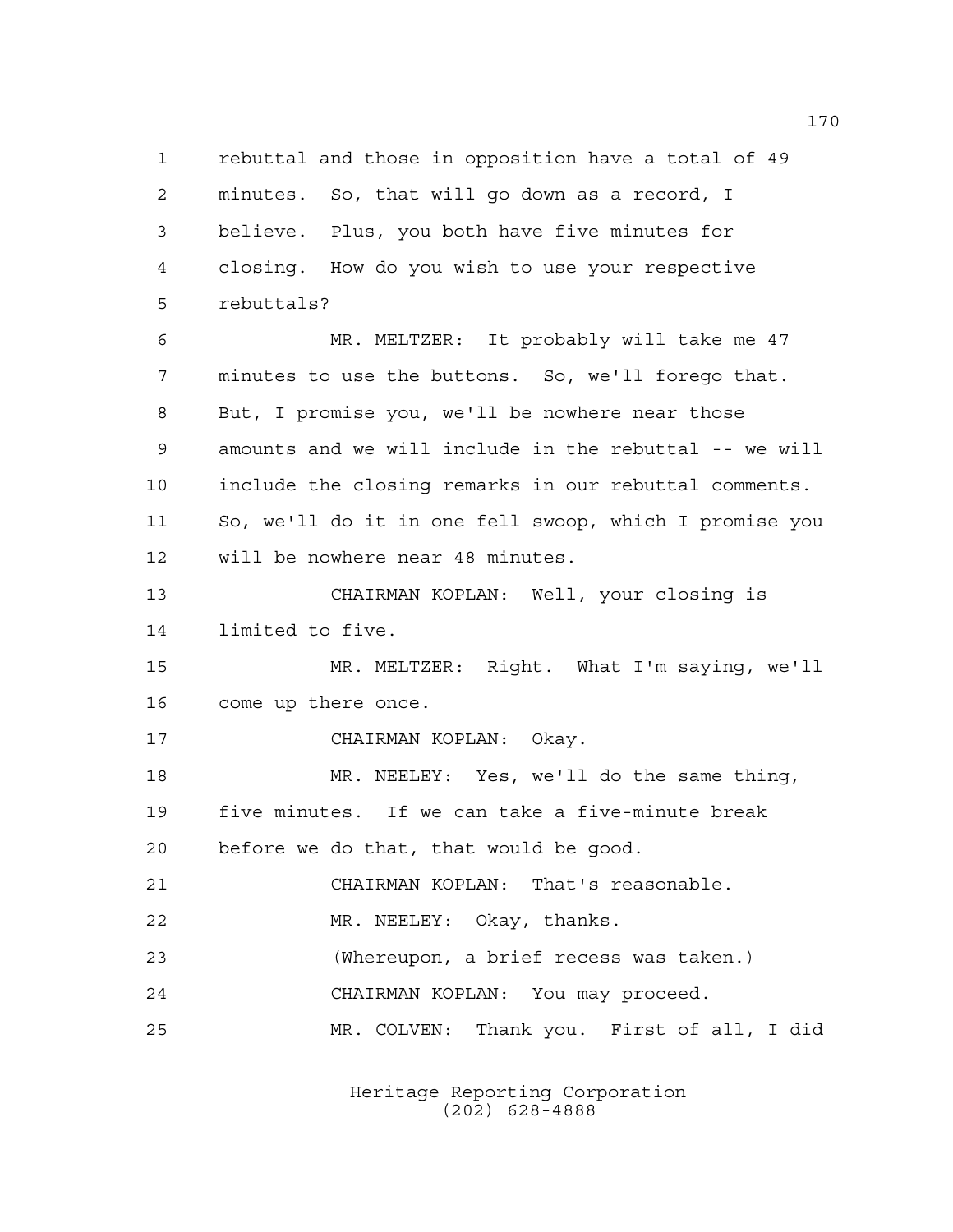want to come back to a question that was asked that we did not have prepared comments for and that was regarding DuPont's import of material from Japan. We have reconfirmed, it actually is in our questionnaire, that we made no imports from Japan from MDF. This is absent of their questionnaire data. We made no imports from Japan in the entire investigation period. So, that's reflected in our questionnaire. So, I think Commissioner Hillman was asking that line of questioning.

 The main thing I want to come back to in the closing argument is really around the question that we've asked ourselves why would the Japanese producers -- and this is the crux of their defense -- why would they want to begin importing subject material into the U.S. market and displace their existing domestic production. And I want to go back to the line of questioning that Mr. Pearson was having with Asahi and make sure that it's clear about the flexibility to convert to other products.

 As Mr. Brozetti testified, Asahi Glass makes granular, aqueous dispersion, and what he calls coagulated dispersion, which is another name for fine powder. They make all three of those products in their New Jersey facility. If they have monomer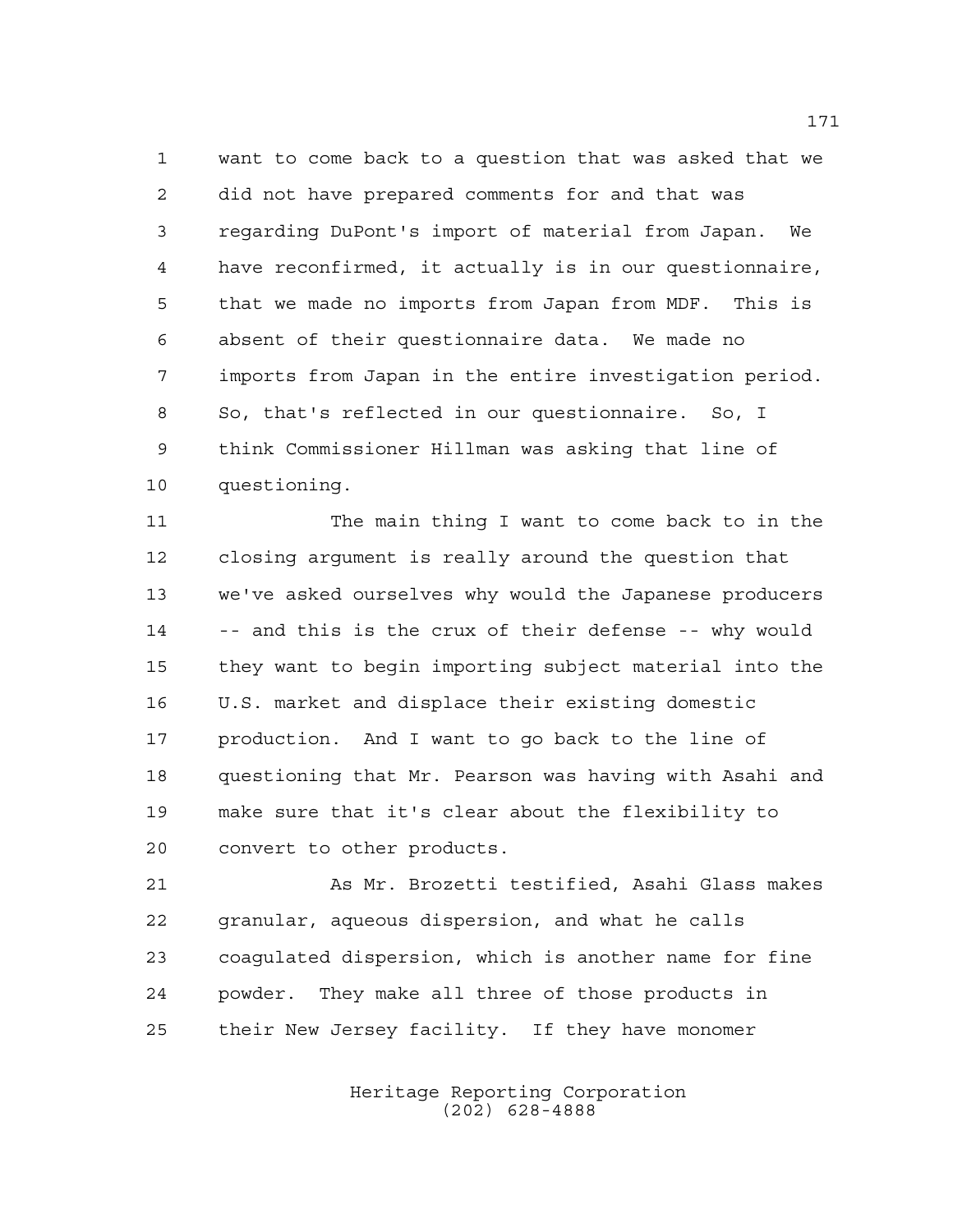capacity, they can make dispersion and fine powder from that monomer capacity essentially immediately. There's no permitting. There's no additional facilities. It's just making more from the same asset. What I think was confusing is when he was discussing making new products, like copolymers, PFA, FEP, yes, certainly, that would require permits, that would require capital investment, and so forth.

 Our contention is not just that flexibility with Asahi Glass. In fact, the flexibility with Dikon is even more significant of a threat. They make the three PTFE products that we mentioned, two of which are higher value, non-subject products. They, also, make FEP, PFA, ETFE in their U.S. facility. So, they would have, in fact, a strong incentive to supplement with imports and use their local monomer capacity to make those higher-value products.

 Asahi Glass testified that they are subsidiary in the U.S., so they're essentially financially part of the parent corporation, as far as profitability is concern, and I would refute Mr. Neeley's statement that why would they sell granular products from Japan in the U.S. market. Well, here's a perfectly good example of why they would do that. And Commissioner Hillman asked this question and I

> Heritage Reporting Corporation (202) 628-4888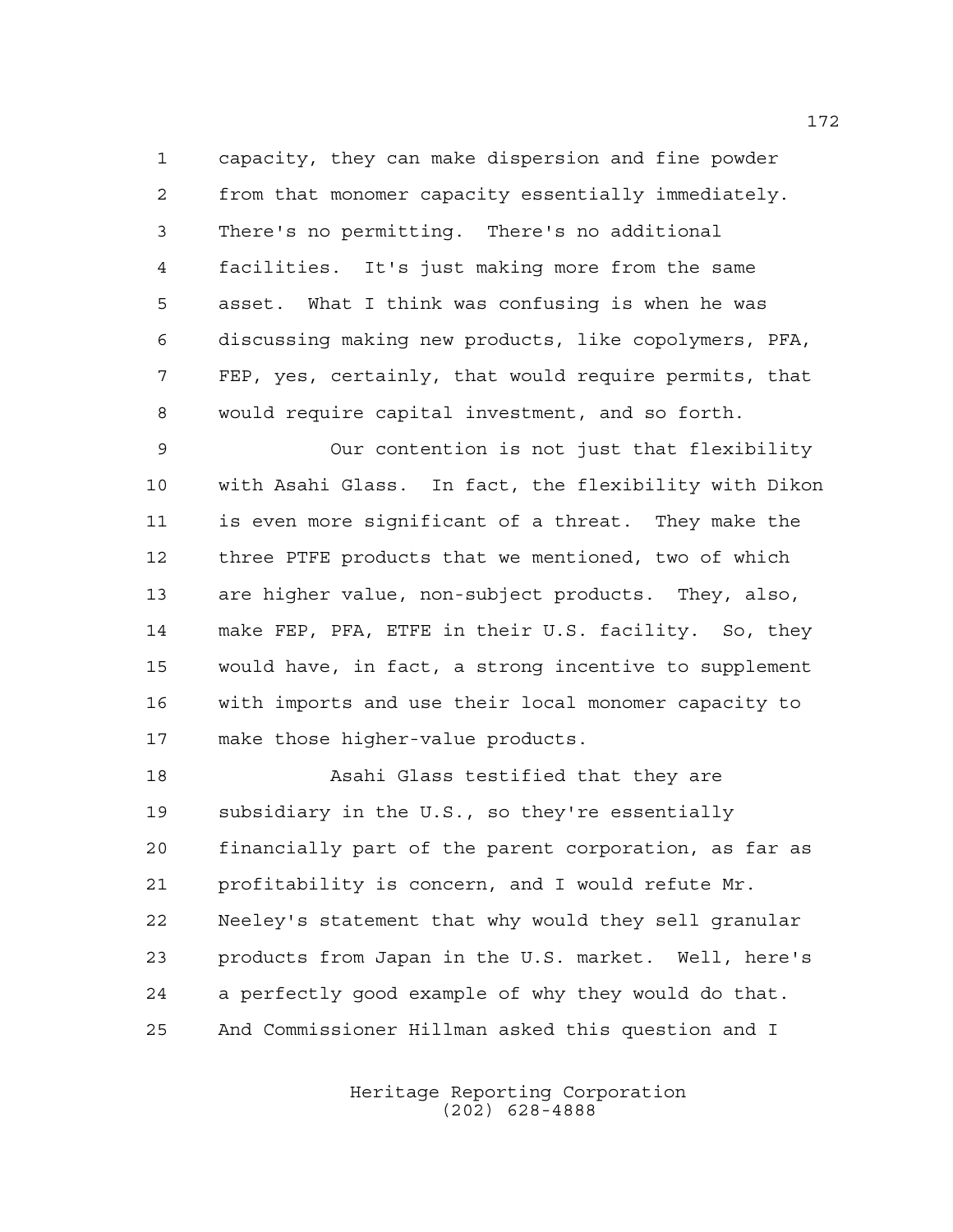don't think she got a sufficient response. If they sell at a comparable market price, which is clearly much higher than the variable cost of the product in Japan, they will contribute positive earnings to the corporation. So, if you look in the data, you'll see that the variable cost in Japan is significantly below the market price in the U.S. and if there's excess capacity in Japan by bother Dikon and Asahi, which we contend there is, anything above variable cost will result in profit for the corporation. So, they would have strong incentive to utilize that capacity in the U.S. market to supplement their existing business.

 MR. MELTZER: I would like to continue along that line, because what this really goes to is the theory about the case, which we're not just talking about now the existing situation, but we're talking about likelihood in the foreseeable future. We've talked about the incentives. Mr. Colven has talked about the ease with which you can product shift. I think it is important to keep in mind another aspect of what Mr. Brozetti said, which is that on the one hand, he said that why would the Japanese ever want to bring product here to undercut their own domestic sales. He said that in one breadth. But in another breadth, he said with respect to Dikon, that they're

> Heritage Reporting Corporation (202) 628-4888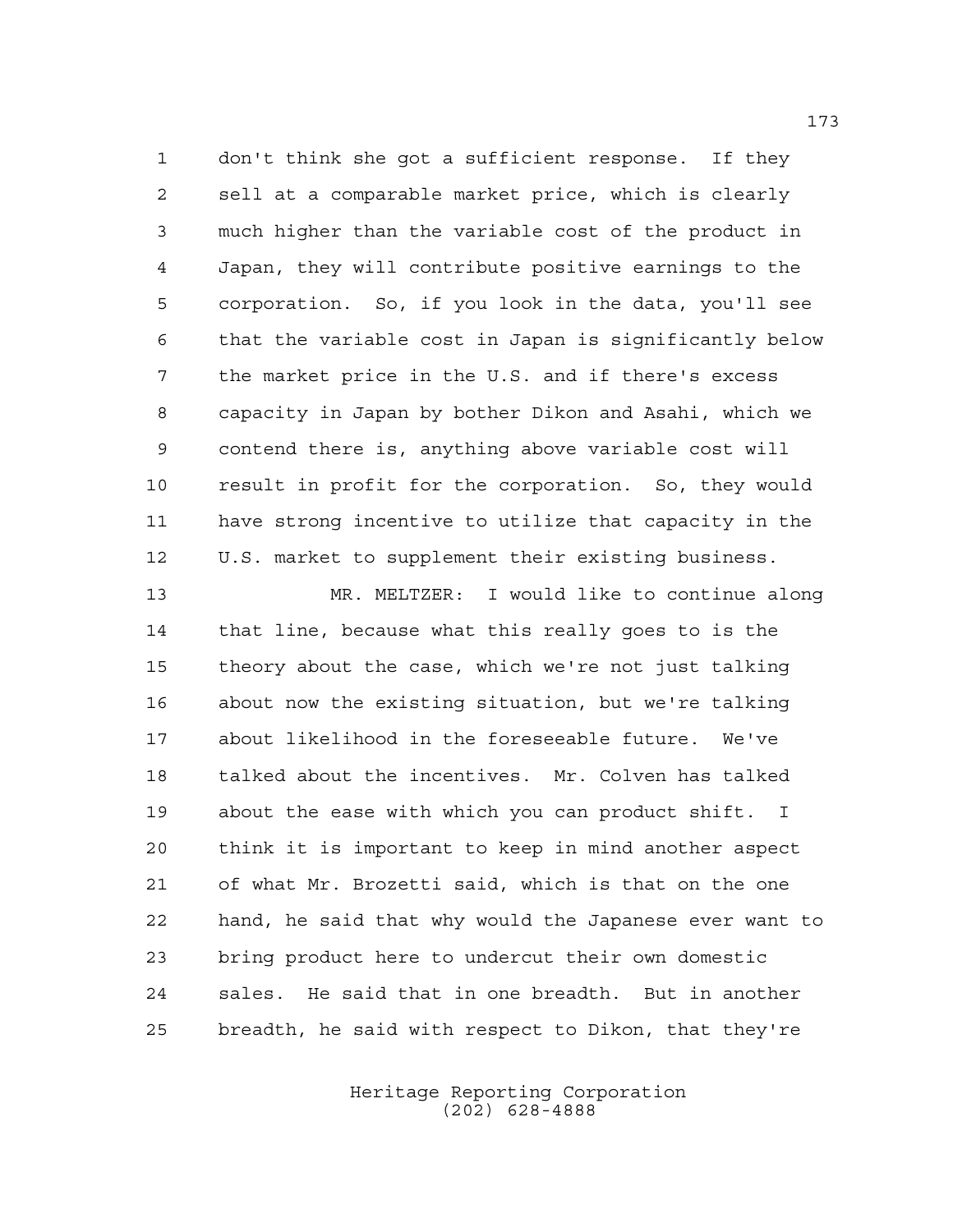willing to do so from China. They're bringing product in here from China and they're doing exactly what he said that the Japanese would not do, which is bring imported product here, which undercuts their U.S. sales.

 The reason that they are not doing it from Japan is obvious. If you look at the most applicable dumping margins against Dikon and Asahi, it exceeds more than a 50 percent dumping margin. So, what we have to do is look at what would happen if that 50 percent dumping market goes away. What would that do the freedom and flexibility that they would have to do, which Asahi is saying that Dikon is already doing from Japan -- excuse me, from China? So, it expands what they could already do and, again, we're talking about not just the small amount of products coming in now with the 50 percent plus dumping margins in place, but what would happen in the foreseeable future, what kind of flexibility where now they have to rationalize their operations, and also what are the incentives for doing so?

 There's another fact that Mr. Brozetti pointed out, which is somewhat goes to the same point and also is somewhat alarming, which he said that -- he was asked what are you importing now from Japan and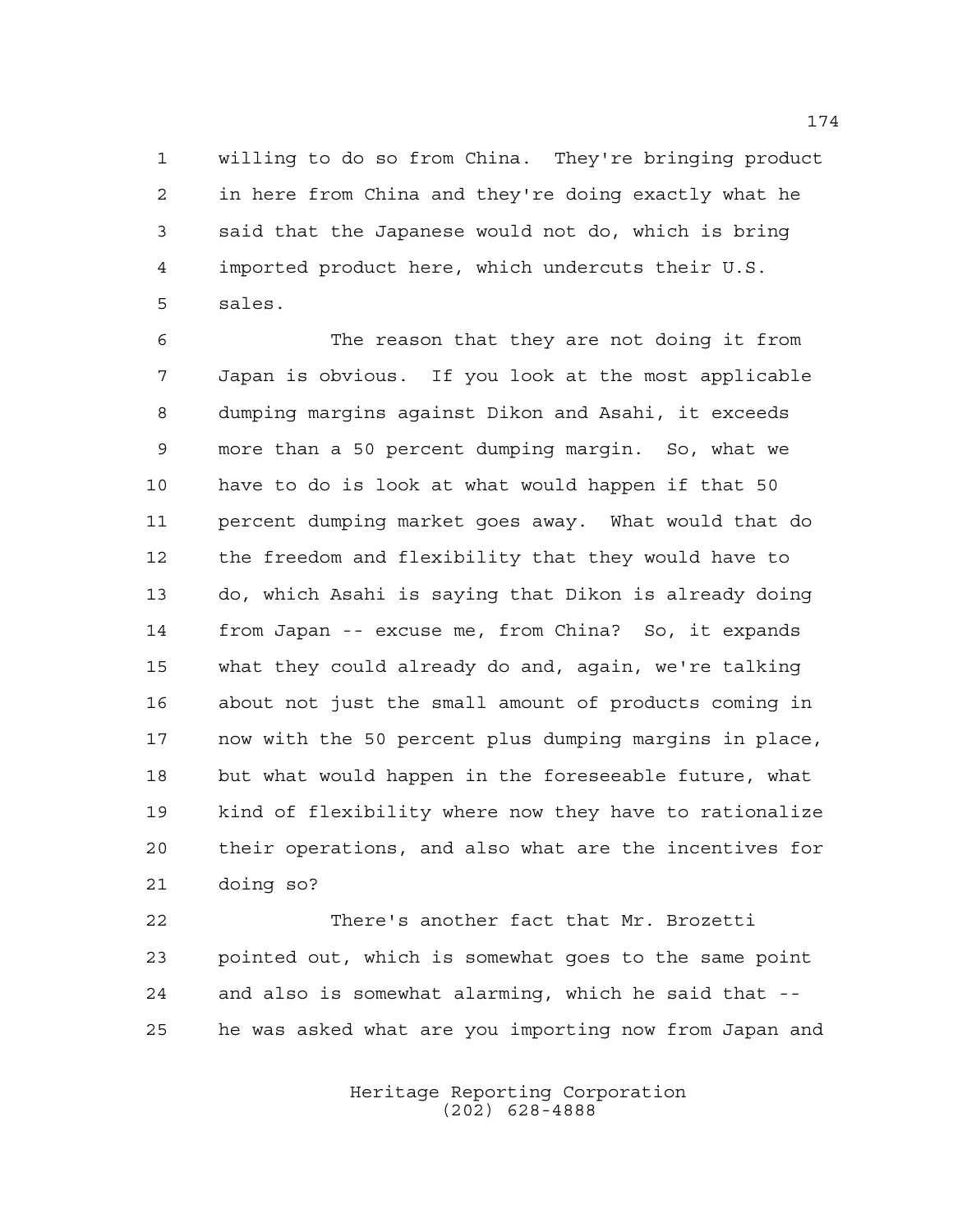beyond the specialty products that he talked about, he said, we're also bringing in a certain amount for qualification. What does that mean? It means that they're bringing product here to qualify for their U.S. customers. And if the order goes away, how easy then would it be to bring in more product from Japan? I think Commissioner Hillman had it right when she was talking about what is the quantity effect of bringing more products in. What is the quantity effect, not just the price effect. And those comments go to that point.

 What I'd like to do is close with another point that Chairman Koplan brought up, which I think he was perfectly on point, where he said, haven't we seen this all before and haven't we already commented on this and resolved these questions in the prior review. What we will do in the post-hearing and what I'd like to do in very short form today is compare the critical variables that were examined in the first sunset review and look at them now and ask you whether or not we have a more compelling case now. If you look at the key factors that apply, one is production economics, it was the same in the first review, as it is now: high-fixed costs and need to operate at high rates.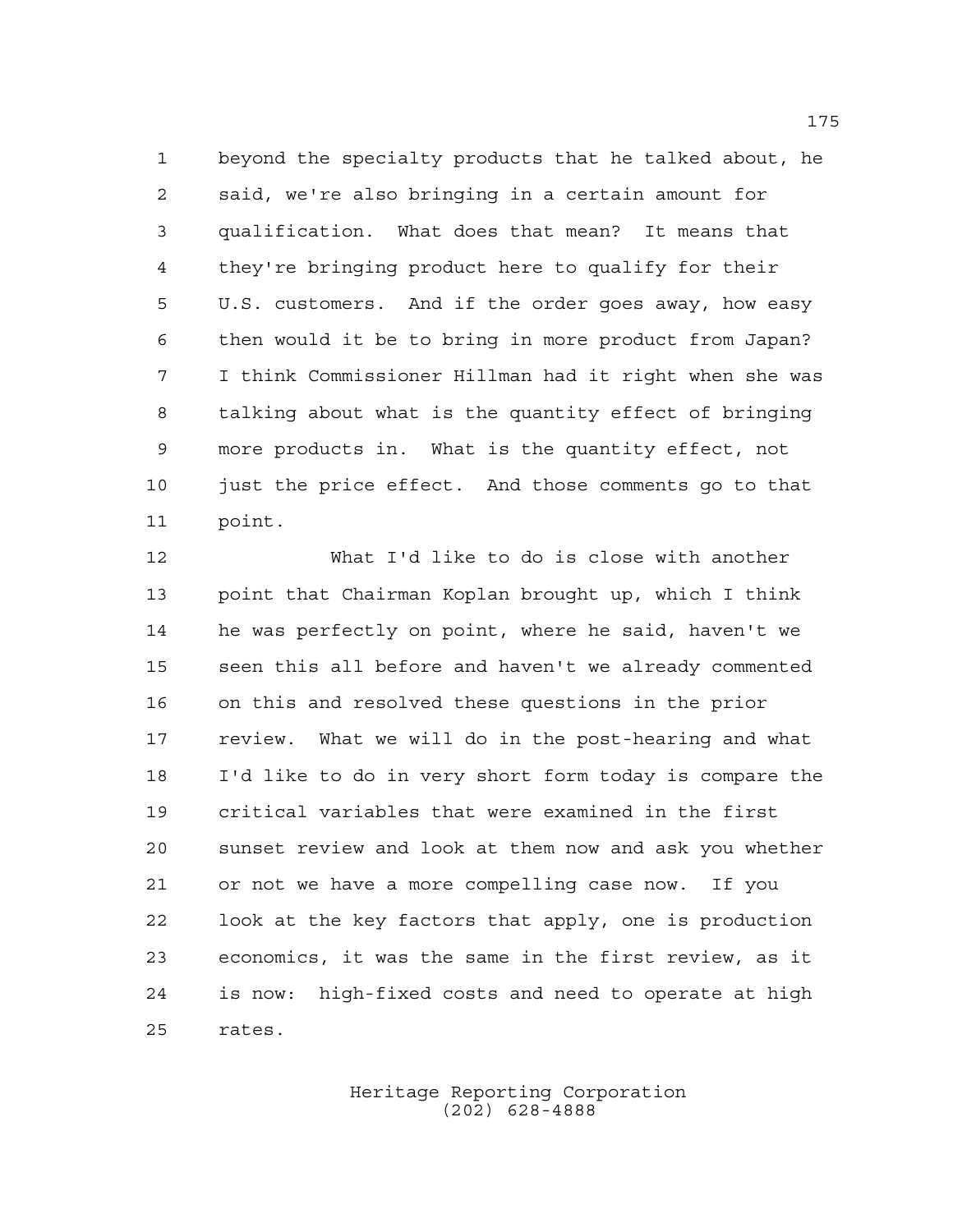What about excess capacity? In the first review, the Commission found that there were seven million pounds from Italy of excess capacity, eight million pounds from Japan of excess capacity. Here, we have six million from Italy, nine million from Japan, the same amount of extensive excess capacity from the subject producers.

 What about cumulation? Well, we have an even stronger case now, because the record shows in the staff report that the products are even more substitutable now than before, where before during the first review, we talked about are -- there was a conclusion that they were substitutable with a reasonable overlap. We now have a finding that there is more substitutability.

 On underselling, during the first review, what the Commission did is say, well, we have to look back to the first investigation for the most probative evidence along those lines and you will have to do that again here, because there is really very little comparative pricing data.

 With respect to the condition of the U.S. industry, the finding was the last time that the U.S. industry was "not weakened." That is more than light years away from what the situation is now, where we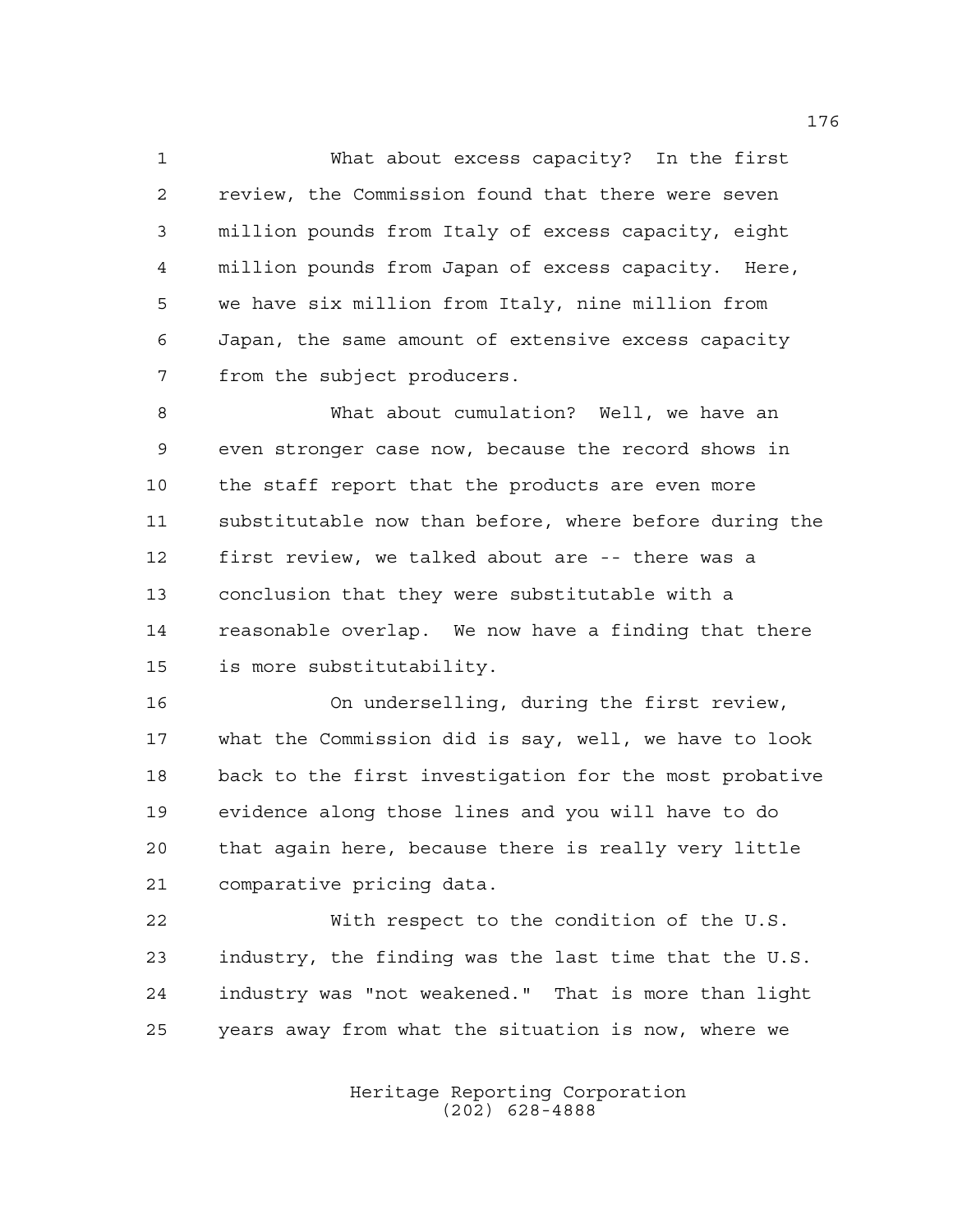have a very vulnerable -- everybody admits Asahi and we admit and are faced with the same compelling situation of significant loss is a much more vulnerable situation.

 What are the price trends? There was no data in the first review, but if you compare, and as we will compare the price data in the declines that occurred during the investigation vis-a-vis the declines that are occurring now, you will see greater 10 price declines now than in the past; again, another attribute of a more compelling case.

 What about R&D? During the first review, the Commission found that R&D had recovered by the U.S. industry. Here, the record shows R&D and investment is declining; so, again, another case of a more problematic situation faced by the U.S. industry, a strong case for continuing the orders now.

 And here's a point that also applied both in the original investigation, the first review, and now, the existence of U.S. affiliates of foreign subject producers. It applied in the first case, as the Chairman pointed out, it applied during the first review, and it applies now. It was not a bar then; it should not be a bar now.

So, overall, what we are finding is that if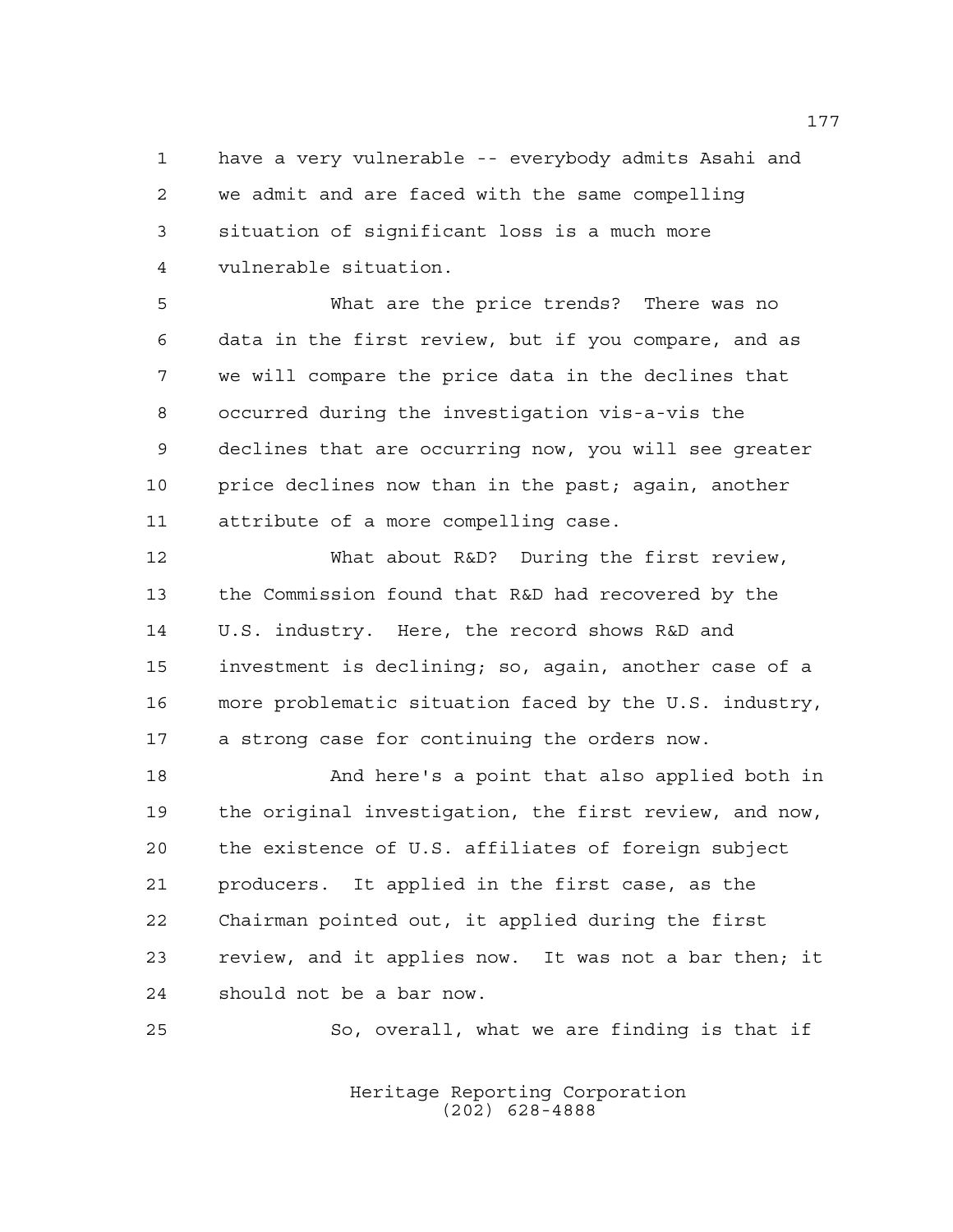you compare the facts in the first review to the facts now, you find a more compelling case, at least as strong a case now, if not more compelling than in the past. And with that, I'll conclude. Thank you. CHAIRMAN KOPLAN: Thank you. Mr. Neeley? MR. NEELEY: Thank you, Mr. Chairman. I'll be very brief. We need to make sure in discussing this case that we don't get into a trap, which sometimes is suggested by Petitioners, that if we don't show up at these hearings, then we lose, because, well, we defaulted, and if we do show up, then we must having something nefarious on our minds, because we showed up, otherwise, we wouldn't be here to tell our story. I think our story is fairly straightforward. Mr. Brozetti has told the story. It has to do with our once chance in five years to be here and to present our situation and ask the Commission to do what we think is reasonable, so that we can bring in a small amount of material to round out our line.

 I have a couple of comments on what was said a few minutes ago. First of all, I need to clarify, I think, something about what Mr. Brozetti said. He was talking about the monopolymer -- the monomer and bringing it in and the additional investment that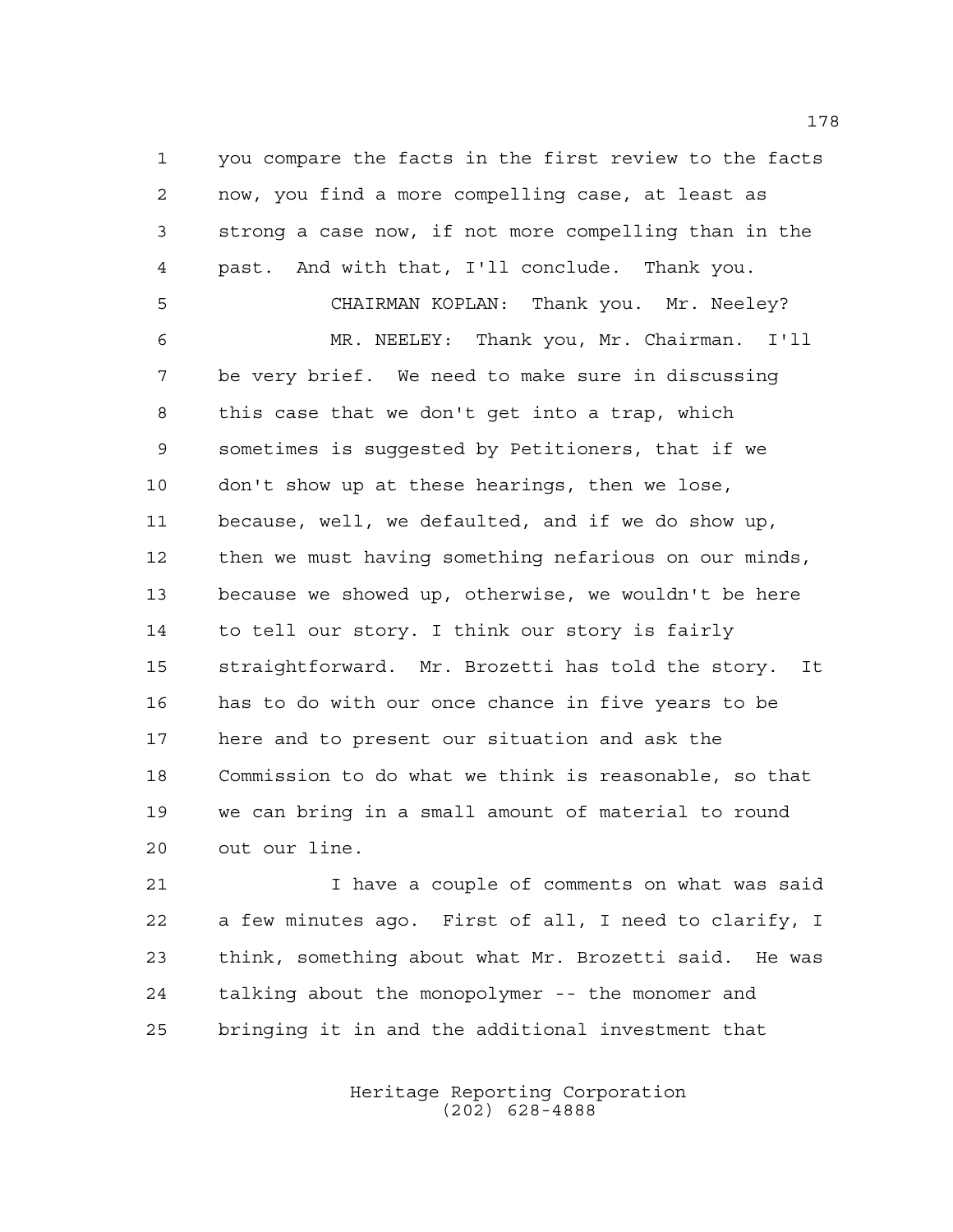would have to be done, in order to expand the facility or fix the facility in New Jersey or in Pennsylvania. And as DuPont, I think, correctly pointed out, that's not true for every one of the product that's he's talking about. We agree with that. What DuPont doesn't tell you though and which they probably don't know is that we're already at capacity for those other products. So, the fact is that in some sense, it's the same situation. We would have to have additional investment, if we want to do all this product shifting that is being talked about here. It's not a matter of 12 just flipping the switch, because we've got a lot of excess production out here. I'm informed by Mr. Brozetti that that is not the case and we can provide you with further information on that. So, the product shifting around is really not a realistic possibility in our case.

 Going back to another comment that we have heard from DuPont about granular and my comment about why would you bring in a product from a high-class producer from Japan, that makes really no sense when it's the low end of the product spectrum. The response from DuPont is about variable cost pricing. In a vacuum, that sounds like a pretty good answer. But the reality is, you have to think about it a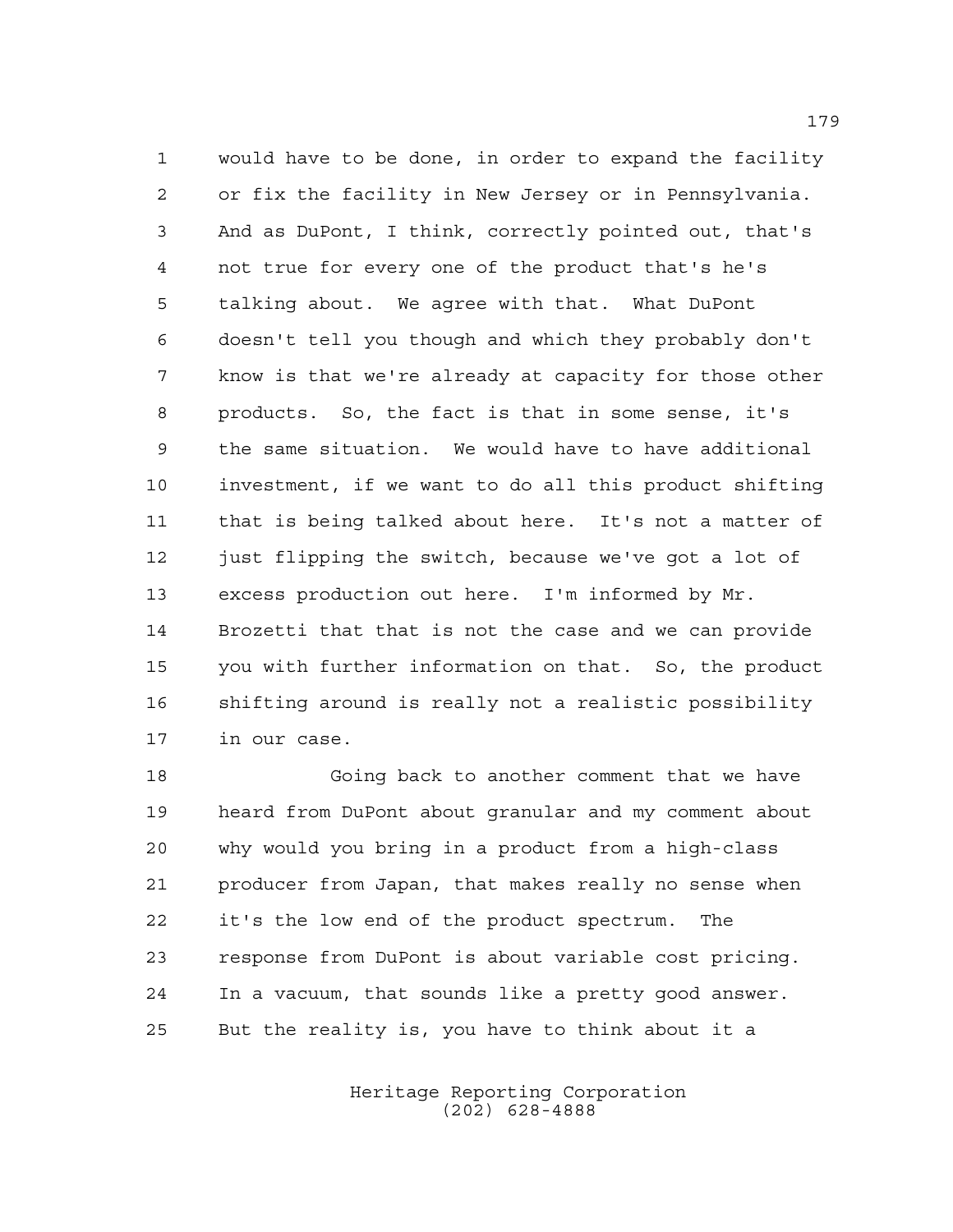little bit more. Why do you go to a place like Japan, which has, still has higher variable costs than the variable costs in the U.S.? I mean, why would do that? I suppose if you had a huge amount of excess capacity in Japan, then maybe there's some logic to that. But the reality is, and we'll discuss that further in our brief, there's not huge excess capacity in Japan. So, really, the variable cost pricing argument doesn't really make any sense, because, relatively speaking, the costs in the U.S. are still much lower. So, it makes much more sense to do it here.

 Dikon is in a somewhat different position than AGC is, as we've discussed. They do have, as Mr. Brozetti testified, no flexibility in their production process. And what would happen, though, you know -- by itself, that might be some source of concern to the Commission -- but what we think would happen, and it's fairly clearly already has happened, is that in absence of an order, because Dikon has a major facility in China, they would turn to China, as they have now. It makes much more sense to bring the low- end material, the granular material in from China rather than from Japan. So, we think in the case of Dikon, the reasons are somewhat different than for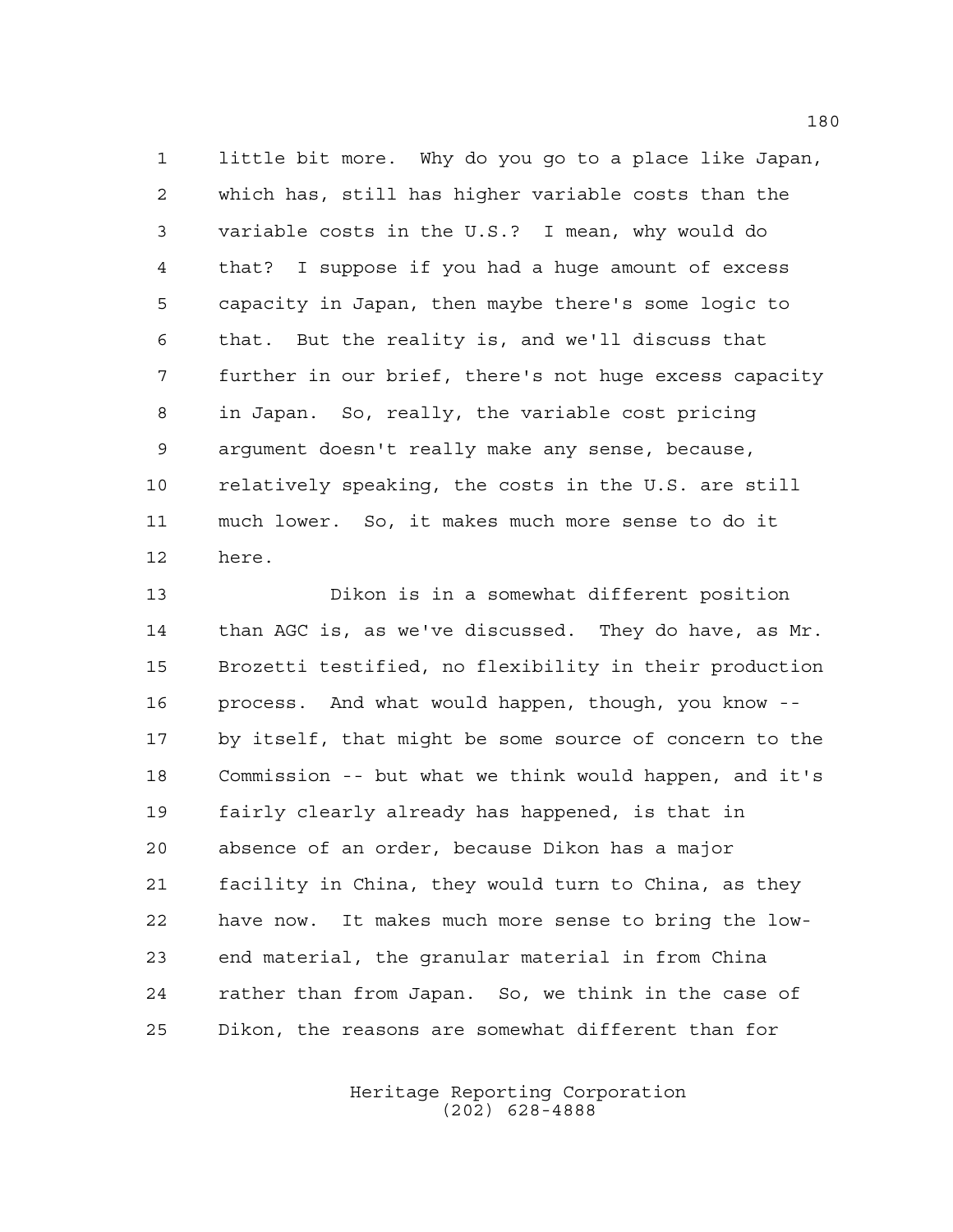AGC, as to why it wouldn't pose a threat. But, still, they're there and the reason is simply because they have this Chinese facility, which makes much more sense for them to purchase from.

 I guess in conclusion, that's pretty much what I have to say on Japan. I think it's also important just to wrap up that we shouldn't lose track of the Italian case. I mean, we are here also to ask the Commission to continue the order with regard to Italy. We are a U.S. producer, fundamentally, we're a U.S. producer and that's why we're here. And we would like to just conclude our thoughts by saying that we, also, think very strong that it's important that because the industry is vulnerable, which we agree whole heartedly with DuPont on, that the Commission should continue the order with regard to Italy. Thank you.

 CHAIRMAN KOPLAN: Thank you, Mr. Neeley. I want to thank all those, who participated in this investigation. I think that both your direct presentation and the questions that came from the dais and staff have been extensive and very much appreciate it. Also, I want to thank the staff for their assistance in this investigation.

Post-hearing briefs, statements responsive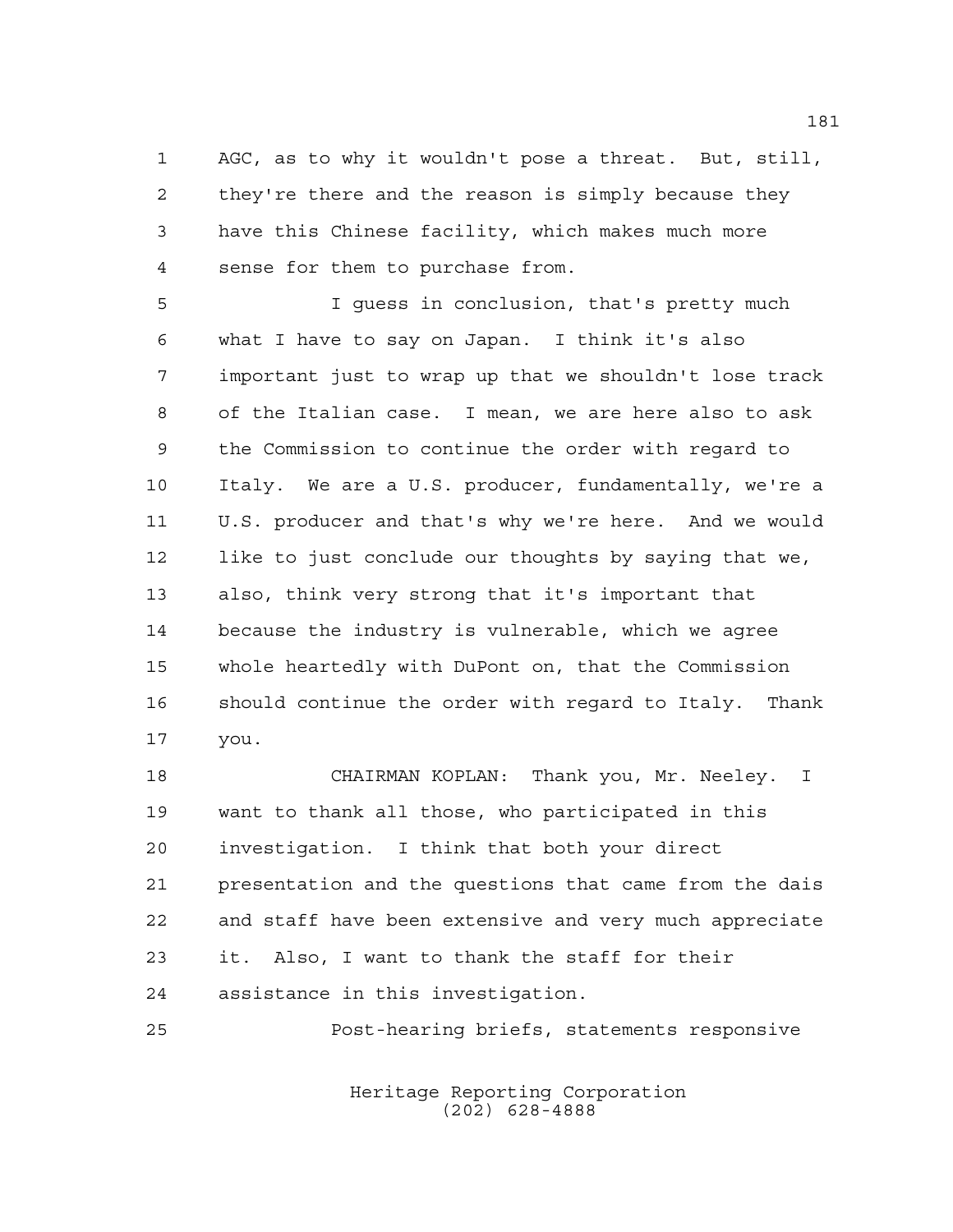to questions, and requests of the Commission and corrections to the transcript must be filed by November 3, 2005; closing of the record and final release of data to parties November 18, 2005; final comments by November 22, 2005. With that, this hearing is concluded. (Whereupon, at 1:36 p.m., the hearing in the above entitled-matter was concluded.) //  $10 /$  $11 /$  // //  $14 /$  // // // // //  $20 /$  $21 /$  $22 / /$ 23  $//$  $24 /$ //